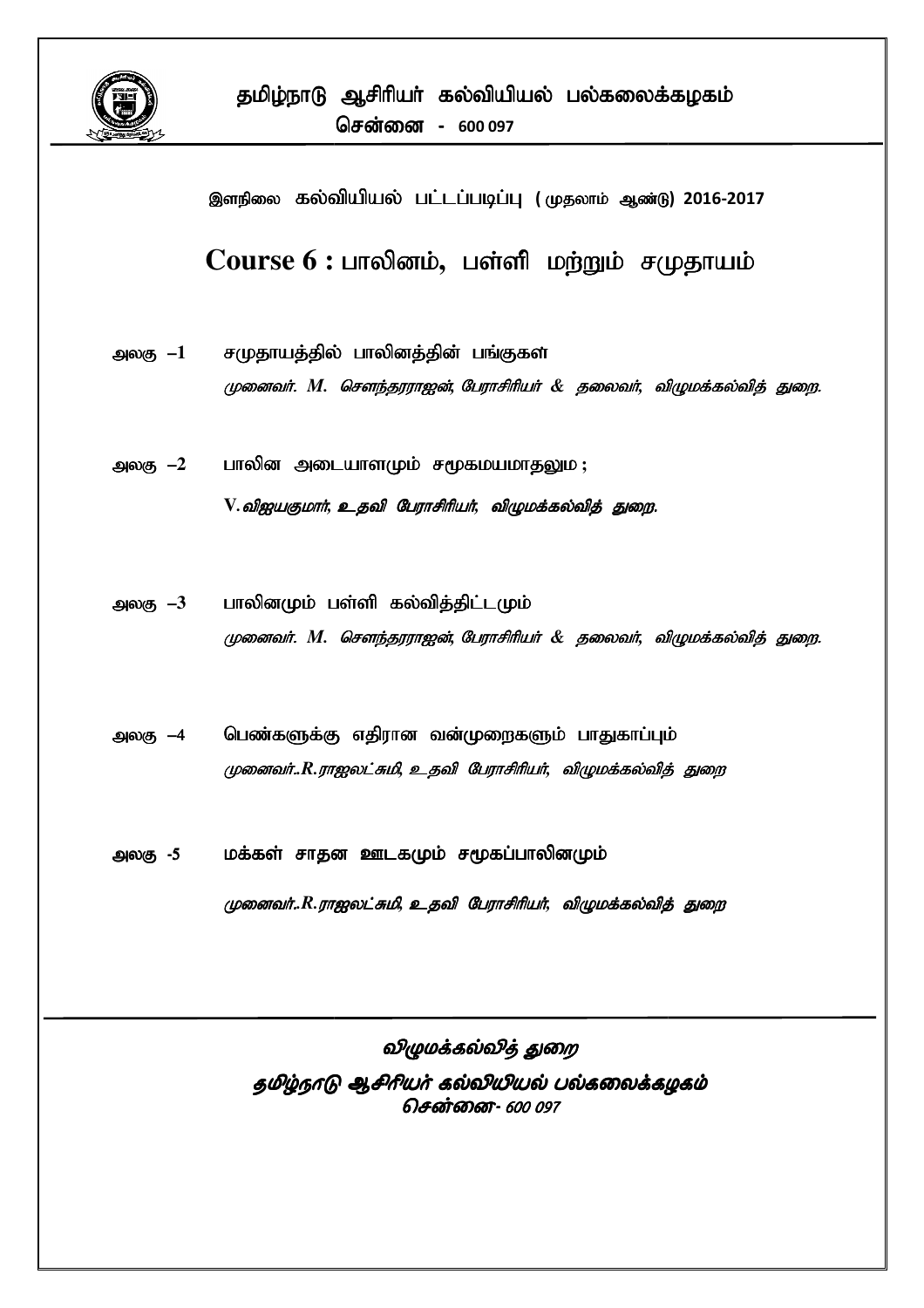# அலகு-  $1$

# சமுதாயத்தில் பாலினத்தின் பங்குகள்

## நோக்கங்கள்

- சமுதாயத்தில் பாலினத்தின் பங்குகள் பற்றிய அறிவைப் பெறுதல்
- பாலினத்திற்கும் பாலுக்கும் உள்ள வேறுபாட்டை புரிந்து கொள்ளுதல்.
- குடும்பம், சாதி, வா்க்கம், மதம், கலாச்சாரம், ஊடகம், சமூகத்தில் பிரபலமான கலாச்சாரம், சட்டம் மற்றும் அரசாங்கம் பற்றி மதிப்பீடு செய்தல்.
- பாலின சமத்துவமின்மைக்கான காரணங்களை ஆய்வு செய்தல்.

# அறி $(\mathfrak{p}$ கம்:

பாலினம் என்பது பொதுவாக பெண்களை விட ஆண்களுக்கு அதிக நன்மை தரும் வகையில் சுற்றுக்குழல் கட்டுப்பாடுகள் மற்றும் வாய்ப்புகளை உருவாக்க கட்டமைக்கப்பட்டுள்ளது. இருப்பினும் பாலினம் தனிப்பட்ட குடும்பத்தின் வாம்க்கையை பாதிக்காது. பாலினப்பங்கு என்பது தனிநபர்கள், குழுக்கள் மற்றும் சமூகங்கள் தங்கள் பால் அடிப்படையில் ஒவ்வொரு சமுதாயத்தின் மதிப்புகள் மற்றும் நம்பிக்கைகளின் அடிப்படையில் பல்வேறு எதிா்பாா்ப்புகளை அடிப்படையாக கொண்டவை. பாலினப்பங்கு கனிநபர்களுக்கும் அவர்றின் சூழல்களுக்கும் இடையிலான பரஸ்பரத்தின் விளைபொருளாகும். மேலும் பாலியல் சம்பந்தமாக எந்த விதமான நடத்தையுடனான நம்பகத்தன்மையுடையவர்கள் என்பதை பற்றியும் அவர்கள் குறிப்பிடுகின்றனர். பாலினங்களுக்கு இடையிலான வேறுபாடுகளைப் பற்றிய ஒரு சமூகத்தின் நம்பிக்கைகளின்படி பொருத்தமான பாலினப்பங்கு வரையறுக்கப்படுகிறது.

பாலினம் மற்றும் பால் இடையேயான வேறுபாடுகள் பெண்களின் இரண்டாம் நிலையை வரையறுக்க வாய்மொழியாக வந்தது. சமுதாயத்தில் ஒழுங்குப்படுத்தக்கூடிய மற்றும் மாறுபடாத தங்கள் பாலினத்தால் பல்வேறு சமூக அமைப்புகள் நிர்வகிக்கப்படும். சமுதாயத்தில் ஆண்கள் மற்றும் பெண்களுக்கு இடையில் பல்வேறு பங்குகளையும், பொறுப்புகளையும் மற்றும் பண்புகளையும் நிர்ணயிப்பது என்பது பெரிய அளவில் மிகப்பரவலாக உள்ளது. பெண்களின் உடலியல் வேறுபாடுகள் காரணமாக அவர்கள் இரண்டாம் நிலைக்கு கள்ளப்படுகிறார்கள். சமுதாயத்தில் அவர்களின் இரண்டாம் நிலை காரணமாக பாலின பாகுபாடு, சுரண்டல், சமத்துவமின்மை, அநீதி மற்றும் விதிமுறைகளால் ஒழுங்குப்படுத்தப்பட்ட சமூகத்தின் அநீதி, ஆகியவற்றின் பிரச்சினைகளை முன் வைப்பதில் இயற்கையாகவே இந்த நிகழ்வு <u>உ</u>ள்ளது.

#### பாலினம் : பொருளும், வரையறையும்

பாலினம் என்ற கருத்து முதலில் 1984 இல் "ஜில் மத்தேயுஸ்" என்பவரால் பெண்ணியத்தை நிர்வகிப்பது என்னும் ஆய்வில் பயன்படுத்தப்பட்டது. மத்தேயூசின் கருத்துப்படி ஒவ்வொரு சமூகமும் பெண்கள் மற்றும் ஆண்களுக்கு இடையில் வேறுபடுகின்றனர் என்ற உண்மையை, பாலினம் என்ற கருத்து அங்கீகரிக்கிறது. பாலினம் என்பது இயற்கையிலும் அர்த்தத்திலுமே குறிப்பிட்ட ஒரு சமூகத்தால் கட்டமைக்கப்பட்டது. சமுதாயத்தில், சமூக மற்றும்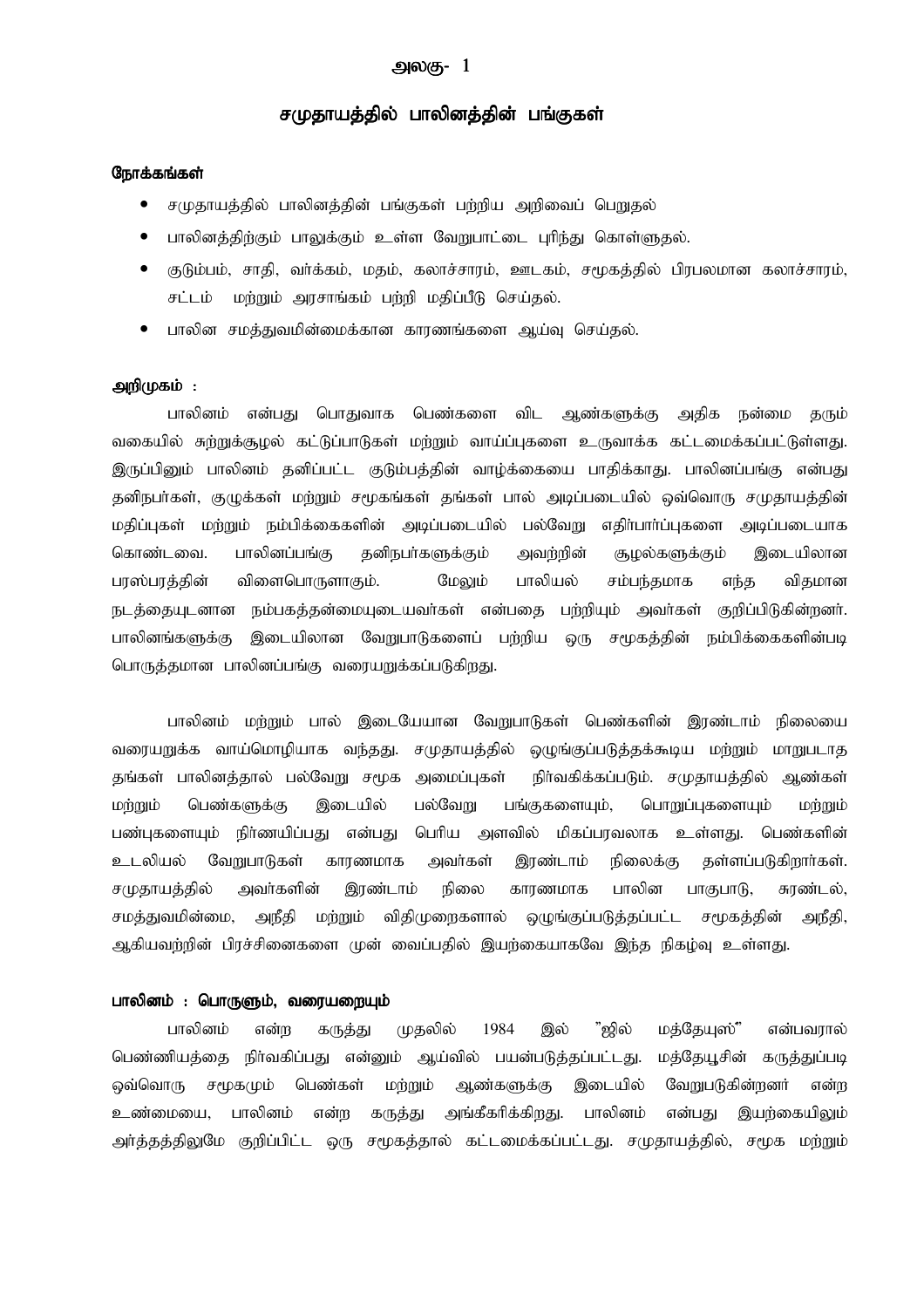கலாச்சாரம் சாா்ந்த சமூக கலாச்சார கட்டமைப்பு சமூகத்தின் கடமைகள், பொறுப்புகள் மற்றும் பல்வேறு சமூகப் பங்கினைக் கொண்டிருக்கும்.

பல்வேறு சமூக நிறுவனங்கள் (அதாவது குடும்பம், திருமணம், மதம் போன்றவற்றால்) சமூக நிலைப்பாட்டின் நிலைமைகள், தாபங்கள் மற்றும் உண்மைகளை ஆய்வு செய்யும் ஒரு பயன்படுத்தப்படுகிறது. பாலின அடையாளம் இரட்டை நிலையிலிருந்து கருவியாக இது பெறுக்கமாகவும், திரவகமாகவும், உருவகமாகவும் உடையது. ஆனால் அது ஒன்றுபட்டதல்ல.

''பாலினம்'' சுகாதார அமைப்பின் வரையறையின்படி, என்பது சமூகத்தில் உலக தீா்மானிக்கப்பட்ட பங்குகளின் நடத்தை, நடவடிக்கைகள், குறிப்பிட்ட சமூகத்தைச் சார்ந்த ஆண்கள் மற்றும் பெண்களுக்கு பொருத்தமானதாக கருதும் "ஆண்பால்" மர்றும் "பெண்பால்" என இரு பிரிவுகளைக் கொண்டது.

பாலினம் என்பகட குணவியல்ப. ஆண்மை மர்மும் பெண்மைக்கு இடையில் உள்ள வேறுபாடுகள் ஆகும். சூழலைப் பொறுத்து இந்த குணங்களில் உடலியல் சாா்ந்த பாலினம் பாலின பெண் அல்லகு சந்ததி) அடிப்படையிலான சமூக கட்டமைப்பகள் (அகாவகு அண். (பாலின பங்கும் பிற சமூக பங்கு உட்பட) அல்லது பாலின அடையாளம் ஆகியவை அடங்கும்.

பாலினம் என்ற சொல் பொருளாகாாம். சுமகம். அாசியல். கலாச்சாாப் பண்பகள். வாய்ப்புகள் ஆண் மற்றும் பெண் ஆகியவற்றோடு தொடர்புடையது. பெரும்பாலான சமுதாயங்களில் தாங்கள் மேற்கொள்ளும் நடவடிக்கைகளில் வேறுபடுகிறார்கள். ஆண்கள் மற்றும் பெண்கள் பங்கேர்கவும் வளங்களை கட்டுப்பாட்டுடன் முடிவெடுப்பதில் பெரும்பாலான அணுகவும், சமுதாயங்களில் பெண்கள் குழுவாக வளங்கள், வாய்ப்புகள் மற்றும் முடிவெடுக்கும் கிரன் ஆகியவற்றில் ஆண்களைக் காட்டிலும் குறைவான அணுகலைக் கொண்டிருக்கின்றனர்.

பாலினம் என்பகு மனிதர்கள் சமூகத்தில் தோற்றுவிக்கும் கருத்து ஆகும். ஒரு <u>ொவருக்கொருவர்</u> மற்றும் அவர்றின் சுற்றுச்சூழலுடன் கொடர்புபடுத்தி <u>ஆண்களுக்கும்</u> பெண்களுக்கும் இடையே உள்ள உயிரியல் வேறுபாடுகளையே இதுபெரிதும் நம்பியிருக்கிறது. மனிகர்கள் சமூகத்தில் பாலினம் என்ற கருத்தை உருவாக்குவதால் பாலினம் **@**(ந சமூக கட்டுமானமாக குறிப்பிடப்படுகிறது. கனிநபர்கள். குமுக்கள் dimmu சுமகங்கள். கங்கள் பாலினத்தால் மட்டுமே தனித்துவமான குணங்கள், நிலைகள் அல்லது மதிப்புகள் ஆகியவற்றின் அடிப்படையில் பாலின சமூக கட்டமைப்பை நிரூபித்துள்ளனர். ஆனால் மேற்கோள்கள் இந்த சமூகங்களுக்கும் கலாச்சாரங்களுக்கும் இடையில் வேறுபடுகின்றன.

பாலினம், ஆண்கள் மற்றும் பெண்களுக்கு ''ஆண்பால்'' மற்றும் ''பெண்பால்'' என்னும் மற்றும் பண்புகளை ஒழுக்கநடைமுறையில் கூறப்பட்டுள்ளது. வெவ்வேறு சமமற்ற பங்கு இது ''ஆண்பால்'' மர்றும் ''பெண்பால்'' பங்குகள் மர்றும் பண்புக் கூறுகளை ''இயர்கை'' வேறுபாடுகள் இது சமச்சீர் உறவுகளில் இயல்பானதாக தோன்றுகிறது. பாலின என வகைப்படுத்தப்படுகிறது. பலவிதமான பாலின வேறுபாட்டை வேறுபாட்டிற்குள் இருக்கும் ஆராய்ந்தால் பாலினம் பர்ரி கொடுக்கப்பட்ட செய்திகள் கட்டுமானமாக வெளிப்படுத்தப்படுகின்றது. ஒரு பாலின உறவு நிலையானது அல்ல. அவர்கள் கலாச்சாரம் மற்றும் கால நேரங்களில் வேறுபடுகிறார்கள். அவர்கள்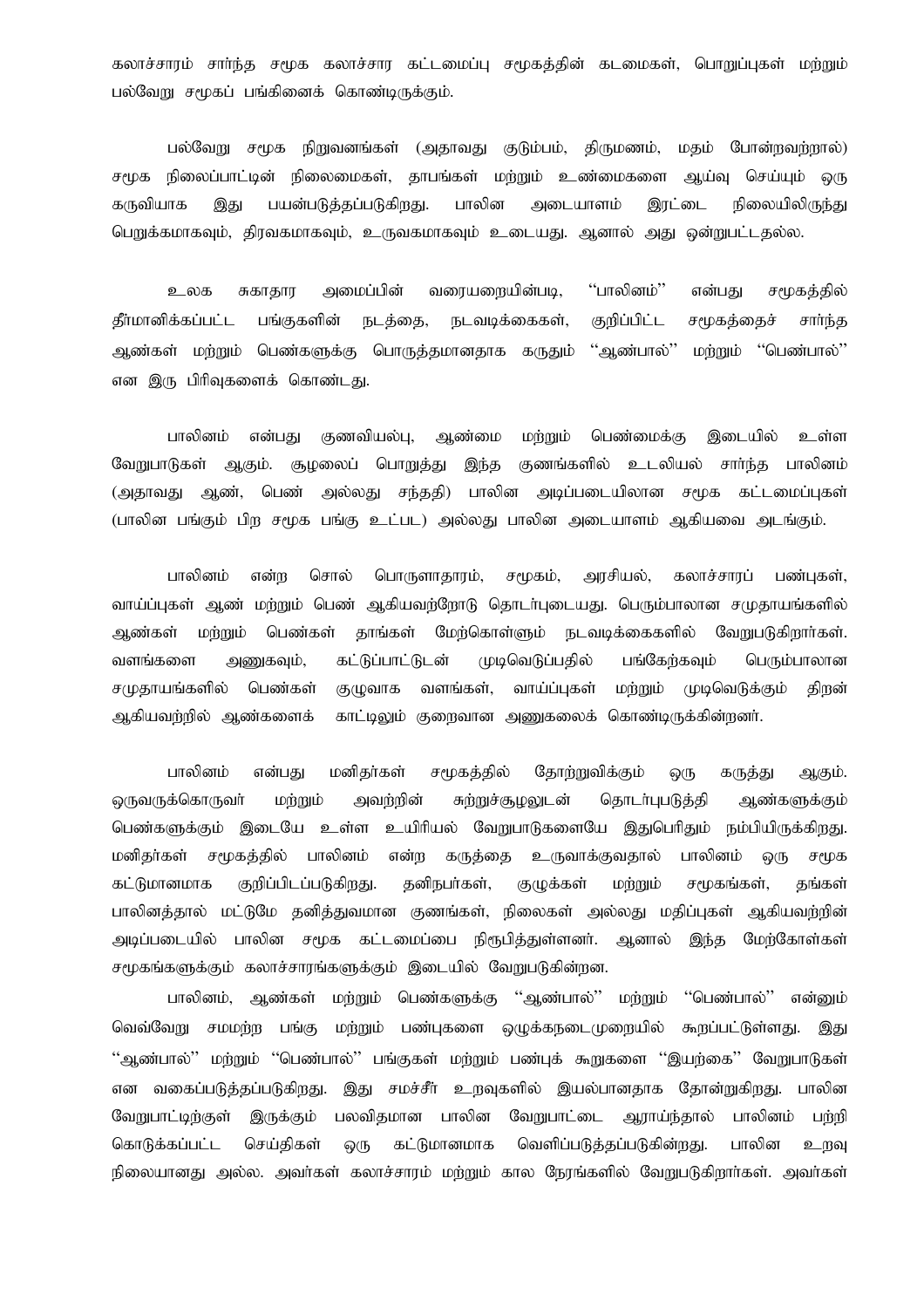மாற்றியமைத்த புதிய வழிகளில் ஆண்மை மற்றும் பெண்மை என்று உருவாக்கப்படுகிறாா்கள். பாலினம் ஒரு பரிணாமக் கருத்து என்பதால் மறு ஆய்வுக்கும் மாற்றத்திற்கும் அது உட்பட்டு இருக்கும்.

# பாலினம் மற்றும் பாலியல் இடையேயான வேறுபாடுகள் :

பாலினம் மற்றும் பாலியல் பற்றி பல்வேறு கருத்துக்கள் உள்ளன. பாலினம் என்பது பாலினங்களுக்கு மக்கள் கூறுகின்ற வெவ்வேறு அர்க்கங்கள், மதிப்புகள் மற்றும் பண்புகளைக் குறிக்கிறது. பாலினம் ஆண் அல்லது பெண் என்ற சமூக தொடர்புள்ள மனப்பான்மை மற்றும் நடத்தைகளைக் குறிக்கிறது. பாலியல்,நாம் ஆண் அல்லது பெண் என்பதை தீர்மானிக்கின்ற பிறப்புடன் உள்ள உடலியல் பண்புகளைக் குறிக்கிறது. பால், உடற்கூறு வேறுபாடுகள், பாலின நிறமூர்த்தங்கள், சுரப்பிகள் மற்றும் உடலியல் ஆகியவற்றில் உள்ள வேறுபாடுகளைக் குறிக்கிறது.

பாலினம் தொடர்பான கட்டமைப்புகள் பாலினம் மற்றும் பாலியலை வேறுபடுத்துகின்றன. ஏனெனில், ஆண் மற்றும் பெண் என ஒவ்வொரு நபரும் பிறப்புறுப்புப் பகுதிகளை கொண்டு எளிதில் அடையாளம் காணப்படக்கூடியவா்களாக உள்ளனா். சமூக–கலாச்சார சூழலில் ஆண் மற்றும் பெண் தொடர்பான நிகழ்வு, வேறுபட்ட சமுதாயத்தின் முழு உலகத்திலிருந்தும் அவர்களின் பங்களிப்புகள், பொறுப்புகள், கடமைகள், பதில்கூறுதல் மற்றும் வெளிப்பாடுகள் ஆகியவற்றின் அடிப்படையில் வேறுபட்டதாகும். இந்தியாவில் இந்த (ஆண், பெண்) ஆண்களுக்கும் பெண்களுக்கும் படிப்படியாக சமுதாய செயல்முறை மாற்றியமைக்கப்படுகிறது. ஆண்மையையும், பெண்ணியமும் அடிப்படை கருத்திலிருந்தும் குடும்பத்தின் அடிப்படையிலுருந்தும் நிர்ணயிக்கப்படுகிறது. இது முற்றிலும் நடத்தை முறைகள் ஆகும். வரலாற்று ரீதியாக சமூக மற்றும் கலாச்சார ரீதியாக, அடையாளங்கள் சமூக அமைப்பின் கட்டமைப்பைத் தூண்டுகிறது.

பாலினம் மற்றும் பால் இடையே உள்ள வேறுபாடு பாலினம் (பாலினப்பங்கு) அல்லது பால் அடிப்படையிலான சமூகப் பங்கினைக் குறிக்கும். (ஒரு தனி நபரின் இனப்பெருக்க அமைப்பு மற்றும் இரண்டாம் நிலை பாலினப் பண்புகள் ஆகியவற்றை வேறுபடுத்துகிறது). ஒரு உள் விழிப்புணர்வின் (பாலின அடையாளம்) அடிப்படையில் சில சூழ்நிலைகளில் ஒரு தனி நபரின் பால் ஒதுக்கீடு செய்யப்படாது, மூன்றாம் பாலினம் அல்லது இரண்டும்கெட்டான் அல்லது இரண்டுக்கும் இல்லாத நிலையில் இருக்கலாம்.

பாலினம் மற்றும் பால் வேறுபாடு உலகளவில் இல்லை. பாலினம் மற்றும் பாலியல் ஆகியவை பெரும்பாலும் ஒன்றுக்கொன்று மாற்றாக பயன்படுத்தப்படுகின்றன. சில அகராதிகள் மற்றும் கல்விக் கழகங்கள் வேறுபட்ட வரையறையை அளிக்கின்றன. விஞ்ஞானிகள் மத்தியில் பாலியல் வேறுபாடுகள் (பாலின வேறுபாடுகளுடன் ஒப்பிடுகையில்) பாலியல்ரீதியான துல்லியமான பண்புகளுக்குப் பயன்படுத்தப்படுகிறது.

ஆண் மற்றும் பெண் உயிரினங்களுக்கு இடையில் உள்ள உயிரியல் வேறுபாடுகளைக் குறிப்பிடும் போது உணவு மற்றும் மருந்து நிர்வாகம் (FDA) பாலினத்திற்கு பதிலாக பாலியலைப் பயன்படுத்திக் கொண்டது. 2011 இல் அவர்கள் தங்கள் நிலைப்பாட்டை மாற்றியமைத்தனர். அவர்கள் பாலை உயிரியல் வகைப்பாடு என்றும் பாலினக்கை ஒரு நபரின் ஆண், பெண் என்ற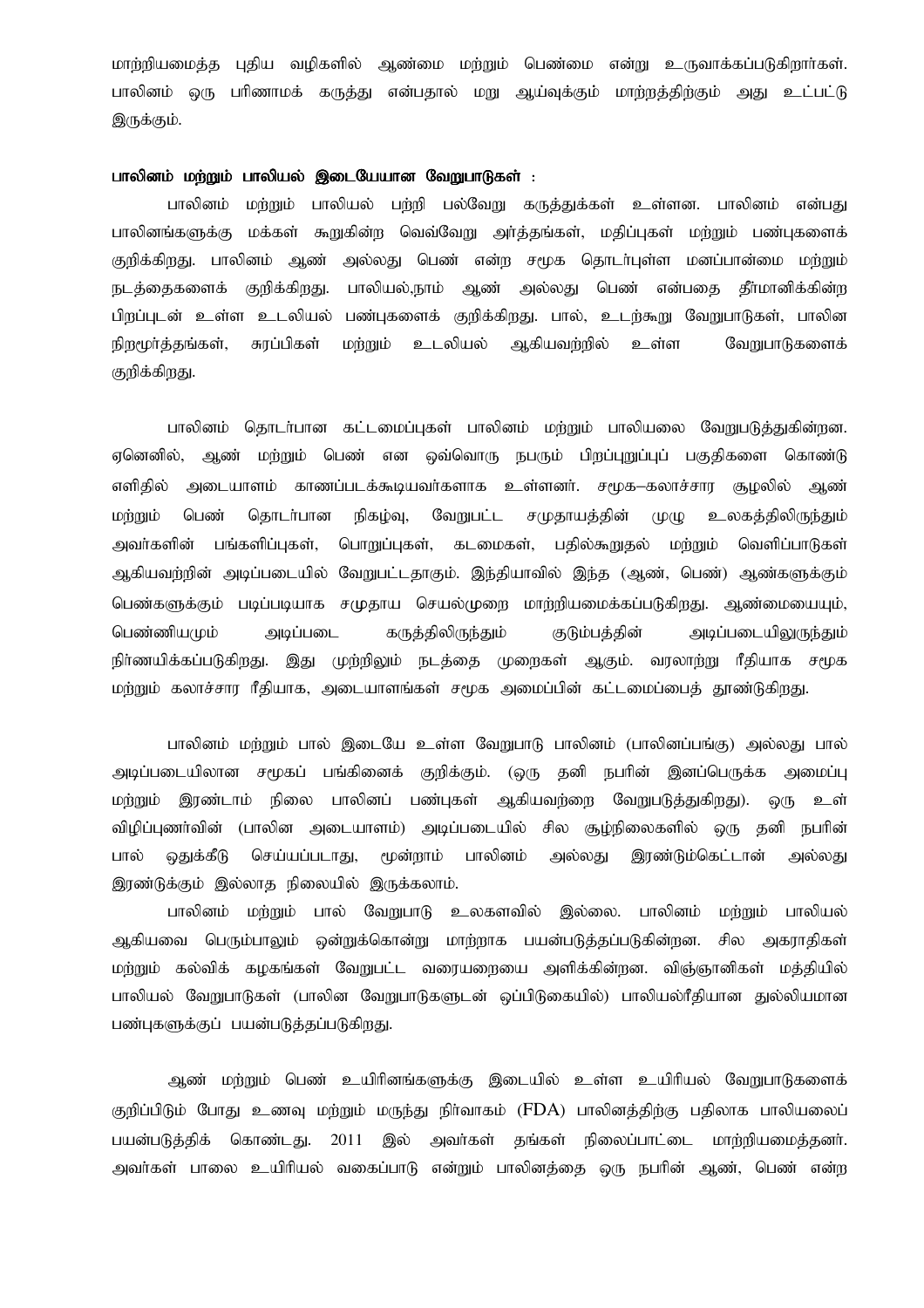சுய பிரதிநித்துவம் அல்லது சமூக நிறுவனங்களால் வெளிப்படுத்தப்படும் தனி நபரின் வெளிப்பாடுகள் என்றும் கூறுகின்றனர்.

| பாலினம்                                | பால்                                                   |  |  |
|----------------------------------------|--------------------------------------------------------|--|--|
| பாலினம்<br>கட்டமைப்பில்<br>சமுதாய      | உயிரியல்<br>பால்<br>இது<br>$\bullet$<br>$\ddot{\cdot}$ |  |  |
| உருவாக்கப்பட்டது, பாலினத்திற்க்கு      | இனப்பெருக்க<br>உறுப்புளில்                             |  |  |
| குறிப்பிட்ட பங்கு, பொறுப்புகள் மற்றும் | குறிப்பிடத்தக்க<br>வேறுபாடுகளை                         |  |  |
| நடத்தை முறைகள் உள்ளன.                  | குறிக்கிறது.                                           |  |  |
| பாலினம்<br>கலாச்சார<br>தனித்தன்மை      | பால்<br>இயற்கையானது,<br>$\bullet$                      |  |  |
| வாய்ந்தது.                             | நிலையானது<br>மற்றும்                                   |  |  |
| சமுதாயத்தில் உள்ளவர்களுக்கு<br>இது     | உலகளலாவியது.                                           |  |  |
| இடையே<br>வேறுபடுகிறது.(அதாவது          | பால் மாற்ற முடியாது.<br>$\bullet$                      |  |  |
| நிறுவனங்களின் கட்டுப்பாடுகளின்<br>சமூக |                                                        |  |  |
| $LlQ$ )                                |                                                        |  |  |

சமுதாயத்தில் பாலின பங்கு : குடும்பம், சாதி, வா்க்கம், மதம், கலாச்சாரம், ஊடகம் மற்றும் பிரபலமான கலாச்சாரம், சட்டமும் மற்றும் அரசாங்கமும்.

பாலினம், ஆண் அல்லது பெண் என்ற சமூக தொடர்புள்ள மனப்பான்மை மற்றும் நடத்தைகளைக் குறிக்கிறது. பங்கு என்பது ஒரு குறிப்பிட்ட நிலையில் வைத்திருக்கும் ஒருவா் எதிர்பார்த்த நடத்தை ஆகும். பங்கு என்பது ஒரு குறிப்பிட்ட கலாச்சாரத்தில் ஒரு குறிப்பிட்ட சூழ்நிலையில் ஒரு குறிப்பிட்ட நபருக்கு வரையறுக்கப்படும் எதிா்பாா்ப்புகளைக் கொண்டுள்ளது. எனவே ஒரு விபத்து ஏற்படின் அவசர மருத்துவ தொழில்நுட்பத்தின் பங்கு உயிர்களை காப்பாற்ற வேண்டும் என்பதே ஆகும்.

பாலின பங்கு என்பது ஒரு குறிப்பிட்ட கலாச்சாரத்தில் ஆண் அல்லது பெண்ணிடத்தில் சமூகம் எதிா்பாா்க்கும் மனப்பான்மைகள் மற்றும் நடத்தைகள் ஆகும். பாலின பங்கை விளக்குவதற்கு பாலியல் பங்கு என்னும் வார்த்தை பெரும்பாலும் பயன்படுத்தப்படுகிறது. ஆனால் தொழில்நுட்பரீதியாக இது தவறு. உயிரியல் கட்டுப்பாடுகளால் வரையறுக்கப்பட்ட நடத்தையே பாலின பங்கு ஆகும்.

# குடும்பம் :

பாலின பங்கு குறித்த குழந்தைகளின் முதல் தாக்கம் குடும்பம் ஆகும். பிறப்பு முதல் ஜந்து வயது வரை, பெரும்பாலான குழந்தைகள் குடும்பத்தால் சூழப்பட்டிருக்கிறார்கள். பாலின வேறுபாடுகள் பற்றி ஒரு குழந்தையின் முதல் வெளிப்பாடு அவரது பெற்றோருடன் தொடர்பு கொண்டு கற்றுக் கொள்ளப்படுவதே ஆகும். பெரும்பாலான பெற்றோர்கள் குறிப்பிட்ட ஆடைகளை தங்கள் குழந்தைகளை அணியச் செய்கின்றனர் மற்றும் குறிப்பிட்ட பொம்மைகளை வழங்குகிறார்கள். பாலினம் பற்றியபசுமையான கருத்து குழந்தைகளுக்கு குறிப்பிட்டபாலின பொம்மைகளை விநியோகம் செய்வதில் வெளிப்படும்.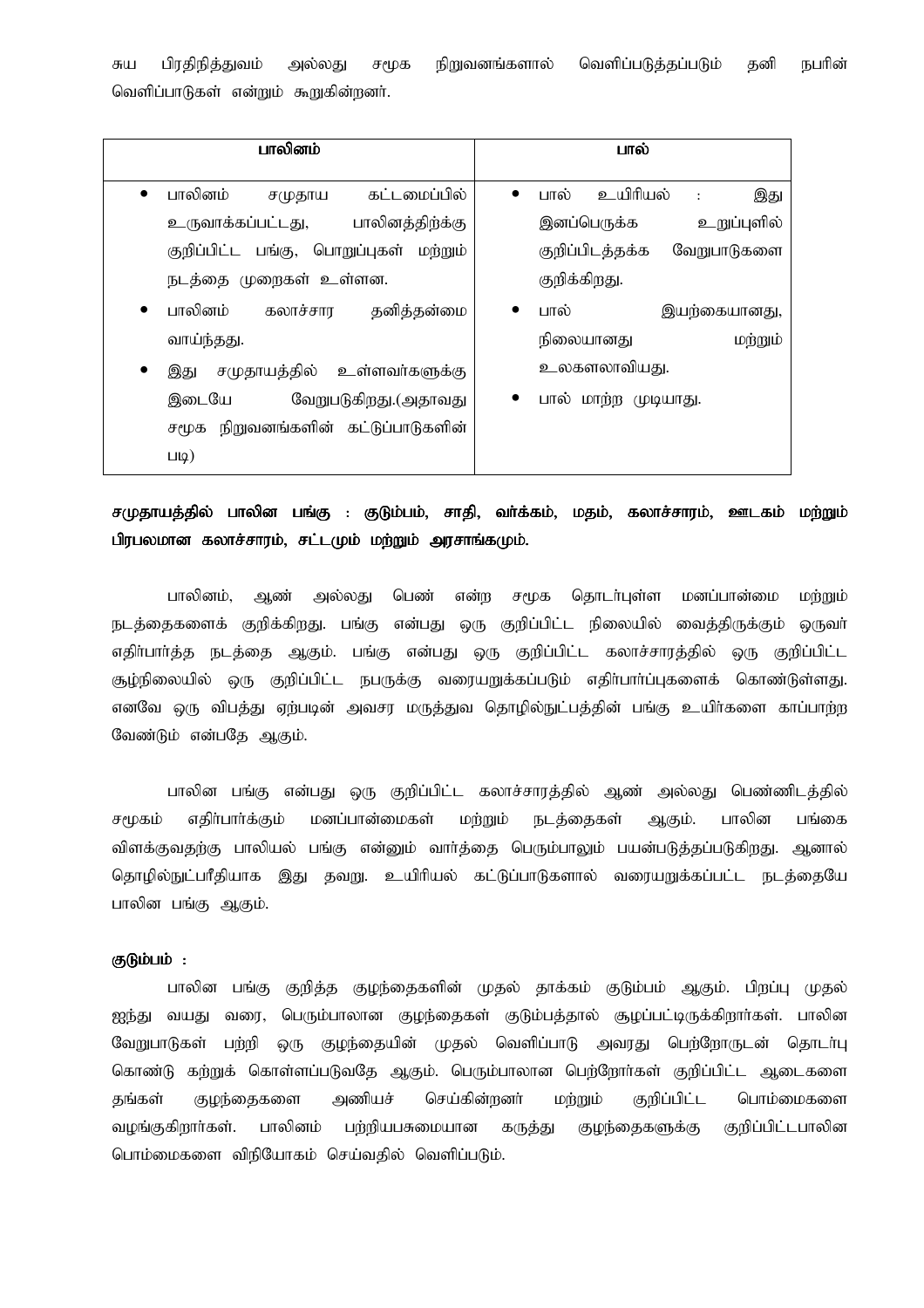ஆரம்பகால வாழ்க்கையில் பாலின பங்கினைக் கொண்டிருக்கும் குடும்பம் மற்றும் நடமுறைகளுக்கு இடையேயான தொடர்புகளை குழந்தைகள் கவனிக்கிறார்கள். வீட்டுக்குள்ளே குழந்தைப்பருவக் காரணிகள் பாலின செயல்பாட்டில் முக்கியத்துவம் வாய்ந்தவையாக உள்ளது. குடும்பத்தின் நடத்தைக்கு ஒத்துப் போவதாக குழந்தைகள் கருதுவதாக ஆய்வுகள் உறுதிப்படுத்துகின்றது. பொதுவாக பெற்றோர்கள் தங்கள் குழந்தைகளை குறிப்பிட்டபாலின நடவடிக்கைகளில் பங்கேற்க ஊக்குவிக்கிறார்கள். பாலின பங்கு கற்பிப்பதில் பெற்றோருக்கு குடும்பத்தில் மிகப்பெரிய செல்வாக்கு இருந்தாலும் உடன்பிறப்புகளும் சமூகமயமாக்கலில் ஒரு குறிப்பிட்ட பங்கினை வகிக்கின்றனர். இதன் விளைவாக உடன்பிறப்புகள் ஒரே மாதிரியான சமுதாயத்தில் தொடர்ந்து நிலைத்து நிற்கும் பாலின பங்கினை வளர்ப்பதில் துணை புரிகின்றனர்.

# சமுதாயத்தில் பாலினமும் பாலியல் உருவுகளும் :

பாலியல் தொடர்பான ஒரே பங்கு இனப்பெருக்கக்குடன் கொடர்புடையவை. ஆண் மற்றும் பெண் மரபணுப்பொருள் பரிமாற்றத்திற்கு பங்களிப்பு செய்கின்றன. மேலும் பெண்களுக்கு பிறப்பு மற்றும் தாய்ப்பால் கொடுப்பது போன்றபண்புகள் சமுதாயத்தில் பெண்களுக்கு ஒதுக்கப்படும் செயல்பாடுகள் ஆகும். அதாவது ஒரே மாதிரியான சித்தாந்தங்கள், மதிப்புகள், மனப்பான்மைகள், நம்பிக்கைகள் மற்றும் நடைமுறைகள் ஆகியவை வரையறுக்கப்படுகின்றன. பாலின உரவுகள், ஆதிக்க உறவுகள், ஒத்துழைப்பு, வலிமை, மற்றும் வன்முறை ஆகியவற்றின் அடிப்படையில் இவை தீா்மானிக்கப்படுகிறது.

பாலின உறவுகள் சமூக ரீதியாக கட்டியெழுப்பப்படுகின்றன. எனவே எந்த நேரத்திலும், இடத்திலும் மாறும் தன்மை உடையது. பாலின உறவுகள் குடும்பத்தின் விதிகளை பின்பற்றுகின்றன. கருத்தியல் மற்றும் சமூக அமைப்புகளில் ஆண்கள் பெண்களைவிட உயர்ந்தவர்களாக கருதப்படுகிறார்கள்.

பாலினம் குறித்த கோட்பாடுகள் பல்வேறு பரிமாணங்களுடன் அதை இணைக்கிறது. சிக்மண்ட் பிராய்ட், பாலின அடையாளத்தை ஒரு ஆண் அல்லது பெண் என்ற பாலியல் நிலையுடன் இணைத்ததைப் போல உணர்ந்தார். உயிரியல் ரீதியாக ஆண்களுக்கு பலவீனமான பாலினம் என்றும் Y குரோமொசோம் (ஆண்களிடம் மட்டுமே காணப்படுகின்றன) பெண்களின் பல்வேறு ஊனத்திற்கு பொறுப்பேற்கின்றன. ஆஸ்லே மான்டாக் தனது நூலில் பாலுடன் இணைக்கப்பட்ட மரபணுக்களால் 62 குறிப்பிட்ட குறைபாடுகள் பெரும்பாலும் அல்லது முற்றிலும் ஆண்களிடம் காணப்படுகிறது. ''அவர்களில் பாதிபேர் உடல் குன்றியும், வரீமோபிலியா (இரத்தக் கசிவு செயல்கிறன்), தவறான ஸ்டெனொசிஸ் (இகயக் துடிப்பு) மற்றும் மனரீதியான குறைபாடு ஆகியவைந்றை உடையவராக உள்ளனா். ஓவ்வொரு கட்டத்திலும் கருத்தாித்தல் தொடங்கி அதிக மரபணுச் சார்ந்த இறப்பு பெண்களைவிட ஆண்களிடமே அதிகளவு காணப்படுகிறது.

இந்திய சூழலில் மரபுவழிகள் கட்டமைப்பின்படி ஆண் பேரினவாதம் சமூகத்தின் அதிகார கட்டமைப்பில் பாலின உருவுகளை நிர்வகிக்கவும் கட்டுப்படுக்கவும் செய்கிறது. பரம்பரைக் தலைவன் அல்லது ஆண்கள் குடும்பத் தலைவனாக இருப்பது என்று பொருள். மேலும் அது உலகில் உள்ள ஆண் ஆதிக்கத்தை அனைத்து விதமான பாலினம், பள்ளி மற்றும் சமுதாயத்திற்கு உள்ளே, குடும்பத்திற்கு வெளியே நீட்டிக்க முடியும். இந்த மரபின் கோற்றம்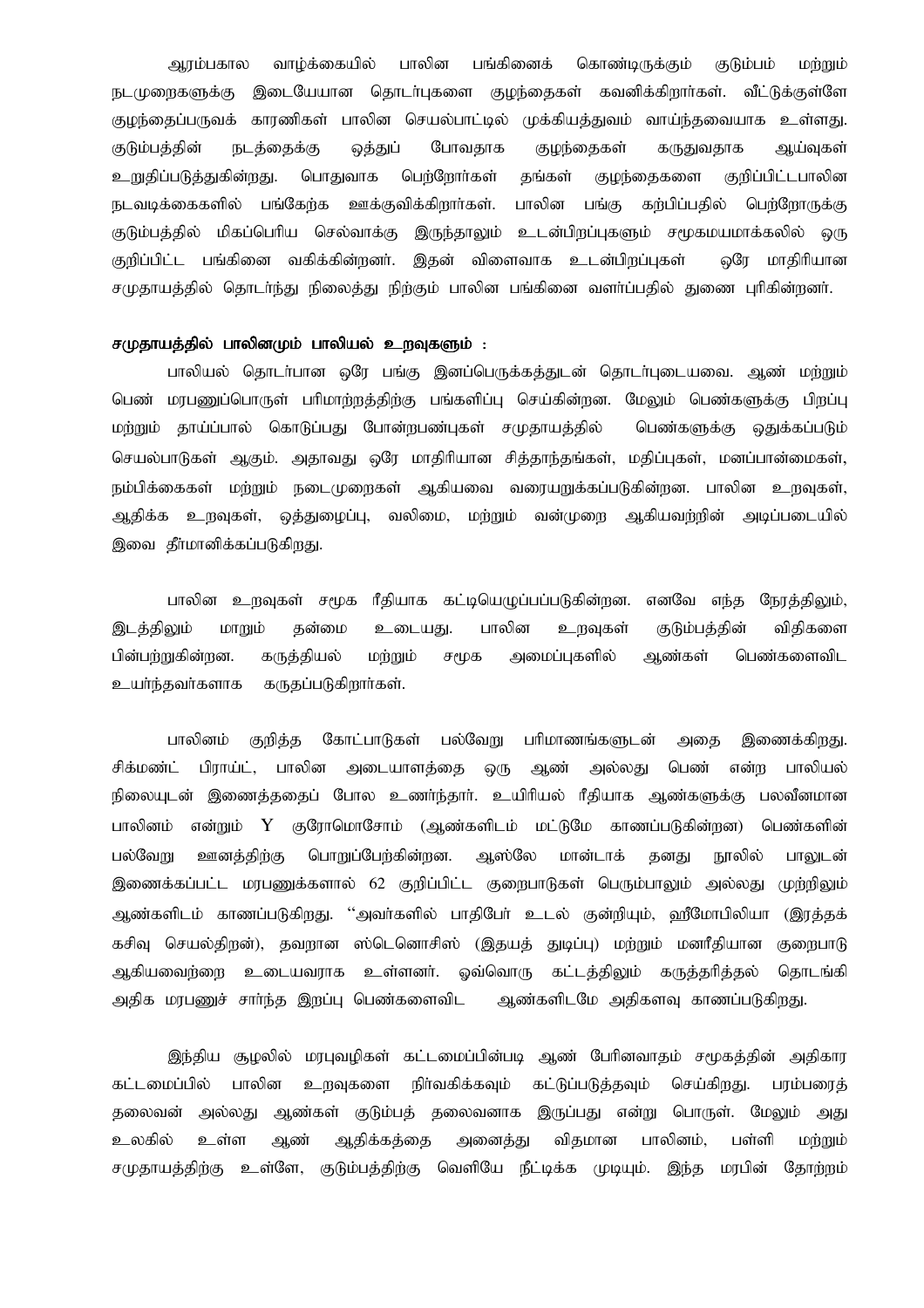சமுதாயத்தில் ஒரு குறிப்பிட்ட வகை ஆண் ஆதிக்கம் செலுத்தும் கட்டமைப்பை வரையறுக்கின்றது. இது தனி குடும்பம், கூட்டுக் குடும்பம் போன்ற குடும்பங்கள், இளைய ஆண்கள், குழந்தைகள் ஆகியோர் இந்த ஆணின்ஆதிக்க ஆட்சியின் கீழ் உள்ளார்கள்.

இந்த சமூக அமைப்பு பெண்களை ஒரு துணை அல்லது இரண்டாம் நிலையாக வகைப்படுத்துகிறது. இது அடுத்த நிலைக்கு தங்கள் பங்குகளை நகர்த்துகிறது. 'தெற்காசியாவில் இது இந்தி மொழியில் 'பிட்ஸ்பாத்தா' எனப்படுகிறது. உருது மொழியில் 'Pidarshahi' மற்றும் வங்காள மொழியில் 'Pitritontro' எனப்படுகிறது. ஆணோ அல்லது பெண்ணோ, அது பெண்கள் முற்றிலும் சக்தியற்ற அல்லது முழுமையாக உரிமைகள், செல்வாக்கு அல்லது வளங்களை இழந்து விட்டதாக குறிப்பிடவில்லை. இது சமூக உறவுகளின் ஒழுங்குமுறை (அதாவது குடும்பம், சமூதாயம், மதம், சாதி முதலியவந்நின்) மூலம் ஆண்கள் பல்வேறு வழிகளில் பெண்கள் மீது ஆதிக்கம் செலுத்துவதின் மூலம் அதிகார உறவுகளையும் கட்டமைப்புகளையும் இது சுட்டிக்காட்டுகிறது. பெண்ணியவாதிகளின் கூற்றுப்படி ஆண்களின் கட்டுப்பாட்டின் கீழ் பெண்கள் மற்றும் குழந்தைகள் உள்ளனர். அவர்கள் மீது ஆண் ஆதிக்கம் செலுத்துவது ஆணாதிக்கத்தை அடையாளப்படுத்துகிறது.

பெண்களின் கட்டுப்பாடு, பல சமூகவியல் மற்றும் பெண்ணியவாதிகளால் வரையறுக்கப்படும் அதிகாரமும் பதவியின் மூலம் பெண்களைக் கட்டுபபடுத்துவதில் முக்கிய பங்கு வகிக்கின்றன. அவை பின்வருமாறு கட்டுப்படுத்தப்படுகின்றன: பெண்களின் உற்பத்தி அல்லது உழைப்பு, சக்தி, இனப்பெருக்கம், பாலியல் இயக்கம், சொத்து மற்றும் பிற பொருளாதார வளங்கள், அதிகாரத்தில் பல வேறுபட்ட முன்னோக்குகள் உள்ளன. பின்வருமாறு பெண்ணியவாதம் ஆணாதிக்கத்தை விளக்குகிறது. ஆண்களின் மேலாதிக்கம் பெண்களை ஒடுக்கி சுரண்டுவதன் மூலம் தனது அதிகாரத்தையும், ஆளுமையையும் கொண்டது என வரையறுக்கப்படுகிறது. மேலும் பெண்கள் அவர்களின் உடல் அமைப்பு ரீதியாக பாதிப்பை ஏற்படுத்தும் ஒடுக்குமுறை மற்றும் சுரண்டல் உறவுகளுக்கும் எதிரான போராட்டத்தை நோக்கி அது விரிவடைகிறது.

சமுதாயம், தனிநபரின் நடத்தை மற்றும் வாழ்க்கையை வடிவமைக்க உதவுகிறது. சிலர் தனிப்பட்ட குணநலன்களை அடிப்படையாகக் கொண்டு தங்கள் நடத்தைகளை தோந்தெடுப்பதாக நம்பகிறார்கள். அனால் நடக்கையானகு இயல்பான நிகம்வைக் காட்டிலும் சமூகமயமாக்கப்படுகிறது. தனிநபா்கள் தங்கள் குழு அடையாளக்தை உணர வேண்டும் மற்றும் சமூகாயக்கின் . ஆண் மற்றும் பெண்ணின் பங்கு பற்றிய எகிர்பார்ப்பகளை பரிந்து கொள்ள வேண்டும்.

# பாலினமும் சாதியும் :

'இந்திய மக்கள் ஒரு கடுமையான சாதி அமைப்பு முறையை பின்பற்றுகின்றனர். இது மக்கள் அதிகாரத்தையும் சமூதாயத்தின் அடையாளத்தையும் நிா்வகிப்பதற்கான ஒரு வரிசைக்குள்ளாகப் பிரிக்கிறது. சமுதாய சாதி அமைப்பு நான்கு தனித்தனி வகுப்புகளாகப் பிரிக்கப்பட்டுள்ளது. பிராமணர், சத்திரியர், வைசியர் மற்றும் சூத்திரர் ஆகிய இந்த நான்கு வகுப்புகள் ''ஆன்மீக முக்கியத்துவம் வாய்ந்தவை'' என்பதால் அவை அனைத்தும் இந்து கடவுளான பிரம்மாவின் பல்வேறு உடல் பகுதியிலிருந்து தோன்றியதாகக் கருதப்படுகிறது.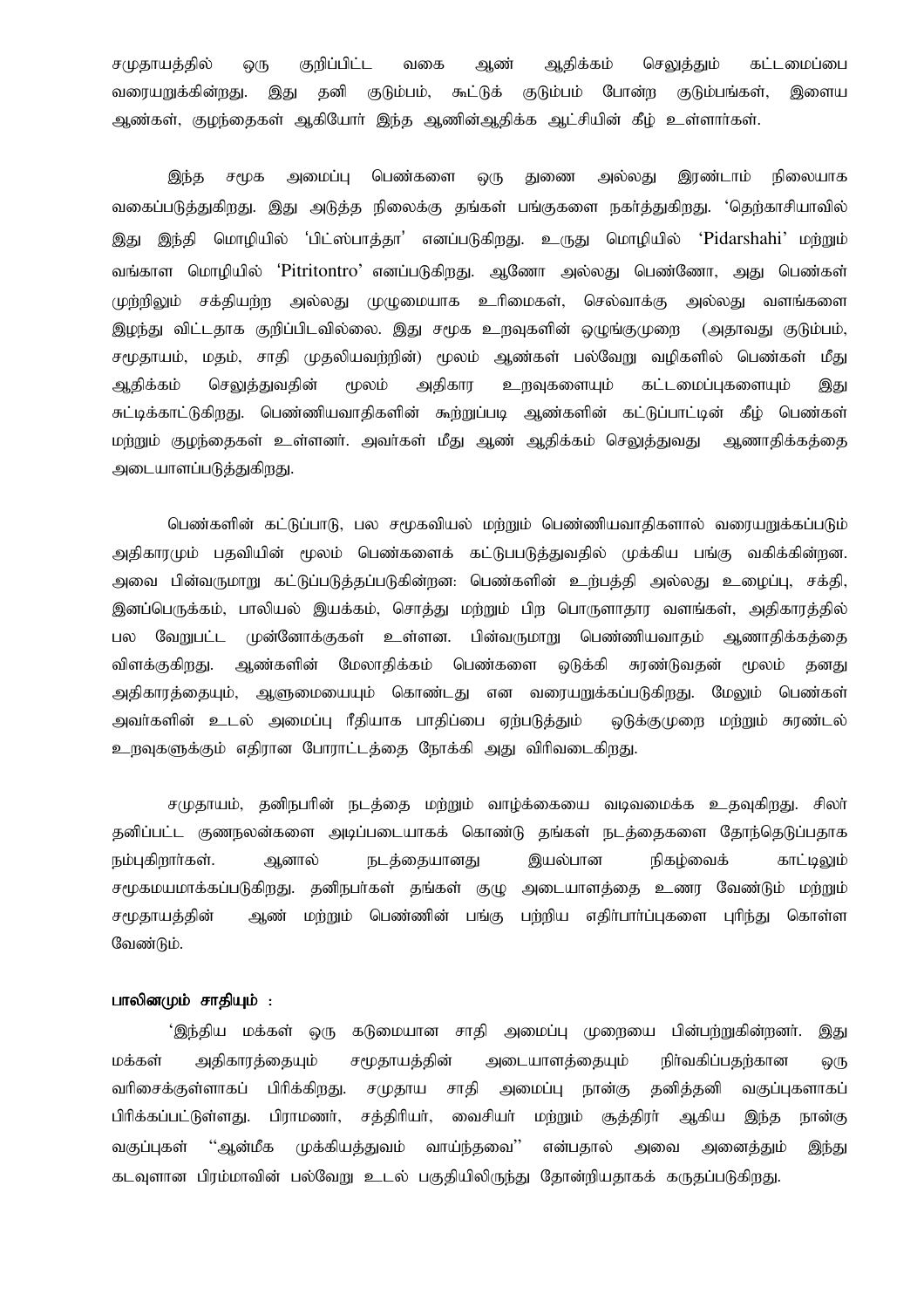'உள்துறை அமைச்சகத்தின்' கருத்துப்படி 2001 மக்கள் தொகை கணக்கெடுப்பின்படி 166 மில்லியனுக்கும் மேலான தலித்துக்கள் உள்ளனர். இந்தியாவின் மக்கள் தொகையில்  $16.2\%$ உள்ளனர். (இந்திய அரசு,2001) மத, தார்மீக மற்றும் கலாச்சார நம்பிக்கைகள் மற்றும் அணுகுமுறைகளின்படி நூற்றாண்டுகளாக தலித்துக்கள் தூய்மையர்றவர்கள் பல அல்லகு மாசுபடுபட்டவர்கள் கருத்து பரவலாகக் காணப்படுகிறது''. என்ற **LDIBIR** சாகிகளுக்கு இது மேலும் இது''தீண்டாமை'' தாழ்வானதாகக் கருதப்படுகிறது. எனக் கருதப்படுகிறது. இதன் விளைவாக அவர்கள் பல்வேறு வகையான ஒடுக்குமுறைகளுக்கு உட்பட்டுள்ளனர். உதாரணமாக, ஒரு பழக்கம், தலித்துக்கள் பொது வீதிகளில் செல்லும்போது தங்களின் நிழல் ஒரு 'மேல் சாதி' இந்துவின் மீது விழுந்து விடுமோ என்ற அச்சத்தை அவர்களுக்கு தருக்கிறது. இன்றைய தினம் சாகிப்பிரிவினைகள் ஆகியவை இந்தியாவில் சாகிகள், மற்றும் அவர்கள் மீதான பாகுபாடு தொடர்ந்து நடைபெற்றுக் கொண்டிருக்கவில்லை.

வழங்கப்பட்ட கோட்பாடுகளின் இந்தியாவின் அரசியலமைப்பில் நிறுவனங்கள் மற்றும் ஒழுங்குமுறை மற்றும் ஜனநாயக தூண்கள் இந்தியாவில் காலணித்துவ அரசின் செயற்பட்டியலை நிறுத்தி வைத்தல் அல்லது சமூக சமத்துவமின்மையினை குறைந்தபட்சம் குறைத்தல் அடிப்படையில் ஆகியவற்றின் அமைக்கப்பட்டன. வளர்ந்த மாநிலத்தின் குறிக்கோள், தாழ்த்தப்படடவா்கள் மீது பல நூற்றாண்டு பழக்கவழக்கங்களைக் குறைப்பதன் மூலம் நவீன சாதி வேலைவாய்ப்பு சந்தைகளில் குறைவான சமூகத்தை உருவாக்குவதும், கல்வி மற்றும் இட அதிகாரத்துவம் அதிக அளவிலான ஒதுக்கீடு, குறிப்பாக அரசாங்க மற்றும் பொதுத்துறை நிறுவனங்களில் இட ஒதுக்கீடு, பிறப்பு, பாலினம் அல்லது மத நம்பிக்கைகள் இல்லாமல் குடிமக்களையும் சமமான அனைத்து முறையில் நடத்த இந்திய அரசியலமைப்பு அரசை கோருகிறது. கொள்கைகளின் எனினும் சமுதாயமானது முறையான அடிப்படையில் மட்டும் செயல்படவில்லை. சட்டரீதியான கோட்பாடுகளை நடைமுறைப்படுத்துதல் மர்றும் சமூக பாகுபாட்டை நீக்குவகர்கான முயர்சி என்பது சமூதாய அமைப்பின் சிக்கல்களில் சிக்கிக் கொள்வதாகும். ஜாதியம்,நிறம், வகுப்பு வாதம் ஆகியவற்றின் நாகரீகமான அம்சங்கள் இவைகள். மனிதா்களுக்கு சிந்தனை மற்றும் மதிப்புகளில் சமமான வாய்ப்புகளை அளிக்கவேண்டும்.

முக்கியத்துவம் வாய்ந்த மேற்குல கல்விக் கருத்துகளில், சமத்துவம் மற்றும் சுதந்திரம் ஆகியவற்றிற்கு இடையே ஒரு முரண்பாடு உள்ளது. சமூக நீதிப் பிரச்சினை, சமத்துவம் மற்றும் ஆகியவற்றின் சமநிலைப்படுத்துவதற்கான சுதந்திரம் கூற்றுக்களை அடிப்படைகளை சமத்துவம் மற்றும் சுதந்திரம் ஆகியவற்றிற்கு பிரதிநிதித்துவத்தை வழங்கும் உருவாக்குகிறது. சில அறிஞர்கள் சமத்துவத்திற்கு மிகவும் குறைந்த முன்னுரிமை அளிக்கிறார்கள். சமத்துவம், ஒரு சக்தி வாய்ந்த, தார்மீக மற்றும் அரசியல் உச்சம் ஆகும். இது பல நூற்றாண்டுகளாக தூண்டப்பட்டு மனித சமுதாயத்தை வழிநடத்தும். அரசியலின் உயர்வான நிலையில் பாலினம், பள்ளி, சமூதாயம் மற்றும் சமத்துவம் என்ற கருத்து அனைத்து மனிதா்களுக்கும் அவா்களின் வண்ணம், பாலினம், சமமான இனம் அல்லது ஜாதியாக இருந்தாலும் மகிப்பைக் கொண்டிருக்கிறது. மனிதனைப் பொறுத்த வரையில் சமமான சிந்தனை மற்றும் மரியாதைக்கு தகுதியுடையவா்கள் என்று கருதப்படுகிறது. ஓற்றுமையானது சமத்துவத்திற்கு சமமானதாக இருக்க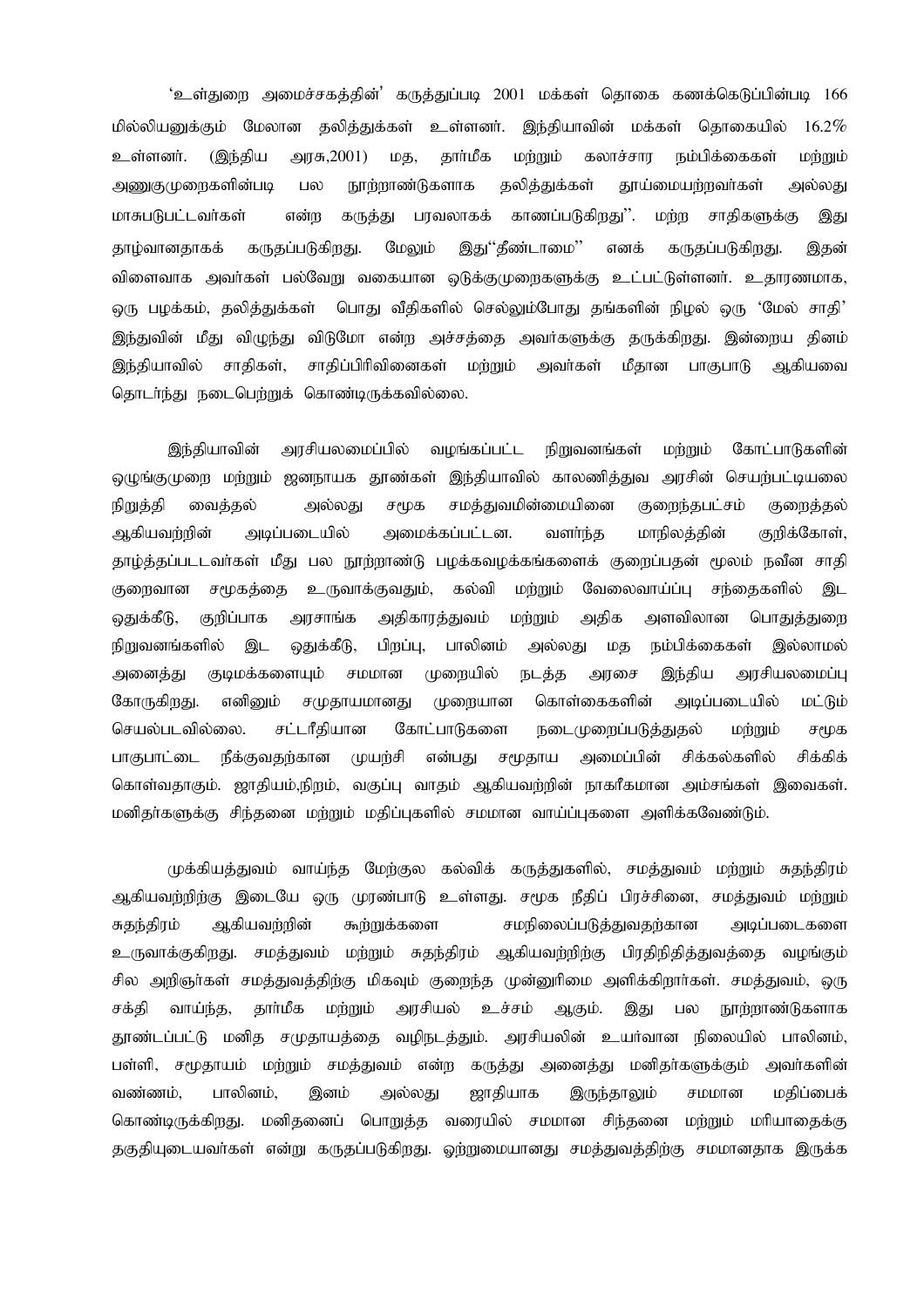வேண்டும். சமத்துவம் சுயாதீனமாக அல்லது சமத்துவத்திற்கு புறம்பான கொள்கைகளுடன் இணைந்திருப்பது நீதியின் பிரதிபலிப்பாகும்.

இந்த சமகால சூழ்நிலையில் மனிதர்களிடையே சமத்துவம் என்பது மாநிலங்கள் மற்றும் நிறுவனங்களுக்கு எதிராக குரல் எழுப்ப ஒரு கருவியாக பயன்படுத்தப்படுகிறது. சமூக இது மக்களிடையே பதவிகள், செல்வம் அல்லது சிறப்புரிமைகளின் ஆற்றல் வாய்ந்த கட்டமைப்புகளை உருவாக்குகிறது. தனிநபரின் நலனுக்காக உருவாக்கப்பட்ட சமூக மற்றும் அரசியல் நிறுவனங்கள் லாக்கின் நல்வாழ்க்கையின் நிமித்தம் தொடர்கின்றன. கனிநபர்களின் ஜான் சமூக ஒப்பந்த கோட்பாட்டின் படி சிவில், சமுதாயம் மற்றும் அரசுக்கு வாழ்க்கை, சுதந்திரம் மற்றும் சொத்து ஆகிய மூன்றும் அடிப்படை கூறுகள் ஆகும் என்று வாதிட்டார். ஜனநாயகத்தின் பரிணாம வளர்ச்சி இந்த நல்லொழுக்கங்களில் சமத்துவம் மற்றும் நீதி ஆகியவற்றின் அம்சங்களைச் சேர்த்தது. இந்தியாவின் சமூக சமத்துவமின்மை உலகில் வேறு எங்கும் இல்லாக சாகியினர் இந்து மதத்தைச் சேர்ந்தவர்களாக உள்ளனர். இந்தியாவில் சாதி நீண்ட காலம் வாழந்தாலும் நவீன காலத்தில் அது இந்தியா மற்றும் வெளிநாட்டு பாா்வையாளா்களால் கடுமையாக விமா்சிக்கப்பட்டு பெற்றதிலிருந்து சாதியில் குறிப்பிடத்தக்க மாற்றம் வந்திருக்கிறது. சுகந்திரம் ஏர்பட்டுள்ளது. ஆனால் இன்னும் பல்லாயிரக்கணக்கான மக்களை உள்ளடக்கியிருக்கிறது. அது அதன் முன்னுரையில் இந்தியாவின் அரசியலமைப்பு சாதி அடிப்படையில் எதிர்மறை பொது பாகுபாட்டை செய்கிறது. இருப்பினும் சாதித் தரவரிசை மற்றும் சாதி அடிப்படையிலான தொடர்பு பல கடை நூற்றாண்டுகளாக நிமிர்ந்திருக்கின்றன. மேலும் எதிர்காலத்தில் நகர்ப்புற அமைப்புகளை விட கிராமப்புறங்களில் இன்னும் அதிகமாகவும் உறவினர்களுடன் தனிப்பட்ட கொடர்புகளில் இருப்பதை விடவும் அதிகமாக தொடர்ந்து இருக்கும்.

# மதம் :

உலகின் பிரதான மதங்கள், சமுதாயத்தில் ஆண்கள் மற்றும் பெண்களுக்கு பொருத்தமான பங்கு குறித்த சில கருத்துக்களைக் கொண்டுள்ளன. பாரம்பரியமாக, இது வீட்டிலும் உலகிலும் பெண்களை வெளியே வைக்குள்ளகு. இப்பொழுதெல்லாம் இது உண்மையாகவே உள்ளது. சமூகத்தில் அதிகமான மாற்றங்கள் நிகழ்ந்து வருகின்றன. இதில் பெண் தொழிலாளின் சந்தை பங்களிப்பு மற்றும் அதன் மீதான மனப்போக்கு ஆகியவற்றில் மாற்றங்கள் ஏற்பட்டு உள்ளன. இது சம்பந்தமாக சில சமயங்களில் மதங்கள் வேறுபடுகின்றன. ஆனால் ஆண்கள் மற்றும் இதே போன்ற நெறிமுறை கூற்றுக்கள் பெண்களின் பங்குப் பற்றி அனைத்து மதங்களிலும் காணப்படுகின்றன. ஆயினும் முஸ்லீம்கள் மற்றும் பௌத்தா்கள், யூதா்கள், புரட்டஸ்டன்ட் மற்றும் கத்தோலிக்கர்கள் ஆகியோரைக் காட்டிலும் குறைவான சமத்துவம் பாலினம் சார்ந்த பங்கினைக் காட்டுகிறது. இஸ்லாமியம், குறிப்பாக பெண்களை கொண்டுள்ளனர் எனக் அடக்குவதற்காக விமா்சிக்கப்பட்டுள்ளது. இஸ்லாமியத்தைப் பற்றிய எதிா்மறையான மனோபாவங்கள் மேற்கத்திய சமூகங்களில் பெரும்பாலும் அடிக்கடி வெளிப்படுக்கப்படும் பகுதியாகும். பாலினம், பள்ளி மா்றும் சமுதாயம் ஆகியவற்றில் இஸ்லாமியம் பாலின சமத்துவமற்ற தன்மையைக் கொண்டதாகவே தோன்றுகிறது. இஸ்லாமிற்குள் வேறுபட்ட பாலின பங்கு காணப்படுகிறது. மேலும்தனி நபர்கள் தங்கள் சொந்த வாழ்வின் பின்னணியில் இந்த வித்தியாசத்தை விளக்குகின்றனர். இஸ்லாமிய தலைவர்கள் ஆண்களுக்கும், பெண்களுக்கும் சமமான மதிப்பை வலியுறுத்துகின்றனர். ஆனால் ஆண்களும் பெண்களும் சமுதாயத்தில் வேறுபட்ட பங்கினைக் கொண்டிருக்கிறார்கள் என்றும் கூறுகிறார்கள். முஸ்லீம் பெண்ணியவாதிகள் இதை எதிர்த்துப் போராடுகின்றார்கள். பெண்களுக்கு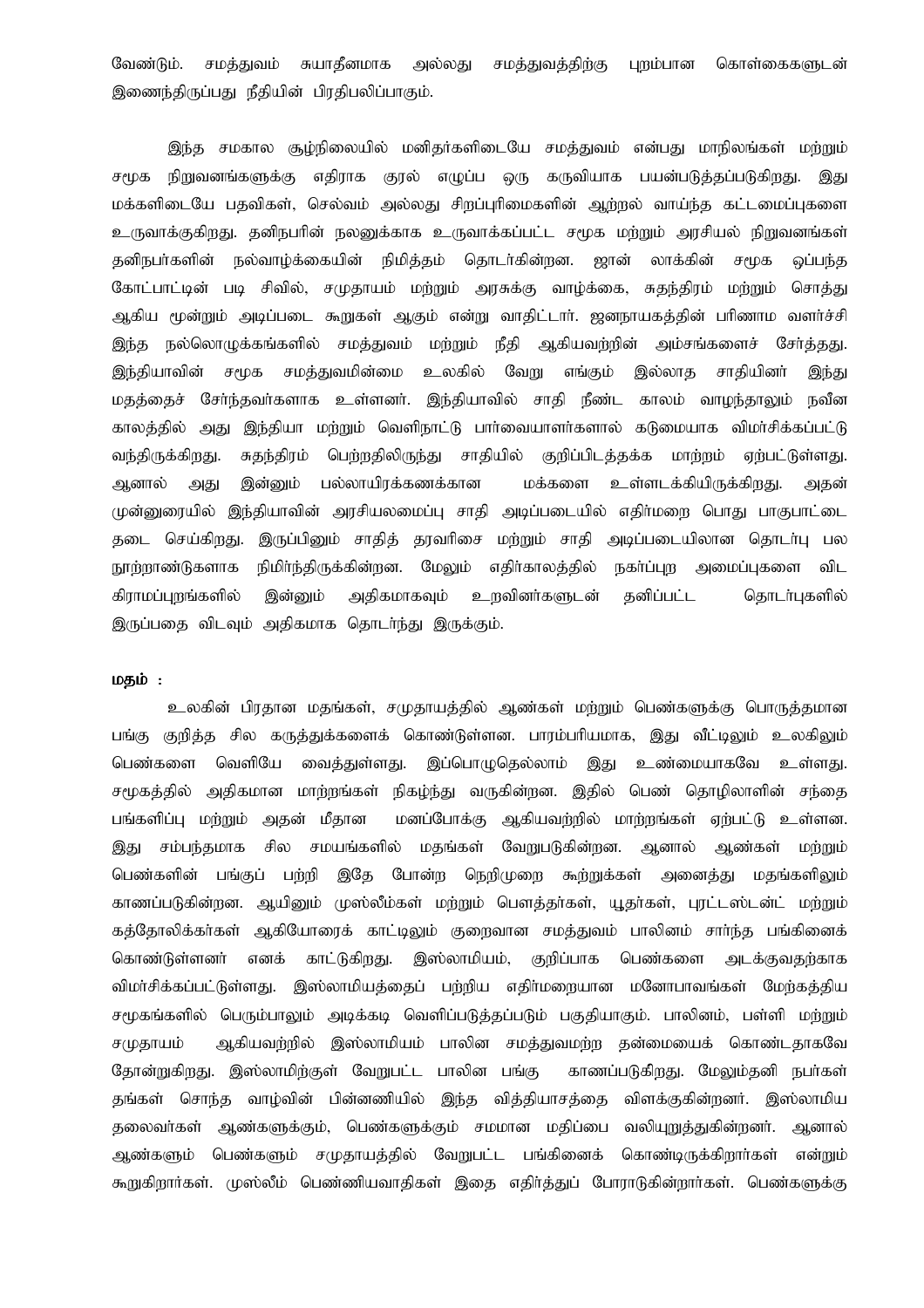ஒரு பொதுப் பங்கினை அனுமதிக்க வேண்டும். அதே வேளையில் மற்ற சமூகங்களில் உள்ள விவகாரங்களைப் போலவேகுடும்பத்தில் ஆண்கள் அதிக ஈடுபாடு கொண்டிருக்க வேண்டும் என்றும் வலியுறுத்தப்படுகிறுது.

மதத்தின் குறித்த நிலைக்கான பங்கிலும், பாலின பழமைவாத கற்பித்தலிலும் பெரும்பாலான மதங்கள், மதசார்பற்ற நபரைவிட ஒரு மதத்தை சார்ந்த நபரிடம் குறைந்த அளவிலான மக்களாட்சி மாண்புகளை எதிர்பார்க்கிறார்கள். உயர்ந்த மத போதனை, சமய சார்பின்மை மற்றும் சமய சேவைகளில் பங்கேற்பு ஆகியவற்றில் மத நம்பிக்கைகளின் அடிப்படையில், பாரம்பரிய பாலின பங்கு சாா்ந்த மனப்பான்மைகள் சமமாக இருக்க வேண்டும். சுயக்கோட்பாடு என்பது மத கோட்பாடுகளுடன் தொடர்புடையது.

#### கலாச்சாரம் $:$

கலாச்சாரம் என்பது சமுதாயத்தின் நம்பிக்கைகள் மற்றும் பழக்கவழக்கங்களைக் குறிக்கிறது. குறிப்பாக இவை பாரம்பரியம் அல்லது மதக்துடன் நெருக்கமாக இணைக்கப்பட்டதாகக் காணப்படுகின்றன. கலாச்சாரம் என்பது ஒவ்வொரு சமூகத்தின் உடமையாக கருதப்படுகிறது. இது விசயங்கள் செய்யப்படுவதையும் ஏன் அப்படி இருக்க வேண்டும் என்பது பர்றிய நமது புரிதலை வடிவமைக்கும். கலாச்சாரக் கொள்கைகளின் உலக மாநாடு (மெக்ஸிகோ 1982) படி "கலாச்சாரம்" என்பது ஆன்மீக, பொருள்வகை, அறிவசார்ந்த, மனவெமுச்சி சார்ந்த உயா்ந்த கூறுகளின் முழு சிக்கலான ஒரு பண்புகளைக் கொண்ட சமுதாயம அல்லது ஒரு சமூகக் குழுவைக் குறிக்கும். இது கலை மட்டுமல்லாது, வாழ்க்கையின் முறைகள், மனிதனின் அடிப்படை உரிமைகள், மதிப்புகள்,மரபுகள் மற்றும் நம்பிக்கைகள் ஆகியவற்றை உள்ளடக்கியது.

பாலினம், பெண்கள் அல்லது ஆண்கள் இடையே உள்ள உறவு பற்றிய பண்புகளை மற்றும் நடத்தைகள் பற்றிய எதிர்பார்ப்புகள் மற்றும் கலாச்சாரம் மூலம் வடிவமைக்கப்பட்டுள்ளது. பாலின அடையாளம் மற்றும் பாலின உறவுகள் கலாச்சாரத்தின் முக்கிய அம்சங்களாக இருக்கின்றன. ஏனென்றால் அது தினசரி குடும்ப வாழ்க்கையிலும், பரந்த சமூதாயத்திலும், பணியிடத்திலும் கூட அமைந்துள்ளது.

பாலினமானது கலாச்சாரத்தை போன்றே ஆண்களிடமும் பெண்களுடமும் அவரவருக்குரிய நடத்தை மற்றும் பண்புகளை எதிர்பார்க்கிறது. பாலினமானது கலாச்சாரத்தால் வடிவமைக்கப்படுகிறது. பாலின அடையாளங்களும், பாலின உறவுகளும் கலாச்சாரத்தின் முக்கிய அம்சங்களாகும், ஏனெனில் அவை குடும்பம், பாந்த சமூகம் மற்றும் பணியிடத்தில் தினசரி வாமும், முறைகளை வழிநடத்தி அவர்களை நெறிமுறைபடுத்துகிறது. சமூக உறவுகளின் குறிப்பிட்ட சில இயல்புகள் சமூகங்களிடையே வேறுபடுகின்ன. அதே சமயத்தில், பெண்களுக்கு குறைந்த சுயாட்சியும், குறைவான ஆதாரங்களும் அவர்களின் வசம் உள்ளன. மேலும் சமுதாயத்தில் பெண்களது சொந்த வாழ்வில் முடிவெடுக்கும் செயல்முறைகளின் மீது கட்டுபட்டுப்படுத்தப்பட்ட செல்வாக்கு உள்ளது. பாலின அடிப்படையில் இந்த வகை வேறுபாடு ஒரு மனித உரிமை மற்றும் ஒரு வளர்ச்சி பிரச்சினை ஆகும். இது சங்கங்கள் மற்றும் கலாச்சாரங்களின் புள்ளிவிவரம் அல்ல. அவா்கள் தொடா்ச்சியாக புதுப்பிக்கப்பட்டு மறுபகிா்வு செய்யப்பட்டு வருகின்ற உயிாினங்கள்.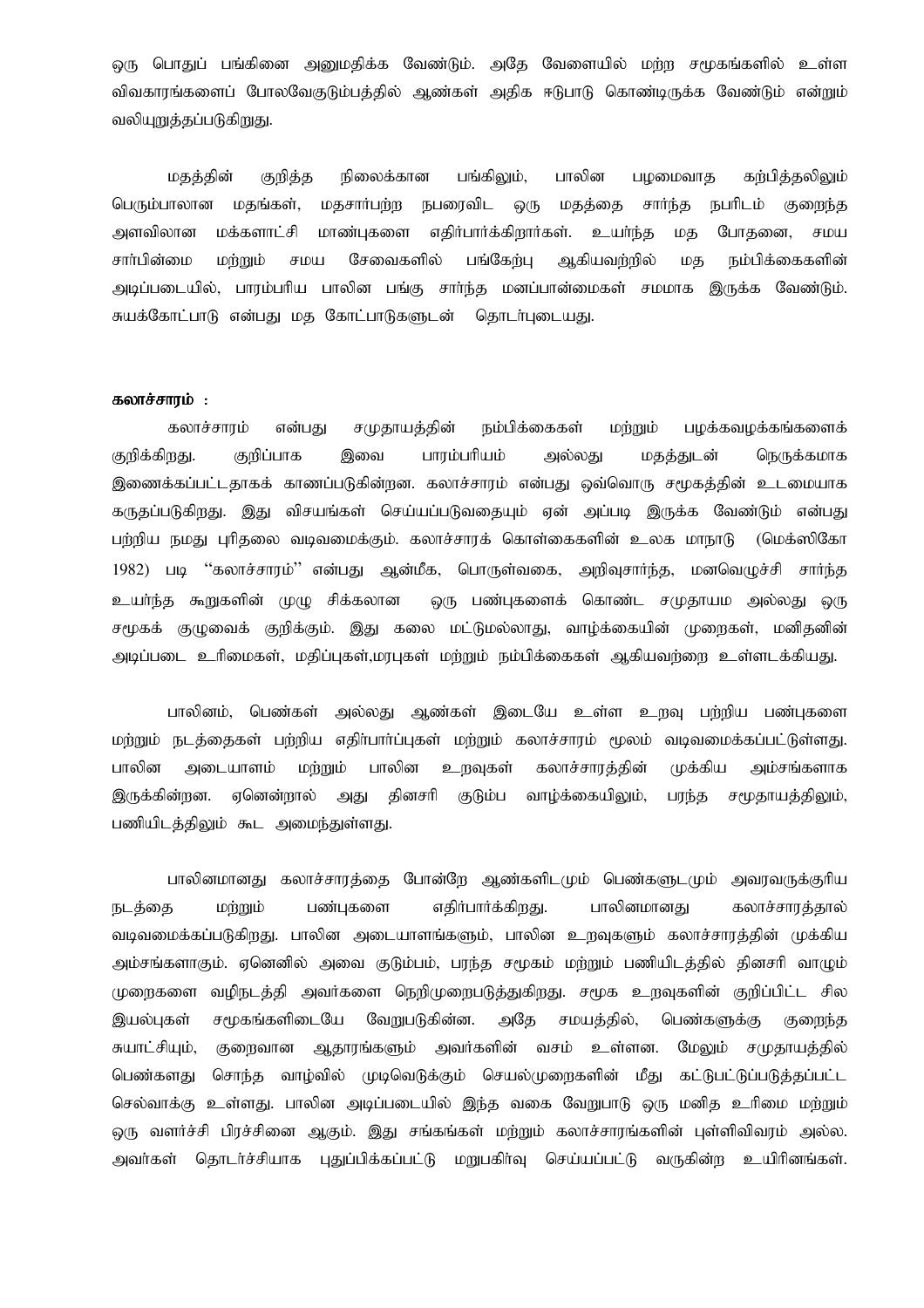சமுதாயத்தின் அழுத்தம் காரணமாக உலகமயமாதல், புதிய தொழில்நுட்பங்கள், சுற்றுச்சூழல் அழுத்தங்கள், ஆயுத மோதல்கள், அபிவிருத்தி திட்டங்கள் போன்றவற்றால் சமுதாய மற்றும் பொருளாதார மாற்றங்களின் மீது கலாச்சார மாற்றங்கள் ஏற்படுகின்றன.

# சமூக ஊடகம்

கடந்த சில காலங்களில் சமூகத்தில் மாற்றங்கள் மற்றும் பாலின வேறுபாடுகள் மெதுவாக தொடங்கியுள்ளன. இந்த மாற்றங்கள் தொடர்புபடுத்துதலில் பெரும்பாலும் மெதுவாக நடைபெறும். ஆனால் குறிப்பாக சமூக தொடர்புகளில் மக்கள் தொடர்பு மற்றும் சமூகமயமாக்கலுக்கான வழிகளும் தொழில்நுட்பத்தில் முன்னேற்றத்துடன் இணைந்து செயல்பட ஆரம்பித்தன. இந்த மார்றுத்திர்கான மிகப்பெரிய காரணங்களில் ஒன்று சமூக ஊடகங்கள் ஆகும்.

பாலினங்களிடையே தொடர்பு கொள்ளும் போது சமூக ஊடகம் ஒரு பெரிய பங்கினை வகிக்கிறது. எனவே இணையவழி பரிமாற்றங்களின் போது பாலின பழமையாதல் எவ்வாறு உடைகிறது என்பதைப் புரிந்து கொள்வது முக்கியம். 1990களில் நடந்த ஆராய்ச்சியில் பல்வேறு பாலினங்களின் வெளிப்பாடுகளில் கவர்ச்சிகரமான, பிறரை சார்ந்து, ஆதிக்கமிக்க, சுயாதீனமாக, உணர்ச்சிகரமான மற்றும் இணையத்தில் ஒருங்கிணைக்கும் போது கீழ்படிதல் போன்ற சில பண்புகளைக் காண்பிக்கிறது. இந்த குணாம்சங்கள் பாலின முரண்பாடுகளால் தொடர்ந்து காட்டப்பட்டாலும், சமீபத்திய ஆய்வுகளின் படி, பாலினம் நமது சமூக வாழ்க்கையை கட்டமைப்பதில் ஒரு வலுவான பங்கினை வகிக்கிறது. குறிப்பாக ''ஆண்'' மற்றும் ''பெண்'' வகைகளை சமூகம் ஒதுக்கி உருவாக்குகிறது. சமுதாயத்தில் வேறுபாடுகளை விட பாலினத்திற்கு இடையேயான ஒற்றுமையைப் புரிந்துகொள்ளும் வரை சமுதாயத்தில் நாம் ஒரு போதும் சமரசமாக இருக்க முடியாது. இது ஒரு பெரிய பிரச்சினையாக உள்ளது. சமூக ஊடகங்கள் அதிக சமத்துவத்தை உருவாக்க உதவுகிறது. ஏனென்றால் ஒவ்வொருவருக்கும் பாலினம், பள்ளி மற்றும் சமுதாயம் பற்றிய அவர்களின் கருத்தை வெளிப்படுத்த உரிமை உண்டு. சிலர் அதை மறுக்கக்கூடும் என்றாலும் ஒவ்வொரு பாலினருக்கும் சமமான அளவுக்கு அதிகாரம் வழங்கப்படுகிறது.

# மக்கள் சாதன ஊடகம் :

பாலின பாகுபாடு மற்றும் ஒரே மாதிரியானபாலின மாதிரிகள் மக்கள் சாதன ஊடகத்தில் வலுவட்டப்படுகின்றன. ஊகாரணமாக செய்கிக்காள்களில். அண்கள் முன் பக்க குறிப்பகளில் நான்கில் மூன்று பங்கு இடத்தை பிடிக்கின்றனர். 1990களின் நடுப்பகுதியில் முதல் பக்கங்களின் படங்களில் 3ல் 2 பங்கு ஆண்கள் தோன்றினர். ஐக்கிய நாடுகளின் பெண்கள் பற்றிய அதன் பீஜிங் பிரகடன மேடையில் ''தொடா்ந்து ஊடக தகவல் தொடா்புகளிலுள்ள பெண்கள் பா்்றிய எதிர்மறை மற்றும் இழிவான படங்களை திட்டமிட்டு மின்னணு, அச்சு, காட்சி மற்றும் ஆடியோவில் வெளியிடுவதை மாற்றப்பட வேண்டும் என்பதை வலியுறுத்துகிறது. பெரும்பாலான அச்சு மற்றும் மின்னணு ஊடகம் பெண்களுக்கு பல்வேறு விகமான வாம்க்கை மற்றும் பங்களிப்புகளுக்கான ஒரு சமநிலையான படத்தை வழங்குவதில்லை. மாறிவரும் உலகில் சமுதாயம் கூடுதலாக வன்முறை மற்றும் சீரழிவு அல்லது ஆபாச ஊடக பொருட்கள் எதிர்மறையாக பெண்களை பாதிக்கின்றது. சமுதாயத்தில் அவை பெரும் பங்கு வகிக்கின்றது. ஊடகத்தின் வன்முறையானது, பொழுதுபோக்கு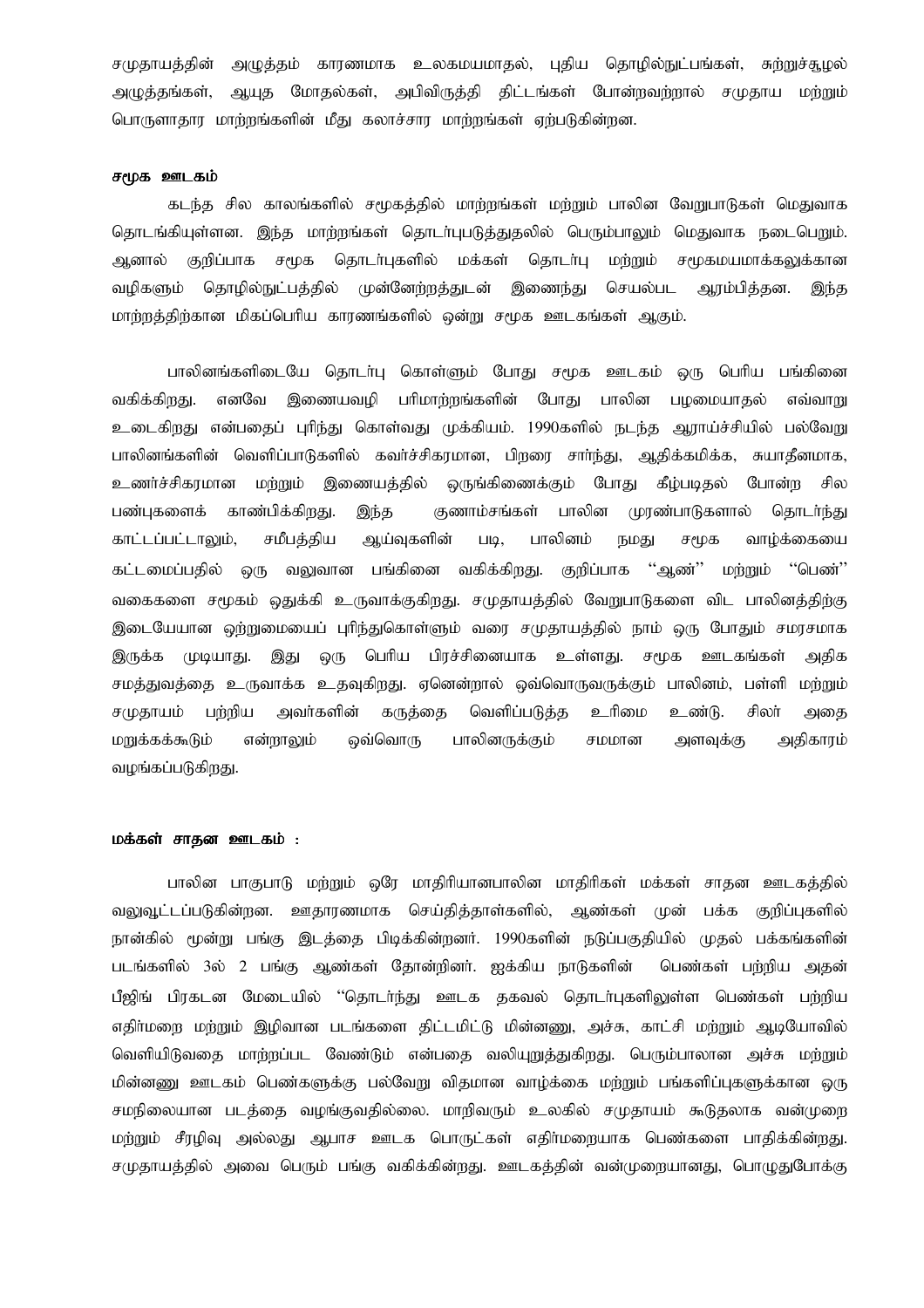"எகிா்மளையாக" நிகம்சிகளில் ஊடகங்கள் எவ்வாறு பெண்களின் உணர்வுகளை பரப்பி அவர்களின் வாழ்க்கையில் பாதிப்பை ஏற்படுத்தலாம் என்று செயல்பட்டுக் கொண்டு இருக்கிறது.

ஊடகங்களில் பாலின பங்கு பரவலாக இருக்கிறது. பெண்களை பாலூட்டும் தாயாகவும், மென்மையான தோற்றத்துடனும், கூட்டுணர்வுமிக்கவர்களாகவும், மர்றவர்களுக்கு உகவும் மனிதர்களாகவும் கருதப்படுகிறார்கள். தர்க்கரீதியாக போட்டியிடும் சுயபுத்தியுடைய உறுதியான, நிதிவழங்குநா்கள், வணிகத்தில் நிபுணத்துவம் பெற்றவர்கள் பெண்கள் மீசு ஆதிக்கம் ஊடகங்கள் செலுக்குகின்றனர். ஆண்களைவிட பெண்களை மிகவும் எகிர்மளையாக குறிப்பிடுகின்றன. ஆண்களை கடின உழைப்பாளர்களாகவும், நகைச்சுவையாளர்களாகவும், அறிவுறை பகர்பவர்களாகவும், உடலளவில் ஆவேசமானவர்களாகவும் காட்டப்படுகிறார்கள்: கீழ்ப்படியும்தன்மை, செயலந்ந மந்நும் பலவீனமாக பெண்களை விரும்பத்தக்க, இரக்கமுள்ள, உள்ளவர்களாக காட்டப்படுகிறார்கள். பெண்கள் பாசம், பகிர்வு,விட்டுக் கொடுத்தல் போன்ற உணர்ச்சிப் பழக்கங்களைக்காட்ட கூடியவர்களாகவும், மர்றவர்கள் பர்றி கவலைப்படுபவர்களாகவும் சித்தரிக்கபடுகிறார்கள். கணிணிகள் பற்றி விளம்பரங்களில் பொதுவாக ஆண்கள் மற்றும் சிறுவர்கள் பயன்படுத்துவது போல் சித்தரிக்கப்படுகின்றனர். ஆண்கள் செயல் கிறுமிக்க பயனர்கள், செயலில் அல்லது தொமில்முறைகளில் ஈடுபடுகின்றனர். அதே நேரத்தில் பெண்கள் செயலற்றவர்களாக இருகின்றனர். பெண்களை பார்வையாளர்களாக வெறுமனே அழகாக ஆத்திரமூட்டும் வகையில் ஊடகங்கள் சித்தரிக்கின்றது. ஊடகங்களில் அல்லகு ஆண்கள் மற்றும் பெண்களுக்கிடையே தொழில் போட்டி சமமற்றதாக உள்ளது.

இளைஞர்கள் மீதான விளைவுகளின் மதிப்பு, உணர்ச்சிவயப்பட்ட சுய வெளிப்பாடு, ஊடகங்களின் தொழில் விருப்பங்கள் போன்றவற்றில் வியத்தகு பங்கு வகிக்கின்றது. இந்த பொதுவான பமமையான கலாச்சாரம் முதலில் ஊடகங்களில் அல்லது சமுதாயத்தில் இருந்ததா இல்லையா என்பது கேள்விக்குறியே. அவைகள் முற்றிலும் உண்மை இல்லை. ஆனால் ஒரே மாதிரியான பாலினத்தை வரையறுக்கும் போது, அதை எதிர்கொள்வது கடினமாகிவிடுகிறது. அது ஒரு ஆணாகவோ அல்லது ஒரு பெண்ணாகவோ இருக்க வேண்டுமென்பதைப் புரிந்து கொள்வது கட்டாயமாகிறது.

#### பாலின சமத்துவத்துக்கான மாற்றங்களின் முகவர்கள் என பிரபல கலாச்சாரம் மற்றும் கருத்துகளின் பங்கும் :

# பிரபல கலாச்சாரம் என்றால் என்ன?

பிரபல கலாச்சாரம் என்பது மைக்கேல் ஜாக்சனின் திரில்லா் அல்பம் போன்றது என விவரிக்கலாம். அதை பரவலாக பலர் விரும்பினர்.

கலாச்சாரம் பெரும்பாலும் குறைவான அல்லது சிக்கலானதாக கருதக்கூடிய பிரபலமான கருத்துக்களை குறிக்க பயன்படுத்தப்படுகிறது. வயதுவந்தவா்கள் பெரும்பாலும் குழந்தைகளின் கலாச்சாரத்தை அப்பாவித்தனம் என்று முணுமுணுக்கின்றனர். உதாரணமாக, நான்சி ட்ரூ போன்ற இளைஞர்களுக்காக தயாரிக்கப்படும் பிரபலமான இரகசிய தொடர் புத்தகங்கள், பல ஆண்டுகளாக பொது நூலக வதூலில் கிடைக்கவில்லை. நூலகர்கள் சிறிய அல்லது இலக்கிய மதிப்பு இல்லாத பிரபலமான நூல்கள் என அதனை நிராகரித்தனர்.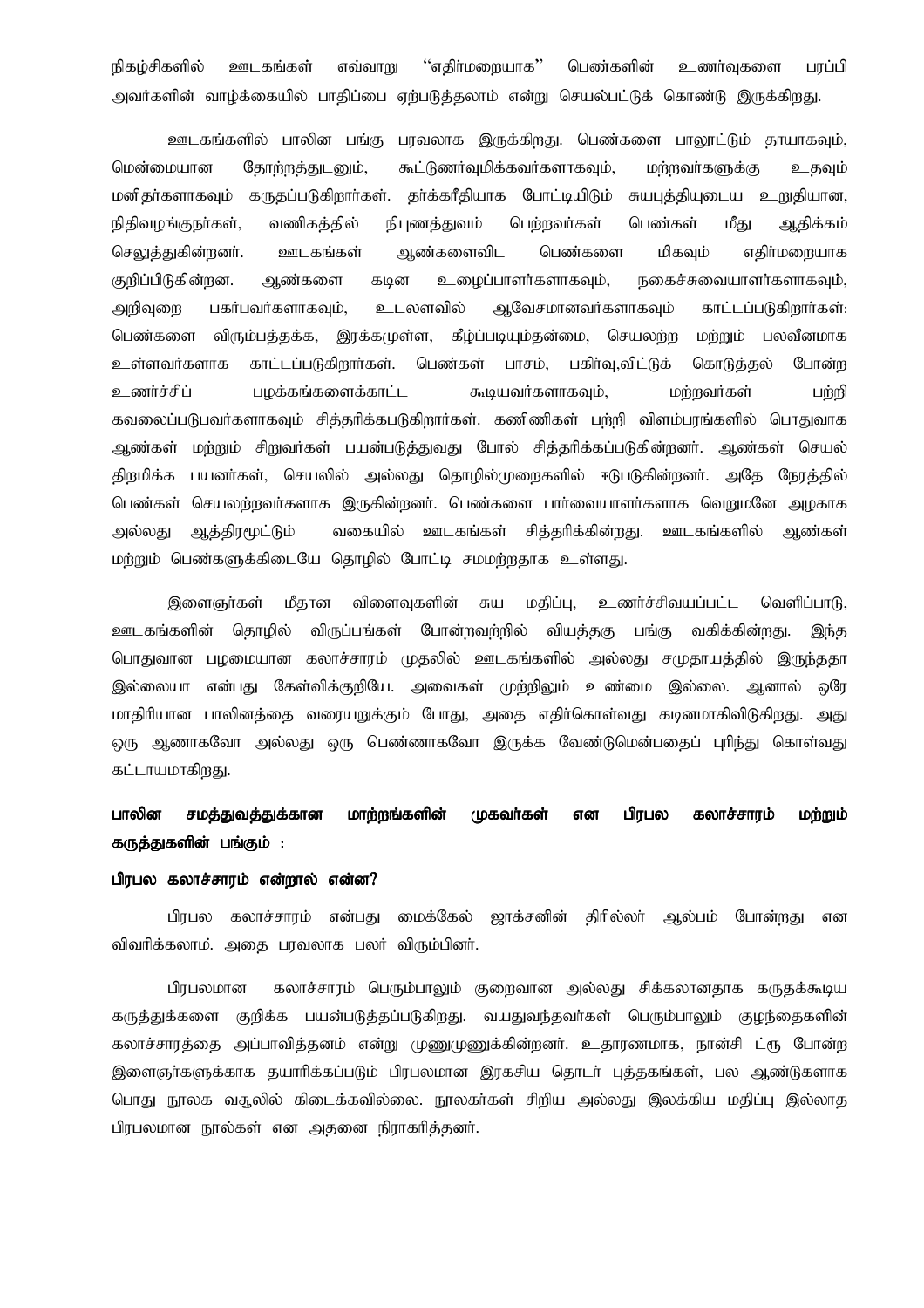பிரபலமான கலாச்சாரம் என்பது புதிய கருத்து வடிவங்களை உருவாக்கும் இடமாக வரையறுக்கலாம். குறிப்பாக, முக்கிய பிரபலமான கலாச்சாரம் மற்றும் ஊடகங்கள் ஒரு கலாச்சாரம் நெரிசல் போன்ற தந்திரங்கள் மூலம் புதிய அர்த்தங்களை உருவாக்குகின்றது. கலாச்சாரம் நெரிசல் என்பது பெருநிறுவன குறியீடுகள் போன்ற ஊடகங்களை மீண்டும் மீண்டும் எழுத அல்லது மறுபரிசீலனை செய்வதை குறிக்கிறது. விளம்பரங்களை ஒரு வகையில் தொடாந்து ஒளிபரப்புவதன் மூலம் எடுத்துக் கொள்ளும் கருத்துகள் மாற்றியமைக்கபடுகிறது.

ஊடகங்கள் மற்றும் பிரபலமான கலாச்சாரம் ஆகியவற்றில் பாலின பழமைவாகம் பரவலாக இருக்கின்றது. நுகர்வோர் தயாரிப்புகள், ஆடைகள், பள்ளிக்கூடங்கள், பொம்மைகள் மற்றும் பாலியல் வகை செய்திகளை குழந்தைகளுக்கு உடனுக்குடன் தருகின்றது. இந்த தயாரிப்புகள் குறிப்பிட்ட பாலினர்களுக்கு மட்டுமே விற்பனை செய்யப்படுகின்றது. ஆனால் அவை கடைகளில் பெண்களிடம் பிங்க் மற்றும் நீலநிற பொருட்கள் அதிகவிற்பனைக்காக உருவாக்குகின்றது.

பாலின சமத்துவத்தை கொண்டுவரும் முயற்சிகள் நேரடியாக நடைபெறுகின்றன. அரசாங்க கொள்கையில் மாற்றங்களை கொண்டு வருவதற்க்கும் சமூக குழுக்களின் முயற்சிகள் மூலம் மக்களின் மனப்பான்மையை மாற்ற முயற்சிகள் தொடர்ந்து நடைபெற்று வருகின்றது.

ஒரு சில பெண்கள் (மற்றும் சிலர்) சில ஆண்கள் பழங்கால மத நூல்களால் பாலின சமக்குவக்கிற்காக நீண்ட காலமாக போரிடுவதாக, கலாச்சார வரலாற்றாளர்களின் சமீபக்கிய ஆராய்ச்சி வாதிட்டிருக்கிறது. 18ஆம் நூற்றாண்டின் நடுத்தர காலங்களில் பாலின சமத்துவம் என்ற கருத்துக்கள் பரவலாகிக் கொண்டிருந்தது.

நீதி என்பது ஆண், பெண் ஆகிய இருபாலினருக்கும் சமமான ஒன்றாகும். இருவருக்கும் அனைத்து உரிமைகளும், வளங்களும் சமமாக கிடைக்க வேண்டும். எனவே, நீதிக்கு அணுகல் என்பது ஒரு உரிமையே அல்ல. அதுவும் ஒரு சமமான விளைவுகளை உறுதி செய்ய வேண்டும்.

பாலின சமத்துவமின்மையை அகற்றுவதற்கு இந்திய அரசியலமைப்பு சாதகமான முயற்சிகளை வழங்குகிறது. அரசியலமைப்பிற்கான முன்னுரையில் சமூக பொருளாதார மற்றும் அரசியல் இலக்குகளை பற்றி பேசுகிறது. குடிமக்கள்அனைவருக்கும் நீதி, சமநிலை ம<u>ற்ற</u>ும் வாய்ப்பினை வழங்குகிறது. மேலும், நமது அரசியல் அமைப்பில் பெண்கள்வாக்களிக்க சமஉரிமை உண்டு. அரசியமைப்பின் 25வது பிரிவு மற்ற காரணங்களிலிருந்தும் பாலியல் அடிப்படையில் மதம், இனம், சாதி அல்லது பிறந்த இடம் போன்ற பாகுபாடு தடை செய்யப்படுவதை ஆதரிக்கிறது. சட்டம் 15(3) பெண்கள் மற்றும் குழந்தைகளுக்கான சிறப்பு ஏற்பாடுகளை வழங்குகிறது. மேலும் மாநிலக் கொள்கையின் விதிமுறைக் கோட்பாடுகள் பெண்களின் நன்மைக்காவும், பாதுகாப்பை அளிக்கின்ற வகையில் பல்வேறு விவகாரங்களையும் பாகுபாடுகளுக்கு எதிராக வழங்குகிறது.

இந்த அரசியலமைப்பு பாதுகாப்பை தவிர பல்வேறு பாதுகாப்பு சட்டங்கள் உள்ளன. பெண்கள் சுரண்டப்படுவதை அகற்றவும், சமூகத்தில் அந்தஸ்து வழங்கவும், பாதுகாப்பு சட்டங்கள் பாராளுமன்றத்தில் நிறைவேற்றப்பட்டது. உதாரணமாக, சதி தடுப்பு சட்டம் 1987ல் நிறைவேற்றப்பட்டது. சாதியின் மனித நேயமற்ற தண்டனைக்குரிய சட்டம், வரதட்சணை தடுப்புச்சட்டம், 1961ல் நிறைவேற்றப்பட்டது. சிறப்பு திருமண சட்டம், 1954 திருமணம் செய்ய சரியான நிலையை வழங்கிய தலித்துகளிடம் அல்லது மாற்று மதத்தினரை திருமணம் செய்து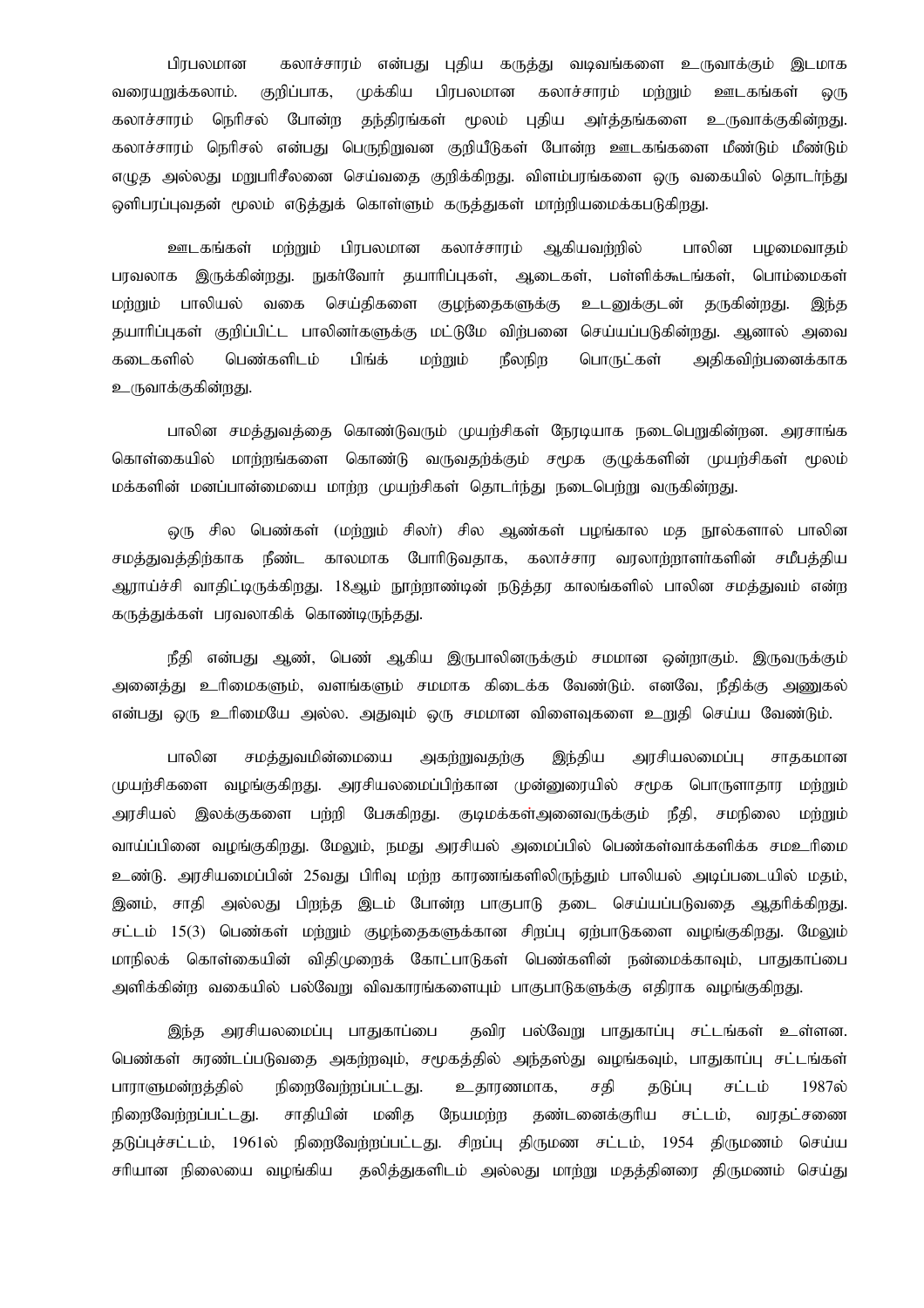கொள்ளும் தம்பதி சிறப்பு திருமண சட்ட மூலம் பாராளுமன்றத்தில் 1991ல் அறிமுகப்படுத்தப்பட்டது. 1994ல் நிறைவேற்றப்பட்டது. பெண் சித்ரவதை மற்றும் இன்னும் பல சட்டங்கள் மூலமும், பாராளுமன்ற மூலமும், பெண்களுக்கு பாதுகாப்பு வழங்குவதற்காக தற்போது இருக்கும் சட்டங்களுக்கு திருத்தங்கள் செய்யப்படுகின்றன. சமுதாயத்தின் தேவைகளை பொருத்து உதாரணமாக, பிரிவு 304-B இந்திய தண்டனைக்கு உரியதாக சேர்க்கப்பட்டது. நீதிமன்றம், 1960 வரதட்சணை இறப்பு அல்லது மணமகள் தற்கொலை போன்ற குறிப்பிட்ட குற்றத்தை தண்டித்து ஆயுள் தண்டனையை வழங்குகிறது.

எனவே பெண்களுக்கு பல்வேறு சட்டப்பூர்வ பாதுகாப்பு மற்றும் பாதுகாப்பிற்காக வழிமுறைகள் உள்ளன. இவை எல்லாம் இருந்தாலும் பெண்கள் இன்னும் சோதிக்கப்படுகிறார்கள். பெண் சிசுக்கொலைகள், வரதட்சனை கொடுமை, பாலியல் வன்முளை ஆகியவை இன்றும் பரவலாக நடைபெற்று வருகிறது.

# பாலின சமத்துவமின்மைக்கான காரணங்கள் :

பாலின சமத்துவமின்மை என்பது உலகளாவிய ஒரு வரலாற்று நிகழ்வாக உள்ளது என்று "லாா்பா" குறிப்பிடுகிறாா். மனித கண்டுபிடிப்புகள் பாலின அனுமானங்களை அடிப்படையாகக் கொண்டது. அது வேரூன்றிய உறவின் விதிகள் தொடர்பானது. சமூக உறவு, மனித உறவுகள், அதே போல் பாலினம் மற்றும் பாலின விதிமுறைகளும் சமூக அடிமட்டத்தில் ஒரு பெண்ணின் அடிபணிதலை ஊக்குவிக்கிறது. அமர்த்தியாசென் பாலின சமத்துவமின்மையை வளர்க்கும் சமூக கலாச்சார தாக்கங்களைக் கருத்தில் கொள்ள வேண்டும் எனக் கோடிட்டுள்ளார்.

இந்திய சமுதாயத்தில் பாலின சமத்துவமின்மையின் அடிப்படைக் காரணம் அதன் மரபு வழி அமைப்பில் உள்ளது. புகழ் பெற்ற சமூகவியலளார்கள் சில்வியா, வால்வியின் கூற்றுப்படி,"ஆணாதிக்கம் என்பது பெண்கள் மீது ஆதிக்கம் செலுத்துதல், ஒடுக்குதல் மற்றும் சுரண்டல் ஆகியவை கொண்ட ஒரு சமுக அமைப்பு" ஆகும். பெண்கள் சுரண்டல் என்பது இந்திய சமுதாயத்தின் ஒரு பழமையான பழக்கம் ஆகும். இந்த ஆணாதிக்கஅமைப்பு இந்து, முஸ்லீம் அல்லது ஏதெனும் வேறு மதமோ என்பதை பொருத்து மாறாத ஒன்றாகும்.

இந்திய கலாச்சாரம் ஆண் குழந்தைகளை உறவுகள், அடையாளம், நிலைமாற்றங்கள், பொருளாதார பாதுகாப்பு போன்றவற்றிற்க்காக விரும்புகின்றனர். இந்த விருப்பம் வர்க்கம் மற்றும் சாதிகள் பாகுபாடற்று அது பெண்களுக்கு எதிராகவே உள்ளது. குடும்பத்தினர், மகன்களையோ அல்லது மருமகள்களையோ கொலை செய்யும் விதத்தில் பாகுபாடு, கௌரவக் கொலைகள் போன்றவற்றிற்குஎதிரான சட்டங்கள் இருந்தாலும் பெண்கள் அதிகளவு அவமதிக்கப்படுகிறார்கள். ஆண் குழந்தைக்கு விருப்பம், பெண் குழந்தை மீது வெறுப்புஎன்ற செயல்பாடு மிகவும் அதிகமாக உள்ளது. தீவிர வறுமை மற்றும் பற்றாக்குறை கல்வி ஆகியவையே சமுதாயத்தில் பெண்களின் தாழ்ந்த நிலைக்கான காரணங்கள் ஆகும்.

## பாலினம் – பாட நெறிக்கான கல்வி முறைகள் :

இந்த சமுதாயத்தில் உள்ள குழந்தைகள் மிகவும் இளம் வயதிலேயே ஆண்கள் மற்றும் பெண்கள் என்று வேறுபடுத்தப்படுகிறார்கள். இது தினசரி வாழ்க்கையை ஊடுருவி, பெற்றோர்கள், சக மாணவர்கள், பள்ளி மற்றும் ஊடகங்கள் மூலம் ஊக்குவிக்கப்படுகிறது. சிறிய பெண்கள்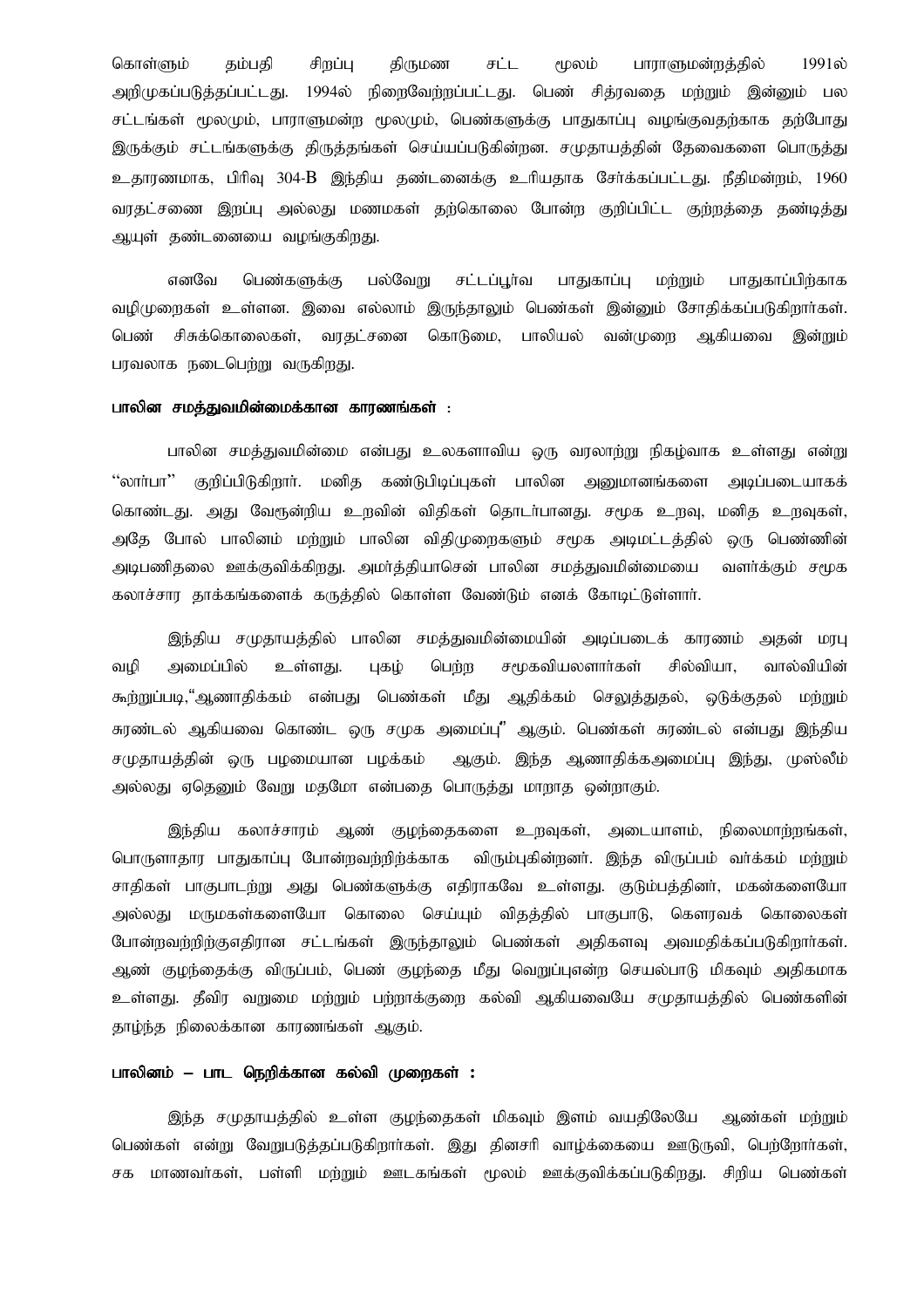விளையாடும் போது பொம்மைகள் மற்றும் இளஞ்சிவப்பு நிறமுடைய பொருட்கள் வேண்டும் என்றும் சிறிய பையன்கள் லாரிகள் மற்றும் நீல வண்ணமுடையபொருட்கள் வேண்டும் என்கின்றனர். பல்வேறு வடிவங்கள், வெளிப்புற தாக்கங்கள் ஆகியவை வழிகாட்டும் திசையில் குழந்தைகள் பாலின சமூகத்தை அனுபவிக்கின்றனர். பெற்றோர்கள், சகோதரர்கள், ஊடகங்களின் சித்தரிப்பு மூலம் இந்த பாரம்பரிய பாலின கருத்துக்கள் இன்னும் வலுவூட்டப்படுகின்றன. இதன் விளைவாக, பாலினம் சம்பந்தப்பட்ட நம்பிக்கைகளை குழந்தைகள் உள்வாங்கிக் கொள்கின்றனர். அவர்களின் பாலின பங்கு மற்றும் நடத்தை அதன்படி மாற்றியமைக்கப்படுகிறது..

இருபதாம் நூற்றாண்டின் இரண்டாம்பாதியில் சமுதாயத்தில் பாலினம் பற்றிய ஒரு வியத்தகு மாற்றம் ஏற்பட்டது. இது பல காரணிகளால் ஏற்பட்டது. ஆனால் மிக முக்கியமான காரணம் பணியிடத்தில் பெண்களின் பங்கு அதிகரித்ததே ஆகும். இந்த சமுதாயம் பெண்களையும் ஆண்களையும் சமமாகப் பார்க்க தொடங்கியுள்ளது. ஆனால் இன்னும் குழந்தைகள் மீதான பெரியவர்களின் எண்ணங்களில் மாற்றங்கள் ஏற்படவில்லை.அவர்கள் குழந்தைகள் மீது பாலியல் பங்கு பற்றியஎண்ணங்களை ஏற்படுத்துவதை தொடர்ந்து கொண்டேதான் இருக்கிறார்கள்.

# $(1)$

ஆசிரியர்கள் தங்கள் வெளிப்படையான மற்றும் உள்ளார்ந்த சார்புகளை அங்கீகரிக்கப் பயிற்சி அளிக்க வேண்டும். இந்த பாகுபாடுகள் தங்கள் வகுப்பறை நடத்தையை பாதிக்கின்றன என்றும் அறிய வேண்டும். கூடுதலாக, குழந்தைகள் சார்புகளை எதிர்கொள்வதில் பயிற்சி, அதனால் அவர்கள் பாலினத்தை ஒத்துழைப்பதை குறைக்கிறார்கள். இதனை வெளிப்படையாக அறிய வேண்டும். பாலினம் பற்றிய மாணவா்களுக்கான கல்வி அமைப்புகளை பெற்றோா்கள் பெற்றிருக்க வேண்டும். ஒருங்கிணைந்த மற்றும் நேரடியாக கற்பிப்பதற்கான பாடத்திட்டத்தை பயன்படுத்தி, சவால், பாலின சார்பு மற்றும் சமத்துவமின்மைகளை போக்க வேண்டும்.

# விவாதத்திற்கும் சிந்தனைக்குமான வினாக்கள் :

- 1. பாலினம் மற்றும் பாலியல் இடையே உள்ள வேறுபாடுகளை விவரி,
- $2.$  சமூகத்தில் பாலினப்பங்கினை விரிவாக விவாதிக்கவும்.
- 3. சமூகத்தில்குடும்பம் மற்றும் மக்கள் சாதன ஊடகத்தில் பாலின பங்கு எப்படி வகிக்கின்றன என்பதை விவரி $?$
- 4. பாலின சமத்துவத்தில் மாற்றத்தின் முகவர்கள் என பிரபலமான கலாச்சாரம் மற்றும் கருத்துக்களின் பங்கை விவரியுங்கள்.
- 5. பாலின சமத்துவமின்மைக்கான காரணங்களை விவரிக்கவும்.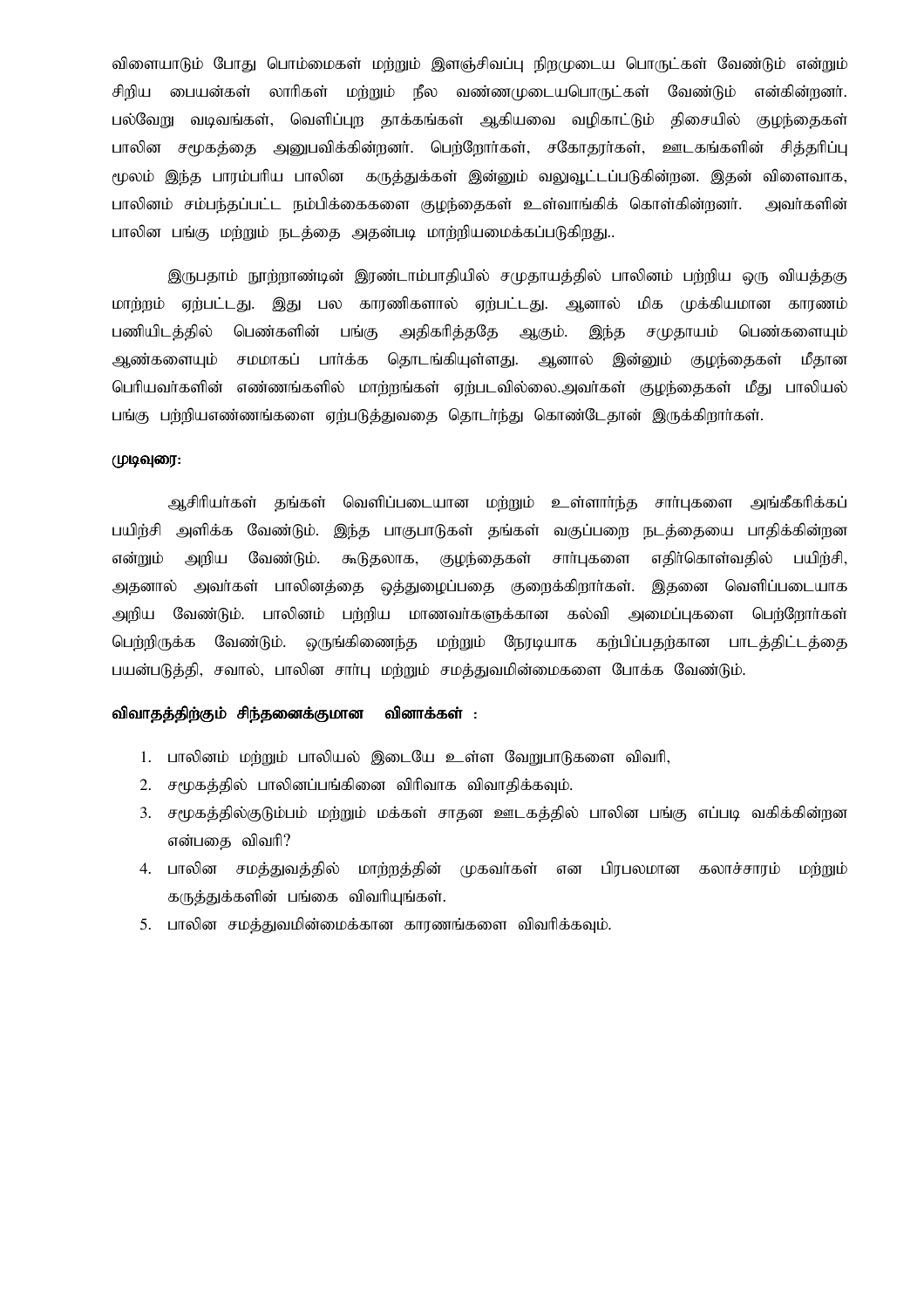# அலகு-  $\,2\,$

# பாலின் அடையாளமும் சமூகமயமாதலும்

# நோக்கங்கள்

- பாலின அடையாளம் மற்றும் சமூக நடைமுறைகள் பற்றிய அறிவைப் பெறுதல்.
- பள்ளிக்கூடம், சகமாணவர்கள், ஆசிரியர்கள், பாடத்திட்டங்கள் மற்றும் பாடப்புத்தகங்களில் உள்ள சவால்களை ஆய்வு செய்தல்.
- பாலின சமத்துவமின்மை மற்றும் பெண் கல்வியுடன் அதன் உறவைப் பற்றிய அறிவை உருவாக்குதல்.
- பாடப் புத்தகத்தில் பாலினம் மற்றும் பாலின சமத்துவமின்மை தொடா்பான உறவுகள் பற்றிய கருத்துக்களை அடையாளம் காணுதல் மற்றும்
- பாடத்திட்டத்தில் பாலியல் பங்குகுறித்த ஆய்வுகளை மேற்கொள்ளல்.

## அறிமுகம் :

பாலின அடையாளம் என்பது குறிப்பிட்ட பாலினம் மற்றும் பால் உடன் சமுதாயத்தில் கனிப்பட்ட அடையாளக்கை குறிக்கிறது. பெண் என்ற வார்க்கை வாலார்ங ரீகியாக வகையில் பயன்படுத்தப்பட்டுள்ளது. சமீப காலத்தில் பெண்ணின் குறிப்பிடத்தக்க உடல் பற்றியகருத்தில் சில சர்ச்சைக்குரியதாக கருதப்படுகிறது.

பாலின பிரதிநிதிகளை ஆராயக்கூடிய தரமான பகுப்பாய்வுகள் பல உள்ளன. இருப்பினும், பெண்ணியவாதிகள் பாலினப்பங்குகளின் இந்த மேலாதிக்க கருத்தாக்கங்களை எதிர்த்து சவால் விடுகின்றனர். **Q**(ந உயிரியல் பாலியல் நேரடியாக குறிப்பிட்ட சமூகப் பங்குகளுடன் எதிா்பாா்ப்புகளை இணைக்கின்றது. ஒரு பெண்மணியானவள் இன்றும் பல சவால்களை எகிர் கொண்டிருப்பதாக உளவியலாளர்கள் கருதுகிறார்கள். சமுதாய பார்வையாளர்கள் பெண்களை ஒரு மட்டுமல்லாமல் சுயமாக உணர்கல் என்பகு கலாச்சார ரீகியாக சமூகவடிவமாக ஒரு கட்டியமைக்கப்பட்ட அல்லது கட்டுப்படுத்தப்பட்ட அகநிலை அடையாளமாகும். சமூக அடையாளம் பொதுவானது, பொதுவான கலாச்சாரத்தை உருவாக்கும் ஒரு கூட்டு அல்லது  $Q(f)$ சமூக வகையுடன் அடையாளம் காண்பது சம்பந்தப்பட்ட பங்கேற்பாளர்களால் மட்டுமே சாத்தியம் ஆகும்.

கல்வி. அறிவைப் பெறுவது மட்டும்இல்லை. கல்வியை விட சமூக செயல்முறை, ஙியமனங்கள் போன்ற நெறிகள் மர்றும் மதிப்புகளினால் பரிமாற்றத்தில் பெண்களில் ஆண். சமத்துவம் இருப்பதே முக்கியம் ஆகும்.

சமூகமயமாக்கல் என்பது ஒரு செயல்முறையாகும். இதன் மூலம் குழந்தைக்கு ஒரு அக சுற்றுச்சூழல், சட்டங்கள், நெறிகள் மற்றும் சமூகத்தின் மீது தனிப்பட்ட மரியாதை தருவதாகும்.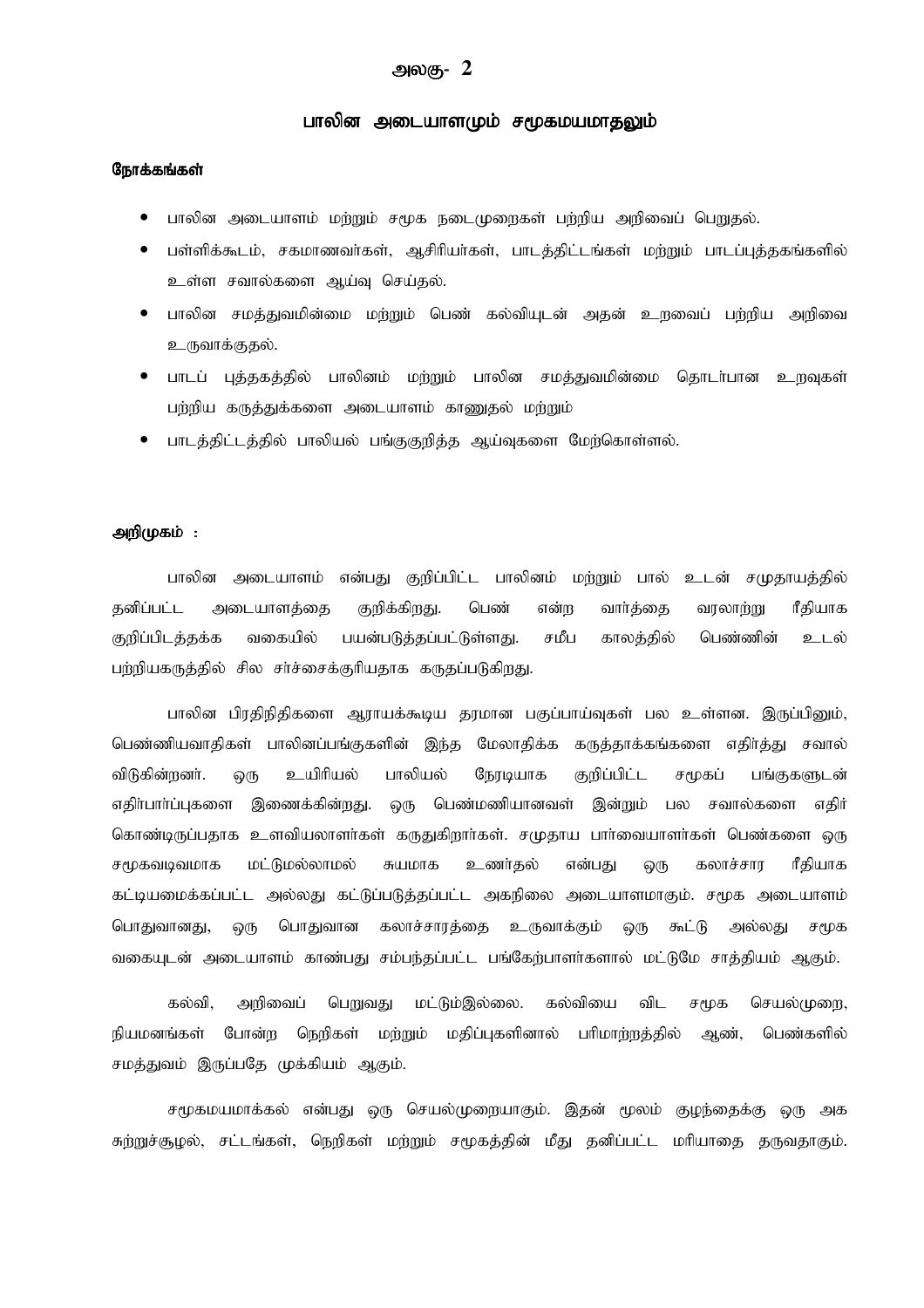பாலின சமூகமயமாக்கல் என்பது ஒரு கவனம் செலுத்தும் வடிவமாகும். சமூகமயமாக்கப்படுவது எப்படி இருக்கும் என்றால் அது ஆண் அல்லது பெண் என்று பொருள்படுவதாக அமையும்.

பாலின சமூகமயமாக்கல் என்பது தனிநபா்கள் கற்றுக் கொள்ளும் செயல்முறையாகும். சமுதாயத்தில் பெண்கள் மற்றும் ஆண்கள் உடன்பிறப்புகளுடன் தொடர்புடைய மதிப்புகள் மற்றும் விதிமுறைகளின்படி பாலினம் பற்றிய புரிதல் காணப்படுகிறது. தனிநபர்கள், பாலினம் (அதாவது அல்லது அண்) அவர்கள் தங்கள் பாலினக்கைக் பற்றி கற்றுக் கொள்ள வேண்டும் பெண் (அதாவது பெண் அல்லது என்று பொருள்). இதன் மூலம் பாலின தான் **@**(ந  $Q(1)$ ஆண் சமூகமயமாக்கல் செயல்முறை தனிநபர்கள் தங்கள் பாலின அடையாளம் அல்லது அவர்களின் வளர்த்துக் கொள்கின்றனர். பெண்ணோ வரையறைகளை ஒரு அல்லது ஒரு ஆணோ இந்த இரட்டை நிலைக்குள் தங்களைச் சேர்ந்தவர்கள் ஆவார். பெரும்பாலான பாலினம் என்பது குழந்தை பருவத்தில் சமூகமயமாக்கல் நடைபெறுகிறது. சமூகமயமாக்கல் அங்கு முடிவுக்கு வாவில்லை. ஏனென்றால் பாலினம் ஒரு சமூகக்கட்டுமானம் ஆகும். அது அனைத்து சமூக நிறுவனங்களையும் பாதிக்கிறது. வாழ்க்கைக் காலப்பகுதி முழுவதும் இன்றைய சமூகத்துடன் தொடா்பு உள்ளது.

#### குடும்பம் :

சமூகத்தின் மிக முக்கியமான (முகவராக குடும்பம் இருப்பதால் குழந்தையின் அது வாழக்கையின் மையமாக உள்ளது. மேலும் குழந்தைகள் முற்றிலும் மற்றவர்களைச் சார்ந்து உள்ளனர். எல்லா சமூகமும் வேண்டுமென்றே சுற்றியுள்ளவற்றை சார்ந்துள்ளவை அல்ல. இதன் மிக ஆழமான விளைவு பாலின சமூகமயமாக்கலாகும். எனினும் குடும்பம், கலாச்சாரங்கள் சாா்ந்த கர்பிப்பதர்கான பணியை தங்களை dimmo மனப்பான்மைகளை தோற்றுவிக்கி<u>றது</u>. மற்றும் மற்றவர்களை பெரியவர்கள் உருவாக்கும் சூமலில் இருந்து தொடர்ந்து குமந்தைகள் கற்றுக் கொள்கிறார்கள். குழந்தைகள் மிக இளம் வயதிலேயே வர்க்கக்கைப் பற்றி அறிந்திருந்திருக்கிறாா்கள். அந்த வா்க்கத்தின்படி ஒவ்வொருவருக்கும் வித்தியாசமான மதிப்புகளை வழங்குகிறார்கள்.

பாலின வேறுபாடுகள் குறித்து உண்மையில் குடும்பம் மற்ற குழுக்கள் போலல்லாமல் உள்ளது. குறிப்பாக பாலியல் வேறுபாடு இதில் அடிப்படை அறிகுறியாக நம்பப்படுகிறது மற்றும் நேரத்தில் குறிப்பாக குடும்பத்தில் பாலினம் தன்னிசையான பெற்றோரின் தனித்துவத்தை அகே பிரதிபலிக்கிறது. குடும்பம் என்பது ஒரு 'பாலின உறவு', குடும்பத்தில் தந்தை மற்றும் தாயுடனான காரணமாகிறது. பாலினம் குறித்த வரையறையில் அடிப்படை முக்கியத்துவம் உறவு  $Q($ Th உள்ளது. ஏனென்றால் இதில் முதல் அனுபவம் ஆண்களுக்கும் பெண்களுக்கும் இடையே உள்ள தொடர்பு ஆகும்.

பாலின அடையாளங்களில் ஆண் மற்றும் பெண்ணின் பங்குகள் குறித்த எதிா்பாா்ப்புகள் பெற்றோர்-குழந்தைகள் உறவுகளில் சமூகமயமாக்கப்படுகின்றன. எதிர்பார்ப்புகள் இக்ககைய நிகழ்காலத்துடனும் கடந்த காலத்துடனும் ஒப்பிடுகையில் புதியவையாக உள்ளகு. ஒரு குழந்தையின் பெற்றோரே ஆண் அல்லது பெண் என கொடர்பு கொள்ள விரும்பும் (மகல் சமூகமயமாக்கல் முகவா்கள் ஆவா். பெற்றோா்கள் வெவ்வேறு வழிகளில் நடத்தை மூலம் ஒரே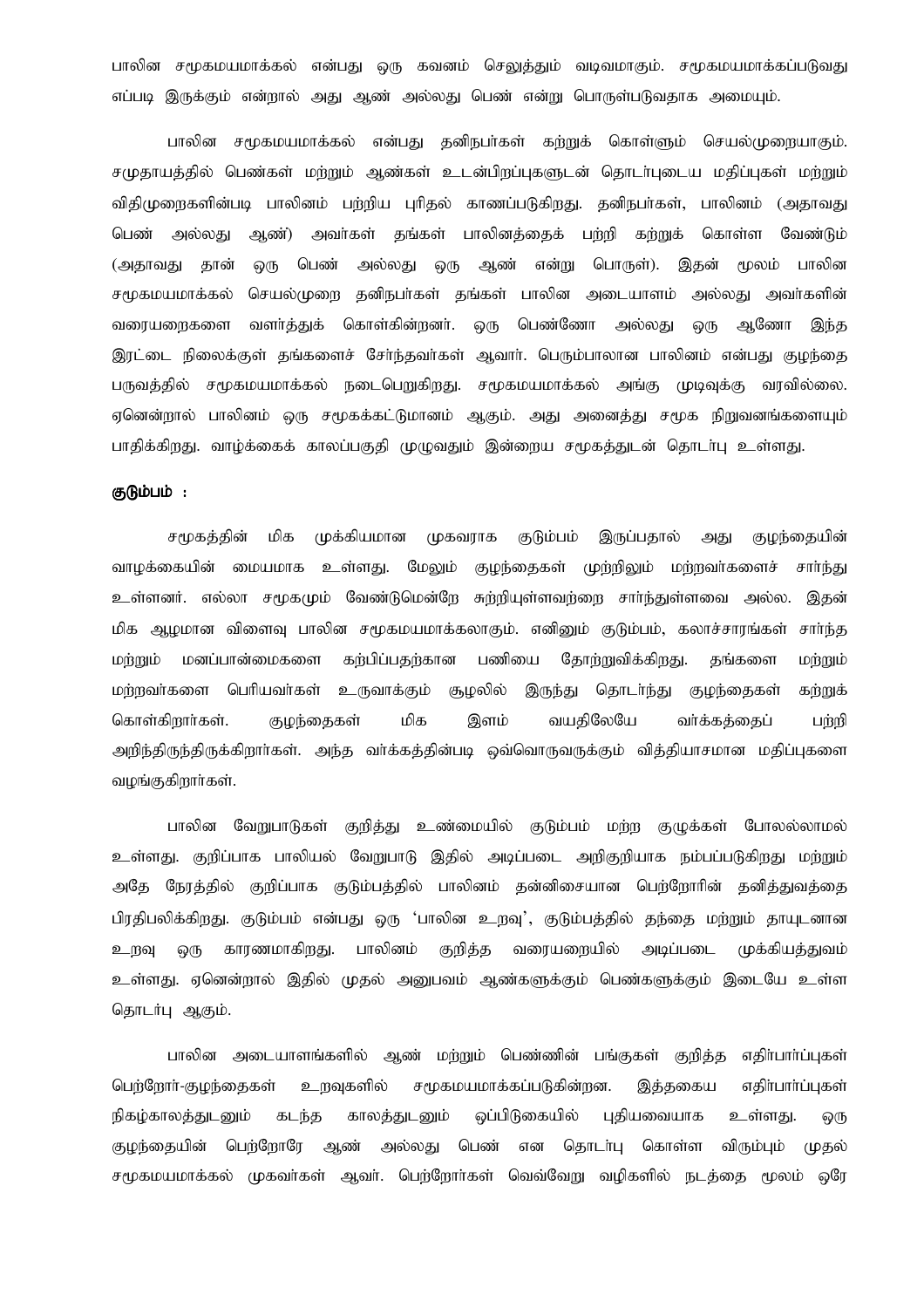மாதிரியான வழிகளைக் கற்பிக்கிறார்கள். தங்கள் குழந்தைகள் ஆடைகள் அணிந்து கொள்வதன் தங்கள் அறைகள் மூலமும், மூலமும், குழந்தைகளின் அவர்கள் கொடுக்கும் பொம்மைகள் மூலமும் அலங்கரித்து கொள்கின்றனர். அவர்களது குழந்தைகள் விளையாடுவது, அவர்களின் சொந்த அணுகுமுறை மற்றும் நடத்தை சார்ந்ததாக அமையும்.

கர்பிப்பதில் குடும்பம் மிகுந்த செல்வாக்கு பெற்றுள்ளது என்றாலும் பாலின பங்கினை மூத்த உடன்பிறப்புகளும் சமூகமயமாக்கலில் ஒரு முக்கிய பங்கு வகிக்கின்றனர். குழந்தைகள் ஒரே பாலினத்தைக் கற்றுக் கொள்கிறார்கள். மூத்த உடன் பிறப்புகளிலிருந்து மாதிரியாக்கம் வலுவூட்டல் வடிவங்களின் மூலம் வரே மாகிரியான வடிவங்களை பெறுகின்றனர். மற்றும் குழந்தைகள் மூத்த உடன்பிறப்புகளின் நடத்தைகள் பற்றிய பார்வை பாலின பங்கு பர்மிய வழிகாட்டியாகும். ஆகையால் இந்த கணிப்புகள் பாலின பங்கின் வாே எதிர்பார்ப்புகளுக்கு ஒரு உடன்பிறப்புகளால் மாதிரியான பாதிப்பை அதிகரிக்கும். இளைய உள்வாங்கப்பட்டு ஏற்றுக் கொள்ளப்படவேண்டும். மூத்த உடன்பிறப்புகளின் நடவடிக்கை பொழுதுபோக்கு,ஆர்வம் மற்றும் இலக்குகள் பெரும்பாலும் உதாரணங்களாக சேவை செய்கின்றன. இதன் விளைவாக மூத்த உடன் பிறப்புகளின் பாலின பங்கு ஒரே சமுதாயத்தில் தொடர்ந்து கொண்டே இருக்கும்.

# பள்ளியும், அமைப்பும் :

பாலின பங்கு குழந்தைகளுக்கு தரும் மற்றொரு நடைமுறை செயல் பள்ளி ஆகும். இது முக்கியமாக சகாக்களின் செல்வாக்கு மூலம் நிறைவேற்றப்படுகிறது. எனவே பள்ளி என்பது மற்ற பாலின பங்கினை மாணவர்களை விட அதிக பாரம்பரிய பாதிக்கும் ஒரு பகுதி ஆகும். உள்ளே பயன்படுத்தப்படும் பொருட்கள் பாலின பங்கினை வகுப்பறையின் குழந்தைகள் கற்றுக் தொழில்நுட்பத்தின் கொள்வகில் ஒரு செல்வாக்கு இருக்கிறது. முக்கியத்துவம் அகிகரிப்ப காரணமாக பல வகுப்பறைகளில் தொலைக்காட்சி பெட்டிகள் உள்ளன. இந்த கொலைக்காட்சிகளை மாணவர்கள் பாடத்திட்டத்திற்கு விரிவப்படுக்க ஆசிரியர்கள் பயன்படுத்துகின்றனர். கல்வி மற்றும் தகவல் தொலைக்காட்சி நிகழ்ச்சிகளைப் பயன்படுத்துவதன் மூலமும், இந்தக் கல்வித் திட்டங்கள் மூலமும், பழமையான பாலியல் நடத்தைகளை குறைந்த அளவில் வெளிப்படுத்தும் திறனை கொண்டுள்ளன. ஆனால் துரதிஷ்டவசமாக இந்த திட்டங்கள் அவற்றின் கல்வி சாா்ந்த நிா்வாகங்களுக்கு பாரம்பாிய ஆண், பெண் சித்தரிப்புக்கு ஒத்தவை. பள்ளி விளையாட்டுகளும் ஒரு முக்கிய வழிமுறையாகும். இது பாலின பங்கின் ஒரே மாதிரியான கர்பித்தல் மற்றும் வலுவூட்டுகல் ஆகும். குழந்தைகள் பலவற்றிலிருந்து வெளிப்படும் அமைப்புகளை பள்ளி விளையாட்டுகளில் வயதில் எளிதாக ஈடுபடுத்துகிறார்கள். ஆரம்ப ஐந்து பள்ளிகளில் ஒரு முயற்சியாக பாலின சமத்துவம் கற்பிக்க இணை அணிகள் ஊக்குவிக்கின்றன. உலகெங்கிலும் ஒவ்வொரு பாலினம் என்பகைப் பொறுத்து நடை, எப்பட இருக்கும் உடை. பேசுதல் என வெவ்வேறு மாதிரிகள் உள்ளன. இது ஒரே மாதிரியான சமுதாயத்தை ஊடுருவியது ஊடகம் மற்றும் பள்ளி அமைப்ப அகியவற்றில் மற்றும் இதன் விளைவாக குடும்பம். செய்கி தெளிவாகத் தெரிகிறது. அவர்களின் ஆரம்ப காலங்களில் வளர்ச்சி, குழந்தைகள் தங்கள் சமூகத்தில் ஒரு பெண் அல்லது பொருள் அறிய செய்கிறது. பெற்றோருக்கு ஆண் என ஒரு குழந்தையின் பாலின பங்குகளின் மீது முதன்மை செல்வாக்கு உள்ளது. மழலையா் பள்ளியில்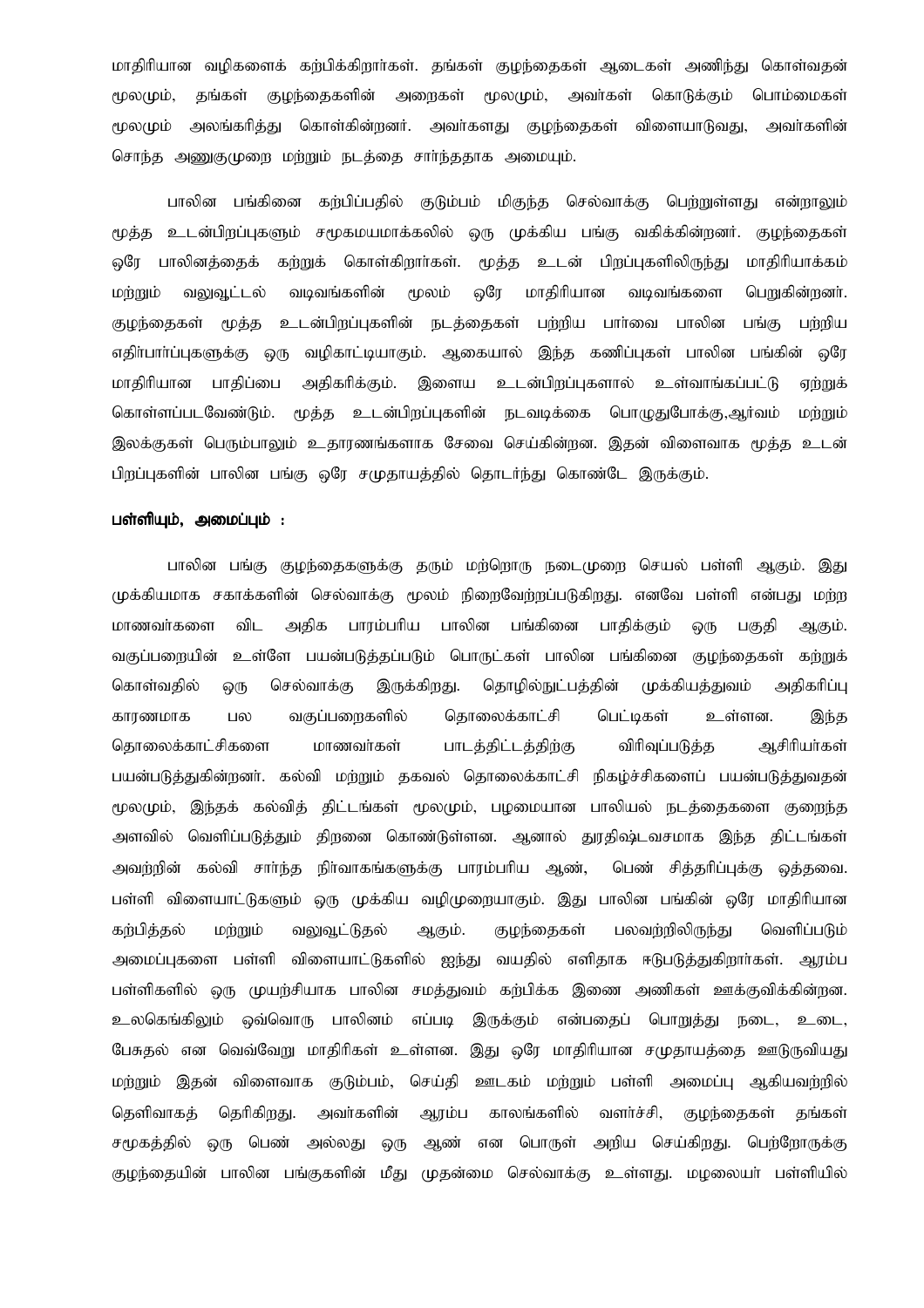கங்கள் பெர்ரோருடன் பெரும்பாலான நேரத்தை செலவிடுகிறார்கள். எனிமை குமந்தைகள் மழலையா் பள்ளிக்கு வந்தவுடன் சக குழுவினா் செல்வாக்கு செலுத்துகின்றனா். குழந்தைகள் பாலினம் என்பது ஒருவரைப்பற்றி ஒருவா் கற்றுக் கொள்வது என்ற கருத்து பொருத்தமானது. ஊடகங்கள், விளம்பரம் மற்றும் தொலைக்காட்சி மூலம் இணக்கமான பாலின பங்கினை வரையறுத்து, சமுதாயத்தில் ஆணாக அல்லது பெண்ணாக நடந்து கொள்ள வேண்டும் என்பதைக் செய்யக்கூடிய வகையில் குழந்தைகளுக்கு கங்பிக்கல் வேண்டும். கர்பனை இந்த மன்று பகுதிகளிலும் குழந்தைகள் நடந்து கொள்ளுவதும், மீறுவதும், தொடர்ந்து ஒரு குறிப்பிட்ட வழியில் ஊக்குவிக்கின்றன. இறுதியில் பிள்ளைகள் இந்த செய்திகளை உள்முகப்படுத்தி, தங்கள் நம்பிக்கைகளை செல்லுபடியாகும் வகையில் தொடங்குகிறார்கள்.

பள்ளி அமைப்ப கூட மனிகர்களின் சிந்கனைக்கு வலுவட்டுகிறது. அதிகார பகவிகள் மற்றும் கீழ்படியும் பதவிகளில் உள்ள பெண்கள் பள்ளியில் பாலினத்தை பிரதிபலிப்பது சமூகம் முழுவதும் ஒரே மாதிரியாக இருக்கும். பள்ளிகள் மிகவும் ஒன்றாக இருக்க வேண்டும் என்றாலும் பிள்ளைகள் தங்களுடைய பாலின நம்பிக்கைகளை சரிபார்க்கவும், புதுப்பிக்கவும் முக்கியமான அமைப்புகள் பெரும்பாலும் ஆண் மர்றும் பெண் உருவங்களை சமூக குழந்தைகளுக்கு தெரியப்படுத்துவது அடிக்கடி சமுதாயத்தில் காணப்படுகிறது.

#### பாலின பள்ளி, ஆசிரியர்கள், கலைத்திட்டம் மற்றும் பாடப்புத்தகங்களில் லப்பார் **குழு,** சமத்துவமின்மைக்கான சவால் :

கல்வி அதன் மாற்றியமைத்த திறனைப் பொறுத்தவரை, ஒரு சமூகமாக கருதப்படுகையில் ஏற்கனவே இருக்கும் உண்மைகளை மறு ஆய்வு செய்வதற்கு செயல்படும் தலையீடு, அது பாலின சமத்துவமின்மையை அகற்றுவதற்கான மிகவும் சக்தி வாய்ந்த செயல்முறையாக மாற்றஉதவுகிறது. மதிப்புகள் மற்றும் சமுதாயத்தின் வடிவங்கள் ஆகியவை பெண்களையும், ஆண்களையும் தங்கள் வளர்ச்சிக்காக வளர்க்க உதவும் முழுமையான மனிதத்திறன். பாலினம் கல்வி பங்குகளும், ஒரு பொதுவான திட்டமும் பர்றி பொதுவான இன்னும் இல்லை. ஒரு பாடங்களை வழங்குவதன் மூலம் இப்போதுள்ள நிலையில் இருந்து நமது எதிர்காலத்தை கற்பனை செய்வகர்கான வமிகளை உணாச் செய்ய முடியும்.

ஆசிரியா்களின் பெண் பர்மிய உணர்வகள். அவற்றின் உறவுகளுக்கு அண் பள்ளிகளில் பாலின முக்கியமானது சமக்துவக்கை உருவாக்குவதில் Q(Ҧ முக்கியமான காரணியாக இருக்க முடியும். பள்ளிகளில் பாலினம் பற்றி வாசிக்கும்பாடப்புக்குங்கள் மர்றும் வாசிப்ப பொருள்கள் ஆகியவர்றால் ஓரே மாகிரியான கருத்து வலுவிழக்கவோ அல்லகு பலவீனப்படவோ வாய்ப்பள்ளகு.

# பாலின சமநிலை :

நீண்ட பாலின வெறும் பேச்சு அளவில் மட்டுமே காலமாக, சமத்துவம் என்பது அதிகஈடுபாடு காட்டப்பட்டுவருகிறது. கல்வியில் பாலின சமக்துவமின்மை இருக்கும் என்று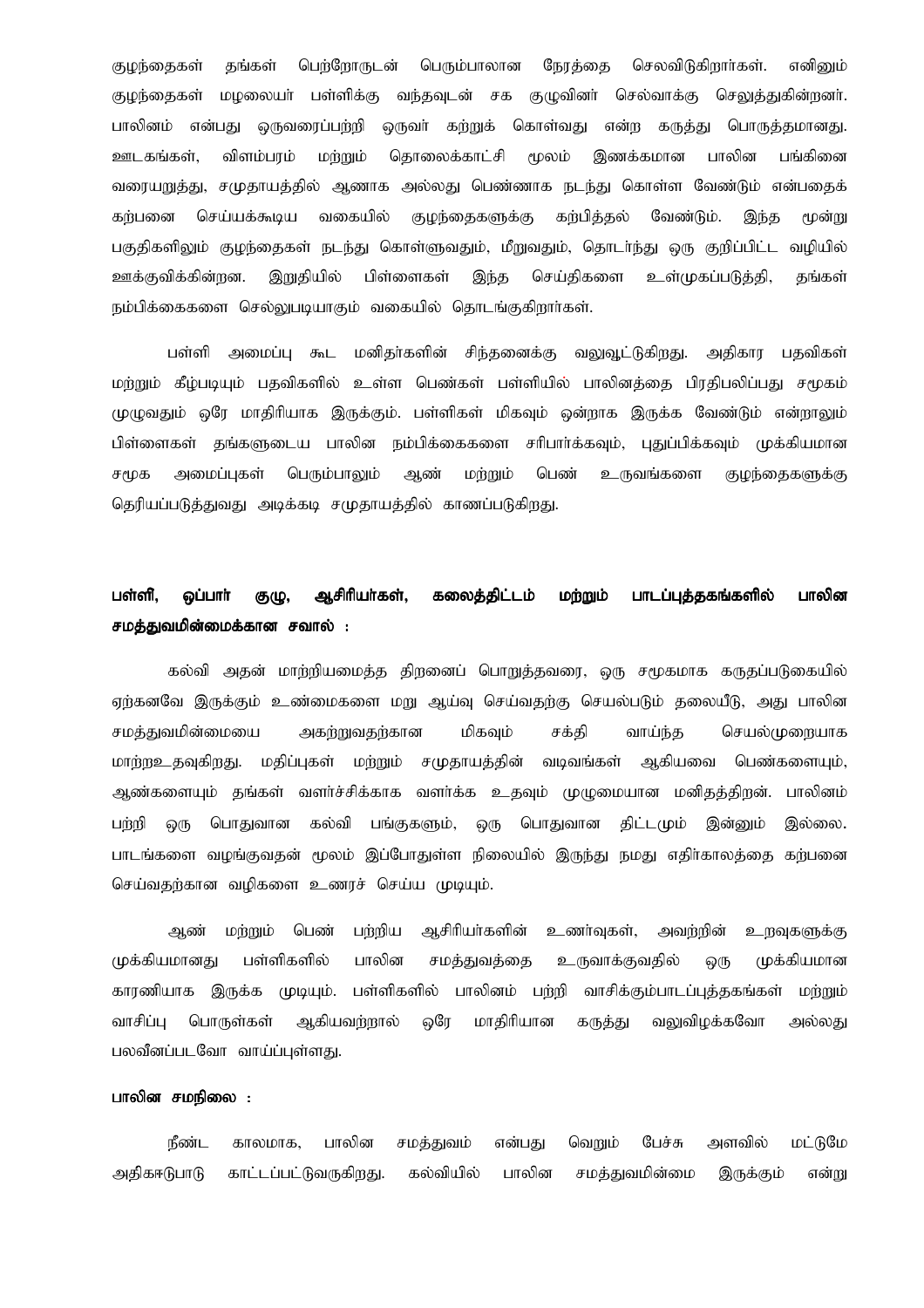பொதுவாக நம்பப்படுகிறது. ஆணுக்கும் பெண்களுக்கும் சமமான அணுகல் வமங்கப்பட்டிருந்தால், பாலின வேறுபாடுகள் பதிவு செய்யப்படாவிட்டால் சரியான புள்ளிவிவரங்கள் மற்றும் தகவமைப்பு விகிதம் நீக்கப்பட்டு இருக்கும். கல்விக்கான அடங்கல் இன்னும் முக்கியமான சிக்கலாக உள்ளது. அதில் கவனம் தேவை. இருப்பினும் ஒரு பரந்த அணுகுமுறை அவசியம். எடுத்துக்காட்டாக இதில் அடங்கும் பாடத்திட்டங்கள், பாடப்புத்தகங்கள் மற்றும் கற்பித்தல்-கற்றல் நடைமுறைகள் போன்ற கல்வித் திறனைக் கற்றல். கல்வியில் பாலின அணுகல் சமத்துவத்தை ஊக்குவிப்பது என்பது படிப்படியாக அறியப்படுகிறது. பாலின சமத்துவத்தை அடைவதற்கு ஒரு குறிக்கோளாக கருதுவது என்பது மிகவும் குறுகிய விளைவாகும்.

பாலின சமத்துவத்தை நோக்கமாகக் கொண்ட கல்வி, தடைகளையும், சவால்களையும் எகிர்கொள்கிரகு. பெண்கள் வமிகளில் பின்கங்கியள்ளனர். அாசாங்கக்கில் பல மார்றங்கள் இருந்தாலும், கொள்கைகள் மற்றும் இன்னும் முழுமையான உத்திகளை நடைமுறைப்படுத்துவது அவசியமாக உள்ளது. ஒன்றாக சேர்க்கும் போது மாற்றங்களை ஏற்படுத்தகூடிய பணிகளைச் செய்ய முடியும். கல்வியில் அதிக பாலின சமத்துவத்தின் திசையில் பயிற்சி தர வேண்டும். எல்லாவர்நிர்கும் மேலாக கல்வியில் ஆண் மர்நும் பெண்களை சமக்குவமாக நடக்குவகர்கு பல தடைகள் உள்ளன.அதற்கு வெற்றிகரமான திட்டங்கள் தேவை.

# பள்ளி $\cdot$

பங்கை குழந்தைகளுக்கு மாற்றப்படும் மற்றொரு ஊடகம் பள்ளி ஆகும். பாலின இது முக்கியமாக சகாக்களின் செல்வாக்கு நிறைவேற்றப்படுகிறது. மூலம் அடிப்படை ஆரம்ப பள்ளி, ஆண்கள் மற்றும் பெண்கள் என்ன பொருத்தமான பாலின பங்கு என்று ஆண்டுகளில் சுட்டிக்காட்ட வரைவு உள்ளது. உதாரணமாக சிறுவன்  $Q$ ( $\overline{h}$ குட்டி பிஸ்கட்டை உண்பகர்கு முயற்சித்தால் அவர் விரைவாக உண்கிறார். பெண்ணின் நடவடிக்கையும் இதுவே ஆகும். மிக இளம் வயது குழந்தைகளை பாலினம் மூலம் பிரிக்க அதன் வடிவமும், மற்ற பாலினக் குழுவை விட வேறுபட்ட அடையாளங்களும் காணப்படுகின்றன.

பல வழிகளில் பாலின வேறுபாடு சமூகமயமாக்கப்படுவதற்கு உதவுகிறது. ஒரு சக குழு உறுப்பினர்களின் நலன்களை சமூக நிலைகள் மற்றும் வயது உள்ளவர்களுக்கு பொதுவான குழந்தைகள் மேற்பார்வையிலிருந்து தப்பித்து உறவுகளை உருவாக்க கற்றுக் கொள்ளலாம். பருவ காலப்பகுதியின் செல்வாக்கு பொதுவாக பருவ வயகில் உச்சமாக இருக்கும். குழுக்கள் பொதுவாக குறுகிய கால நலன்களை பாதிக்கின்றன. பள்ளிக்குள் நுழைந்தவுடன் பலா் சக மனிகர்களை சந்திக்கிறார்கள். இவர்கள் பலரின் மாதிரி பாரம்பரிய பாலின நடத்தை, பாலின உள்ளடக்கம், உற்பத்தி மற்றும் வலுவூட்டுதல் ஒரே மாதிரியானவையான இருக்கும். ஆகையால் பாடசாலையில் மற்ற மாணவர்களைக் கட்டுப்படுத்த முடியும். மேலும் பாரம்பரிய பாலின பங்கினை நோக்கி திருப்பவும் முடியும்.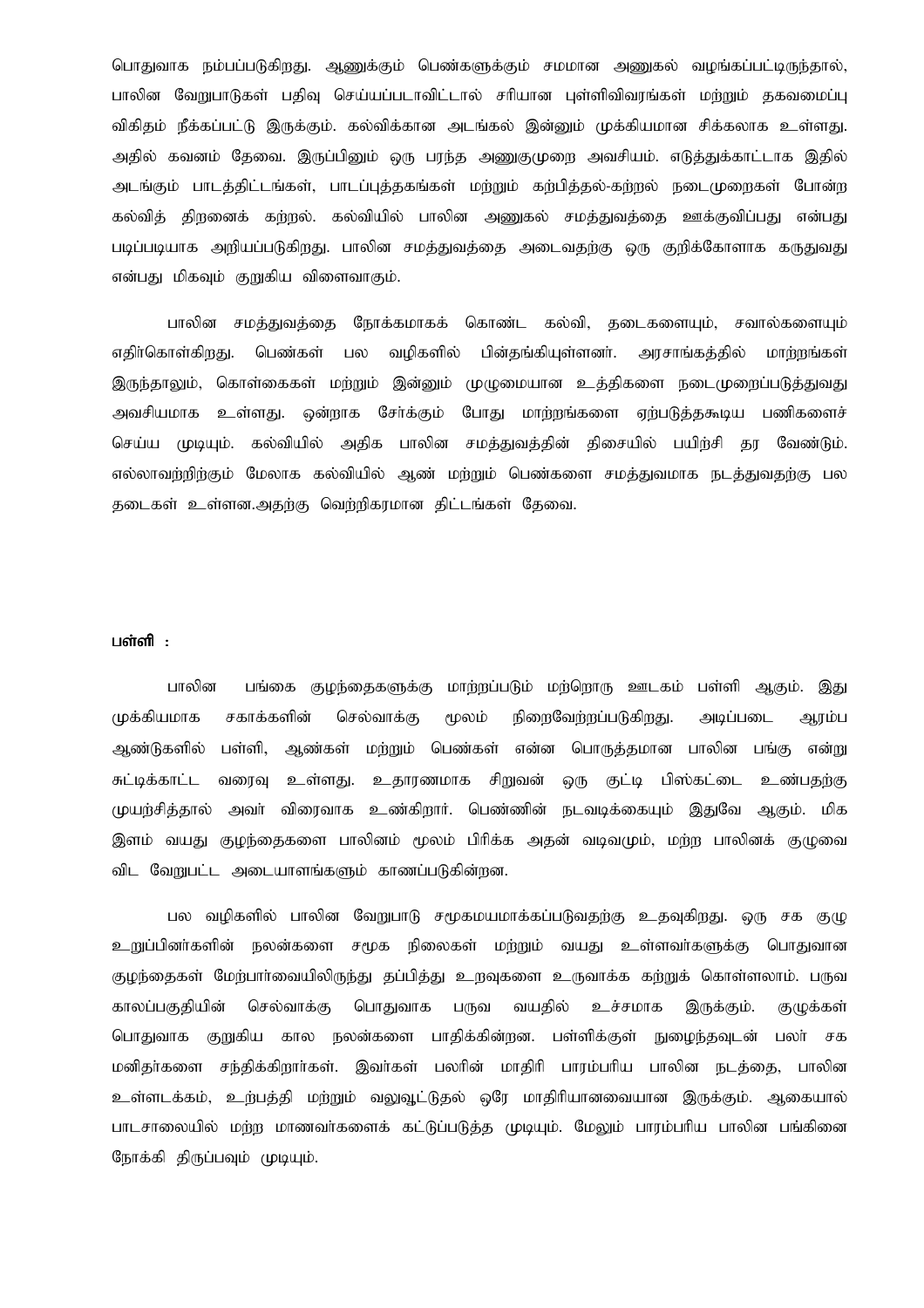பள்ளியின் சூழல் பெண்களின் கல்வி குறிப்பாக இளமை பருவக்கிலிருந்தும் தொடர்கிறது. மற்றும் கமிப்பளையை சுகாகாரம் பொதுவாக பள்ளிகளில் குடிநீர், அணுகல் மோசமான இந்த தரநிலையில் உள்ளது. சூழல்களால் சிறுவா்களைக் காட்டிலும் பெண்கள் அதிகம் பாதிக்கப்படுகின்றனர். இது மாணவர் சேர்க்கை மற்றும் தக்கவைப்புக்கான தடையாக இருக்கலாம்.

# அசிரியா்கள் :

குழந்தைகள் பள்ளி நேரத்தில் பெரும்பாலான நேரம் ஆசிரியர்களுடன் கழிக்கின்றனர். அதனால் அவர்களின் செல்வாக்கு குழந்தைகளிடம் காணப்படும். வளரும் நாடுகளில் உள்ள பல கிராமப்புற பள்ளிகளில் புத்தகங்கள் ஏதும் இல்லை. ஆசிரியரின் பங்கே மிகவும் முக்கியமானது. ஆசிரியா்கள் பெற்ற செய்திகளை பாடத்திட்டம் மற்றும் நிறுவன முடிவுகள் மூலம் சொல்கிறாா்கள். பல ஆசிரியர்கள், ஆண் மற்றும் பெண் குழந்தைகளை சமமாக நடத்த வேண்டும் என்ற கருத்தை வெளிப்படுத்தி அவர்களின் பாலினம் பொருத்தமற்றதாக இருக்கிறது என்று கூறுகின்றனர். இந்த நிலையை பாலினக் குருட்டுத்தன்மை என அழைக்கப்படுகிறது. இது ஒரு தவறான அந்தஸ்த்தை புறநிலை மற்றும் பாரபட்சமற்ற தன்மையை வகுக்குகிறது. ஆசிரிய மனப்பான்மைகள் பெண்கள் மற்றும் இருக்கலாம். ஆண்களை நோக்குபவையாக பயன்கள் உள்ள காணக்கூடிய பாகுபாடுகளைக் காட்டிலும்,நுட்பமான விஷயம் மற்றும் அதிகமான உணர்ச்சிகரமான நடத்தைகள் ஏற்படலாம். பெண்கள் அல்லது ஆண்கள் கவனமாக கவனிக்கப்பட வேண்டும். இந்த நடத்தை குறைவான ஆதரவு மாணவா்கள் மத்தியில் ஊக்குவிப்பது, அந்நியப்படுதல் மற்றும் தனிப்பட்ட கல்வி, தொழில்முறை வளர்ச்சி ஆகியவர்ளை தடுக்கிறது.

பாலின சமத்துவம் என்பதன் பொருள் ஒரு பெயரை மட்டுமே அறிந்திருப்பது அல்லது தவறாக புரிந்து கொள்ளப்பட்ட ஒரு கருத்து பாலின சமத்துவம் ஆகும். ஆசிரியா்கள் பாலின உணர்தல் போதனை முறைகளைப் பற்றி கேள்விப்பட்டதில்லை;ஆசிரியர் பயிற்சியாளர்களுக்கும் இது பற்றி தெரியாது. பாலின பழமைவாதம் பொதுவானது மற்றும் பாடப்புத்தகங்களில் அடிக்கடி பாலினம் சார்ந்தவையாக உள்ளது. கற்பித்தல் மற்றும் ஆசிரியர்களின் குறைந்த தரம் யுனிசெப் விவரிக்கப்பட்டபடி நிருவணங்களால் தகுதிகள் பாலின உணர்கிறன் ஆசிரியரை ஒரு எதிர்மறையாக பாதிக்கின்றது.

எண்ணங்களை வளர்ப்பதில் ஆசிரியா்கள் மிக முக்கியமான குழந்தைகளின் பங்கை வகிக்கிறார்கள் மற்றும் இளம் மாணவா்களின் நம்பிக்கைகள், சிந்தனை வடிவங்களை மாற்ற அவரது ஆசிரியா் கொடர்ந்து நடவடிக்கைகள், அணுகுமுறைகள்,  $(\mu\alpha\mu)$ ஒரு நடத்தை குழந்தையின் பாலின பங்கினை முன்னோக்கு முறையில் மேற்பார்வை மூலம் தொகுத்து  $Q(f)$ வடிவமைக்க தலையீடுகளை உதவும். ஆண், பெண் என்று பல உத்திகள் மற்றும் இரண்டிற்கும் பயன்படுத்தலாம். இவை மாணவர்கள் சம வாய்ப்பகள் இருப்பதை உறுதிப்படுத்துகின்றனர். கங்கள் குறிக்கோள்களை உருவாக்கவும், பெறவும் வாய்ப்பு உள்ளது. நோடியாகக் கண்டரிவகர்கான பாலின வேறுபாடுகளை ஆய்வகள் மேர்கொள்ளப்பட்டுள்ளன. முன்னுரிமை சிகிச்சை, வகுப்பறை இயக்கவியல் மற்றும் கல்வி வெற்றிக்கான வழிமுறைகள் ஆகும். ஆசிரியா்கள் பாலின பிரச்சனை பற்றி தீவிரமாக இருக்க வேண்டும். ஆசிரியர்கள்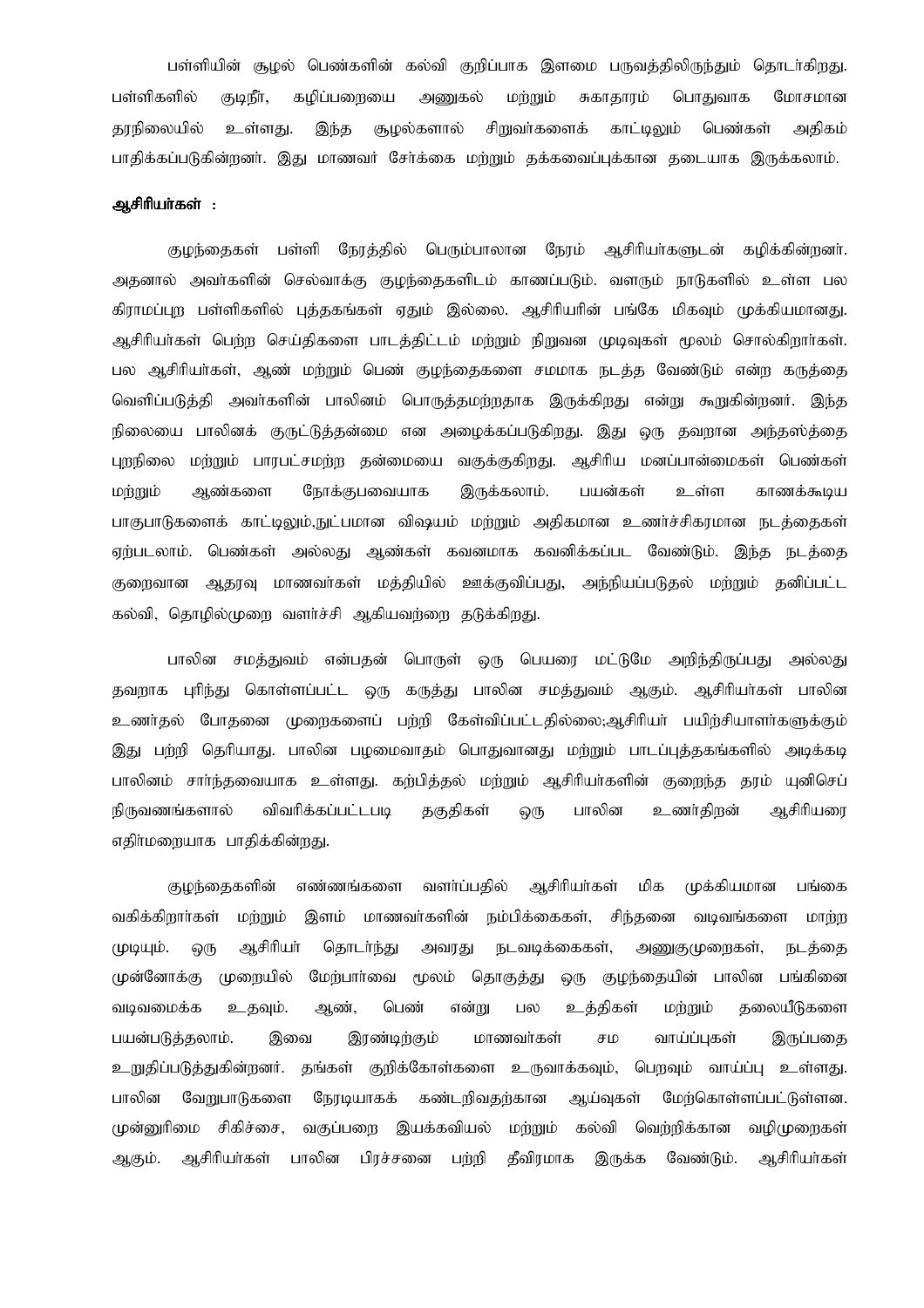சமுதாயத்தில் ஒரு மாற்றத்தை கொண்டு வருவது பற்றி அவர்களுக்கு அறிவுரை வமங்க வேண்டும். பாலின கல்வி உணர்கிறன், பாடத்திட்டங்கள் மற்றும் பாடப்புத்தகங்கள் மட்டுமல்லாது பாலின சமத்துவத்தை வலியுறுத்த ஆசிரியர்கள் மாணவர்களுக்கு முன்மாதிரியாக பணியாற்ற (фіфщір.

# பாடத்திட்டம் :

பாலின சமத்துவம் என்பது பல நாடுகளில் பாடத்திட்டத்தின் பரவலான கொள்கை ஆகும். இதன் பொருள் பாலின முன்னோக்கு முழு பாடத்திட்டத்தையும் ஊடுருவி இருக்க வேண்டும், அனைத்து பாடங்களிலும் மற்றும் பகுதிகளிலும் கணக்கில் எடுத்துக் கொள்ளப்பட்டது. ஆனால் சில நாடுகளில் பாலினம் முன்னோக்கு பற்றி ஒரு பரந்த கொள்கை வெளிப்படுத்தவில்லை என்பது கொடர்பான பிரச்சினைகளை தெரிவிக்க பாலினம் கணக்கில் எடுக்குக் கொள்ளப்படுகிறது. பாலினம் அடிக்கடி சமூக அறிவியல், குடிமையியல், வரலாறு, மொழி மற்றும் பொருளாதாரப் பாடங்களில் ஒரு தலைப்பாக கையாளப்படுகிறது. ஆனால் பல நாடுகளில் பள்ளிகள் கணிசமான கட்டாயமான குறைந்தபட்சத்திற்கு செல்லும் பாடத்திட்டத்தை அல்லது பொதுவான முறைப்படுத்தப்பட்ட இலக்குகளை தீாமானிக்க சுயாட்சி பாடத்திட்டம் உள்ளது. அத்தகைய சந்தா்ப்பங்களில் ஆசிரியா்கள் மற்றும் பள்ளி தலைமை பாலின முன்னோக்கு எந்த அளவிற்கு தீா்மானிக்கப்படுவதில் முக்கிய பங்கு வகிக்கிறது என்பது <u>உற்றுந</u>ோக்கத்தக்கது. பாலினம் அடிக்கடி பாடத்திட்டத்தில் ஒரு தலைப்பாக, பாலின உணர்திறன் போதனையாக, வாக்கியமாக சேர்க்கப்பட்டுள்ளகு. ஆங்கிலக்கில் ஆகஸ்போர்டு அகாாகி  $(2010)$ கலைக்கிட்டங்களுக்கான பாடத்திட்டத்தை வரையறுக்கிறது. ஒரு பாடசாலையிலோ அல்லது கல்லூரிகளிலோ கற்பதோ அல்லது கற்பிக்கப்படுவதோ உள்ளிட்டவை இந்த அறிவுரைகளை பிரதிபலிக்கிறது. இதனையே பயிற்றுவிப்பதற்காக மதிப்புமிக்க பள்ளிகளில் மற்றும் பொருத்தமானது என்று சமுதாயம் கருதுகிறது. சமுதாயம் மாறமாற பாடத்திட்டமும் மாறும். அத்துடன் இது இருக்கும் வழிமுறையும் பார்க்கப்பட்டது மற்றும் மதிப்புமிக்கதாகவும் இது கருதப்படுகிறது. இதன் பொருள் பாடத்திட்டம் மற்றும் கற்பித்தல் நடைமுறைகள் பாலின சமத்துவமின்மையால் குறிக்கப்படாத கருத்துக்கள் மற்றும் நடைமுறைகளை வெளிப்படுத்தலாம். போதனை மற்றும் கற்றல் பொருட்கள், மதிப்பீடு நடைமுறைகள் மற்றும் மொழிக் கொள்கை ஆகியவை பாடத்திட்டத்தின் கூறுகளில் உள்ளன. பல ஆண்டுகளாக பாடத்திட்டத்தின் ஒரு பெரும்பகுதியில் சீர்திருத்தம் தேவை என்பது நாட்டின் தேசிய அடையாளத்தை அல்லது உலகப் பொருளாதாரத்தின் நிலைப்பாட்டை மறுபரிசீலனை செய்கிறது.

# பாடப்புத்தகங்கள்:

ஆண் நிலைத்திருக்கின்றன. மாணவர்கள் பாடநூல்களில் பொதுவாக ஆதிக்கம் இலக்கியத்தில் பெண்கள் முன்னணி கதாபாத்திரங்களில் இல்லை மற்றும் அவர்கள் குறைவாக காட்டப்படுகின்றனர். முக்கியமாக ஆண் கதாபாத்திரங்களைவிட திறன் குறைந்த பெண்கள் குறித்த கருத்துகள் வரலாற்றின் பக்கங்களில் உள்ளது.

கடந்த காலத்தில் முன்னேற்றம் இருந்த போதிலும் பாலின வேறுபாட்டை அகற்றுவதற்கு இன்னும் நிறைய இருக்கிறது. சமத்துவத்தை அடைய குறிப்பாக கல்வியில் சமநிலையை அடைய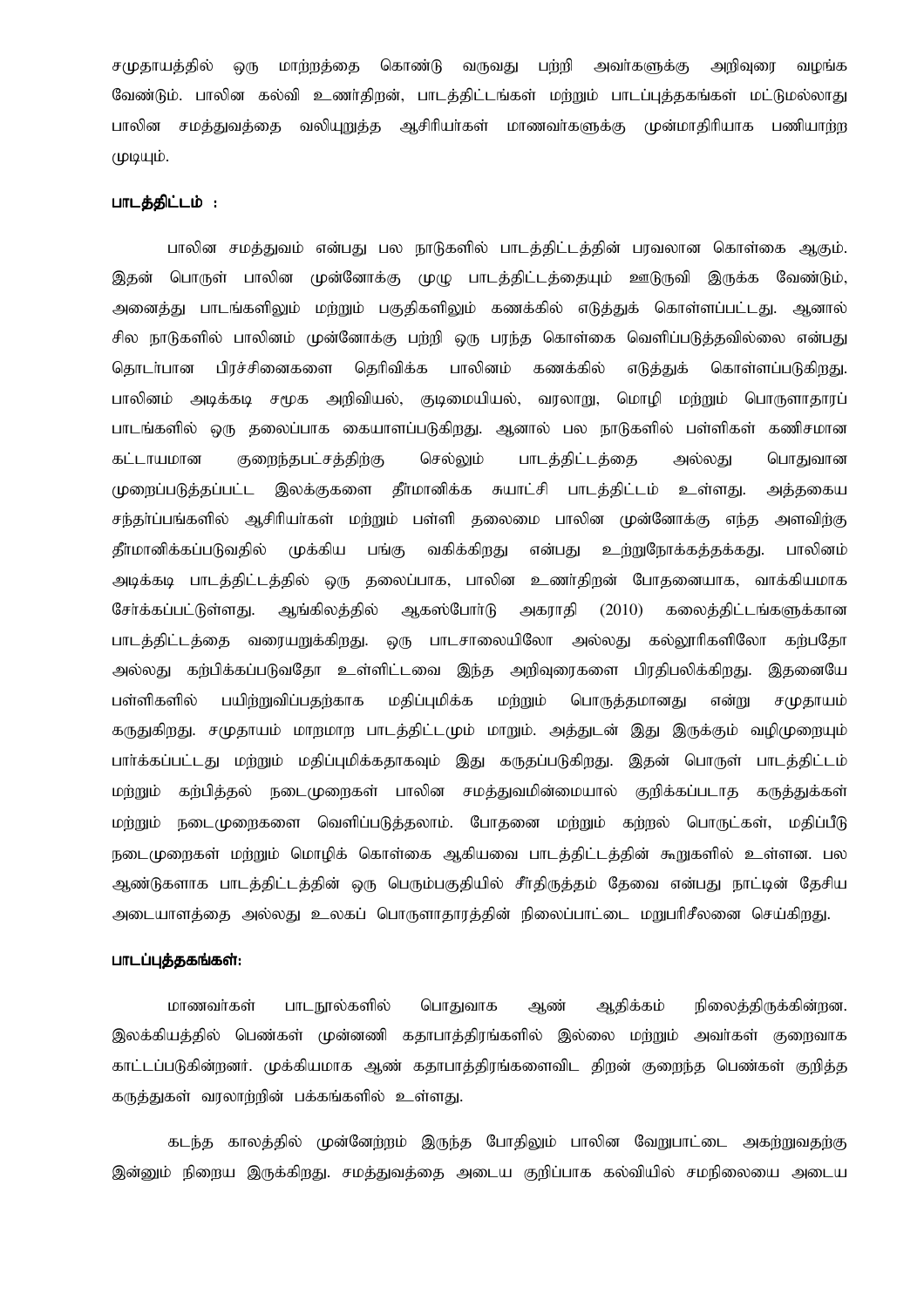பள்ளிகளின் முக்கியமாக பிரச்சினை பெண்களின் (фідщір. குறைந்த அடைவு, குறைந்த கல்விஅணுகல் மற்றும் கல்வியை தொடர்வது ஆகும். பெண்கள் கல்விக்கான பின்னடைதலை ஏற்படுத்துவதில் பல காரணிகள் உள்ளன. அவை பொருளாதார சாா்புநிலை மற்றும் குறைந்த வருமானம், பாரம்பரியம் கொண்ட குடும்பம் மற்றும் சமூக சூழல், ஆணாதிக்கக் கட்டமைப்புகள் முறையின் செயல்பாட்டு தோல்விகள் (பள்ளிகளின் பற்றாக்குறை, மர்றும் கல்வி கர்பிக்கல் பெண்கள மீது பாலியல் அத்துமீறல் மற்றும் பல) ஆகும். பொருட்கள் மற்றும் ஆசிரியர்கள் பெண்களின் குறைந்த அடைவுக்கு பாடப்புத்கங்களும் ஒரு காரணமாகும். பாலின சமத்துவமின்மை மற்றும் பாகுபாடு பாடப்புத்கங்களில் காண்பிக்கப்படுவதன் மூலம் அவை வலுவூட்டப்படுகின்றது. இந்த காரணங்களுக்காக பாடப்புத்தகங்களில் பெண்களின் சமமான அணுகல் மற்றும் பாலின பிரதிநிதித்துவம் ஆகியவற்றை மாற்ற வேண்டும். சமத்துவமின்மையை வெளிப்படுக்கும் பிரதிநிதித்துவங்களின் பரிமாற்றத்திற்கு பங்களிப்பதை தவிர்க்க ஆசிரியர்கள் பயிற்சி பெற்றிருக்க வேண்டும் அதற்குத்தான் பாடப்புத்தகம் பயன்படுத்தப்படுகிறது.

#### பள்ளிகளிலம் வகுப்பளைகளிலும் மாணவர்களிடையே ப காணப்படும் பாலின பங்குகளும் பொறுப்புகளும் :

உலகளாவிய ஆய்வுகளின் கூற்றுப்படி கல்வியின் அமைப்புகளில்வெளிப்படையான பாலின பாகுபாடு காணப்படுகின்றன. ஆசிரியர்கள் பெண்கள் விட வித்தியாசமாக ஆண்களுக்கு சலுகை காட்டுகிறார்கள். அவர்கள் மீது அதிக கவனம் செலுத்துகிறார்கள். இதன் காரணமாக ஆண்கள் மதிக்கப்படுகிறார்கள் மற்றும் வசதியாக உணர்கிறார்கள். பெண்கள் இதை எதிர்பார்ப்பதில்லை மற்றும் நம்பிக்கையற்றவர்களாக உணர்கிறார்கள்.

பள்ளியில் உள்ள பெண்கள் தோட்டக்கலை, துப்புரவு, அலங்காரங்கள்,புக்ககம் கொடர்பான வேலைகளைச் செய்கிறார்கள். சிறுவா்கள் தூக்குதல், கட்டுமானப்பணி, பளு விவசாயம், நிர்வாகம் போன்ற உடல் வேலைகளை செய்கிறார்கள்.

பள்ளியின் மற்ற அம்சங்களிலிருந்து கற்றல் கற்பித்தல் போன்ற வகுப்பறை தொடர்பை முடியாது. பாலின சமக்குவமின்மைக்கான பாடத்திட்டத்தை உருவாக்க பாடக்கிட்டக்கின் உள்ளடக்கம் எதுவாக இருந்தாலும் சமத்துவம் இருக்காது. பெண்கள் பேசுவகை ஊக்கப்படுத்தினால் அடையக்கூடிய அளவுக்கு பையன்களின் ஆற்றல் அல்லது சூழல் சமமான அணுகலில் சிறுவர்களுக்கு விகிதாசார பங்கு உண்டு என்று சர்வதேச ஆராய்ச்சிகள் ஒரு கூறுகின்றன. ஆசிரியர்களால் தேர்ந்தெடுக்கப்பட்டவர்களால் முன்பு வகுப்பு தொடர்புப்படுத்தலுக்கான விடஆண்களுக்கு நேர்மறை மற்றும் எதிா்மறை பங்களிப்புகள் பெண்களை நிலைமைகளை மற்றும் மேலாதிக்க நிலையை எளிதாக்கும் வகுப்பறை தொடர்பு ஆசிரியர்களின் உருவாக்கி கவனக்கை ஈர்த்தது. சிறுவர்களின் இந்த மேலாதிக்க நிலை அவர்களுக்கு முக்கியத்துவம் வேண்டும். நம்பிக்கையின் காாணமாக அளிக்கிறகு. அமைவக்கை கர்க அகாவகு இன்னும் பங்கேர்க வேண்டும் என்ற உணர்வு தூண்டுகிறது. பெண்கள் இதனால் செயல்திறன் மையத்தில்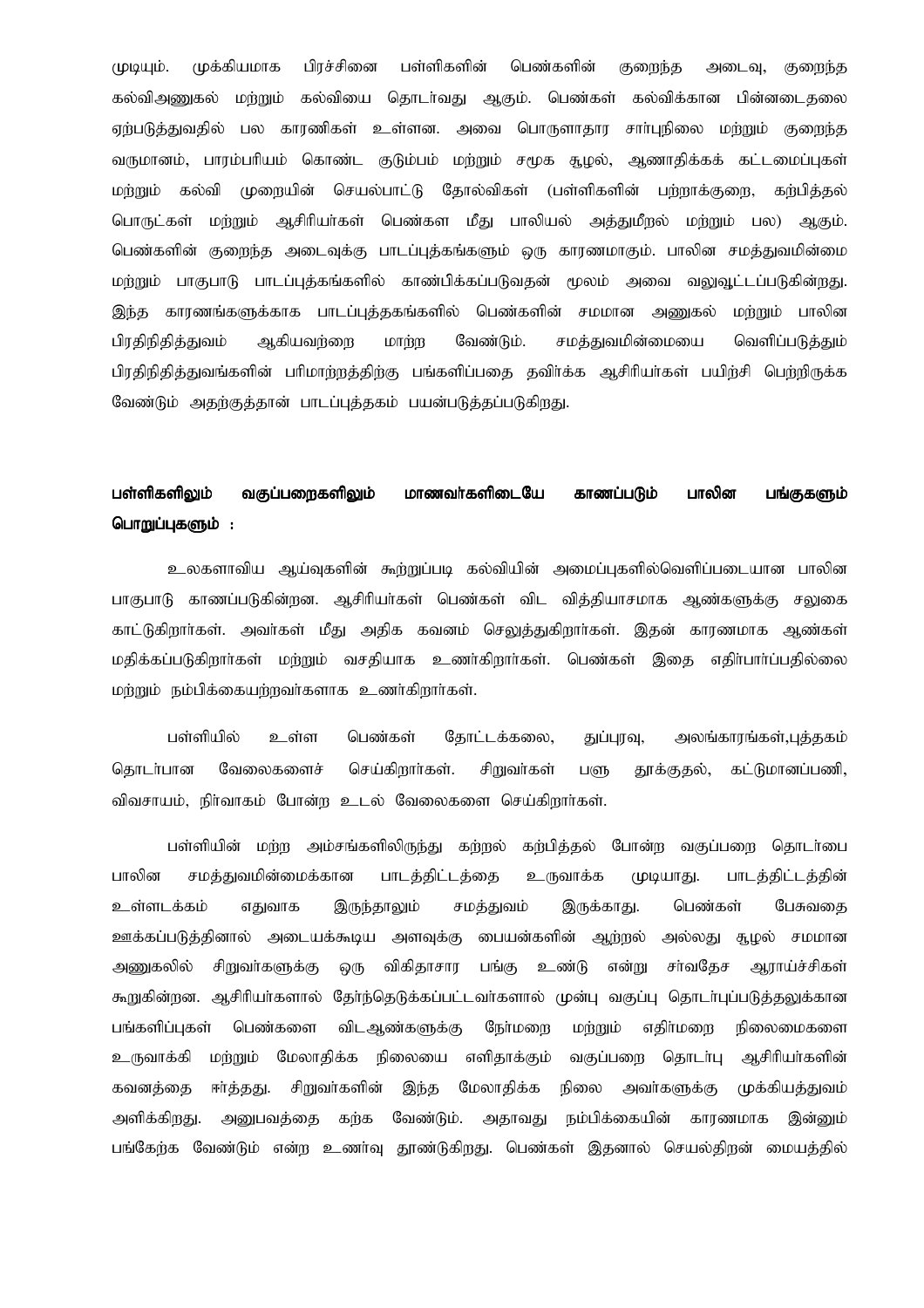இருந்து வெளியேறுதல் அல்லது வெளியேறாமல் குறைந்த பங்களிப்பை எதிா்பாா்க்கக் கற்றுக் கொள்ளுகிறார்கள்.

எல்லா வயதினரும் சிறுவா்கள் மற்றும் பெண் ஆசிரியா்களிடமிருந்து அதிக ஆண் பாராட்டுக்களைப் பெறுகின்றனர். ஆனாலும் ஆசிரியர்கள் பெண்களை விட ஆண்களை கவனிக்கவில்லை எனறே பிடிவாதமாக இருக்கின்றனர்.

ஆசிரியா்களின்அறிவாற்றல் திறன்களுக்கும், மாணவரிடையே உரையாடுவதற்கும், அவர்களின் கற்பித்தல் அனுபவத்திற்க்கும் எந்த தொடர்பும் இல்லை. பெண்களின் குறைந்த எகிர்பார்ப்புகள் கணிகம் மற்றும் அறிவியல் போன்ற உயா்நிலைப் பாடங்களில் பெண் ஆசிரியர்களின் பற்றாக்குறையைப் போலவே எதிர்பார்ப்புகளையும் வலுப்படுத்துகின்றன. பரீட்சைப் இடத்தைப் பயன்படுத்துவது ஆகியவை பெண்களை பொருட்கள், பள்ளிகளில் வாளவிலும் மாற்றுகிறது.

### பாலின அடையாளத்தினை அளவீடு செய்தல் :

ஆரம்ப பாலின அடையாள ஆராய்ச்சி ஆண்மையும் பெண்மையும் ஒரு ஒற்றை இருமுனை பரிமாணக்கை கொடர்ச்சியில் எதிரொலிக்கும். சமுதாயம் ஒரே மாகிரியான மாறுபட்ட ஒரு மாதிரிகள் மர்றும் சவால்களால் செய்யப்பட்டது. பரிமாண இது இரு பாலின அடையாள மாதிரியை உருவாக்க வழி வகுத்தது. ஆண்மையும் பெண்மையும் இரு தனி பரிமாணங்களாக தனிநபருக்குள் மாறுபட்ட கோணத்தில் இணைகிறது. கருதப்பட்டன. ஒரு ஆண்மைமற்றும் பெண்மையின் இந்த கருத்துருவாக்கம் இன்று ஏற்றுக் கொள்ளப்பட்டு நிலையானதாக உள்ளது.

ஆண்மையின் பல பரிமாண இயல்புடன் இணைந்த இரண்டு கருவிகள் பாலின அடையாளம் ஆராய்ச்சியில் ஆதிக்கம் செலுத்துகிறது. BSRI மற்றும் PAQ ஆகிய இரு கருவிகளும் தனி நபா்களை பாலினமாக வகைப்படுத்துகின்றன. (ஆண் குழந்தைகள் முதன்மையாக ஆண்பால் பண்புகளை காட்டுகின்றன. பெண்கள் பெண்ணிய அடையாளம் கங்களை முகன்மையாக பண்புகளுடன் அடையாளம் காட்டுகின்றன). ஆண்மையும் பெண்மையுமான குணநலன்களில் தங்களை உயர்வாகக் கருதிக் கொள்ளுதல் அல்லது (மாறுபட்ட ஆண் அல்லது பெண்) பெண்கள் ஆண்மையும் பெண்மையுமான குணநலன்களில் தங்களைத் தாழ்வாகப் உணர்கிறார்கள். ஆராய்ச்சிகளின் முடிவில் பெண்கள் பொதுவாக பெண்களை விட அதிக ஆண்களாக இருப்பதை விரும்புவதாக ஆய்வின் முடிவுகள் காட்டுகிறது.

# வகுப்பறைகளிளும் பள்ளியிலும் காணப்படும் பாலின பாகுபாடு :

அமெரிக்க பல்கலைக் கழக மகளிா் சங்கம் நடத்திய ஒரு ஆய்வின்படி 1991ல், பாலின சாா்புகளின் விளைவுகள் பெண்பள்ளி மாணவர்களுக்கு மிகத் தீவிரமாகத் தோன்றியது. ஒரு ஆசிரியரால் வித்தியாசமாக நடத்தப்படுவதால், மாணவிகளின் சுயசிந்தனை மற்றும் சுயகருத்தை பாதிக்கலாம். இளம் பெண்கள் மீது இந்த விளைவுகள் அதிகரிக்கின்றன. உயாநிலைப் பள்ளியை அடைந்தவுடன், சிறுவர்கள் பெரும்பாலும் திறமை மற்றும் குறைபாடுகளுக்கான தோல்விகளுக்கு விடையளிக்க முயற்சிப்பா். ஆரம்ப பள்ளியில் ஆண் மற்றும் பெண் இடையே திறன்களில் 10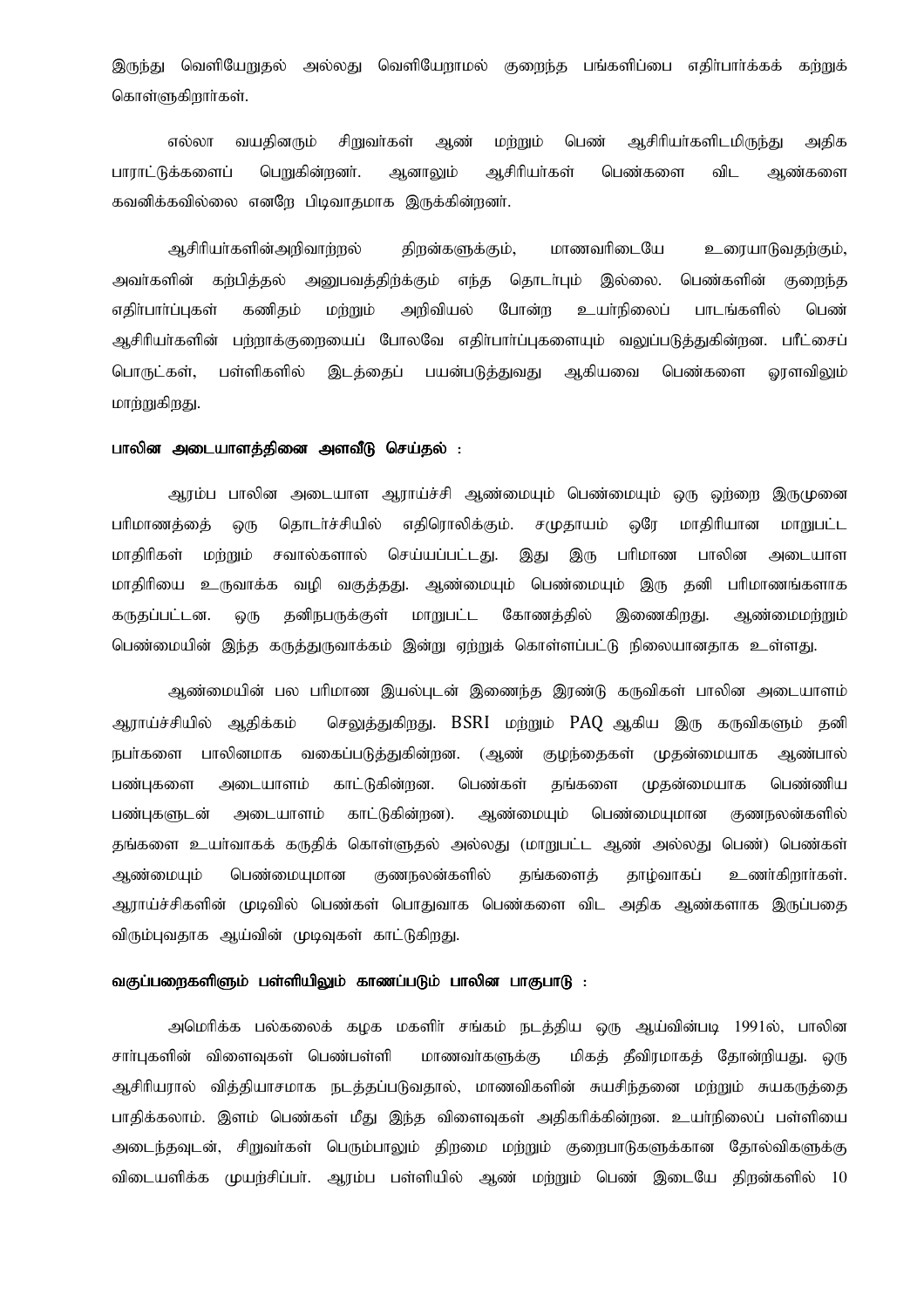புள்ளி வேறுபாடு இருந்தது. திறன்களின் உணர்வுகள் ஆரம்பக் கல்வி சூழல்களில் கூட ஆண்கள் மற்றும் பெண்கள் என்று வித்தியாசமான சுயகருத்துக்களை கொண்டுள்ளனர். பாடசாலையானது எந்தவொரு விஷயத்தையும் விட பாடவகுப்புகளில் ஒருநாளில் அதிக நேரத்தை செலவிடுகின்றது. வகுப்பறை தொடர்ந்து ஆசிரியர் மற்றும் மாணவர்கள், கல்வி முக்கிய கூறுகளையும் பள்ளிகளின் தற்போதைய நடைமுறைகளையும் உருவாக்குகின்றன. மேலும் பாலின வேறுபாடு மற்றும் பாலியல் பாகுபாடு ஆகியவை உயிருடன் இருப்பவை என்பது தெளிவாக உள்ளது.

இடையே ஆசிரியர்கள் வகுப்பறையில் பாலினங்களுக்கு அடிக்கடி போட்டியைப் தெரிவிக்கின்றன. பயன்படுத்துகிறாா்கள் என்று ஆய்வுகள் ஆசிரியர்கள் வேண்டுமென்றே பாடங்களைப் பற்றிக் கூறுவதற்கு வகுப்பறை உரையாடல்களில் ஆதிக்கம் செலுத்துகிறாா்கள். இதற்கு சிறுவா்களின் கவனத்தை மற்றும் கட்டுப்பாட்டை தக்க வைத்துக் கொள்ள முயல்கிறார்கள். பெண்கள் பெரும்பாலும் செயலர்றவர்களாக இருக்கின்றார்கள். வகுப்பிலும் "கண்ணுக்கு கெரியாக" அவர்களின் ஆசிரியர்களிடத்திலும் சாகனைகளை குளைக்கு மதிப்பிடப்பட்டுள்ளது. இந்த ஆய்வுகள் ஆண்கள் மற்றும் பெண்கள் இடையே வகுப்பறையில் பெண்களின் சுயமரியாதை மற்றும் நம்பிக்கையை பாதிக்கும் என்று பரிந்துரைக்கின்றன.

ஆசிரியர்கள் உண்மையில் மாணவர்களிடம் அதிகம் பேசுகிறார்கள் ஆண் என்று சொல்கின்றது ஆராய்ச்சியாளர்கள் கண்டறிந்தனர். மேலும் ஆய்வுகள் ஆசிரியர்கள் ஆண் மாணவா்களிடம் அதிக கவனத்தை செலுத்துவதோடு சிறுவா்களுக்கு அதிக திண்பண்டங்களும் தருகிறார்கள். ஏன் என்று கேட்டால் சிறுவர்கள் அடிக்கடி கோரிக்கை விடுத்துள்ளனர். மாணவிகள் இதே போல் நடந்து கொள்வது இல்லை. கண்காணிக்கப்பட்ட ஆசிரியர்கள் தங்கள் நடத்தையைத் கிரும்பக் கிரும்ப நிராகரிக்கனர். பெண்களை சிலர் நோடியாக கவுளகப் பயன்படுக்குகின்றனர். ஆசிரியர்கள் பாலியல் குன்பார்கல் ஆகியவர்றிலிருந்து வன்முளை, கர்பமிப்ப வனா துஷ்பிரயோகம் செய்கிறாா்கள்.

வகுப்பறையில் மேலும் கவனக்கின் வேறுபடுகிறது. தரம் கூட ஆண்கள் ஆதிக்கம் செலுத்துகிறார்கள். ஆசிரியர்கள் பொதுவாக அவர்களுடன் கொடர்பு கொண்டு அகைச் செயல்படுத்துகிறார்கள். வாய்மொழியாக அவர்களுக்குக் கேள்விகளுக்கு விடையளிக்கவும் தங்கள் கருத்துக்களை விரிவாக எடுத்துரைக்கவும் அவர்களுக்கு உதவுகிறார்கள். ஆண்கள் அடிக்கடி மேலும் விடையளிப்பதற்காக அழைக்கப்படுகிறார்கள். வினாக்களுக்கு பாராட்டுகளைப் பெறுகிறார்கள். பெண்கள் பொதுவாக வீட்டு வேலைகளில் ஈடுபடுவதற்கு பயன்படுத்தப்படுகிறார்கள் பெண்கள் பொதுவாக ஒழுங்கற்ற போதனைகளால் அதிகம் பாதிக்கப்படுகிறார்கள்.

# ஆண்களும் பெண்களும் வகுப்பறையில் ஒழுங்குபடுத்தப்படும் முறைகள் :

பெண்களும் வகுப்பறையில் வித்தியாசமாக ஒழுங்குபடுத்தப்படுகிறார்கள். ஆண்களும் ஆண்கள் பெண்களை விட மிகவும் கடுமையாக தண்டிக்கப்படுகிறார்கள். அவர்களின் பெயர்கள் எப்போதும் நடத்தை பிரச்சினைகள் பட்டியலில் உள்ளது. பெண்கள் பேசுவதற்கும், பதில்களைப் சொல்வதற்கும் அதிகமான ஒழுங்கமைக்கிறார்கள். பின்வரும் நுட்பங்களை அமெரிக்க மருத்துவ அகாடமி பரிந்துரைக்கிறது: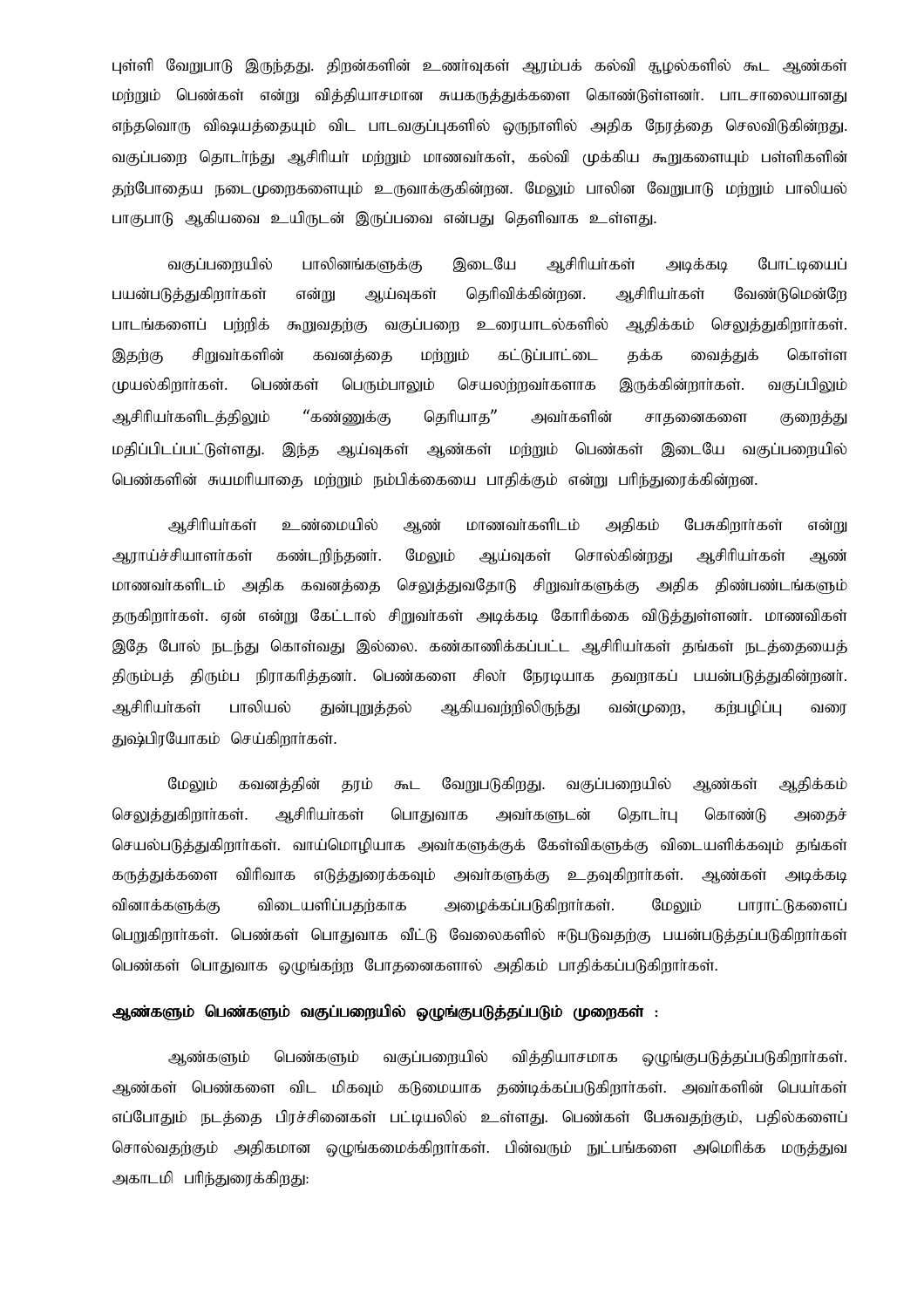## நல்ல நடத்தைக்கான வெகுமதி :

வப்பக்கொள்வகு. உங்கள் பிள்ளைகள் கொடா நல்ல நடக்கை என்பகை அகை ஊக்குவிக்க சிறந்த வழி ஆகும்.

#### இயற்கை விளைவுகள் :

ஒரு குழந்தை ஏதோ ஒரு தவறு செய்தால் அதன் விளைவை குழந்தைகள் அனுபவிக்க விடவேண்டும். அதற்கு விரிவரை தேவை இல்லை. இயற்கை விளைவுகள் பற்றி எச்சரிக்கைகளை கேட்க தேவையில்லை எனினும் அவர்கள் அனுபவிக்கும் எந்தவொரு விளைவுகளும் ஆபத்தானவை அல்ல என்பதை உறுதிப்படுத்திக் கொள்ளுங்கள்.

# கா்ககாீகியான விளைவுகள் :

இயற்கை விளைவுகளுக்கு ஒத்தாகும். ஆனால் உங்கள் இந்த நுட்பம் குழந்தைக்கு விளைவுகளை பற்றி விவரிக்கவும .உதாரணமாக குழந்தை பொம்மைகளை எடுக்காமல் ஒரு வாரம் வைத்திருந்தால் அது அகற்றப்படும் என்று தெரிவிக்கவும்.

# சலுகைகளை எடுத்துக் கொள்ளுங்கள் :

சில நேரங்களில் உங்களின் ஒரு மோசமான நடத்தை தாக்கரீதியான அல்லது இயற்கை விளைவாக இருக்காது. இந்த வழக்கில் ஏற்றுக்கொள்ள முடியாத நடத்தைக்கான விளைவு ஒரு பாக்கியத்தை எடுத்துக் கொள்ளலாம் உதாரணமாக ஒரு நடுத்தர பள்ளி மாணவா் வீட்டுப்பாடங்கள் முடிக்கவில்லை என்றால் காலப்போக்கில் மாலையில் தொலைக்காட்சி நிகழ்ச்சகைளை பார்க்கும் சலுகைகளை தடைசெய்வதை நீங்கள் தோ்வு செய்யலாம். இந்த ஒழுக்க நுட்பம் சிறந்த வேலை என்றால்

- நடத்தை சில வழியில் தொடர்புடையது.
- குழந்தையின் மதிப்புகள் ஏதோ ஒன்று உள்ளது.
- பொருத்தமற்ற நடத்தை

# வழிகாட்டுதல்களை பராமரிப்பதற்கான உதவிக்குறிப்புகள் :

நீங்கள் பயன்படுத்த விரும்பும் எந்த ஒழுங்குமுறை உத்திகளும் அவை மிகவம் பயனள்ளகாக மனகில் வைத்திருந்தால் இருக்கும். இந்த எண்ணங்களை நீங்கள் உங்கள் பிள்ளையின் குணநலத்தோடு பொருந்தும்படி மெக்கவியல் நுட்பங்களை நன்கு உங்கள் வமிகாட்டுங்கள்.

திறம்பட ஒழுக்க நெறிகளுக்கான முக்கியமானது உங்கள் பிள்ளை குறிப்பாக அவன் யார் புரிந்து கொள்வதாகும். மனநிறைவான பணியையும் கொடுக்கப்பட்ட என்பகை ஆர்றலைப் பெறுவதற்கு உதவியாக உங்கள் ஒழுங்குமுறையைப் பயன்படுதவும்.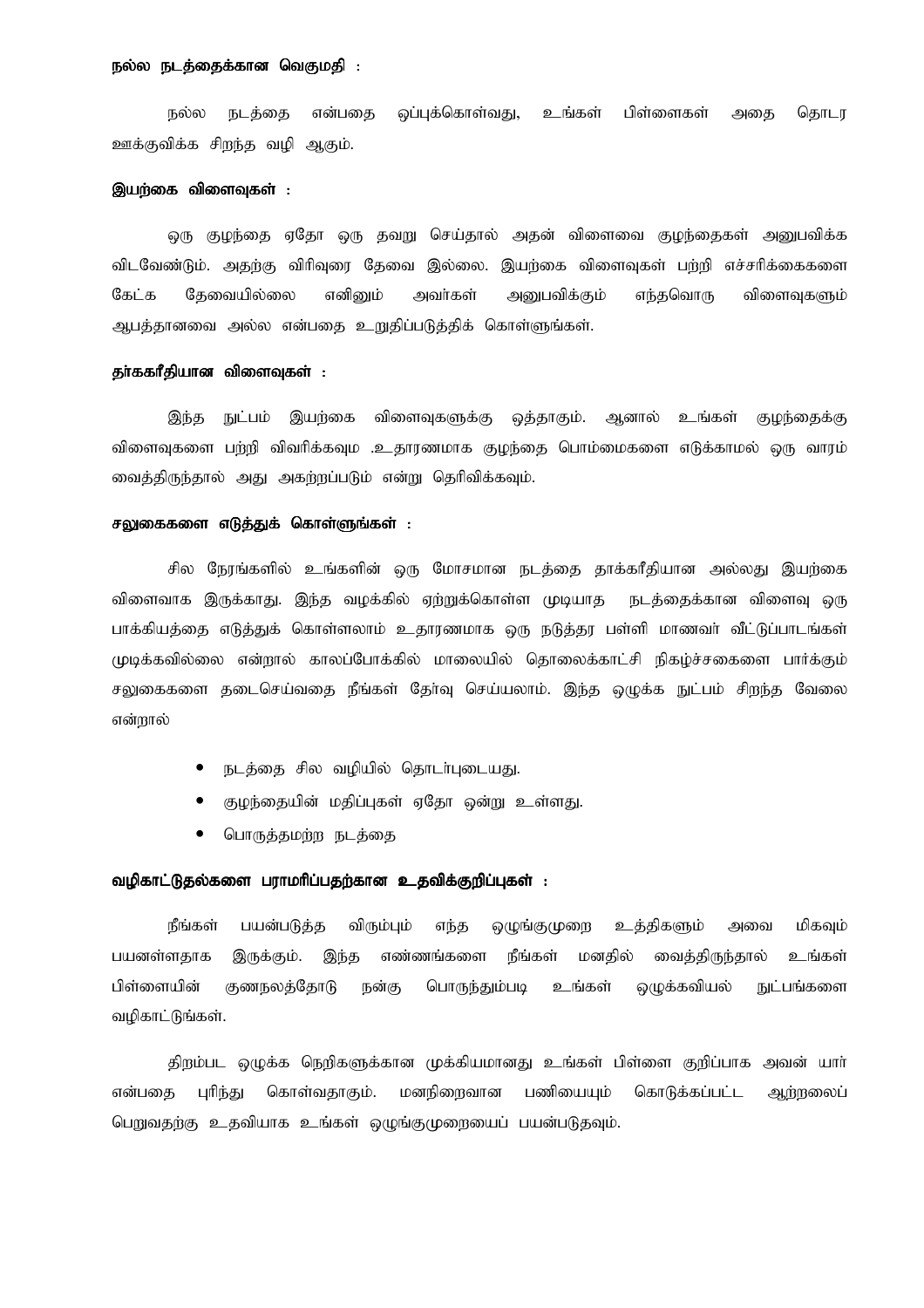## உங்கள் குமந்தைக்கு மரியாகை காட்டுங்கள் :

உங்கள் பிள்ளையை மதிக்க வேண்டும். உங்கள் பிள்ளையை ஒழங்குபடுத்தும் போது. உங்கள் குழந்தை உங்களை மற்ற குடும்ப உறுப்பினர்கள் மற்றும் அவரது வாழ்க்கையில் மற்றவர்களை மதிக்க வாய்ப்பு அதிகம் உள்ளது.

# ''ஏன்'' நடத்தைகளைத் திரும்பிப் பார்க்க வேண்டும் :

பொருத்தமற்ற நடத்தை ஒரு முறை நீங்கள் பார்த்தால் தீர்வு பகுதியாக பார்க்க வேணடும். உதாரணமாக உங்கள் பிள்ளையோ ஒரு நண்பரைப் பற்றிய ஏதாவது ஒரு விஷயத்தை பற்றி கவலைப்படுகிறாா்கள். அல்லது உங்கள் குழந்தை பள்ளியில் ஒரு கெட்ட நாள், குடும்பப் பிரச்சினைகளைப் பற்றி மன அழுத்தத்தை உணரலாம். ஒருவேளை அவர் சோர்வாகவோ அல்லது பசியாகவோ இருக்கலாம். இந்த நிகழ்வுகளை தவிர்க்க இயலாது ஆனால் மோசமான நடத்தை ஏற்படுகிறது ஏன் என்று புரிந்து கொள்ள முயற்சி செய்ய வேண்டும். அப்போது தான் உங்கள் குழந்தைக்கு உதவ முடியும்.

# பாலின உறவுகளின் பகுப்பாய்வு :

பாலின ஆண்கள் மர்றும் பெண்கள் பங்கு கங்கள் அடிப்படையில் தான் ஆக்கிரமிக்கப்படுவார்கள் என்று எதிர்பார்க்கப்படுகிறது. பாரம்பரியமாக பல மேற்கத்திய சமூகங்கள் பெண்களை விட ஆண்களை விரும்புகின்றனர் என்று நம்புகிறார்கள். எனவே பாலின பங்கின் மரபார்ந்த பார்வையானது பெண்கள் பாரம்பரியமாக முழுநேரமாக வேலை செய்வதன் மூலம் தனது குடும்பத்தை வளர்க்க வேண்டும் என்று குறிப்பிடுகிறது. வீட்டுக்கு வெளியில் வேலை செய்வதை விரும்புவா் ஆண்கள், மறுபுறம் தலைவா்கள் என்று பாலின பங்குகள் பாரம்பாிய கருத்துக்கள் மூலம் கருதப்படுகிறது. பாரம்பரிய பாா்வை ஆண்கள் தங்கள் குடும்பத்தின் தலைவராக இருக்க வேண்டும் என்று கூறுகிறது. குடும்பத்திற்கு நிதி அளிப்பதன் மூலம் முக்கியமான குடும்ப முடிவுகளை எடுப்பகன் மூலம் இந்த பொது கருத்துக்கள் சமுதாயத்தின் துறைகளில் பல ஆகிக்கம் செலுக்குகின்றன. மாபார்ந்க மார்நு முன்னோக்கு பாலின பங்குகள் பர்மிய நம்பிக்கைகள் இருபக்கியோராம் நூற்றாண்டில் மிகுந்த ஆகரவைப் பெற்றுள்ளன.

பாலின பங்குகள் ஆண்கள் மற்றும் பெண்களின் எதிா்பாா்ப்புகளுக்கு வெளியே மற்றும் பணியிடத்தில் அடிக்கடி எதிர்பார்க்கப்படுகிறது. வெவ்வேறு பணிகளை செய்து பாலியல் அடிப்படையில் வெவ்வேறு பங்குகளை ஆக்கிரமித்துள்ளனர்.

பாலின பழமைவாதம் ஆண்களையும் பெண்களையும் புரிந்து கொள்வதை மிகைப்படுத்தியுள்ளன. அரசியல் இயக்கங்கள், பெண்ணிய போன்றவை பாலின இயக்கம் முறைகள் மற்றும் வேலைகளை வழங்குவதற்கு தொடர்ந்து வேலை செய்து வருகிறது.

இறுதியாக பாலின பங்குகள் பெரும்பாலும் கனிநபரின் பாலினப்பங்குகளின் ஒரு அடிப்படையில் விவாதிக்கப்பட்டது. பாரம்பரியமாக அல்லது பாரம்பரியம் அல்லாக வகையில் விவரிக்கப்படுகிறது. பாரம்பரிய பாலினப்பங்குகளின் ஒரு நோக்கு நிலை ஆண்கள் மற்றும்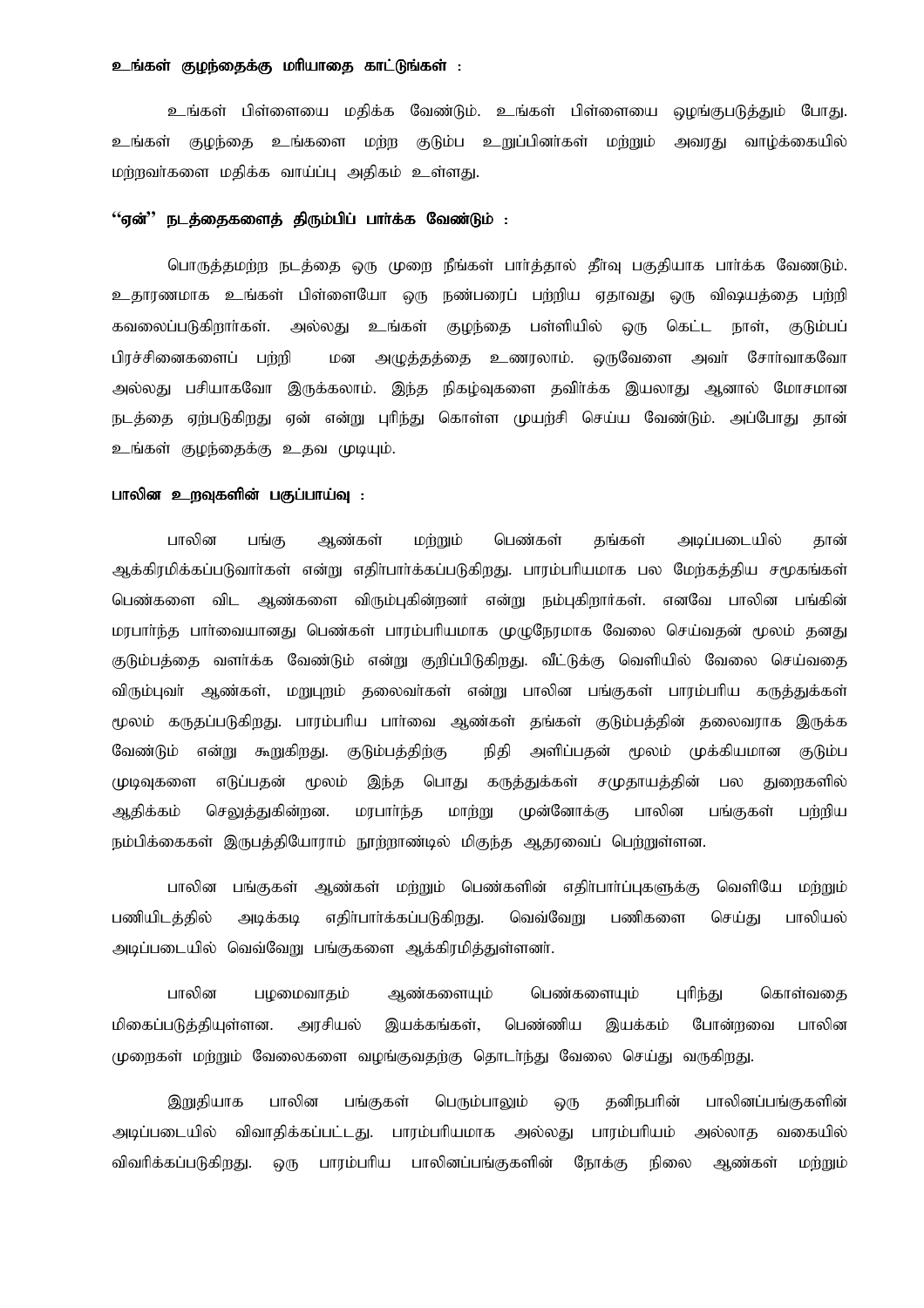பெண்களுக்கு இடையிலான வேறுபாடுகளை வலியுறுத்துகிறது ஒவ்வொரு பாலுக்கும் குறிப்பிட்ட ஒரு பாரம்பரியமிக்க நடத்தைக்கும் இயற்கை உறவு உள்ளது. அந்த பாலின பங்குகள் நோக்குநிலை தலைமுறையின் விதிகள் மற்றும் சடங்குகள் ஆகியவற்றால் பாதிக்கப்படும்

# முடிவுரை :

இளம் குமந்தைகளின் சமூகமயமாக்கலுக்கு முக்கிய கூறுகள் பள்ளிகளின் மனப்பான்மை ஆகும். ஆசிரியர்கள் மற்றும் வகுப்பு கோழா்கள் மற்றும் நடத்தை குழந்தைகளின் பாலின மனப்பான்மையை வடிவமைத்துள்ளனர். அறிவாற்றல் மற்றும் நடத்தையில் பாலின வேறுபாடுகள், ஒப்புமையில் பெறுகிறார்கள். துரதிஷ்டவசமாக, ஆசிரியர்கள் இருப்பினும், பாலின சமத்துவத்துக்கான ஒரு அர்ப்பணிப்புடன் கல்வியறிவு பெற்றவர்கள் விவாதிக்கவும், கற்பிக்கவும் பாலின பழமைவாத மற்றும் தொந்தரவுக்கான சவால்களை சமாளிக்கவும் தங்கள் மாணவர்களின் வளர்ச்சிக்கு உகந்த கருத்துக்களை வெளிபடுத்த வேண்டும்.

#### விவாதத்திற்கும் சிந்தனைக்குமான வினாக்கள் :

- 1. பாலின அடையாளம் மற்றும் சமக மயமாக்கல் செயல்முறையை விளக்கவும்.
- 2. பாலின அடையாளத்தில் குடும்பம், பள்ளி மற்றும் அமைப்பு ஆகியவற்றின் பங்கு பற்றி விவாதிக்கவும்.
- 3. வகுப்பறை மற்றும் பள்ளியில் பாலினப்பாகுபாடு உள்ளது என்பதை விளக்குக.
- 4. பாலின சமத்துவமின்மைக்கு பாடநூல் மற்றும் பாடநூல்களின் பங்கு பற்றி விவாதிக்கவும்.
- 5. பாலின அடையாளம் அளவீடுகள் விவாதிக்க.
- 6. சிறுவா்களுக்கும் பெண்களுக்கும் ஒழுங்குபடுத்தும் நுட்பங்களைப் பற்றி விவரிக்கவும்.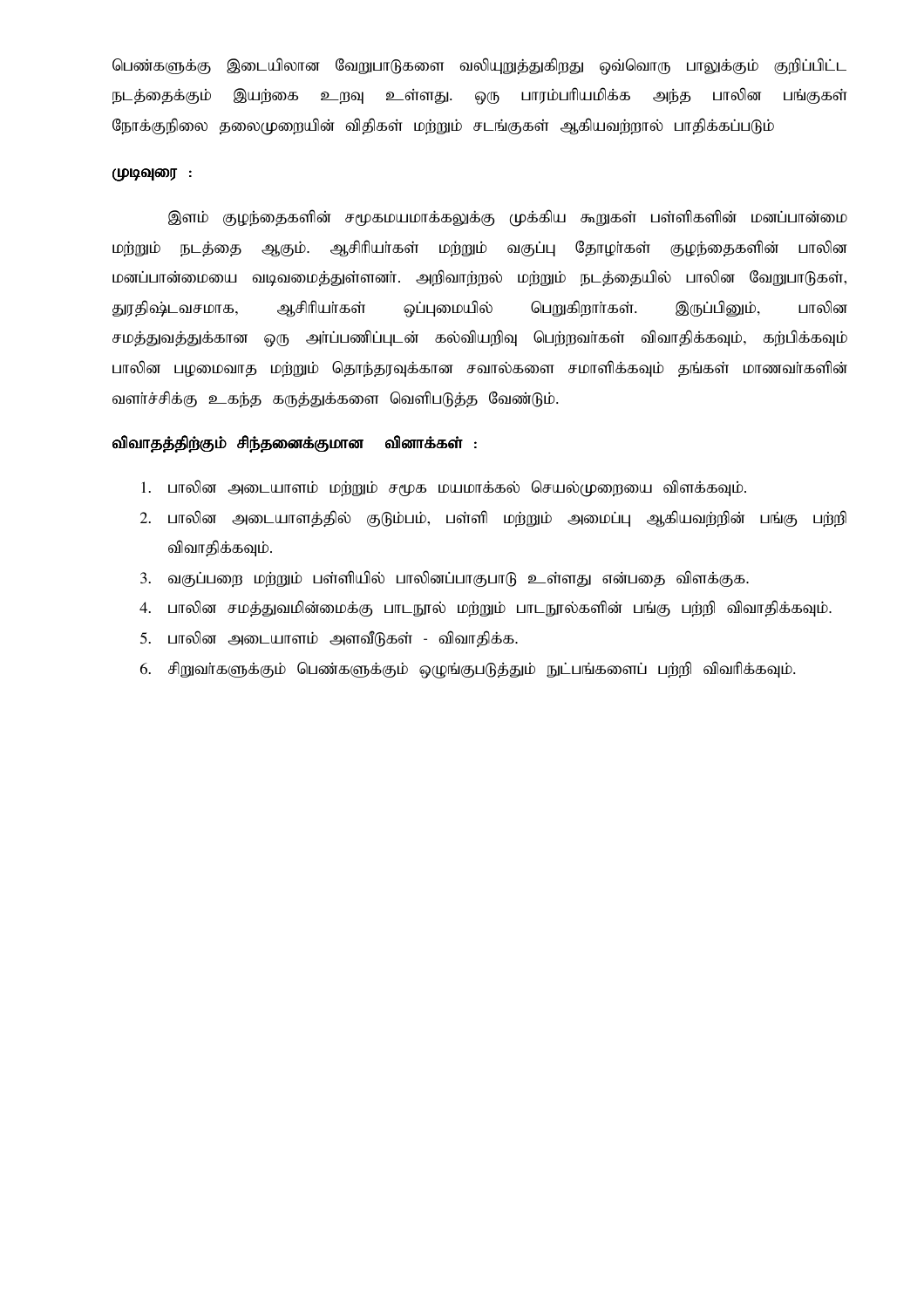# அலகு–3

# பாலினமும் பள்ளி கல்வித்திட்டமும்

# நோக்கங்கள்:

- 1. பாலினக்கின் பங்கு பர்மி அறிகல்
- 2. பள்ளி கலைத்திட்டத்தில் பாலின பங்கு பற்றி புரிந்து கொள்ளுதல்
- 3. பாலினம், பால் வேறுபாடு, அநீதிக்கான அணுகுமுறை பற்றி ஆய்வு செய்தல்
- 4. பாலின பிரச்சனைகளில் பெண்களின் பங்குபர்றி மதிப்பீடு செய்தல்

#### முன்னுரை :

அனைத்து சிறுவா் மற்றும் சிறுமியரையும் பள்ளியில் சோ்ப்பதும் அவர்களை தக்க கல்வி'' என்பதன் வைப்பதே ''அனைவருக்கும் நோக்கமாகும். வளமான உலகத்தை உருவாக்குவதில் சரிசமமான பங்கினை பெண்கள் ஆற்றிட எல்லா பெண்களுக்கும் தனது திறனை மேம்படுத்திட கல்வி மிகவும் அவசியமான ஒன்றாகும். அவரவர் வாழ்விற்கும் கர்றல் அனுபவத்திற்கும் பாலின வேறுபாடு என்பது ஒரு தடைக்கல்லாகவே உள்ளது. சிறந்த தரமான முக்கிய காரணியாக பாலின கல்விக்கு இருப்பது வேறுபாடின்மையே ஆகும். கல்விச் சமநிலையை மேம்படுத்துவதற்கு செயல்பாடுகளில் அனைவருக்கும் கல்விக் திட்டத்தின் வளர்ச்சிக்கும் தேவையான புதுமையான கற்பித்தல் முறைகளும், கற்றல் முறைகளும் அனைத்து சிறுவா், சிறுமியரையும் சமமாக பங்கு கொள்ளச் செய்யும் கலைத்திட்டம் மிகவும் அவசியமான ஒன்றாகும்.

# பள்ளிப் பாடப்புத்தகத்திலும், கலைத்திட்டத்திலும் பாலினத்தின் பங்கு :

படுனஸ்கோ கூட்டமைப்ப பள்ளியின் அனைக்கு நிலைகளிலும் உள்ள பாடபுத்தகஙக்ளையும் ஆய்வு செய்கனர். இந்த ஆய்வில் அவர்கள் கண்டறிந்தது அளவிலேயே கூறப்பட்டுள்ளது. பாடப்புத்தகங்களில் பெண்களின் பங்கு பற்றி சிறிய அகுவம் பொதுவான கல்வி பற்றிய புக்ககங்களில் பெண்களைப் பற்றி பாராபட்சமாகவே கூறப்பட்டுள்ளது. ஆனால், உடல்நலம் மர்றும் சமூகநலம் பர்றிய கருத்துக்களை விவரிக்கும்போது பெண்கள் பர்றி அதிகமாக விவரிக்கப்பட்டுள்ளது. பெண்களின் தனித்தன்மைகள், திறமைகள், சுதந்திரம் பர்மி எந்தவித கருத்துக்களும் விவரிக்கப்படவில்லை. பெண்கள் மிகவும் வலிமையற்றவர்கள் என்றும் அவர்கள் ஆண்களைச் சார்ந்தே வாழ்பவர்கள் என்றும் குறிப்பிடப்பட்டுள்ளது. ஆண்கள் மிகவும் வலிமைவாய்ந்தவா்கள் என்றும் சுதந்திரம், தலைமைப்பண்ப மிக்கவா்கள் என்றும் கூறப்பட்டுள்ளது. பெரும்பாலான ஆய்வு வெளியீடுகள் பாலின வேறுபாட்டை அகர்ற பரிந்துரைகளை வழங்கியுள்ளது. மேலும். விமிப்பணர்வ கூட்டங்கள். பயிர்சிகள். பயிர்சிகள் வமங்கம் முளைகள் பர்மியம் கூறியுள்ளது.

ஒரு பள்ளி அல்லது கல்லூரி கலைத்திட்டமானது சமுதாயத்தின் தேவைகளை பூர்த்தி செய்யக் கூடியதாக இருத்தல் வேண்டும். சமுதாய மாற்றத்திற்கேற்ப கலைத்திட்டத்திலும் மாற்றம்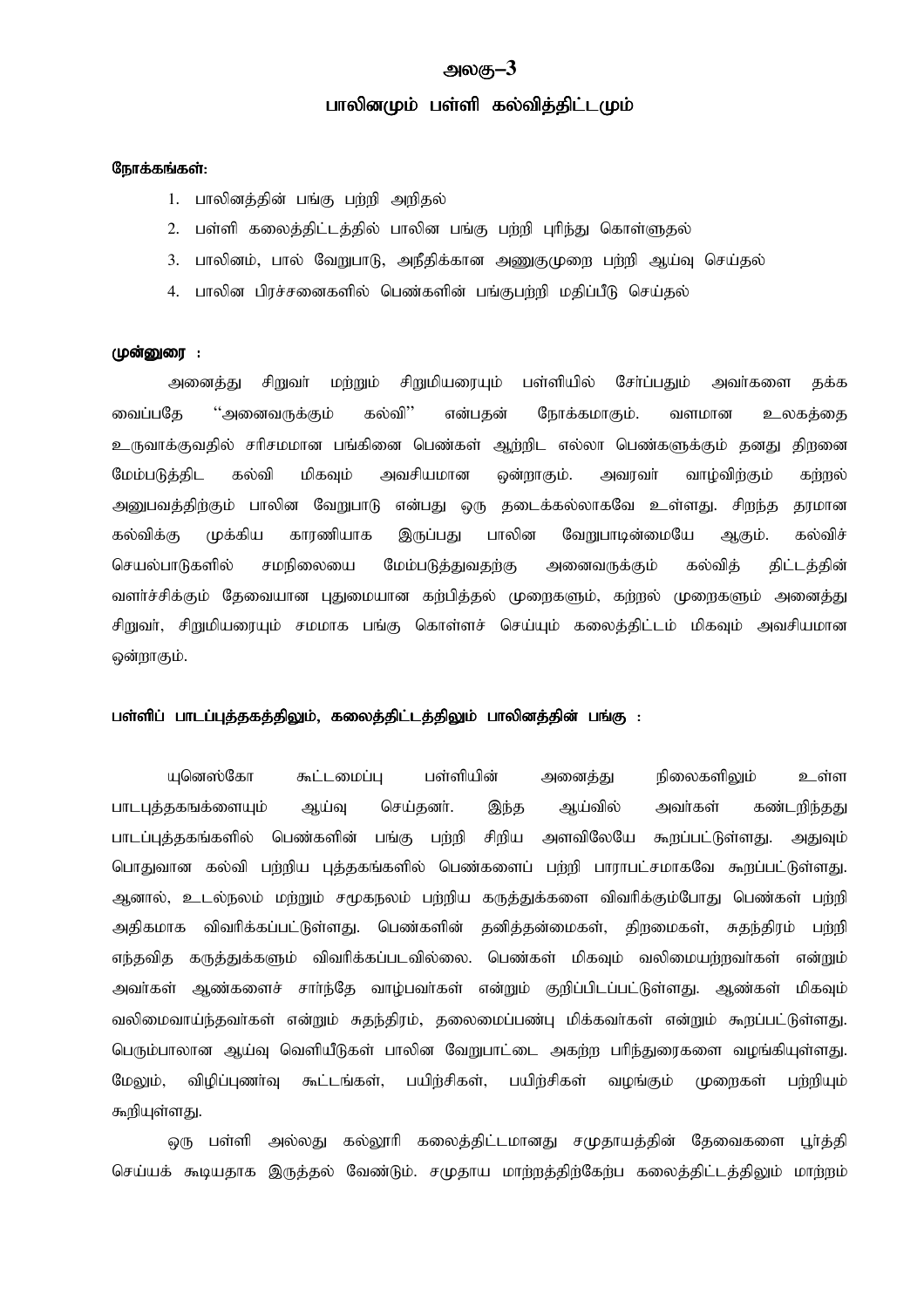செய்தல் வேண்டும். அதாவது கலைத்திட்டமும் கற்பித்தல் முறைகளும் பாலின வேறுபாடர்ற கருத்துக்களையும் செயல்முறைகளையும் உள்ளடக்கியதாக அமைகல் வேண்டும். கர்றல் கர்பிக்கல் பொருள்கள், மதிப்பீட்டு முறைகள் மற்றும் மொழிக்கல்வி பற்றிய விதிகளும் ஆகவே, கலைத்திட்டத்தின் கூறுகளாகும். இவர்றில் பாலின வேறுபாடர்ற நிலையை உறுதிபடுத்தக்கூடிய கருத்துக்களையும் செயல்முறைகளையும் சேர்க்க வேண்டும்.

தேசிய கல்வித்திட்டம் மற்றும் தேசிய கலைத்திட்டம் பற்றிய குறிப்புகளில் அனைவருக்கும் அதிக முக்கியத்துவம் அளிக்கப்பட்டுள்ளது. கலைத்திட்டத்தில் கல்வி என்பதற்கு பெண் கல்விக்கான தேவையும்,மதிப்புகளும்அதன் முக்கியத்துவம் பர்ரியும் கெளிவான விளக்கம் அளிக்கப்பட வேண்டும். பெண் குழந்தைகள், அவர்கள் குடும்பத்தினர் மற்றும் ஆசிரியரின் கல்வி மீதான பார்வை மற்றும் கலைத்திட்டத்தின் பொருளடக்கம் ஆகியவை இந்த பரந்த சமூகத்தில் பாலின சமநிலை பற்றிய தாக்கத்தை ஏற்படுத்தக்கூடியதாக இருத்தல் வேண்டும்.

குற்போகைய இந்தியாவில் பெண்கள் பற்றிய உயர்வான எண்ணங்களை கோற்றுவிக்கும் வகையில் முயர்சகள் எடுக்கப்பட்டுள்ளது. (எ.கா. ஜான்சி ராணி, அன்னிபெசன்ட் அம்மையார், மதா்தெரசா, கல்பனா சாவ்லா போன்றவர்களின் வாழ்க்கை வரலாற்றுக்கு முக்கியத்துவம் அளிக்கப்படுகிறது). பெண்களின் முக்கியத்துவம், பெண் கல்வி, பெண்களின் நலன், பெண்களின் உரிமை, சுதந்திரம் ஆகியவற்றை பற்றிய கருத்துகளுக்கு முக்கியத்துவம் அளிக்கப்படுகிறது. மேலும், இவர்ரை உள்ளடக்கிய கலைத்திட்டமும் அறிமுகப்படுத்தப்பட்டுள்ளது.

# மாணவ, மாணவிகளை இளைஞர்களாக்குவதில் பள்ளியின் பங்கு:

ஆண்மை மற்றும் பெண்மை அல்லது ஒருவருடைய பாலின தனித்தன்மை என்பது அவா் இந்த சமுதாயத்தில் ஆணாகவோ அல்லது பெண்ணாகவோ எப்படி தன்னை வெளிப்படுத்துகிறார் என்பதனைப் பொறுத்ததாகும்.

இந்த சமுதாயத்தில் ஆண்மை மற்றும் பெண்மை என்பது பாலினமாக வேரூன்றி உள்ளது. உயிரியல் நிலைப்பற்றி குறிப்பிடப்படுவது அல்ல. சமுதாய அங்கத்தினர்கள் ஆணினம் இகுட அல்லது பெண்ணினம் எது என்பதை தீா்மானிக்கிறாா்கள். ஆண்கள் தனது ஆண்மையையும், தனது பெண்மையையும் வெளிப்படுத்தி தனது பாலினத்தை பெண்கள் நிரூபிப்பார்கள். இது அவர்களின் நடத்தையின் வெளிப்பாடே ஆகும்.

மாணவ. மாணவியரிடையே பாலின அடையாளம் மற்றும் பாலின சமநிலை பற்றிய விழிப்புணர்வு ஏற்படுத்துவதில் ஆசிரியரின் பங்கு மிக முக்கியமானதாகும். ஆசிரியர்களுக்கு பாலின தேவையான கற்பித்தல் முறைகளும், வளங்களும் வேறுபாட்டை களைவகற்கு கருவிகளும் அளிக்கப்பட வேண்டும். பள்ளியிலும், வகுப்பறையிலும், கற்றல் கற்பித்தல் செயல்பாடுகளிலும் பாலின சமநிலையை நிலைபடுத்தி பெண்களுக்கு தொடர்ந்து சரிசமமான கல்வி அளிக்கப்பட ஆசிரியா்கள் பணியாற்றிட வேண்டும். கல்வித்துறை, ஆசிரியா்களுக்கான பாலின சமநிலைப் பற்றிய பணிமுன், பணியிடைப் பயிற்சி ஆகியவற்றை அளிக்க வேண்டும்.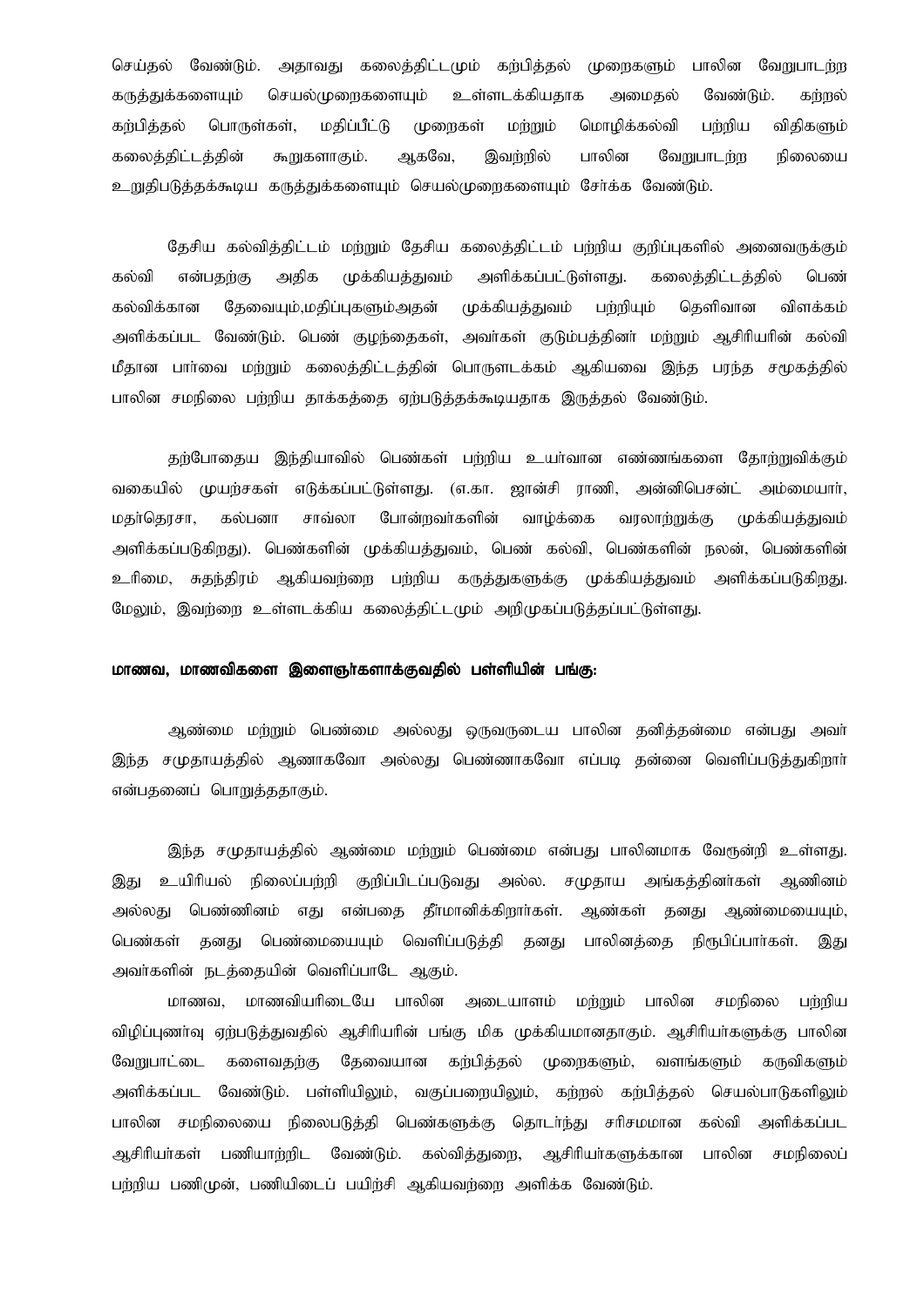ஒரு பாலினத்தை சேர்ந்த நபர் தனது எண்ணங்கள், நடத்தைகள், தன்னை வெளிப்படுத்தும் முறை ஆகியவர்றை குறிப்பிடுவதே பாலின அடையாளம் ஆகும்.பாலின வெளிப்பாடு (அ) பாலின பங்கு பற்றி பல்வேறு கருத்துக்கள் உலவுகின்றன. எண்ணங்கள் மற்றும் நடத்தைகள் ஒருவரது உயிரியல் பாலினத்தின் இயற்கையான வெளிப்பாடே ஆகும் என்று ஒரு பகுதியினரும், இது கட்டுமானத்தின் முழுமையான வெளிப்பாடே என்று சிலரும் கூறுகின்றனர்.

ஆண் பெண் பாலின அடையாளங்கள் பின்வருமாறு குறிப்பிடப்பட்டுள்ளது.

# ஆண்கள் :

1. வலிமை : மனவெழுச்சி, கடினத்தன்மை, தைரியம், தற்சார்பு, பகுத்தறியும் தன்மை.

- 2. மரியாகை : கடமை, வாய்மை, விசுவாசம்,பொறுப்பு, நேர்மை, சுயநலமின்மை, இரக்கம். இனப்பெருக்கம்.
- போட்டித்தன்மை, 3. செயல் லட்சியம், வைத்தல், தன்னிச்சையாக  $\ddot{\phantom{1}}$ : பணயம் (மகவர், செயலாற்றல்.

மேலே குறிப்பிடப்பட்டுள்ள ''நேர்மளை'' ''சமநிலையான''  $(\bigoplus)$ ஆண்மை பர்றிய அடையாளங்களாகும்.

#### குறைவான ஆண்மை நிலை :

- நலிந்த மனவெழுச்சி, அளவுக்கதிகமான பயம், சாா்ந்திருத்தல், 1. பலவீனம்  $\cdot$ பகுத்தறிவுக்கு புறம்பான நிலை.
- 2. விருப்பு வெறுப்பற்ற நிலை : நம்பிக்கையின்மை, பொறுப்பின்மை, உறுதியில்லாத நிலை.
- 3. செயலற்ற நிலை : சோம்பல், பணிவுள்ள நிலை, தன்னிறைவு நிலை.

# உயர்வான ஆண்மை நிலை

- 1. குளிர் : இன்ப குன்ப நடுநிலை கோட்பாடு, கொடர்பகள் குண்டிப்ப, அச்சமின்மை
- 2. சமுகாயக்கை எகிர்க்கு வாமும் கன்மை : கற்பெருமை, கர்வம், கையாளுகல், சுயநலம், மனசாட்சியின்மை.
- 3. பகைமை: வன்முறை, அருகிவரும் வாழ்க்கை, தீங்கு செய்தல்

# பள்ளியிலும் கலைத்திட்டத்திலும் பாலின அடையாளத்தின் ஒருங்கிணைப்பு :

ஒரு சிறந்த பாலின மேம்பாட்டு கலைத்திட்டமானது மாணவர்களுக்கு பாலினம் பற்றிய அறிவை கொடுப்பதோடு அதற்குரிய திறன்களையும் கொடுப்பது ஆகும். அனுபவமிக்க கல்விச் சிந்தனையாளா்களும் மற்றும் பல்கலைக்கழக அளவில் பெண்கல்வி பற்றி கற்பிப்பவா்களும்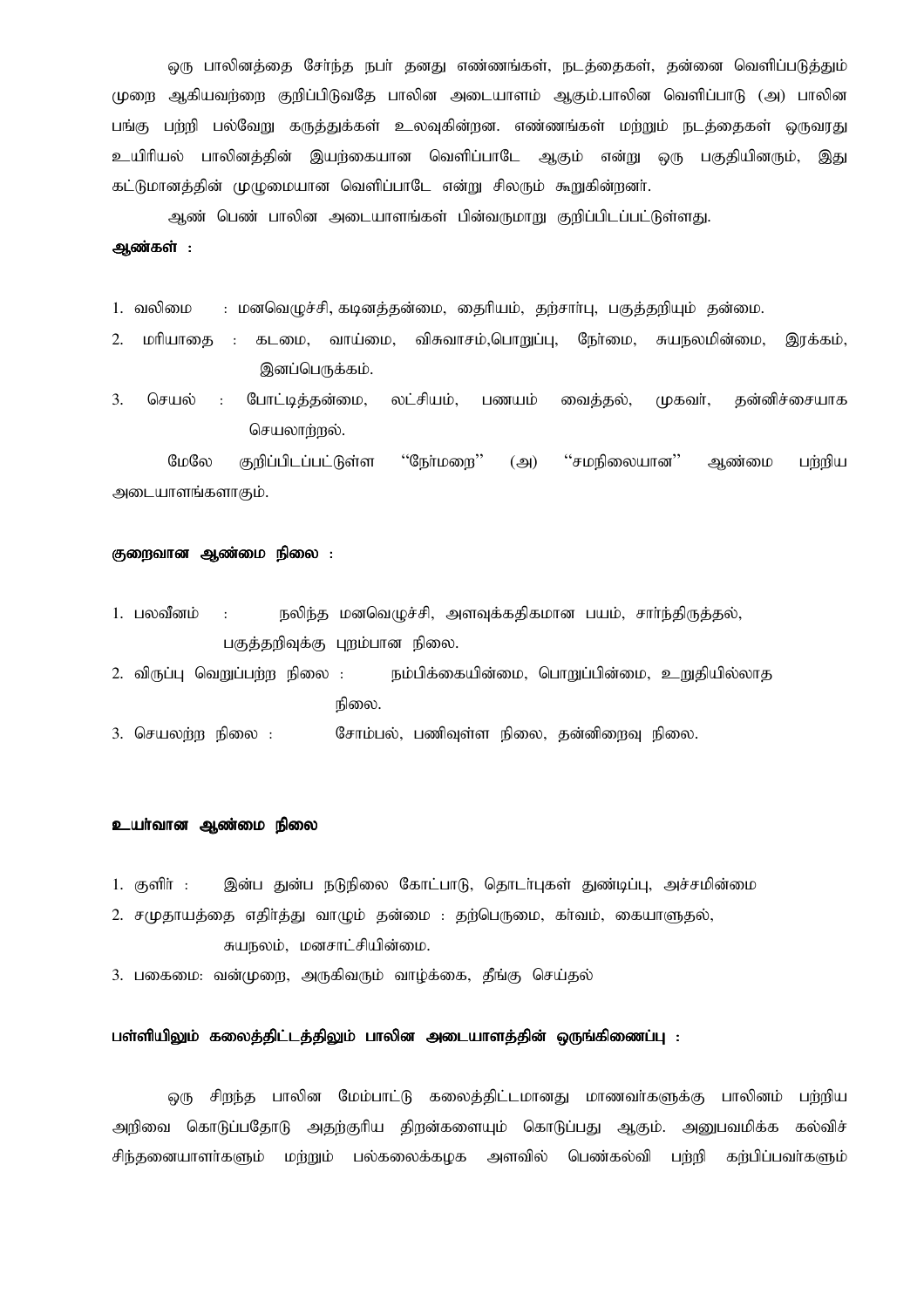பாலினத்தை கலைத்திட்டத்தோடு இணைந்து கர்பிக்கலாம் என்று உறுதியளிக்கிறார்கள். மேலும், இதை பல்வேறு பாடங்களை உள்ளடக்கிய பரந்த பரிமாணங்களை கொண்ட பொருளடக்கம் உள்ள பாலினக் கல்வியாக அளிக்கப்பட வேண்டும் என்றும் கூறுகின்றனர். வழிகாட்டி செயல்முறைகள் உள்ளடக்கிய கலைத்திட்டமானது குழந்தைகளுக்கு தோழமையான வகுப்பறைகள் உருவாவதற்கும், ஆசிரியர்கள் மற்றும் மாணவர்களின் மேம்பாட்டுக்கும் துணைபுரிகிறது.

ஒருங்கிணைந்த அணுகுமுறை கொண்ட பள்ளி கலைத்திட்டத்தில் பாலினத்தை சேர்ப்பதற்கான அனைத்து சாத்தியங்களும் உள்ளன. இந்த கலைத்திட்டமானது மாணவர்களுக்கு பழக்கப்பட்ட அமைப்புடன் அனுபவங்களும் ஒன்று சேர்த்து தன்னுடைய சூழ்நிலைகளை உணர்ந்து கீழ்க்கண்ட கொள்ளக் வகையில் அமைக்கல் வேண்டும். கலைக்கிட்டக்கில் கூடிய கருப்பொருள்கள் உள்ளடக்கியதாக இருத்தல் வேண்டும். அவை: சேவை, உடல், பாலியல், திருமணம், பெற்றோா் நிலை, குடும்பம், சாதி, சமூகம், நாடு, நவீனம், பொருளாதாரம், வன்முறை, போராட்டம், படிநிலை ஆகியவைகளை மொழியியல், சமூக அறிவியல் மற்றும் அறிவியல் பாடங்களின் மூலமும் வழங்க முடியும். இவை மாணவர்களின் அறிவை மேம்படுத்தவும்,அடுத்த தளத்திற்கு எடுத்து செல்லவும் அவர்களின் ஆராய்ந்து அறியும் திறனை வளர்ப்பதற்கும் மிகவும் பயனுள்ளதாக அமையும்.

கலைத்திட்டத்தில் பாலினக்கை முக்கியமாக்க பாடப்புக்குகங்கள் மார்றியமைக்கப்பட வேண்டும். இகில் பாலின வேறுபாட்டை களைவகற்கான முயற்சிகள் எடுக்கப்பட வேண்டும். மேலும், சிறுவா், சிறுமியாின் அனுபவங்களும் கண்ணோட்டங்களும் பாலின பங்குகள், பாலின வேறுபாடுகள் பற்றிய கருத்துக்களை கணக்கு, கலை மற்றும் அறிவியல் பாடங்களில் இணைக்க வேண்டும்.

# பாலினப்பிரச்சனைகளில் பல்வேறு கலாச்சாரக் கடைகள்:

பல்வேறு பாலின வேறுபாடுகள் கலாச்சாரம் கடந்த மற்றும் பாலினம் சார்ந்த நடத்தைகளும் சமுதாயத்தில் உள்ளன. பல்வேறு கலாச்சாரக்கில் குமந்தைகளின் இந்த அனுபவம் மற்றும் பாலின வெளிபாடுகளில் வயது மிக முக்கிய பங்கு வகிக்கிறது. பெரும்பாலான கலாச்சாரங்களில் காணப்படும் பாலின வேறுபாடுகள் பொதுவானவையாகவே அமைந்துள்ளது என்று ஆய்வுகள் கூறுகின்றன.

பல்வேறு கலாச்சாாங்களில் பாலின அடையாளங்கள் பெரும்பாலம் பொகுவானகாகவே உள்ளது. அவற்றில் ஆண்களை குறிப்பிடும் போது சாகசங்கள், அதிகாரம், ஆற்றல் வாய்ந்த, சுகந்திரமான, ஆண்மை, பலமான போன்ற பதங்கள் பயன்படுத்தப்படுகிறது. பெண்களை குறிப்பிடும்போது உணர்ச்சி வசப்படுகிற, பணிந்து போகிற, மூடநம்பிக்கை போன்ற பகங்கள் பயன்படுத்தப்படுகின்றன. மேலும், ஆண்கள் பெண்கள் சார்ந்த பதங்களைப் மற்றும் பர்றி குறிப்பிடும் போது பெரும்பாலான கலாச்சாரங்களில் ஒரே மாதிரியாகவே காணப்படுகிறது.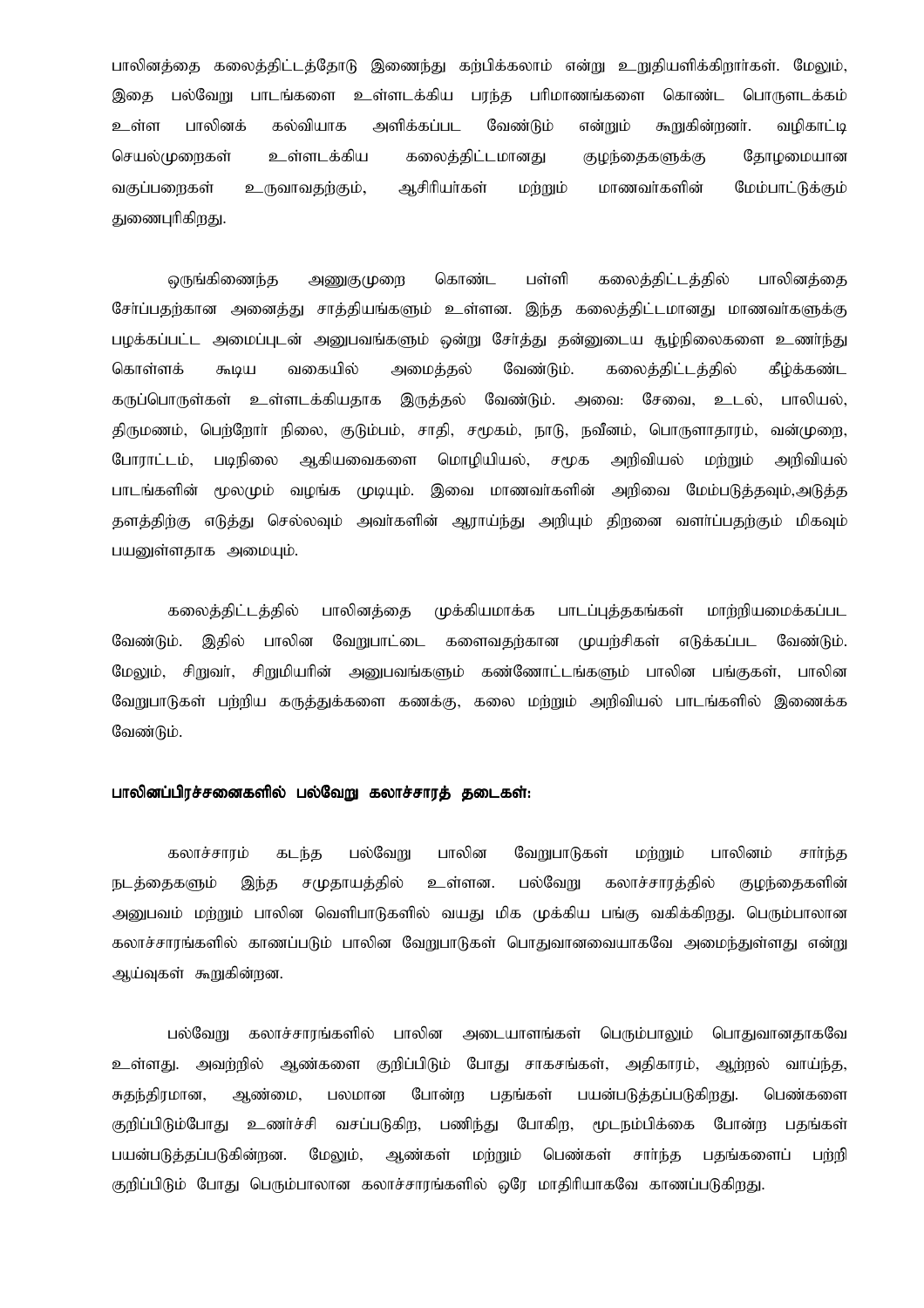# ஆசிரியரின் பங்கு:

சமுதாய மக்களின் வாழ்வின் பல்வேறு பகுதிகளிலும் பாலின பிரச்சனைகள் மற்றும் சர்ச்சைகள் எழும்புகின்றன. இந்த சமுதாயத்தை மாற்றக்கூடிய சக்தியாக வளர்ந்துவரும் இளம் தலைமுறையினரின் மனநிலையில் மாற்றம் கொண்டுவரும் போது சமுதாயமும் மாற்றம் அடையும். ஏனெனில் இளம் தலைமுறையினர் புதுமையான கருத்துக்கள், எண்ணங்கள் மற்றும் பயிற்சிகள் மூலம் சமுதாயத்தில் புரையோடிப்போன பாலின ஏற்றத்தாழ்வுகளை களைவதற்கு முயற்சிகளை செய்வர். இந்த இளம் சமுதாயத்தினரின் மனநிலையை மாற்றுவது ஆசிரியர்களால்தான் முடியும். இதற்கு பாலின பிரச்சனைகள் பற்றிய தெளிவான அறிவு கொண்ட ஆசிரியர்கள் தேவை.

வகுப்பறையில் மாணவ, மாணவியா் இருப்பதால் ஆசிரியரால் அவர்கள் மூலம் தனது பாலின பாலின அடையாளம் அல்லது பங்குகளை வலுபடுத்த முடியும். குழந்தைகளிடத்தில் வழக்கங்களை வளர்க்க ஆசிரியரால்தான் முடியும். ஆகவே, ஆசிரியர்கள்தான் சிறந்த பழக்க குழந்தைகள் வளா்ப்பு முறையில் மிகவும் முக்கிய பங்காற்றுகின்றனா். ஆகவே, ஆசிரியா் தனது செயல்கள், எண்ணங்கள், நடத்தைகள், கண்ணோட்டங்கள், அணுகுமுறைகன், மனப்பான்மைகள் வழிப்புணர்வை ஆகியவர்றின் மூலம் மாணவர்களை வடிவமைக்க முடியும் என்ற கொடுக்க வேண்டும்.

பாலின பகுப்பாட்டிர்கும். விருப்ப பள்ளி கல்வி நடக்கைகள். நடைமுளைகள். தேர்ச்சிமுறைகள் ஆகியவற்றிற்கும் நேரடி தொடர்பு உண்டு. ஆகவே, ஆசிரியர்கள் இந்த பாலின பிாச்சனைகள் பர்றி தீவிரமாக சிந்தித்து செயல்பட வேண்டும். எனெனில் ஆசிரியரால் இந்த முடியும். சமூகாயக்கில் நல்ல மாற்றத்தை கொண்டு ஆசிரியர்கள் வா பாடப் புத்தகம், கலைத்திட்டம் ஆகியவற்றின் மூலம் மட்டுமல்லாமல் பாலின சமக்கல்வியை அளிக்க முயற்சிக்க முன்மாதிரியாக பாலின வேண்டும். மேலும், அவர்கள் மாணவர்களுக்கு விளங்கி சமநிலைக்கல்வியை அளிக்க முன் வர வேண்டும்.

## கல்வியில் பாலினப் பாகுபாடுகள்:

சில வருடங்களாக வகுப்பறை முறைகளிலும், கலைத்திட்ட முறைகளிலும் கடந்த ஆனால், பாலினப் பெண்களை நடத்தும் முறைகளிலும் முன்னேற்றம் ஏற்பட்டுள்ளது. பாகுபாடுகளிலிருந்து விடுதலை அடைந்துள்ளது என்று கூறுவகற்கு சாத்தியமில்லை. பாடப்பக்ககக்கிலம், கல்விசாா் பொருட்களிலம், வளங்களிலம் இன்றும் பாலின அடையாளங்கள் குழந்தைகளின் பாலினம், சரிவா காட்டப்படவில்லை. வகுப்பு, இனம் சார்ந்த எகிா்பாா்ப்பகள் பெரும்பாலான ஆசிரியர்களிடையே நிலவுகின்றன. ஆசிரியர்கள் அனைத்து குழந்தைகளையும் ஒரே மாகிரியாக எண்ணுகிறார்கள். நடத்துவதாக ஆனால், அவர்களகு எண்ணங்கள் மர்றும் பாலின சமத்துவமின்மையை வெளிப்படுத்தப்படுகிறது நடத்தைகளை ஆராய்ந்தால் என்பகை உணரலாம்.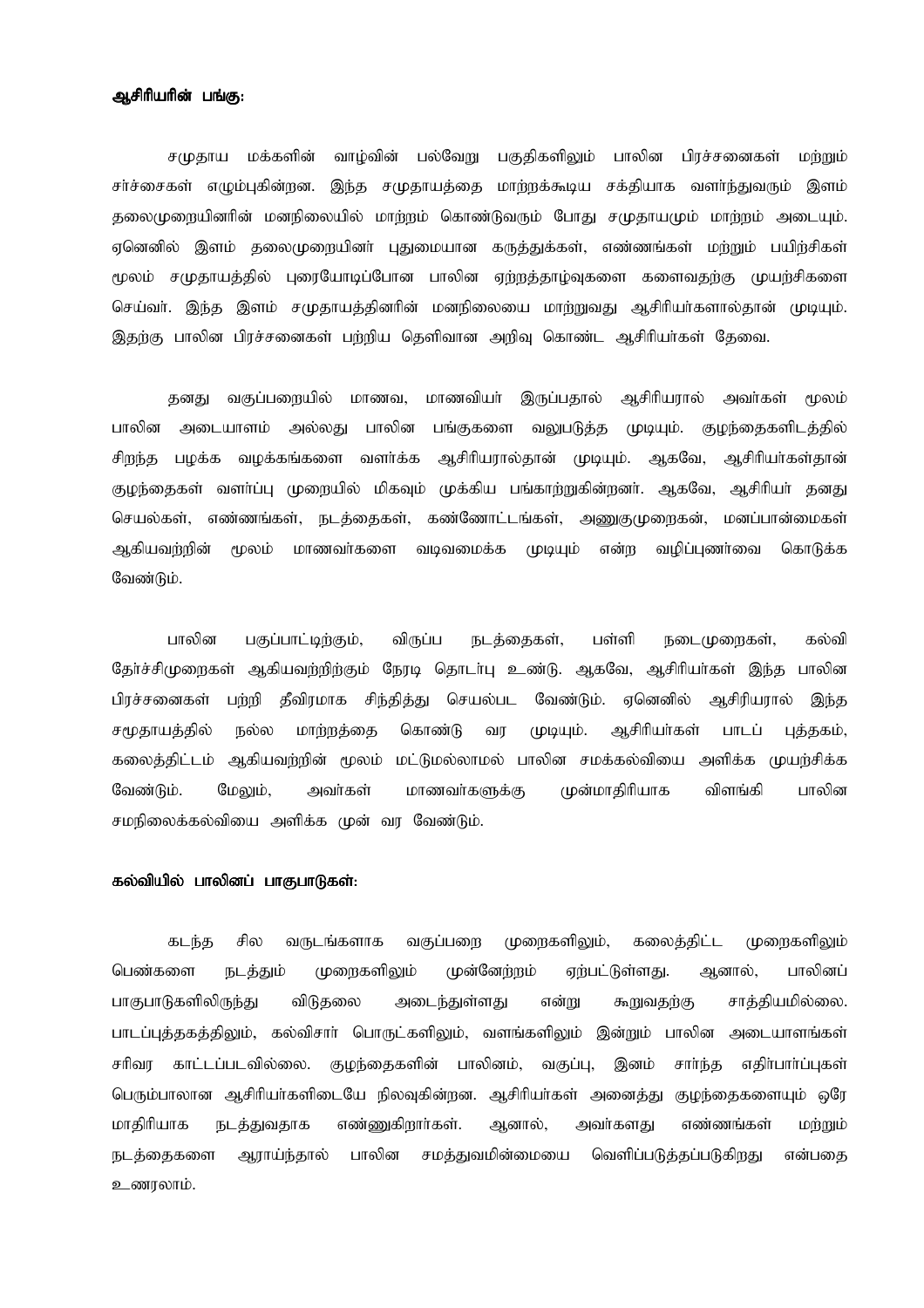# வகுப்பறைகளில் நிலவும் பாலின பாகுபாடுகள் :

- 1. பெரும்பாலும் ஆசிரியர்கள் பெண்களைவிட ஆண்களிடமே அதிகமான வினாக்களைக் கேட்கின்றார்கள்.
- $2^{1}$ பெண்களிடம் பதில்களை எதிர்பார்க்க குறைந்தளவு காலமே அளிக்கப்படுகிறது.
- $\overline{3}$ . தொடர் கேள்விகள் ஆண்களிடமே கேட்கப்படுகிறது.
- மாணவர்களிடமே 4. செயல்பாடுகளில் ஆசிரியர்கள் வகுப்பளை அதிக அக்கறையும் கவனமும் செலுத்துகிறார்கள்.
- வகுப்பறையில் பிரிக்கப்பட்ட ஆசிரியரின்  $5<sub>1</sub>$ மாணவர் அமரும் நிலை கவனக்கை ஓரே இடத்தில் செலுத்தும் நிலை உருவாகிறது.
- 6. தவறான நடத்தைகளுக்கு ஆண்கள் மீதே அதிகமான ஒழுங்கு நடவடிக்கைகள் எடுக்கப்படுகின்றன.
- $7.$ வேலையில் தெளிவாகவும், சரியாகவும் செயல்படுவதற்கு பெரும்பாலும் பெண்களே அதிகமாக பாராட்டப்படுகிறார்கள்.
- 8. தெளிவாகவும், அழகாகவும் எழுதுவதால் பெரும்பாலான எழுத்து வேலைகள் பெண்களிடமே அளிக்கப்படுகிறது.
- மாணவர்களுக்கே அதிகமான பின்னூட்டம் அளிக்கப்படுகிறது. 9.
- 10. மாணவர்களின் முயர்சிக்கும் மற்றும் திறன்களுக்குமே ஆசிரியர்கள் கருத்துக்களை கெரிவிக்கின்றார்கள்.

## பாலின பாகுபாட்டை எதிர்கொள்வதில் ஆசிரியர், பெற்றோரின் பங்கு:

- $1.$ பாலின பாகுபாட்டில் நீண்டகால தாக்கங்களை ஏர்படுக்கக்கூடிய செயல்களில் ஆசிரியர்கள் மற்றும் பெற்றோர்கள் ஈடுபடலாம். முதலில் ஒரே மாதிரியான பாலின வெளிப்பாடுகள் அல்லது பாலின அடையாளங்கள் பற்றிய விழிப்புணா்வு தேவை.
- பாலின பாகுப்பாடின்மையை வெளிப்படுத்தும் 2. வகுப்பறையில் அணுகுமுறைகளையும், நடத்தைகளையும், சூழ்நிலைகளையும் அமைக்க ஆசிரியர்களை ஊக்கப்படுத்த வேண்டும்.
- பள்ளி செயல்பாடுகளிலும் விளையாட்டுகளிலும் மாணவ, மாணவியரை பிரிப்பதை தவிர்க்க  $3.$ வேண்டும்.
- வெற்றிகரமான  $\overline{4}$ . **LITL** கலைத்திட்டத்திலும் பொருட்களிலும் சிறந்த பெண்கள் மற்றும் ஆண்களைப் பற்றிய கருத்துக்களுக்கு முக்கியத்துவம் அளிக்க வேண்டும்.
- பாடப்புத்தகங்களை பாலின  $5.$ சரியான வகையில் தேர்ந்தெடுக்க வேண்டும். அடையாளங்களை கவிர்க்கும் புத்தகங்களை படிக்க மாணவர்களை ஊக்கப்படுக்க வேண்டும்.
- பாலினம் பற்றிய கலாச்சார வேறுபாடுகள் கூட குழந்தைகளின் மனதில் தாக்கத்தை 6. ஏற்படுத்தும். ஆகவே, இவற்றை தவிர்க்க அவர்களுக்கு விழிப்புணர்வு ஏற்படுத்த வேண்டும்.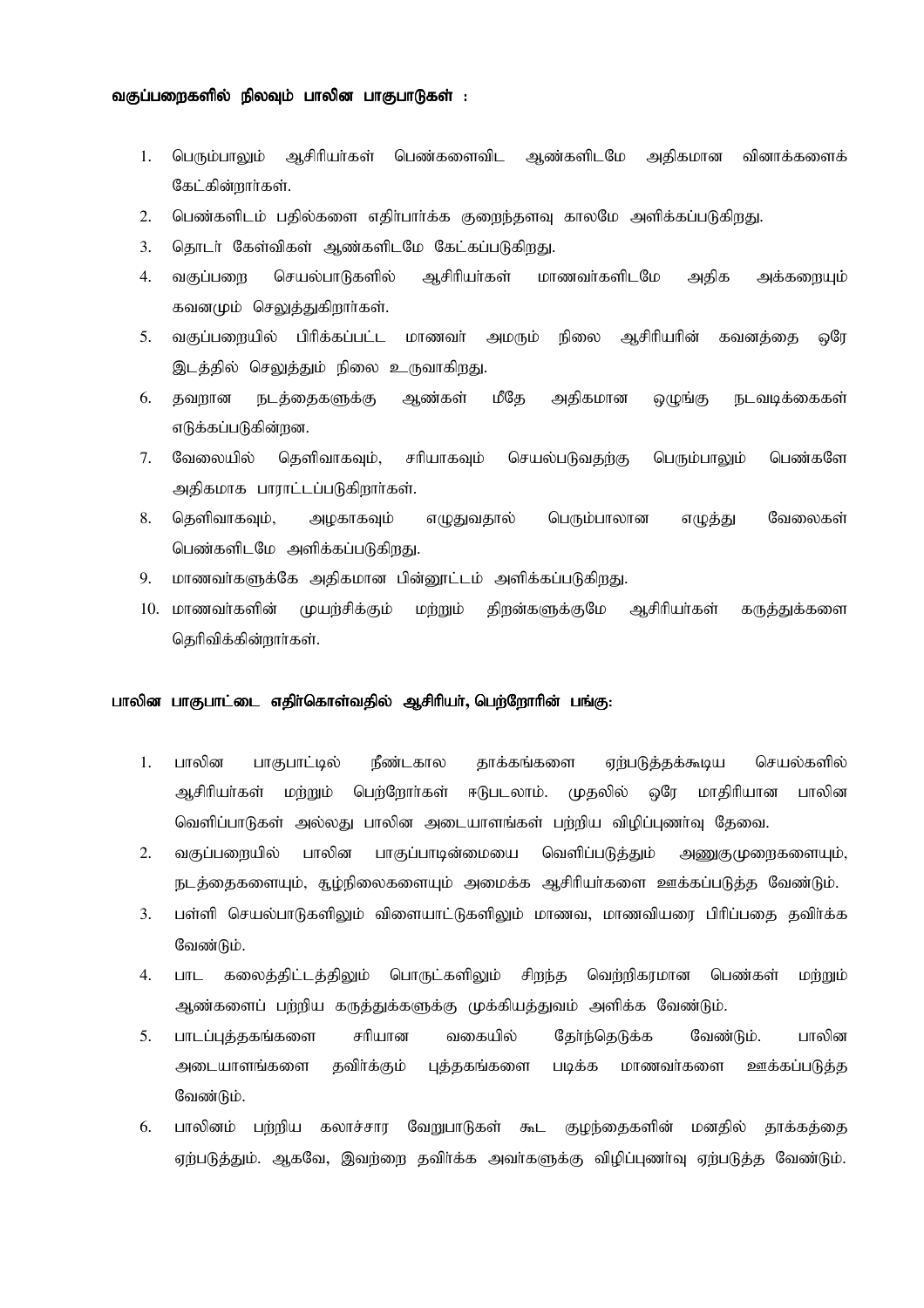- $7.$ பாரம்பரியம் இல்லாக விருப்பங்களை கேர்வு செய்ய ஊக்கப்படுக்க வேண்டும். குழந்தைகள் வளர வளர அவர்களது தொழில் தேர்வுகளில் சரிசமமான வாய்ப்புகளை அளிக்க வேண்டும். குழந்தைகளின் பாலினம் அவர்களது தொழில் சார்ந்த ஆர்வத்தை பாதிக்கும் என்றகருத்தை எதிர்க்க வேண்டும்.
- கல்வி சார்ந்த அடைவுகளில் மாணவ மாணவியரின் மீது சரிசமமான எதிர்பார்ப்புகளை 8. ஏற்படுத்த வேண்டும்.
- 9. ஆய்வுகளின் முடிவின்படி வினாக்களுக்கு மாணவர்கள் உடனடியாகவும், மாணவியர்கள் சிறிது காலம் தாழ்த்தியும் விடையளிப்பார்கள். ஆகவே, பதிலளிக்க மாணவியர்களுக்கு சிறிது காலம் ஒதுக்கி சமமான வாய்ப்புகளை வழங்க வேண்டும்.
- 10. போட்டி மற்றும் கூட்டுறவு மனப்பான்மையை ஏற்படுத்தக்கூடிய கற்றல் ௲ழ்நிலைகளை ஏர்படுத்தப்பட வேண்டும்.
- 11. வகுப்பறையில் தொழில்நுட்பங்களை பயன்படுத்த மாணவர், மாணவியருக்கு சமமான வாய்ப்புகளை அளிக்க வேண்டும். பெற்றோர்களும் தங்களது வீடுகளில் வேலைகளை பகிர்வதில் ஆண்கள் மற்றும் பெண்களுக்கு சமமான வாய்ப்புகளை வழங்க வேண்டும்.

# மூன்றாம் பாலினத்தவருக்கான கல்வியும் வாழ்க்கைத் திறன்களும்:

பிறப்பிற்கு பிறகு மாற்றம் அடைந்த ஒரு பாலினத்தை மூன்றாம் பாலினத்தவா் என்பவா். அவர்கள் ஒரு ஆணாகவோ அல்லது பெண்ணாகவோ அல்லது இரண்டும் இல்லாத ஒரு நிலையாக தன்னை அடையாளம் காணும் நிலையே மூன்றாம் பாலினத்தவர் ஆவர்.

இவர்கள் பெரும்பாலும் மேல்நிலைக் கல்வியைகூட நிறைவு செய்வது இல்லை. அவர்களின் நிறுவனங்கள் கல்வியரிவும் மிகவும் குறைவே. அதனால்தான் இவர்களை பணியமா்க்கும் குறைவான ஊதியத்தையே வழங்குகிறா்கள். ஒருசிலா் வேறு வழியில்லாத நிலையில் இதை திரும்பவும் ஏற்றுக் கொள்கிறார்கள். அதனால் ஒருசிலா் பிச்சை எடுப்பதற்கும், பாலியல் தொழிலுக்கும் செல்கிறார்கள். ஆனால், தமிழகத்தில் உள்ள மூன்றாம் பாலினத்தவா் நலம் கல்லூரிகளிலும்,பல்கலைக்கழகத்திலும் பயிலும் மூன்றாம் பாலினக்கவருக்கு அமைப்ப உதவித்தொகை வழங்குகிறது. இது இவர்களின் முன்னேற்றத்திற்கு முதல்படியாக அமைகிறது. மூன்றாம் பாலினத்தவருக்கு அவர்களின் திறன் மேம்பாட்டிற்கான கல்வி கொடுப்பதன் மூலம் நல்ல வாழ்க்கையை அமைத்துக்கொள்ள வழிவகை செய்யலாம்.

ஆங்கிலம் மற்றும் தாய்மொழியில் வாசித்தல், பேசுதல், எழுதுதல் மற்றும் கணினி திறன் பயிற்றுவிப்பதன் மூலம் அவர்களின் வாழ்க்கையை முன்னேற்றப் பாதைக்கு கொண்டு செல்லலாம்.

மூன்றாம் பாலினத்தவருக்கு இந்த சமுதாயத்தின் பல்வேறு இடங்களிலும், நிலையிலும் ஒதுக்கி வைக்கிறாா்கள். அதனால், அவா்கள் இந்த சமுதாயத்திலும் பொருளாதாரத்திலும் மிகவும்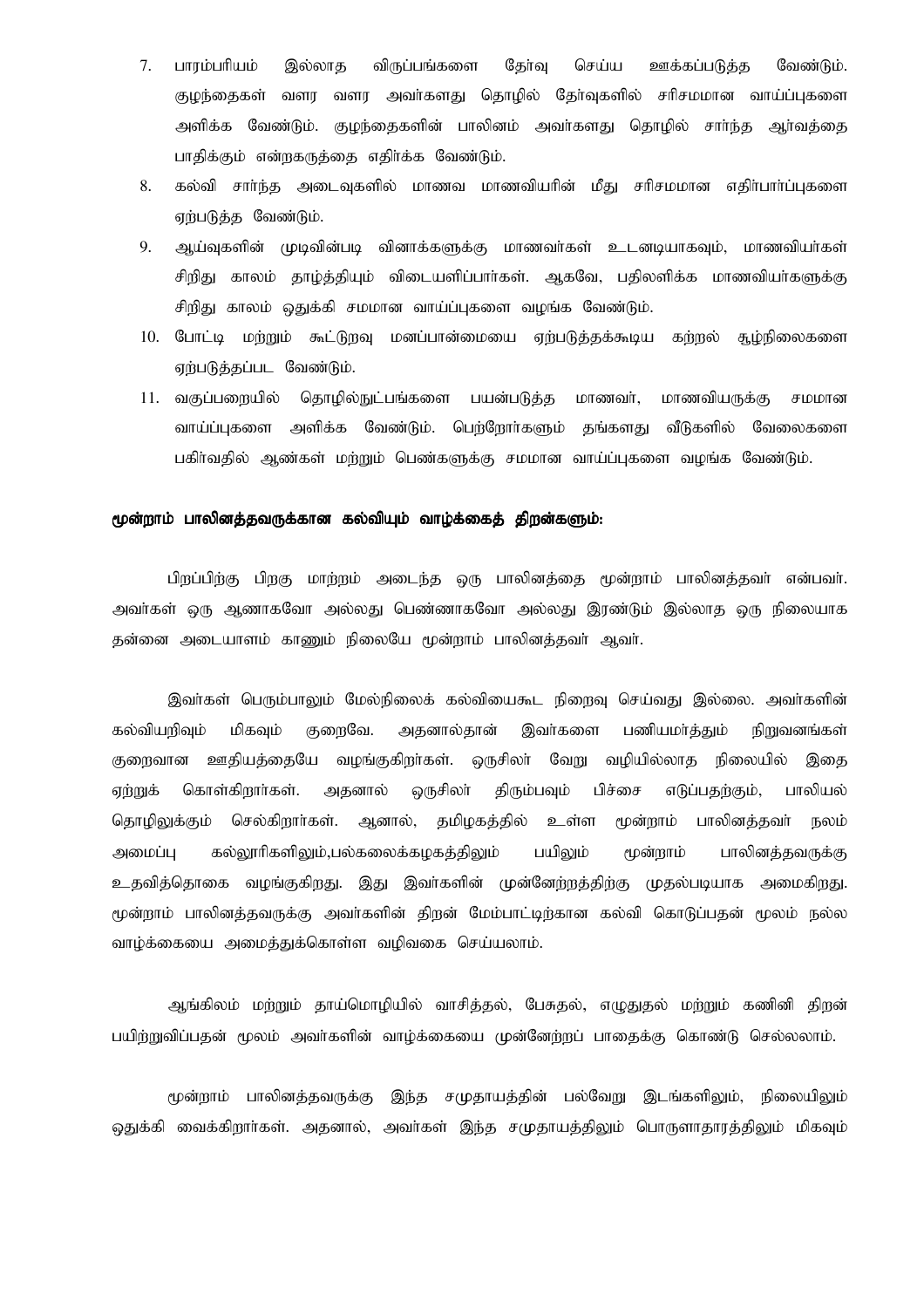பின்தங்கிய நிலையிலேயே உள்ளார்கள். ஆகவே, சிறந்த கல்வி கொடுப்பதன் மூலமே அவர்களின் வாழ்க்கை நிலையை உயர்த்த முடியும்.

## பாலின சமநிலைக்கான பள்ளி கலைத்திட்டத்தை உருவாக்குதல் :

வகுப்பளையில் செயல்படுத்தப்படும் குறிப்பிட்ட கர்கல் கர்பிக்கல் முளைகளிலிருந்து தனிமைப்படுத்தக் பாலின சமநிலைக்கான கலைத்திட்டத்தை உருவாக்குவதை கூடாது. கலைத்திட்டத்தின் அனைத்து உட்கூறுகளிலும், கருத்துகளிலும் பெண்களை ஆண்களிடமிருந்து பிரித்துக் கூறுதல் கூடாது. கல்வி கூடத்தின் அனைத்து செயல்முறைகளிலும் பாலின பாகுபாட்டை வெளிபடுத்தக் கூடாது. பாலின சமநிலையை பள்ளியின் அனைத்து செயல்முறைகளிலும் ஈடுபடுத்த ஆசிரியர்கள் ஊக்கப்படுத்தப்பட வேண்டும். இதற்கு நேர்மறையான சூழ்நிலையையும், வசதியையும் ஆசிரியரின் ஏற்படுத்தித் தர வேண்டும். அனுபவத்திற்கும், அவர்களின் வகுப்பறை கலைந்துரையாடலுக்கும் எந்தவித தொடா்பும் இல்லை. அதே மாதிரி ஆசிரியரின் பாலினத்திற்கும், அவர்களின் வகுப்பறை தொடர்புக்கும், கலந்துரையாடலுக்கும் எந்த கொடர்பும் இல்லை. அனைக்குட நிலை அனுபவங்களும் உள்ள ஆசிரியர்களும் வகுப்பறையில் மாணவிகளைவிட மாணவர்களிடமே உரையாட முன்னுரிமை அளிப்பார்கள்.

வகுப்பில் ஒரு சில மாணவியருக்கு கர்றலில் பிரச்சனை ஏறப்பட ஆசிரியரின் குறைந்தபட்ச எதிர்பார்ப்புகளே காரணமாகிறது. ஏனெனில் அவர்களது அறிவுசார் திறன்கள் பற்றிய ஆசிரியரின் குறைந்த அளவிலான பின்னூட்டங்கள் ஆகும். மேலும், சில அசிரியா்கள் மாணவிகளுக்கு கர்பிப்பதை விட மாணவாகளுக்கு கர்பிப்பதே சிறந்தது என்று எண்ணுகிறாா்கள்.

வகுப்பளையில் மாணவிகள் குறைந்தபட்ச எகிர்பார்ப்புகளுடன் இருப்பதற்கு காரணம் கணக்கியலிலும் அறிவியலிலும் பெண்களின் மேன்மையான நிலை பற்றி எந்தவித குறியீடும் இல்லாததே காரணமாகும்.

ஆசிரியரின் கற்பித்தல் வழங்குவதற்கு ஏற்பவே கலைத்திட்டம் சிறப்பானதாக அமையும். பள்ளிக்கு வெளியே எந்தவித பாலின வேறுபாடு இருந்தாலும் ஆசிரியரால் பள்ளிக்கு உள்ளே அதை மாற்றியமைக்க முடியும். ஆசிரியர்கள் வெறும் அறிவு கொடுப்பவராக இல்லாமல் சிறந்த கர்றலை வழங்குபவராகவும் செயல்பட வேண்டும். சரியான திட்டங்களின் மூலமே பாலின சமநிலையை கல்வியில் ஏற்படுத்த முடியும். இதற்கு சரியான கற்றல் கற்பித்தல் முறைகளையும் சூழ்நிலைகளையும் ஏற்படுத்தினால்தான் உயர்ரக கல்வி அடைவு ஏற்படும். இதற்கு ஆசிரியருக்கும், கல்வியாளர்களுக்கும். நிர்வாகக்கினருக்கும் பயிர்சி அளிக்க வேண்டும். மேலும். சமுகாயமும் தனது முழு ஒத்துழைப்பையும் அளிக்க வேண்டும்.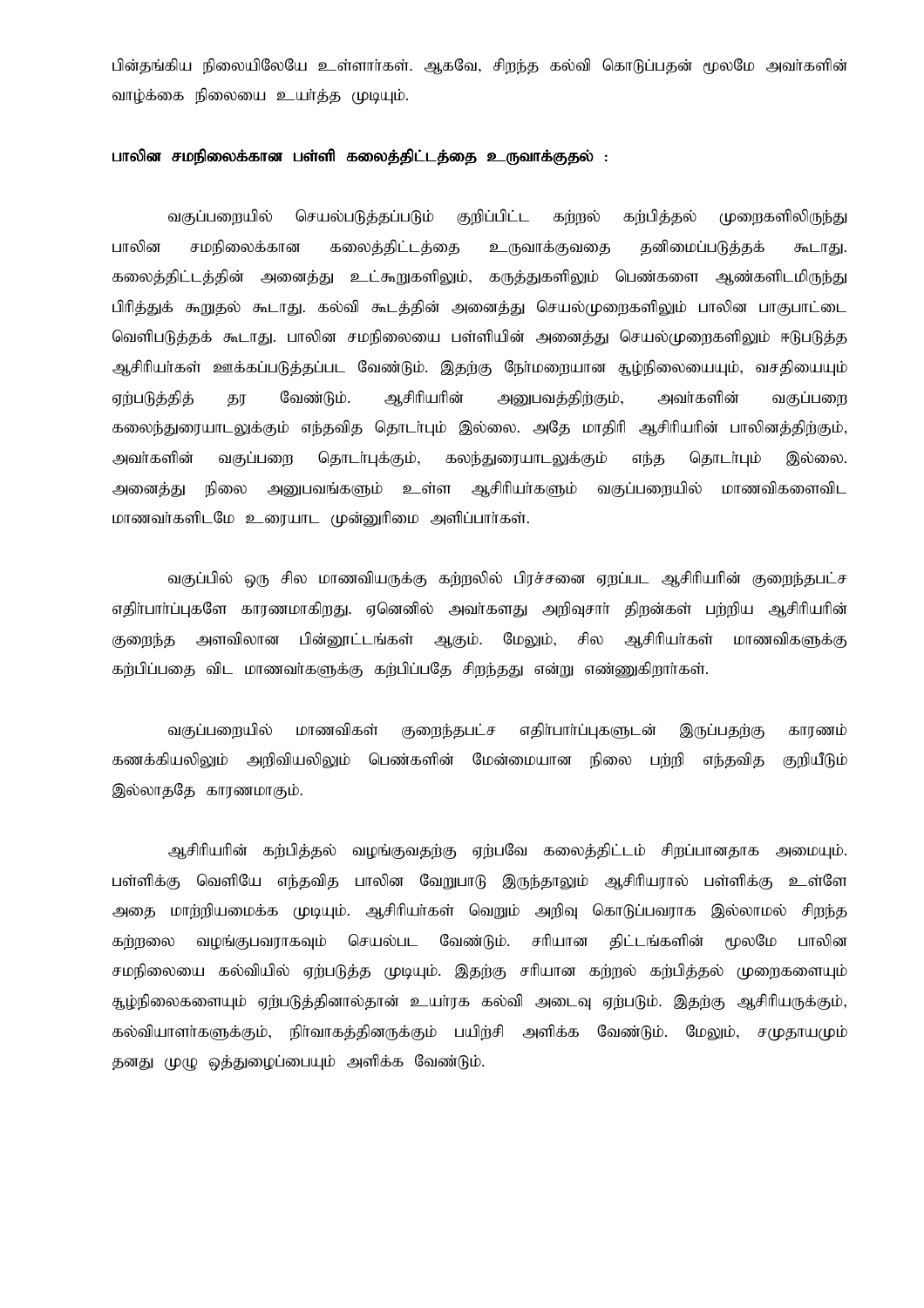பெரியவர்களின் ஆழ்ந்த சுயகருத்தின் சக்தியானது குழந்தைகளிடத்தில் தூக்தக்தை ஏற்படுத்தும். குடும்பத்தினரும், ஆசிரியரும் நேர்மறையான கற்றல் சூழ்நிலைகளை மாணவர்களுக்கு ஏற்படுத்தித் தர வேண்டும். இது அவர்களின் அறிவு சார், மனஎழுச்சி, உளசார் திறன், சமுதாய மர்றும் உடல்சார் திருன்களை மேம்படுத்த துணை புரியும். மேலும், இவை உலகளாவிய, பன்னாட்டு கலாச்சாரம், எதிர்ப்பு, சாா்பு நிலை போன்றவற்றில் மாணவா்களை பட்டை தீட்ட பயன்படும். பாலின பாகுபாடு இல்லாமல் குழந்கைளிடம் நேர்மறையான எண்ணங்களை விதைப்பதும், சுயகருத்தில் விரிதிறனை வளர்ப்பதற்கும் ஆசிரியர்களும், குடும்பத்தினரும் உறுதுணையாக இருக்க வேண்டும்.

# விவாதத்திற்கும் சிந்தனைக்குமான வினாக்கள் :

- 1. பாலின பங்கு என்றால் என்ன?
- 2. பாலினத்திற்க்கும் கலாச்சாரத்திற்கும் இடையேயான தொடர்பை விளக்குக.
- 3. மூன்றாம் பாலினத்தவருக்கான கல்வி மற்றும் வாழ்க்கை திறன்கள் பற்றி கூறுக.
- 4. பாலின பாகுபாட்டை எதிர்கொள்வதில் ஆசிரியர், பெற்றோரின் பங்கு பற்றி விளக்குக.
- 5. பாலின சமநிலைக்கான பள்ளி கலைத்திட்டத்தை உருவாக்குதல் ஆராய்க.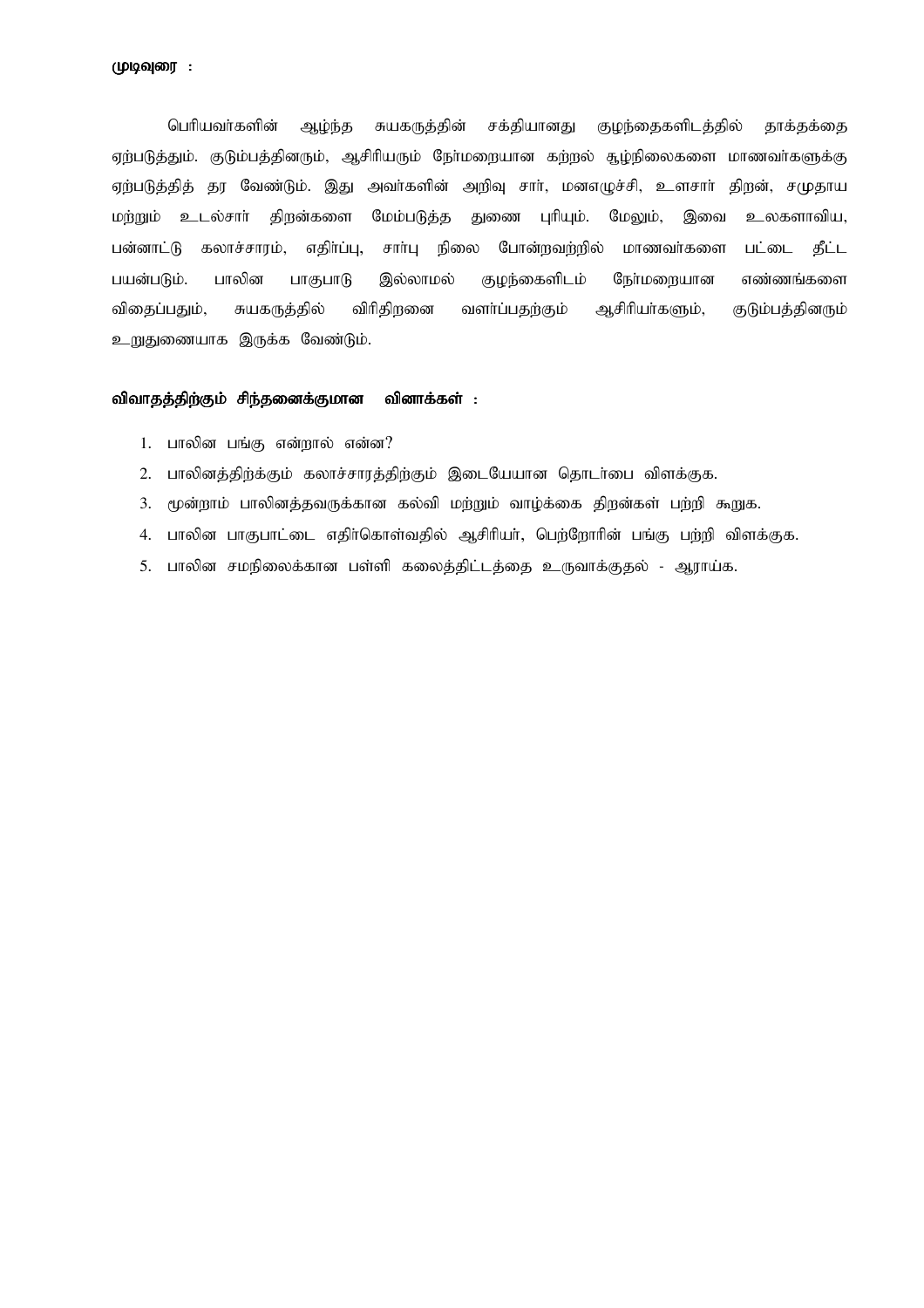# அலகு – 4

# பெண்களுக்கு எதிரான வன்முறைகளும் பாதுகாப்பும்

#### நோக்கங்கள்:

- 1. பெண்களுக்கு எதிரான வன்முறைகளும் பாதுகாப்பும் பற்றி அறிதல்
- 2. பாலியல் குற்றம் மற்றும் வன்முறைபற்றி புரிந்து கொள்ளுதல்
- 3. பாலின சமமின்மையைப் பற்றி ஆய்வு செய்தல்
- 4. பெண்களின் பாதுகாப்பிற்கான சில வழிமுறைகள்பற்றி மதிப்பீடு செய்தல்

## முன்னுரை

பெண்களுக்கு எதிரான வன்முறைகள் உலகளவிலும் இன்றும் மறைமுக பிரச்சனையாக வேலையிடங்கள், வீடுகள், விளம்பரங்கள், இருந்து வருகிறது. நம்முடைய திரைப்படங்கள், தொலைக்காட்சி, அன்றாட செய்திகளிலும் ஆண்கள் பெண்களுக்கு வன்முறையிழைப்பதை பார்த்து வருகிறோம். இது வயது, வகுப்பு என இல்லாமல் அனைத்து பெண்களின் வாழ்விலும் ஏற்படுகிறது. தனிப்பட்ட பெண்களுக்கு வன்முறை உடல்ரீதியாகவும், மனரீதியாகவும் மற்றும் அவர்களின் சுதந்திரத்திலும் ஏற்படுகிறது. மேலும், இவர்கள் சமுதாயத்தால் ஒடுகப்படுகிறார்கள்.

பெண்களுக்கு எதிரான வன்முறை, கருத்தடை குறைப்பாடு, ஆபாசம்,பின்தொடர்தல், கற்பழித்தல் அகியவை நடைபெறுகிறது. இதில் இளம் வயது மற்றும் முதிர் வயது பெண்களுக்கு உடல்ரீதியாகவும், பால்ரீதியாகவும் குற்றம் இழைக்கப்படுகிறது. அனைத்து வகை வன்முறைகளும் பெண்கள் தங்களின் தனிப்பட்ட வாழ்வை தீாமானிப்பதில் மிரட்டலாகவே அமைகிறது. பாலின வன்முறை நயவஞ்சகமானது. இவை சமுதாயத்திற்கும் பாதிக்கப்பட்ட பெண்ணிற்கும் பாலின ஆசைக்காகவோ வன்முறை, பாலின அல்லகு வன்முறையாகவோ நடைபெறுகிறது என்ற நோக்கத்தை பாகுப்படுத்த முடிவதில்லை.

# பொருள் :

பெண்களுக்கு எகிரான வன்முறை என்றால் பெண்களின் மேல் முதன்மையாகவும், பிரத்தியேகமாகவும் ஏற்படுத்துவது என்பதாகும். இவ்வகை வன்முறை ஒரு குறிப்பிட்ட பாலினத்தை குறித்து முதன்மை நோக்கத்தோடு ஏற்படுத்தப்படுகிறது. ஐக்கியநாட்டு குழுபெண்களுக்கு எதிரான பாலினக்கினை குறிவைக்து வன்முறை, குறிப்பிட்ட நடத்தப்படும் வன்முறை என்றும் அகன் விளைவாக பெண்கள் உடல்ரீதியாகவும், பால் அல்லகு மனகளவிலும் பாகிக்கப்பட்டு அச்சுறுத்தலுக்கு உட்பட்டு அவர்கள் சுதந்திரமும் பாதிக்கப்படுகிறது என்று கூறுகிறது..

## இந்தியாவில் பெண்களுக்கு எதிரான வன்முறை:

பெண்களுக்கு ஏற்பட்டுள்ள வன்முறை குறித்து இந்தியாவில் காவல்துறையினர் அகிக நிகழ்வுகளை பதிவு செய்துள்ளனர். தேசிய குற்றவியல் பதிவு G&1998 ஆண்டு 2010 அம் ஆண்டுகளில் பெண்களுக்கு எதிராக குற்றம் மக்கள்தொகை பெருக்கத்தை விட அதிகரிக்கும் என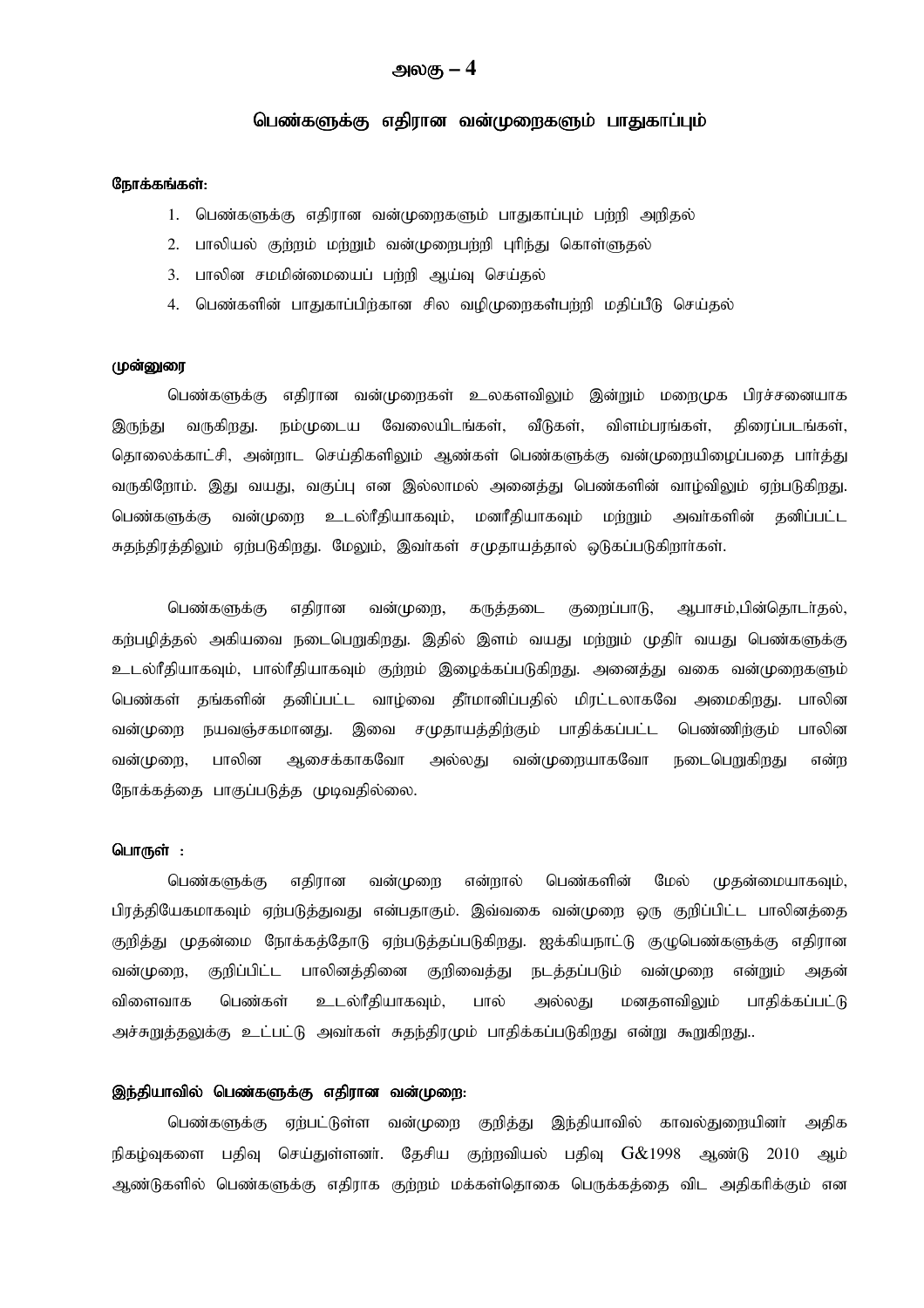தெரிவித்தது. பள்ளி விவாமும் பெண்களுக்கு எகிராக வன்முளை அதிகரித்து அலுவலக வருவதாக தெரியப்படுத்துகிறது. ஆனால், அவை நாடு, பொருளாதார நிலை, காலாச்சாரம், வகுப்பு, குடும்ப பின்னனி ஆகிய காரணிகளால் வேறுபடுகிறது.

## அமில வீச்சு

தாமஸ் ரீயூடர்ஸ் பவுண்டேஸனின் கணக்கெடுப்பு படி இந்தியாவில் பெண்கள் வாழ்வதற்கு நான்காம் அபாய இடமாக உலகளவில் இருப்பதாக தெரிவிக்கிறது. இதில் எவ்வகை இனம். மொழி, ஜாதி என்றாலும், இவ்வகை கொடுமையான வன்முறையால் பாதிப்படைகிறார்கள். அமிலம் குறைவானதாகவும், எளிதில் கிடைக்கக் கூடியதாகவும், வேகமாக பெண்கள் வாழ்வை விலை அழிக்க கூடியதாகவும் அமைகிறது. ஆகவே, அமில வீச்சு எண்ணிக்கை அதிகரித்து வருகிறது.

## குழந்தை திருமணம்

குழந்தை திருமணம் இந்தியாவில் பாரம்பரியமாக அதிகரித்தும் இன்றளவில் தொடர்ந்தும் வருகிறது. வரலாற்றில் மணமகள் பூப்பெய்தும் காலம் வரை தங்கள் பெற்றோருடன் வசிக்கலாம்.  $(1)$ முர்காலக்கில் இளம் விகவைகள் கடும் துயரத்தோடும், மொட்டையடிக்கப்பட்டும், தனியாகவும் சமுதாயத்தால் தவிர்க்கப்பட்டும் வாழ்ந்து வந்தனர். 1860 ஆம் ஆண்டு குழந்தை திருமணத்திற்கு எதிராக சட்டம் அமைக்கப்பட்டு இன்றும் நடைமுறையில் உள்ளது. UNICEF  $"2009$  உலக குழந்தைகள் நிலை" படி  $7\%$  இநதிய பெண்கள் 18 வயதிற்கு முன் திருமணம் செய்கின்றனர் என்றும் இவை 56% கிராமப்புறத்திலும் அதிகரிக்கிறது என்றும் தெரிவிக்கின்றனர். இதில் உலகளவில்  $40\%$  குழந்தை திருமணம் இந்தியாவில் நடைபெறுவதாக தெரிவிக்கிறது.

# உள்நாட்டு வன்முறை :

உள்நாட்டு வன்முறை என்பது இரு பாலினக்கவரின் ஒன்று அல்லது தகாத நடத்தைமூலமும்,குழந்தை திருமணம், குடும்பம், வெளியேசெல்வது (அ)கூட்டுவாழக்கைமூலமும் நடைப்பெறுகிறது. உள்நாட்டு வன்முறை, கணவனின் வன்முறை, அடித்தல், குடும்ப வன்முறை வன்முறையாகவும் உள்ளடங்கிய உள்நாட்டு வன்முறை உலகளவில் பல்வேறு குணை கலாச்சாரக்கிலும், சமுகாயக்கின் பல பெண்களையும் பொருளாகார பாரபட்சமின்றி ஏற்படுத்தப்படுகிறது.

# வரதட்சணை

1961 ஆம் ஆண்டு இந்திய அரசு வரதட்சணை தடுப்பு சட்டத்தை ஏற்படுத்தி திருமணம் பொருட்டு வரதட்சணை கேட்பது சட்டவிரோதமானது என்றது. இருப்பினும், வரதட்சணை சாா்ந்த வன்முறை, தற்கொலைகள், கொலைகள் ஆகிய புகார்கள் அதிகம் உள்ளது. 1985-ல் வரதட்சணை தடுப்பு விதிகள் அமைக்கப்பட்டது.

# பெண் குழந்தை மற்றும் பெண் சிசு கொலை :

இந்தியாவில் பெண் இன விகிகம் ஏற்றத்தாழ்வோடு ஆண், அமைந்து ஆண் அது குமந்தைகள் அதிகமாக உள்ளது இதற்கு முக்கிய காரணம் பெண் குமந்தைகள் முக்கிய பருவமடைவதற்கு விடுகின்றன. காரணமாக (முன் இறந்து இதற்கு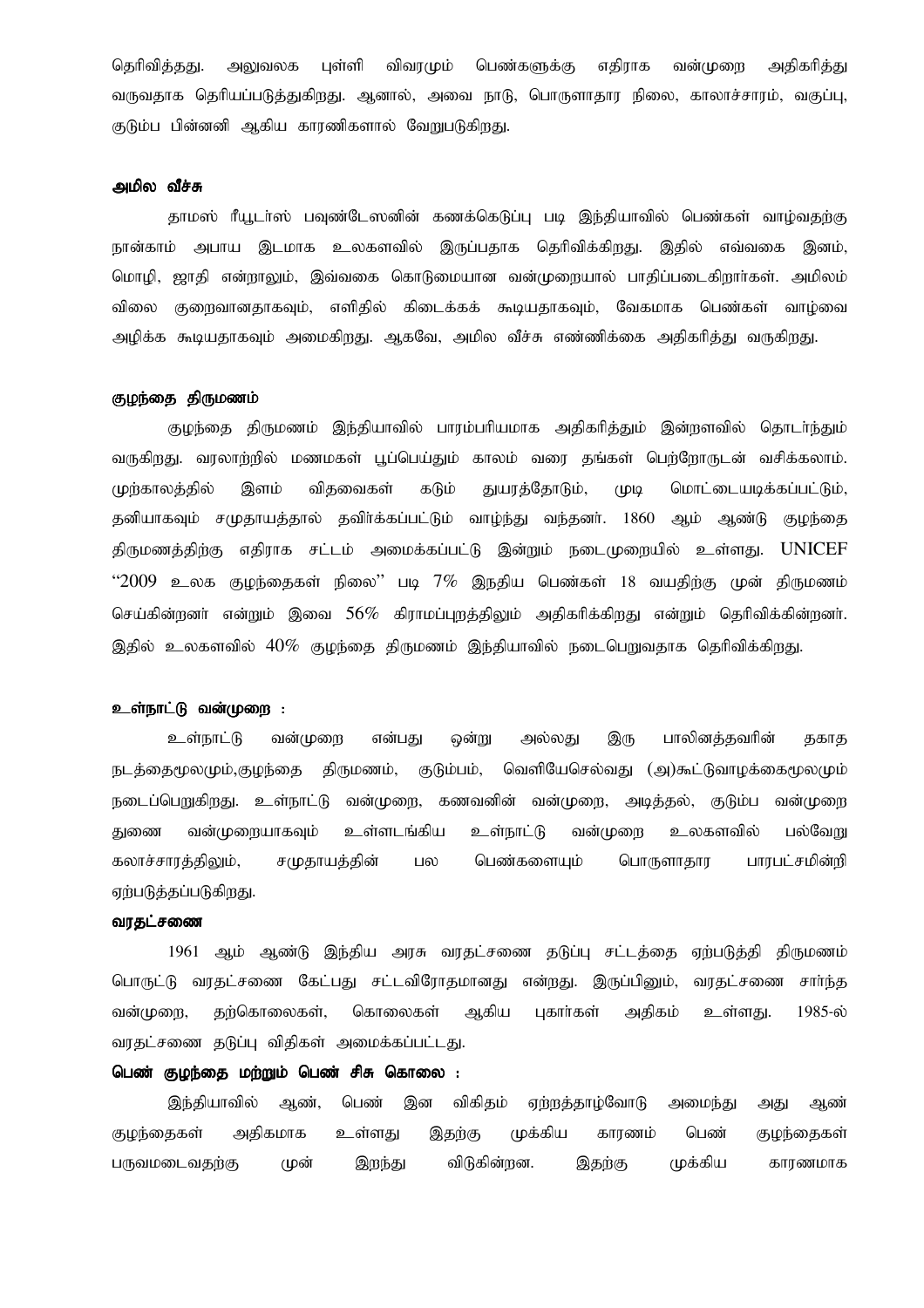அமைவதுபமங்குடியினரின் குறைந்த வருமானம், குறைவான படிப்பு, குளைவான உடல் நல வசதிகளாகும். அதிக நிபுணர்கள் இந்தியாவில் ஆண் குழந்தைகள் அதிகமாக இருப்பதற்கு காரணம் பெண் குழந்தைகளையும், பெண சிசுவையும் அழிப்பதே என தெரிவிக்கின்றனர். ஸ்கேனிங் முறை தாய் மற்றும் குழந்தையை பாதுகாப்பதில் முக்கிய பின்னடைவாக அமைகிறது.

# சமூக கருத்து :

தில்லியில் ஏற்பட்ட கற்பழிப்பு தாக்குதலுக்கு பின் நடைப்பெற்ற விவாதங்களில் பெண்கள் அணிவதே கற்பழிப்புக்கு காரணம் என பேசப்பட்டது. பெரும்பாலான கவர்ச்சியாக ஆடை கருத்துக்கள் பெண்கள் கற்பழிப்புக்கு தூண்டுவதாகவும் தெரிவித்தனர்.

## உடல் நலம் :

தற்போது இந்தியாவில் பெண்களின் உடல் நலம் மற்றைய நாட்டைவிட குறைவாக உள்ளகு. இருப்பினும் ஆண்டுகள் போக போக இதில் முன்னேற்றம் காணப்படுகிறது. பெரும்பாலான குடும்பங்களிலும், குறிப்பாக கிராமங்களில் பெண்களுக்கு போசாக்கான உணவு கொடுப்பதில் பாரபட்சம் காட்டப்படுகிறது. இதன் விளைவாக இரத்த சோகை, ஊட்டச்சக்கு குறைப்பாட்டிற்கு ஆளாகிறார்கள். குழந்தை பிறப்பின்போது தாய் என்பது இறத்தல் உலகளவில்இரண்டாவது இடத்தில் இந்தியா உள்ளது. 42% குழந்தை பிறப்பு மட்டுமே தகுதியான மருத்துவமனையில் நடைபெறுகிறது.

# பெண்களின் பாதுகாப்பு :

இன்றையளவில் பெண்களின் பாதுகாப்பு என்பது மிகப்பெரிய தலைப்பாகும். பெண்களுக்கு ஏற்படும் அநீதிகளும், குற்றங்களையும் தேசிய அளவில் நாம் கடந்த சில வருடங்களாக காணும் போது இந்தியாவில் பெண்கள் பாதுகாப்பாக உள்ளனர் என கூறமுடியாது. பொதுவாக பெண்கள் வீட்டை விட்டு வெளியே செல்லும் போது சிறிது பயத்தோடு செல்கின்றனர். எப்பொமுதுமே பெண்கள் ொவிக அச்சக்கோடு வாம்கின்றனா் என்பது பரிதாபத்திற்குரிய உண்மையாகும். பாதுகாப்பு பெண்களுக்கு கனிப்பட்ட முக்கியமான தேவையாகும். இந்தியாவில் பெண்களின் பாதுகாப்பை உயர்த்த கீழ்க்கண்ட சில வழிமுறைகளை கையாள வேண்டும்.

# பெண்களின் பாதுகாப்பிற்கான சில வழிமுறைகள்:

- $\triangleright$  முதன்முதலாக அனைத்து பெண்களுக்கும் தற்காப்பு முறையான பயிற்சி மேற்கொள்ள வேண்டும். சில தற்காப்பு நடத்தையான இடுப்பில் ஒரு உதைத்தல், குத்துதல் ஆகியவற்றை அறிந்து கொள்ள வேண்டும்.
- $\triangleright$  பொதுவாக பெண்களுக்கு ஏதாவது பிரச்சனை ஏற்படுவதாக இருந்தால் அறிந்து அதை கொள்ளும் ஆறாம் அறிவு இயல்பாக அமைந்திருக்கிறது. ஆகவே, அவ்வகை சூழ்நிலை ஏற்படுமாயின் அந்த வகை நிலையை தவிர்க்க வேண்டும்.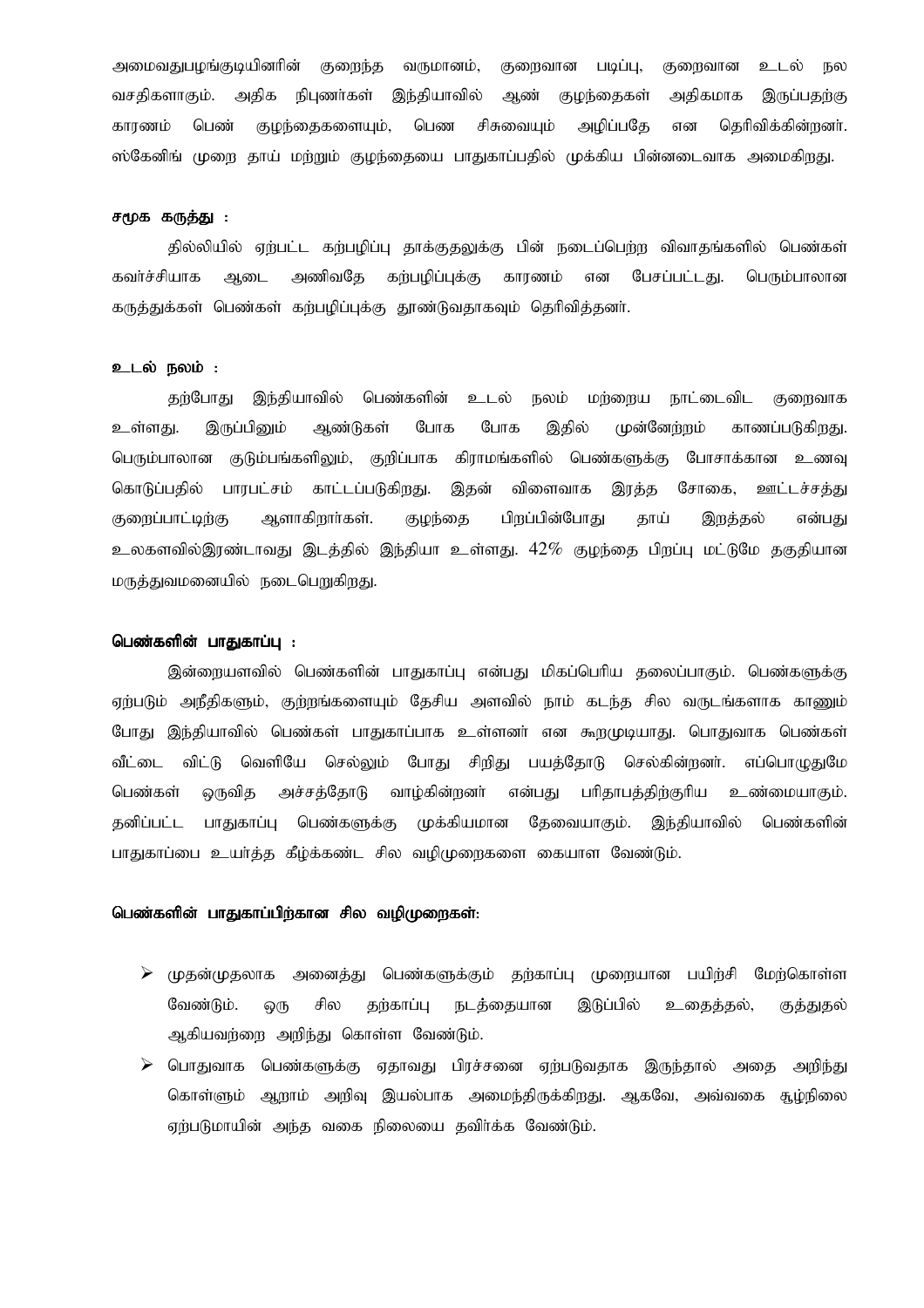- $\triangleright$  தப்பித்தல், ஓடுதல் ஆகியவையும் பெண்கள் ஏதாவது பிரச்சனை ஏற்பட்டால் பின்பற்றலாம். தெரியாத நபருடன் தெரியாத இடத்திற்கு எங்கும் பெண்கள் செல்லக் கூடாது.
- $\triangleright$  பெண்கள் தங்களுக்குள்ள உடல் ஆர்றலை புரிந்துகொள்ள வேண்டும். அவர்கள் ஆண்களை காட்டிலும் தாங்கள் பலவீனமானவா்கள் என்பதை அறிந்து அதற்கான தற்காப்பு நடத்தை பயிற்சியை மேற்கொள்ள வேண்டும்.
- $\triangleright$  மிளகு தெளித்தல் என்னும் முறை மிகச் சிறந்த கருவியாகும். இருப்பினும் முகம் முழுதும் தெளித்தாலும் சிலா் இதனால் பாகிப்படையாமல் இருப்பது இதன் பின்னடை வாகும். ஆகவே, பெண்கள் இதை முழுமையாக நம்பக் கூடாது.
- ≻ அவசரகால தொலைப்பேசி எண்கள் அனைத்தையும் பெண்கள் குறித்து வைப்பது மூலம் உடனடியாக பிரச்சனை ஏற்பட்டால் தங்கள் குடும்ப நபா்களுக்கும் காவல் துறைக்கும் தெரியப்படுத்தலாம்.
- $\triangleright$  பெண்கள் காரில் வெளியே செல்லும் போகும் வெளிப்பயணம் செல்லும் போகும் விழிப்போடு இருக்க வேண்டும். தனியே காரில் பிராயாணம் செல்லும் போது அனைத்து கதவுகளையும் பூட்ட வேண்டும்.
- பெண்களுக்கு பாதுகாப்பு என்பது உடனே சமுதாயத்தால் தீர்க்க வேண்டிய ஒன்றாகும். ➤ பெண்கள் பாதுகாப்பாக இல்லாகது நாட்டின் வளர்ச்சியையும் முன்னேற்றத்தையும் தடுப்பதோடு ஏறக்குறைய பாதி மக்களை (உடல், மனம், சமுதாய) ரீதியாக பாதிப்படைய வைக்கிறது.

பெண்களுக்கு ஏற்படும் வன்முறையை கடுப்பதற்காக இந்தியாவில் பெண்கள் பாதுகாப்பு சட்டம் ஒரு பட்டியலே உள்ளது. அவற்றில் சில குழந்தை திருமண கட்டுப்பாடு சட்டம் 1929, இந்து திருமண சட்டம் 1955, இந்து விதவைகள் மறுமணம் சட்டம் 1856, இந்திய பீனல் கோர்ட் வரதட்சணை தடுப்பு சட்டம் 1955, குழந்தை பேறு நன்மை சட்டம் 1861, அயல்நாட்டு 1860, திருமண சட்டம் 1969, இந்திய விவகாரத்து சட்டம் 1969, கா்ப்பகால மருத்துவ பாதுகாப்பு சட்டம் சொத்துரிமை சட்டம் 1976, 1971. கிறிஸ்த்துவ திருமண சட்டம் 1872, திருமண ஆன பெண்களுக்கான சொத்துரிமை சட்டம் 1874, பிறப்பு, இறப்பு, திருமண பதிவு சட்டம் 1976, பெண்களை ஆபாசமாக காட்டுதல் தடுப்பு சட்டம் 1986, முஸ்லீம் பெண்கள் சட்டம் 1986, உடன்கட்டை ஏறுதல் தடுப்பு சட்டம் 1987, பெண்களுக்கு ஏற்படும் வன்முறை தடுப்பு சட்டம் 2005, பெண் குழந்தைகளுக்கு ஏற்படும் பாலின குற்றம் சட்டம் 2012, வேலை பார்க்கும் இடத்தில் பெண்களுக்கு ஏற்படும் பாலின தடுப்பு சட்டம் 2013.மற்றும் இளம் சிறார் 2015 என்னும் சட்டம் இளம் சிறார் குற்றம் 2000க்கு பின் அமைக்கப்பட்டது. இந்த சட்டம் லோக் சபாவில் 7 மே 2015 அன்று அமுல்படுத்தப்பட்டது. இது ராஜ்ய சபாவில் 22 டிசம்பர் 2015 அமல்படுத்தப்பட்டது. இந்த சட்டம் இளம் சிறார் வயது 18 முதல் 16 வயது என தீர்மானிக்கப்பட்டது.

# பெண்களுக்கு பள்ளி, வீடு, வேலைப்பார்க்கும் இடக்கில் கேவையான பாகுகாப்பு:

பள்ளிகளில் பல்வேறு பெண்களின் பாதுகாப்பு நிகழ்வுகள் நடத்தப்படுகிறது. இதன் மூலம் பெண்களுக்கு ஏற்படும் வன்முறைகள் வெகுவாரியாக தடுக்கப்படுகிறது. பல உள்ளுர்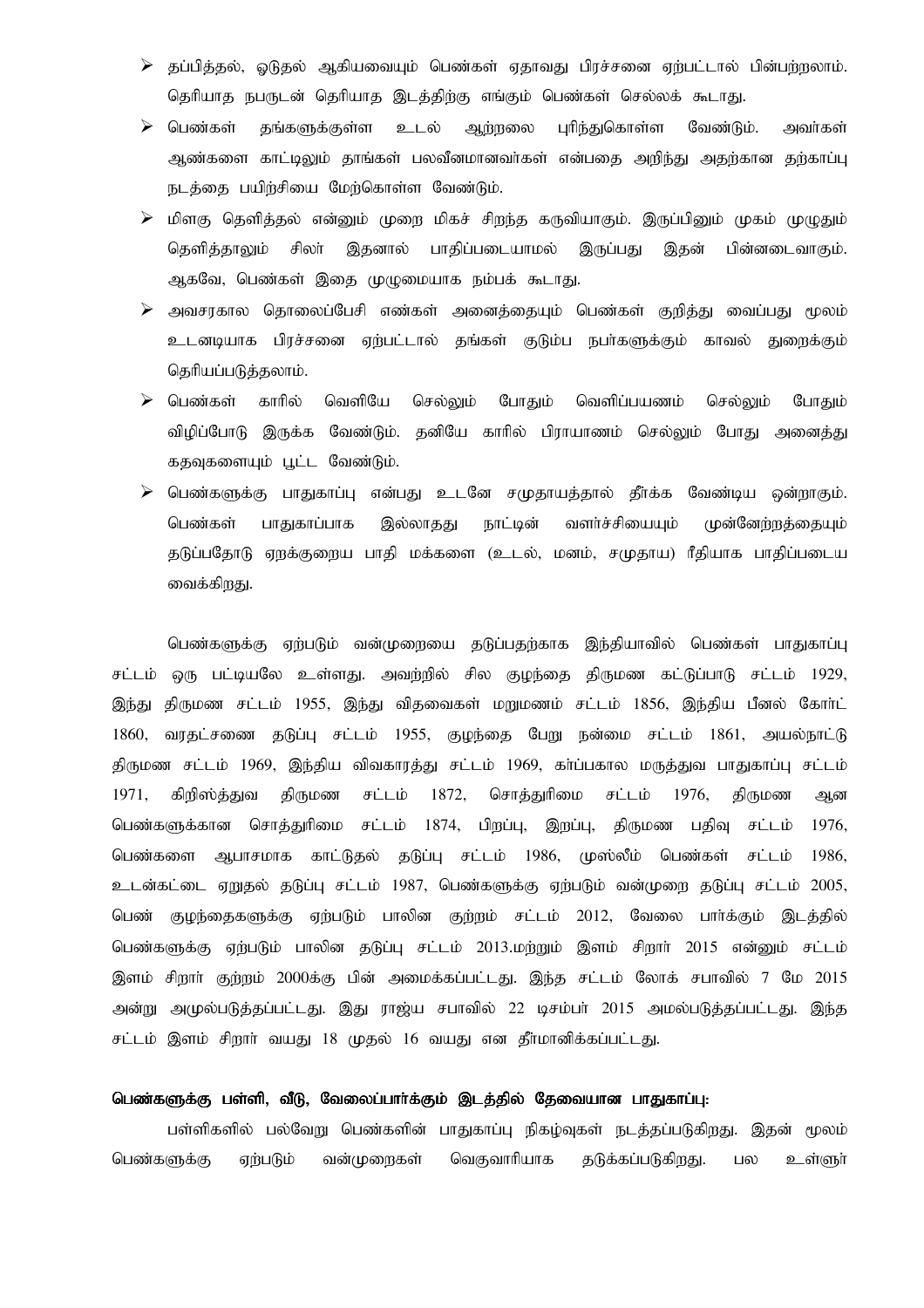பாலியல் கொடுமைகளை கல்வி நிறுவனங்களும், தடுக்க பல நடவடிக்கைகள் உயர் மாணவர்களுக்கு கல்வி புகுத்துவது மூலம் நடத்தப்படுகிறது.

1. **விழிப்புணாவு** : தற்காப்பின் முதல் படி, அனேக மக்கள் அடி வயிற்றில் உதைத்தலும், குத்துதலும் தன்னை காக்கும் நடத்தை என நினைக்கிறார்கள். ஆனால்,முதலாவதாகவும், முக்கியமானதாகவும் தற்காப்பு நடத்தை என்பது விழிப்புணர்வாகும். தன்னைப் பற்றிய விழிப்புணர்வு, சுற்றுப்புற விழிப்புணர்வு, தன்னை தாக்க இருப்பவர்கள் பற்றிய விழிப்புணர்வு ஆகியவை இதில் அடங்கும்.

பொதுவாக பல ஆய்வுகளில் குற்றவாளிகள் தன்னை சுற்றி உள்ளனவனவற்றைப் பற்றிய வழிப்புணர்வு இல்லாமல் யார் இருக்கிறார்களோ அவர்களையே குறி வைக்கின்றனர். தன்னை சுற்றி உள்ளன பற்றிய விழிப்புணர்வு கொள்வது மூலம் பொது இடங்களில் ஏற்படும் தீவிரவாதத்தை தவிர்க்கலாம்.

- 2. ஆறாம் அறிவை பயன்படுத்துதல் :மக்களுக்கு ஆறாம் அறிவு என்னும் உள்ளுணர்வு ஆற்றல் உள்ளது. பெரும்பாலான பெண்களுக்கு ஆறாம் அறிவு அற்புதமான பரிசு எனலாம். இந்த ஆற்றலை பயன்படுத்தி நம் தேவைகளை பூர்த்தி செய்யலாம். சரியானதாக இல்லை என தோன்றும் மனிதா்களிடமிருந்து விலகியிறுத்தல் வேண்டும்.
- 3. அ. தற்காப்பு கலை : பெண்கள் தற்காப்பு நிகழ்ச்சியின் மூலம் பார்த்து கற்றுக் கொள்ளல் என்பது கடினமான ஒன்றாகும். ஆ.தற்காப்பு கலை நிகழ்ச்சிகள் உண்மைதன்மை கொண்டதாக அமைத்தல் வேண்டும். கற்காப்பு கலை பயிற்சியாளர்கள் வன்மையான கற்பழிப்பு காட்சிகளை விரட்டும் நிகழ்வுகள் ஏற்படுத்தி பயிற்சி கொடுக்க வேண்டும்.
- 4. தப்பித்தல் : இது ஒரு சிறந்த தேர்ந்தெடுப்பு, வன்முறையாளருடன் காரிலோ அல்லது ஒரு கட்டிடத்திலோ போக நேரிட்டால் அதை ஏற்பது போல புத்திசாலித்தனத்தோடு நடந்து பின் தப்பிக்க வேண்டும். தப்பிக்காவிட்டால் ஒரு வேளை அவன் கொலை செய்தோ அல்லது கடின தாக்குதலோ ஏற்படுத்தலாம். காா் கண்ணாடி மேல் கல் வீசலாம் அதன் மூலம் அவன் கவனத்தை சிதறடிக்கலாம்.

#### 5. சண்டையிடுதல் உன் உரிமை :

நாம் எவ்வளவுதான் விழிப்புணர்வோடும், தவிர்த்தல் முறையை பின்பற்றினாலும் உடலளவில் தவிர்த்தல் முறையை எதிராளியிடம் பயன்படுத்தலாம். வயகுட எகுவாக இருந்தாலும், தற்காப்பு பயின்று இருக்காவிட்டாலும் முக்கியமாக நாம் புரிந்து கொள்ள வேண்டிய ஒன்று முடியும், கட்டாயமாக்கல் என்பதாகும். அப்படி எதிர்க்க சட்டப்படி உள்ளது. இதில் எதிராளியை தாக்காமல் பயமுறுத்தல் செய்ய உரிமை உரிமையும் உள்ளது. பெரும்பாலான பெண்கள் தங்களை தாக்குபவர்களை தற்காப்பு நடவடிக்கை எடுத்தால் அவர்கள் கோபமடைவர் என அச்சப்படுகின்றனர். இருப்பினும் புள்ளி விவரம்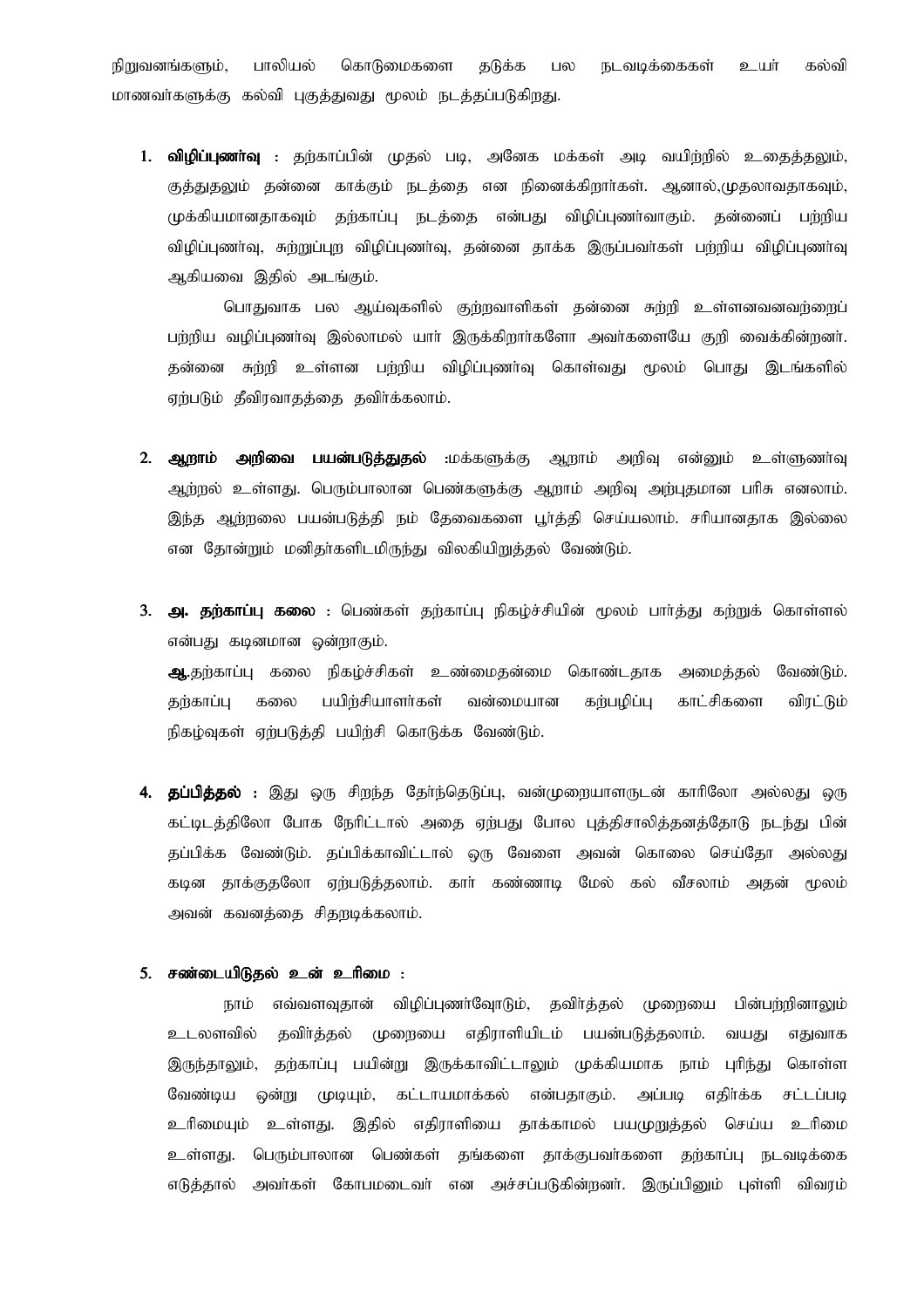அவர்களை காக்குவது மூலம் உயிர் கப்ப வமி உள்ளது என கெரிவிக்கிறது. முகலில் கண்களையும், பின் அடிவயிர்ரையும் குறி வைக்க வேண்டும்.

## 6. மிளகு தெளித்தல்

போல் மிளகு தெளித்தலும் முக்கிய கருவியாகும். மற்ற தற்காப்பு நடத்தை சில பின்னடைவுகள் எடுத்துக்காட்டாக, ஆனால், இதிலும் உள்ளது. இவை  $Q($ Th முழுதும் எல்லோருக்கும் பயன்படுத்த முடிவதில்லை.  $15 - 20\%$ மக்கள் முகம் தெளித்தாலும் அவர்கள் எந்த பாதிப்பிற்கும் உட்படுத்தப்படுவதில்லை. இதை பையில் முன் அதை வெளியே எடுக்க முற்படும் சமயத்தில் எடுத்து சென்று வன்முறையாளர் அவர்கள் கவனமாகி விடுகின்றனர். ஆகவே, எந்தவித தற்காப்பு கருவியையும் நம்ப கூடாது கொண்டு வன்முறையாளரை தாக்க முயற்சி மாறாக உங்கள் கை உடலை செய்ய வேண்டும்.

# 7. வீட்டில் தாக்குதல் :

வீட்டில் தாக்குதல் ஏற்படுத்துவதை தவிர்க்க அறிமுகம் இல்லாத நபர்கள் வீட்டின் வெளியே இருக்கும்போது கதவை கிறக்க கூடாது அல்லது அவர்கள் அங்கு வருவதற்கான காரணம் முதலில் அறிய வேண்டும். (குற்றவாளிகள் பழுது பார்ப்பவர் அல்லது காவலாளி போல் உடை பொதுவாக அணிந்திருக்கலாம்). குற்றவாளி கதவை உடைக்கும் பட்சத்தில் உங்களுக்கு பாதுகாப்பு அறை ஒன்று வீட்டில் அவசியம் இருக்க வேண்டும். அந்த அறை கிடமான ககவுகளோடும், அந்த அறையில் தொலைபேசியும் பொருந்தியிருக்க வேண்டும்.

தூக்குதல் 8. காரில் பயணிக்கும் போது ஜன்னல் கதவுகளை **CLDLQ** வைத்தல். காரில் பொதுவாக கார் நிறுத்தப் பட்டிருக்கும் சமயத்தில் நடைபெறுகிறது.  $45^{\circ}$ கோணக்கில் உங்களை வெளியே இழுத்தோ அல்லது தாங்கள் உள்ளே ஓட்டுநா் இருக்கைக்கோ செல்வர்.

#### 9. பாதுகாப்பு குறிப்பு :

பெண்களுக்கு எதிரான வன்முறை குற்றங்கள் முக்கியமாக மிகவும் நல்ல தங்கும் விடுகிகளிலும் விடுகிகளிலும் உலகெங்கிலம் மிகவம் மோசமான கங்கம் நடைப்பெறுகின்றன. வன்முறையாளன் விடுதி பணியாளர் போல் நடித்து காம்போடாக அறையின் உள்ளே நுழைகின்றனா். வீடுகளில் பாதுகாப்பாக இருக்க கதவுக்கு வெளியே தெரியாத நபர் இருந்தால் கதவை ஒரு போதும் திறக்க கூடாது.

## 10. இணையதள வெளி பாதுகாப்பு :

இணையத்தளம் கல்வியரிவை கொடுப்பதோடு பொழுது போக்காகவும் விளங்குகிறது என்றாலும் இதன்மூலம் சில ஆபத்துகளும் உண்டு. இணையத்தளம் மூலம் தொடா்பு கொள்ளும் போது பிற பெயா்களை கொண்டும் சுயவிவரம் அதாவது வீட்டு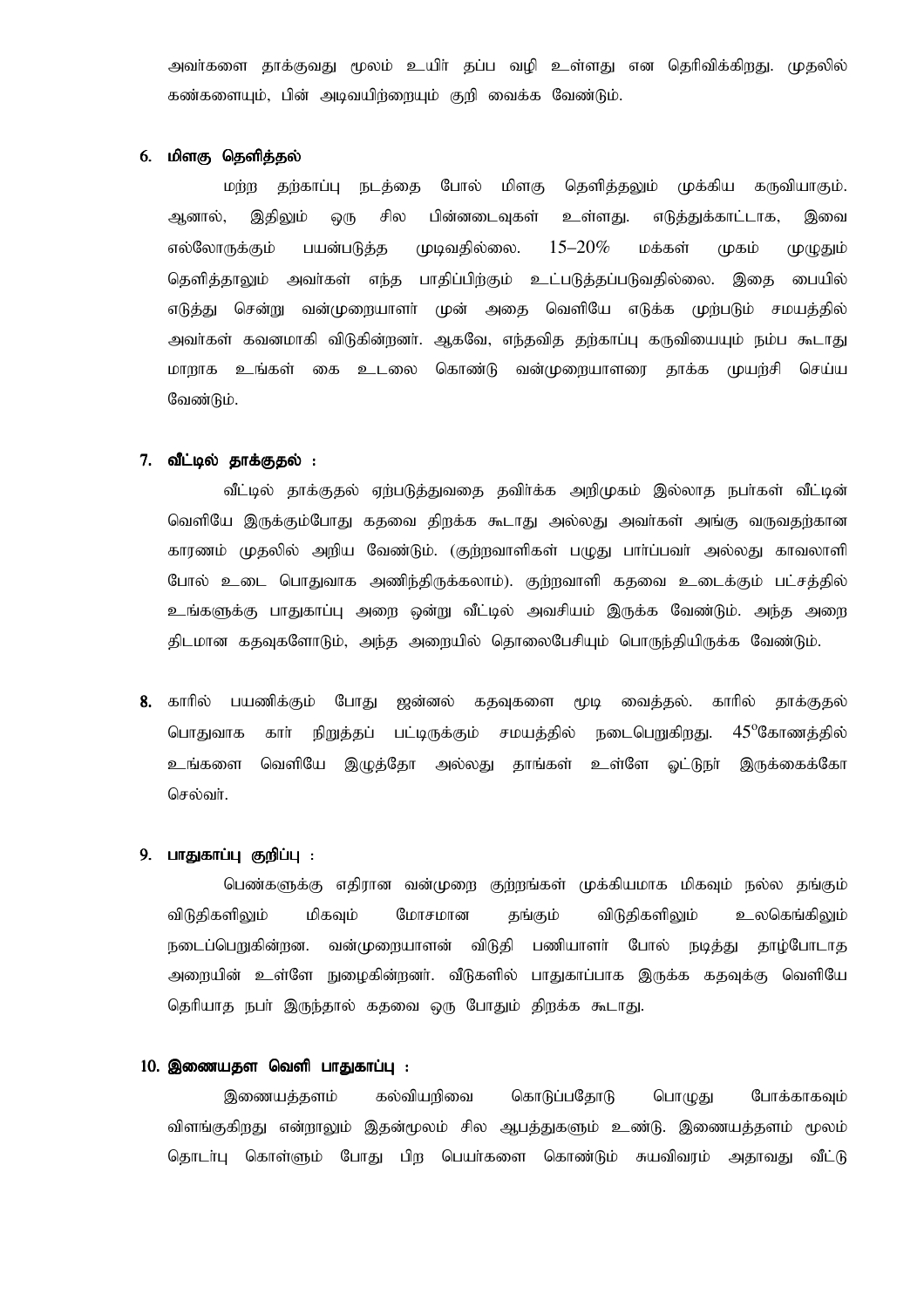முகவரி, தொலைபேசி எண்களை பகிரக்கூடாது. குடும்ப நபர்களையும் அவ்வாறு செய்ய சொல்ல வேண்டும்.

### வேலை பார்க்கும் இடத்தில் பெண்களின் பாதுகாப்பு :

வேலை பார்க்கும் இடத்தில் பெண்களுக்கு பாதுகாப எற்படுத்துதல் - பில் 2012: அனைத்து முதலாளிகளும் கண்டிப்பாக:

- a. பாதுகாப்பான வேலை சூழலை வேலை பார்ப்பவர்களுக்கு ஏற்பாடு செய்ய வேண்டும்.
- b. தொழிலாளா்களுக்கு அடிக்கடி விழிப்புணாவு முகாம் ஏற்பாடு செய்ய வேண்டும்.
- c. புகார்கள் ஏதாவது வந்தால், அதற்கான நடவடிக்கைகள் மேற்கொள்வதோடு மேலும், அவ்வாறு நடக்காதவாறு பார்த்துக் கொள்ள வேண்டும்.

நம்முடைய நாட்டில் அரசாங்கம் பல சட்டம் இயற்றி, விதிமுறைகள், கட்டுப்பாடுகள் விதித்தாலும் நாளுக்கு நாள் குற்றங்களும் பெருகி கொண்டேதான் இருக்கிறது. சில வருடங்களாக பெண்களின் நிலை வருத்தப்பட கூடியதாகவும், பயங்கரமானதாகவும் உள்ளது. சொந்த நாட்டிலேயே பாதுகாப்பு இல்லாதது, அவா்களின் தன்னம்பிக்கையை பாதித்திருக்கிறது. பெண்கள் வீட்டைவிட்டு வெளியே அலுவலகம், அங்காடிகளுக்கு செல்லும் போது அவர்களின் பாதுகாப்பு சந்தேகத்திற்கு இடமாகவே உள்ளது. எனவே, நாம் எப்போதும் அரசாங்கத்தை குற்றம்  $F_0 \cap$ கூடாது. பெண்களுக்கு பாதுகாப்பு அளிப்பதில் அரசாங்கத்தின் பொறுப்பு மட்டுமே என கூற இயலாது. மாறாக அவை ஒவ்வொரு குடிமகனின் பொறுப்பாகும். குறிப்பாக ஆண்கள் பெண்களை குறித்து அவர்களின் மனநிலையை மாற்றிக் கொள்ள வேண்டும்.

# பாலியல் குற்றமும் வன்முறையும் :

பல பெண்களுக்கு குற்றமும், பாலியல் ஒடுக்குதலும் அவர்களின் வாழ்வையே பாதிக்கிறது. கட்டாய பாலின உறவு ஒரு பெண்ணின் வாழ்வில் எப்போது வேண்டுமென்றாலும் நடக்கலாம். தவறான நடத்தைகளும் வலுக்கட்டாயமான கற்பித்தலும் இதில் அடங்கும். பெண்கள் அவர்களின் இணங்கல் இல்லாமலேயே அவர்களை வன்முறையாளர்கள் பாலின நடவடிக்கைகளில் ஈடுப்பட செய்கின்றனர். பெண்கள் பாலின செயல்களில் ஈடுபட மறுத்தால் உடலளவில், சமுதாய, பொருளாதார ரீதியில் அவர்கள் ஒடுக்கப்படுகிறார்கள்.

ஆய்வகளில் பெண்கள் வாம்வில் அவர்களின் இணக்கம் இல்லாமலேயே அவர்களின் ஆகியோர்களால் பாலின கணவர், குடும்ப உறுப்பினர்கள், துணைகள் தொந்தரவிற்கு உட்படுத்தப்படுகிறார்கள்.

பெண்கள் அவர்களுக்கு பாலின செயல்களில் இணக்கம் இல்லை என்றாலும் அவர்களை கட்டாயப்படுத்தி இணங்க செய்வதோடு அவர்களை அவமானப்படுத்துகின்றனர்.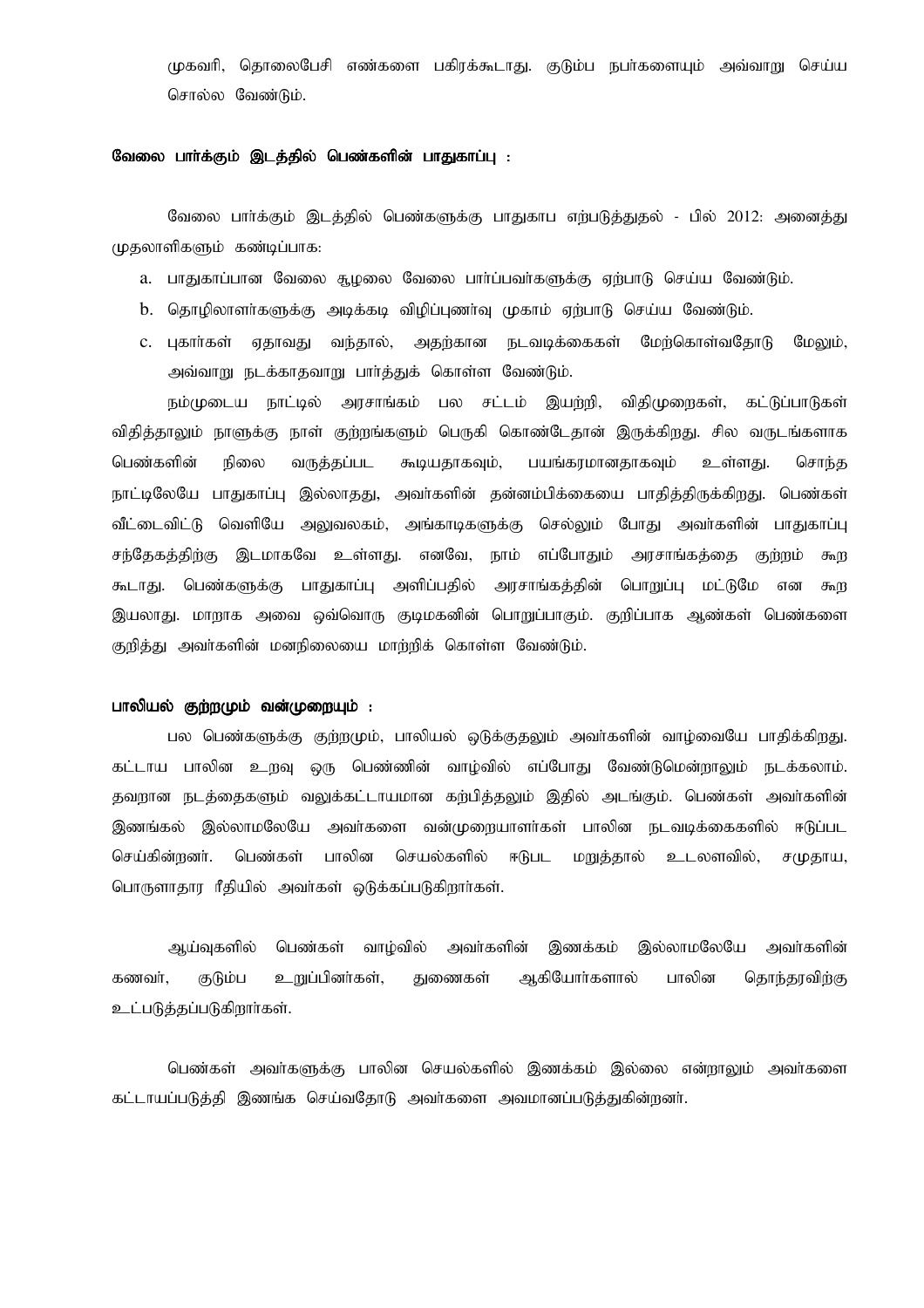பெரும்பாலான பாலின பலாத்காரம் பெண் குமந்தைகளிடமும். குமா பருவத்தினரோடும் வளர்ந்து வரும் நாடுகளில் நடைபெறுகிறது. மூன்றில் ஒரு பாலின தாக்குதல் 15 வயதும் அதற்கு குறைவானவா்களிடம் நடத்தப்படுவதாக புள்ளி விவரம் தெரிவிக்கிறது.

சமுதாயத்தில் பாலின பலாத்காரம் அனைத்து வகை சமுதாயத்திலும் குழந்தைகளிடம் ஆய்வகள் கூறுகிறது. பாலின குற்றங்கள் வந்தவர்கள். (மதிா் நடக்குவகாக வயகுட குமரபருவத்தினர், குழந்தைகள் ஆகியோரிடம் பாலியல் பலாத்காரம் நடத்தப்படுகிறது. 13,14,15 அல்லது 16 வயதுடையோர்கள் இதனால் பெரிதும் பாதிப்படைகின்றனர்.

இந்தியாவில் கற்பழித்தல் ஒரு முக்கியமான பெண்களுக்கு எதிரான குற்றம் எனவும், இது ஒரு தேசிய பிரச்சனை எனவும் அகில இந்திய மனித உரிமை கழகம் தெரிவிக்கிறது. 1983-ம் ஆண்டு வரை ''மனைவியிடம் கணவன் உடலுறவு கொள்ளுதலும் மனைவி பதினைந்து வயதிற்கு குறைவாக இருக்கும் போது உறவு கொள்ளுதல் கற்பழித்தல் ஆகாது என தெரிவிக்கப்பட்டது'' கிருமணம் செய்து கொண்ட மனைவியை கணவன் கற்பழித்தால் அது இன்றளவும் குற்றம் என இன்று வளர்ந்த நாடுகளிலும் வளரும் நாடுகளிலும் இவ்வகை கர்பமிப்ப 20 கூறுவதில்லை. நிமிடக்கிற்கு ண்ங நடைபெறுகிறது. பதுதில்லியில் அகிக எண்ணிக்கையிலான கர்பமிப்ப நடைபெறுகிறது.

டீசிங் முறையில் ஆண்கள் பெண்களை பாலின வன்(முறைக்கு உட்படுத்துவது ஈவ் கசப்பான உண்மையாகும். இவ்வகை பாலின வன்முறை அயல்நாட்டு கலாச்சாரம் என குற்றம் சாட்டுகின்றனர். 1987-ல் பெண்களை தரக் குறைவாக காட்டுதல், விளம்பரங்கள், வெளியீடுகள், எழுதுதல், ஒவியங்கள் ஆகியவைகளில் தடுப்பு சட்டம் இயற்றப்பட்டது.

1990-ல் பெண்களுக்கு எதிரான குற்றங்களிலும், தொந்தரவுகளும் பாதியளவு அவர்கள் வேலை செய்யும் இடங்களில் நடைபெறுவதாக தெரிகிறது.

எவ்வகை வன்முறையாக இருந்தாலும், அது பெண்களின் வாழ்வை பாதிக்கிறது. ஆண்கள் பாலின வன்முறைகளை இன்பமாக கருதுவதால் அது தந்திரமாக பெண்கள் மேல் நடத்துகின்றனர். பெண்களுக்கு பாலின வன்முளை அவர்களிடம் **நடத்தப்படும்** போகு பாலின பல அகு தேவைக்கோ அல்லது பிற நோக்கக்கோடு நடைபெறுகிறதா என்பதை அவர்களால் பாகுப்படுத்தி அறிய முடிவதில்லை.

# பாலின குற்றங்கயைும் வன்முறைகளையும் தடுப்பதில் கல்வியின் பங்கு :

பள்ளியில் ஆசிரியர்கள் வன்(முறையை தடுப்பதில் முக்கிய பங்கு வகிக்கின்றனர். ஏனென்றால், அவர்களே குழந்தைகளின் இரண்டாம் தாயாக பாவிக்கப்படுகிறார்கள். இந்த வகை பிரச்சனையை தடுப்பதற்கு ஆசிரியர்கள் பல்வேறு படிநிலைகளை பின்பற்ற வேண்டும்.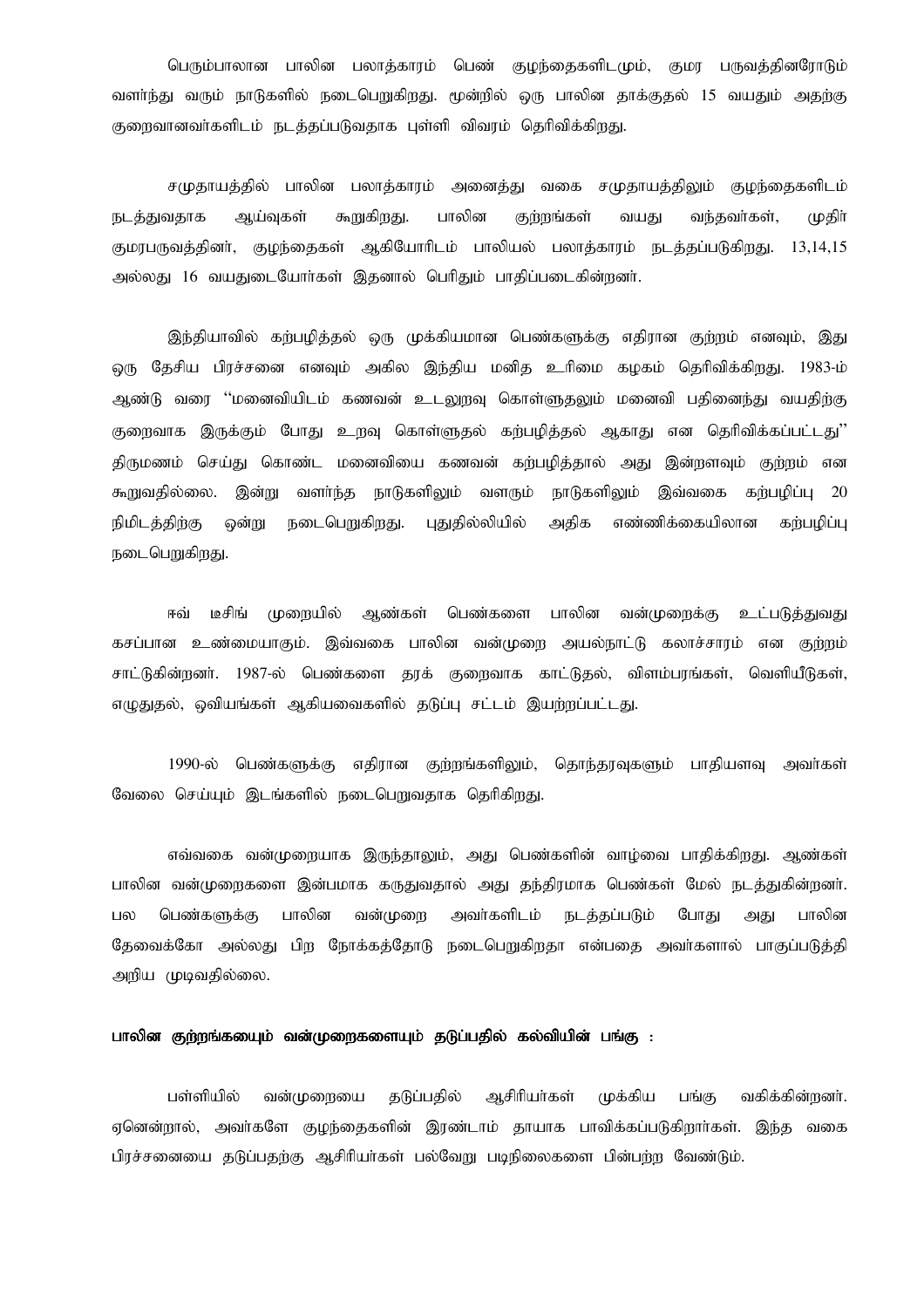முற்காலத்தில் பள்ளியை பாதுகாப்பாக மக்கள் கருதினா். ஆனால், தற்போது பள்ளியில் பெருகி வரும் வன்முறைகளை பார்த்தால் பள்ளி பாதுகாப்பாக இல்லை எனத் தோன்றுகிறது. பள்ளிகளில் பெருகிவரும் வன்முறை பயமுறுத்தல்களை பார்த்தால் அவை குழந்தைகளின் கர்றலை வெகுவாக பாதிக்கிறது. வன்முறை குழந்தைகள் தங்கள் எதிர்காலத்தை பாழடைய செய்வகோடு கன்னோடு பயிலம் மற்ற குழந்தைகளையும் பாதிப்புக்கு உட்படுத்துகிறார்கள். கல்வித் துறையின் அறிக்கை படி பள்ளியில் வன்முறைக்கு உட்பட்டு பயமுறுத்தும் குழந்தைகள் 12 வயது முதல் 18 வயதுடையோ ஆவார். இந்த பிரச்சனை உலகெங்கிலும் உள்ள பள்ளிகளில் உள்ளகு.

ஆசிரியர்கள், பெற்றோர்கள், பள்ளிகள் ஆகியோர் பொறுப்பேற்று இவ்வகை வன்முரைகளை பள்ளியில் குறைக்க முற்பட வேண்டும். பள்ளி ஆசிரியர்கள் பல்வேறு உத்திகளை கையாண்டு இவ்வகை பிரச்சனைகளை தவிர்க்கலாம்.அவை :

# 1. குழந்தைகளுக்கு அன்பு காட்டுதல் :

வன்முறையில் ஈடுபடும் குழந்தைகளுக்கு அன்பு காட்டுவதன் மூலம் அவற்றை தவிர்க்கலாம். எதிர்காலத்தில் பெரிய பின்விளைவுகள் ஏற்படுவதை தவிர்க்க முதலிலேயே இவற்றை தவிர்க்க வேண்டும்.

# 2. அறிவுரை பகர்தல் :

ஆசிரியர்கள் குழந்தைகளுக்கு அறிவுரைகளை பகர வேண்டும். அதனால் அவர்களின் கோபம் குறைய கூடும். மேலும், அவ்வகை குழந்தைகளுக்கு தகுந்த வேலை வாய்ப்ப அறிவுரை வழங்க வேண்டும். அதனால் அவர்கள் மனம் கெட்ட சிந்தனையிலிருந்தே திசை திரும்பி நேர்மளை எண்ணங்களை வளர்த்துக் கொள்வர்.

## 3. கடுமையான நடவடிக்கை :

வன்முறையில் ஈடுபடும் குழந்தைகளின் மேல் கடுமையான நடவடிக்கை எடுக்க வேண்டும். அதை காணும் மற்ற குழந்தைகளும் பயந்து வன்முறையில் ஈடுபடும் எண்ணத்தை தவிா்ப்பா். ஆகவே, சரியான நேரத்தில் சரியான நடவடிக்கை எடுப்பது அவசியமாகும்.

# **4. கியானம் :**

ஆசிரியர்கள் மாணவர்களுக்கு தியானம் கற்றுக் கொடுக்க வேண்டும். இதனால் அவர்கள் ஆன்மாவும் தளா்ந்து அவா்களின் மனமும் உண்மை நிலைக்கு மாறும்.

# 5. ஆசிரியா்களுக்கு பயிற்சி கொடுத்தல் :

குழந்தை உளவியல் குறித்த பயிற்சியை ஆசிரியர்களுக்கு வழங்க வேண்டும். பயிற்சி பெற்ற ஆசிரியர்களால் மட்டுமே குழந்தைகளுக்கு உதவ முடியும்.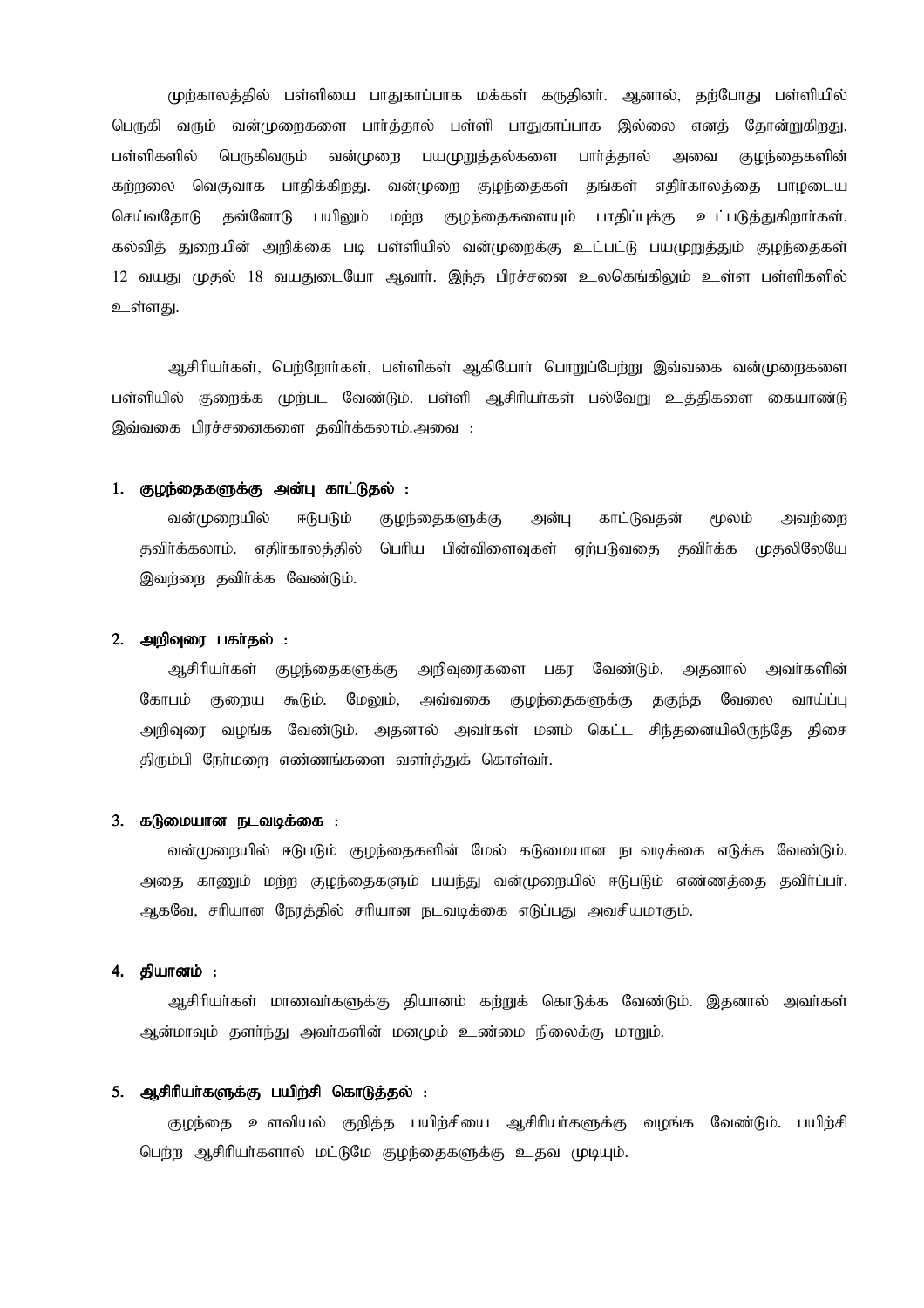# 6. ஆசிரியர்கள் மாணவர்களோடு கலந்துரையாடுதல்

இப்படி செய்வது மூலம் மாணவர்கள் ஆசிரியரின் உருவு மேம்பட்டு மாணவர்கள் ஆசிரியா்களை பெரிதும் நம்புகின்றனா். ஆகவே, எந்த குழந்தை மற்ற குழந்தைகளை துன்புறுத்துகிறது என்ற பிரச்சனையை கண்டுபிடித்து தகுந்த நேரத்தில் மாணவர்களுக்கு உதவ முடியும்.

# 7. மாணவர்கள் ஆற்றலை வெளிக் கொண்டு வருதல் :

தேவைப்படும் மாணவா்களுக்கு ஆசிரியாகள் உதவி செய்து தகுந்த ஆற்றலை வெளிக் கொண்டு வர வேண்டும்.

# 8. கோபத்தை கட்டுப்படுத்தும் வகுப்பு :

கோபத்தை கட்டுப்படுத்தும் வகுப்புகள் மாணவர்களுக்கு நடத்தலாம். ஆகவே, அவர்கள் கோபத்தை கட்டுப்படுத்தி வன்முறையில் ஈடுபடுவதை தவிர்க்கலாம்.

## 9. மனப்போராட்டத்தை தீர்க்கும் வமிமுறைகள் :

மனப்போராட்டத்தை தவிாக்கும் வகுப்புகளை மாணவர்களுக்கு நடத்துவதன் மூலம் அவர்கள் சமாதானமான சூழலை ஏற்படுத்திக் கொள்வர்.

10. கண்காணித்தல் : அடிக்கடி ஆசிரியர்கள் மாணவர்களை கண்காணிக்க வேண்டும். ஏதாவது மாணவர்களோடு குளைபாடு இருப்பின் கலந்துரையாடல் கேவைப்பட்டால் அவர்களின் பெற்றோர்களோடு கலந்துரையாடலாம்.

# உடல் காட்சிபொருளாக்கப்படுதல் - பொருளும் கருத்தும்:

காட்சிபொருளாக்கப்படுதல் என்ற பதம் பெண்களைக் குறிக்கிறது. உடல் அதாவது ஒருவரை பெரும்பாலும் பெண்களை காட்சிபொருளாகபார்த்தல்(அ) நடத்துவது ஆகும்.

காட்சிபொருளாக்கப்படுகல் உடல் என்பகு ஒருவரை எந்தவித எண்ணமும்  $\left( \bigoplus \right)$ உணர்வுகளும் இல்லாமல் பார்த்தல்(அ) நடத்துதல் ஆகும்.பெரும்பாலும் உடல் காட்சிபொருளாக்கப்படுதல் பெண்களைக் குறிப்பிட்டு அவர்களை பாலின என்ற பதம் இன்பக்கிற்கும் மனநிறைவுக்கும் பொருளாக பார்க்கப்படுகிறது. அவர்களின் ஏற்ற ஆளுமைக்கிறனையோ மரியாகையையோ கருக்கில் கொள்ளாமல் வியாபாா நோக்கோடு நடத்துதல் ஆகும்.

எந்த ஒரு தனிநபர் தனது உடலையும் தனது தோற்றத்தையும் பற்றி நல்ல உணர்வுடன் இருக்கிறாரோ அவரிடம் அவரது உடலமைப்பு பற்றிய நேர்மறையான எண்ணம் இருக்கிறது. உடலமைப்ப ஆகவே மாணவர்களுக்கு பர்மிய நேர்மறையான எண்ணங்களையும் கருத்துக்களையும் அறிவுறுத்த வேண்டும்.பள்ளிகளில் ஆண்கள் - பெண்களின் உடலமைப்புகளைப்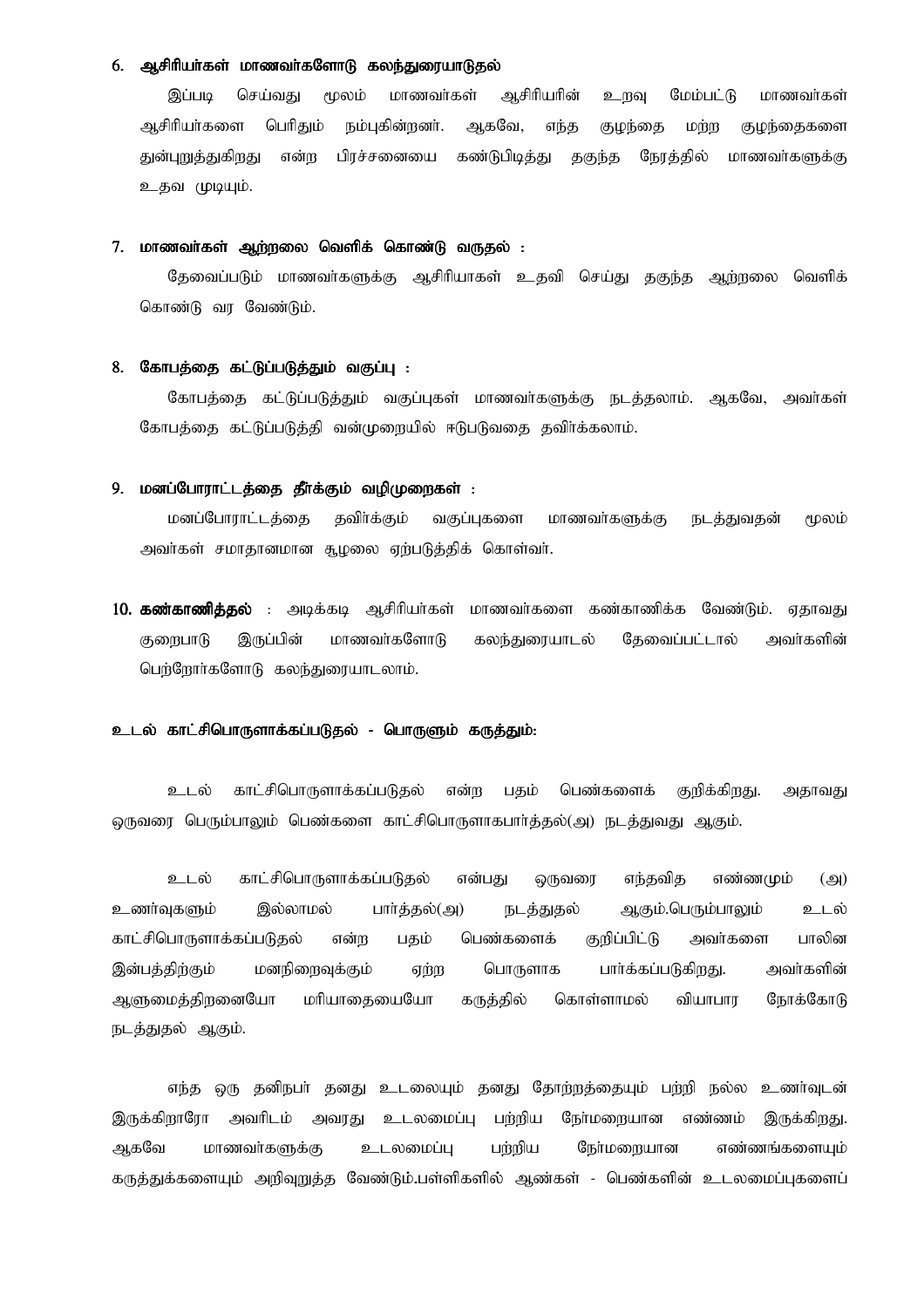பற்றிய நேர்மறையான நல்ல கருத்துக்களை வெளிப்படுத்தி ஒரு நேர்மறையான உருவமைப்பை ஒவ்வொருவரும் உணருமாறு செய்தல் அவசியமாகும்.

## முடிவுரை :

இக்கால இளைஞர்கள், கண்ணிற்கு தெரியாத எதிர்காலத்தை எதிர்நோக்க தேவையான சமுகத்திறனையும், விழுமங்களையும் தேடுகிறார்கள். இச்சமூதாயத்திற்கு விழுமங்களை கொண்டு செல்லக் காரணமாக இருப்பார்கள் தைரியமான மக்கள், புதிய கருத்துக்களையுடைய மக்கள், சிறந்த ஆசிரியர்கள், போன்றவர்கள் தேவைப்படுகிறார்கள். இவற்றை முழுமையாக அமைப்பதற்கு விழுமக்கல்வி மிகவும் அவசியமான ஒன்றாகிறது.

### விவாதத்திற்கும் சிந்தனைக்குமான வினாக்கள் :

- 1. இந்தியாவில் ஏற்படும் பெண்களுக்கு எதிரான வன்முறைகள் பற்றி கூறுக.
- 2. பெண்களின் பாதுகாப்பிற்கான சில வழிமுறைகளை ஆராய்க.
- 3. பெண் குழந்தை மற்றும் பெண் சிசு கொலை எதனால் ஏற்படுகிறது?
- 4. பாலின குற்றங்கள் மற்றும் வன்முறைகளை தடுப்பதில் கல்வியின் பங்கு பற்றி விளக்குக.
- 5. உடல் காட்சிபொருளாக்கப்படுதல் என்றால் என்ன?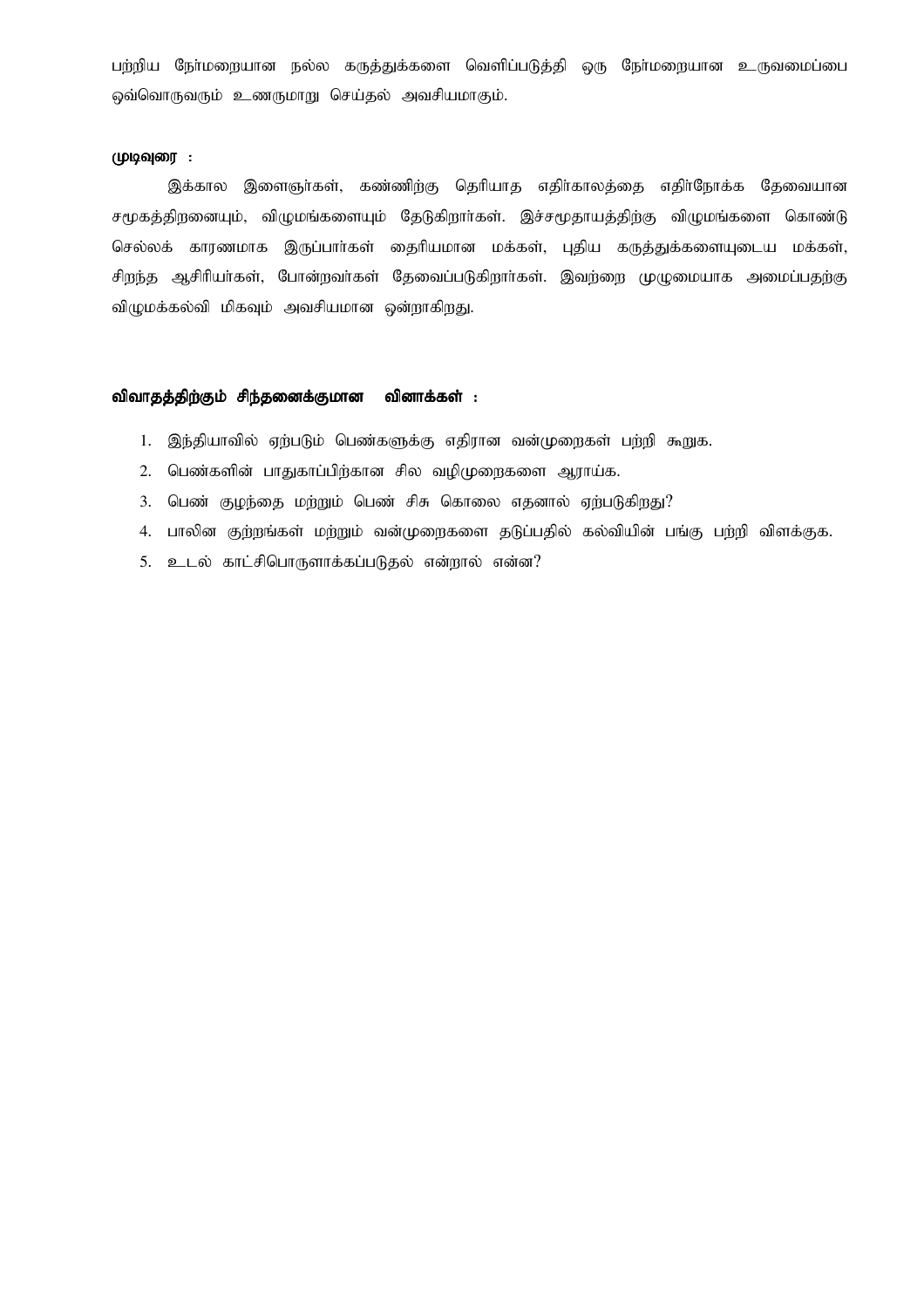# மக்கள் சாதன ஊடகமும் சமூகப்பாலினமும்

# நோக்கங்கள்:

- 1. மக்கள் சாதன ஊடகத்தில் பாலினத்தின் பங்கு பற்றி அறிதல்
- 2. மக்கள்சாதன ஊடகங்களில் சமூகப்பாலினம் தொடர்பான சார்பெண்ணங்கள் பற்றி புரிந்து கொள்ளுகல்
- 3. சமூகப்பாலின சமத்துவமும் மொழிப்பயன்பாடும் பற்றி ஆய்வு செய்தல்

# மக்கள் சாதன ஊடகத்தில் பாலினத்தின் பங்கு:

இத்தலைப்பு ஊடகங்களுக்கும் பாலினங்களுக்கும் இடையே உள்ள உறவு நிலையையும், ஊடகங்களுக்காகவே சிக்கரிக்கப்பட்ட ஊடகங்களால் உருவாக்கப்பட்ட அல்லகு பாலின இயல்புகள் மற்றும் பங்குப் பணிகள் பற்றி குறிப்பிடுகின்றன. மக்கள் சாதன ஊடகங்கள் தங்களது விளம்பரம், நிகழ்ச்சிகள் மற்றும் செய்திகள் மூலமாக தொடர்ந்து அன்றாடம் நம்மீது தாக்குதல் நடத்திக் கொண்டே இருக்கின்றன. இவ்வாறு நமது கருத்தையும் கவனத்தையும் தினந்தோறும் கவருகின்ற மக்கள் சாதன ஊடகங்களில் ஆண்கள் மற்றும் பெண்களின் பங்கேற்பு என்பது சமூகப் சமத்துவமின்மையை தெரிவிக்கிறது. ஊடகங்களில் பாலின நமக்கு இந்த குறிப்பாக தொலைக்காட்சிகளில் வரும் காட்சிகள் மற்றும் நிகழ்ச்சிகளில் பெண்களின் பங்கு குறைவாக இருப்பதோடு அவர்களை குடும்பத்தைப் பராமரிப்பவர், உணர்ச்சி வசப்படுபவர் மற்றும் ஆணாதிக்கத்தை ஏற்றுக்கொள்பவா் என்கின்ற அடிப்படையிலான நிகழ்ச்சியில் காட்டப்படுகின்றனா். இதுபோல் இளைய சமுதாயத்தினருக்கு ஆண் என்பவர் வலிமைமிக்கவராகவும், சுகந்திரமாக தனது வலிமையை வெளிப்படுத்துபவராகவும் அவர்களிடம் பெண்கன்மை இல்லை என்கின்ற அடிப்படையில் காட்டப்படுகிறது. ஒரு பெண்ணுக்கு எது தேவை அல்லது தேவையில்லை என்பதை தீாமானிக்க ஆண்கள்கான் வேண்டும் என்ற அடிப்படையிலான நிகம்ச்சிகள் ஊடகங்களில் வலியுறுத்தப்படுகிறது. சமூகவியலிளர்களின் கருத்துப்படி இதற்கான அடிப்படைக் காரணம் பெரும்பாலான அரசியல்வாதிகள் மற்றும் சட்டமியற்றுபவர்கள் போன்றோர் ஆண்களாக இருப்பது தான் என்று கூறப்படுகிறது. பெரும்பாலான ஊடகங்கள் ஆண்களின் கட்டுப்பாட்டில் இருப்பதால் பெண்களின் குறைவாகவும் இருக்கிறது. கொலைக்காட்சி மற்றும் செய்தித்தாள்களின் பங்கு கட்டுரைகள் போன்றவைகளில் ஆண்களின் அதிகமாக பங்கு தான் இருக்கிறது. பெண்ணியக்கவாதிகளின் கூற்றுப்படி,'ஒரு ஆண் என்பவன் ஒரு பெண்ணால் முழுமை பெறுகிறான்'. எனவே ஆண் - பெண் சமத்துவம் கொண்ட சமூகப்பாலின பங்கேற்பு மக்கள்சாதன ஊடகங்களில் இடம் பொ வேண்டும் எனபகை வலியாுக்க வேண்டும்.

# மக்கள்சாதன ஊடகங்களில் சமூகப்பாலினம் தொடர்பான சார்பெண்ணங்கள்

#### பெண்கள் தொடர்டபான சார்பெண்ணங்கள்:

 $\triangleright$  பெண்கள் மென்மையானவா்கள், பயந்த சுபாவம் உடையவா்கள்.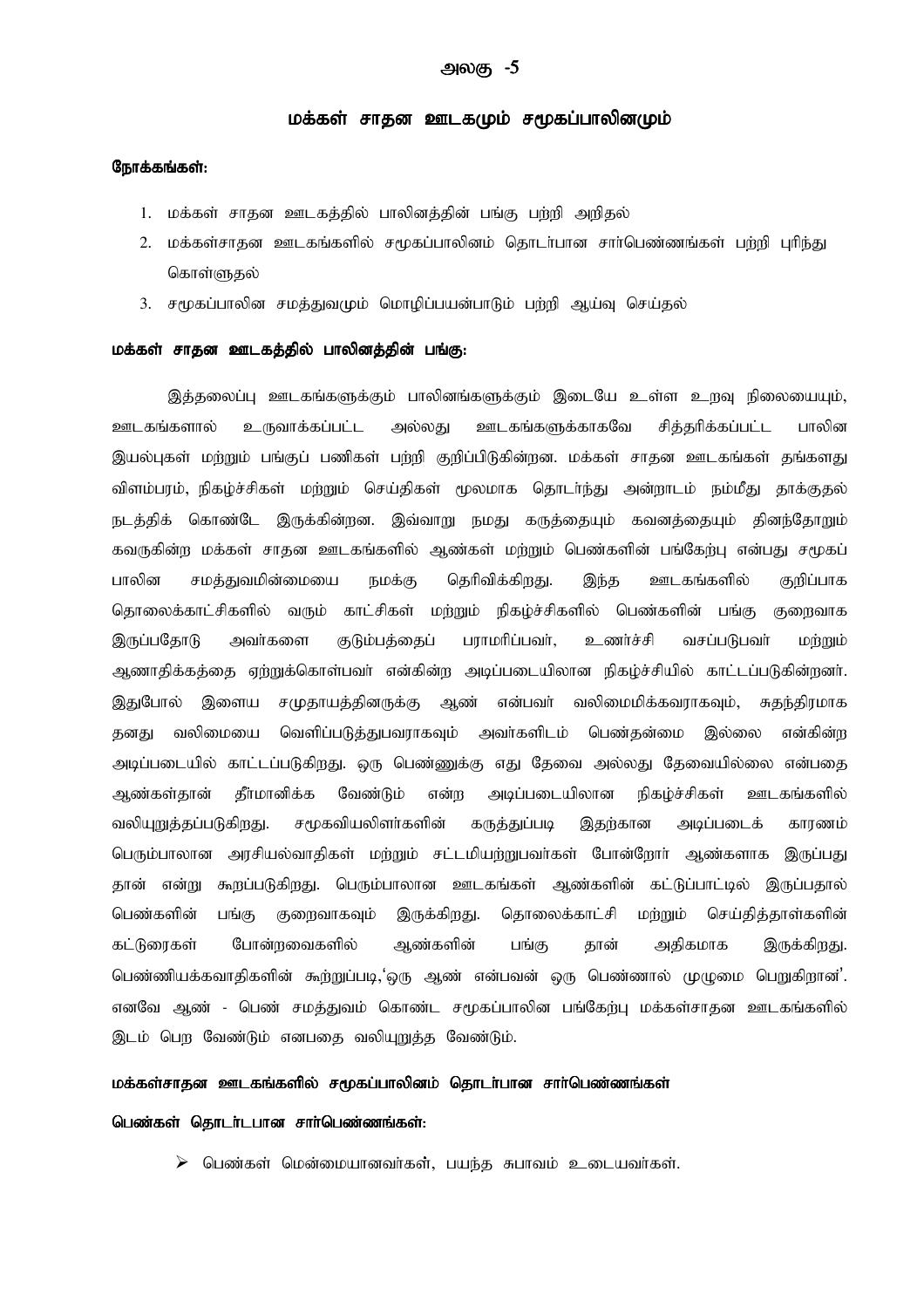- தமது கருத்துகளை ஆணித்தரமாக முன்வைப்பதில் தயக்கம் காட்டுவா்.  $\blacktriangleright$
- வன்முறைக்கு எளிதில் ஆளாகக்கூடியவர்கள்.  $\blacktriangleright$
- வம்பு பேசுவதில் ஆர்வம் காட்டுபவர்.  $\blacktriangleright$
- பிறா் மீது (குறிப்பாக பெண்கள்) பொறாமை கொள்வா்.  $\blacktriangleright$
- $\blacktriangleright$ அதிக பொறுமை கொண்டவர்கள்.
- ஒப்பனை செய்து கொண்டு அழகாகத் தோற்றமளிக்க விரும்புவா்.  $\blacktriangleright$
- $\blacktriangleright$ எளிதில் உணர்ச்சிவசப்படுபவர்கள்.
- குடும்ப உறுப்பினர்களிடம் குறிப்பாக குழந்தைகளிடம் பாசம் காட்டுபவர்கள்.  $\blacktriangleright$
- $\blacktriangleright$ அதிக பொறுப்புணா்வுடன் திகழ்பவா்.
- $\triangleright$  எதையும் சந்தேகக் கண்கொண்டு பார்ப்பவர்கள்.

# ஆண்கள் தொடர்பான சார்பெண்ணங்கள்:

- $\blacktriangleright$ உடல் வலிமைமிக்கவர்கள்.
- $\blacktriangleright$ உரிமையை நிலை நாட்டுவதில் அதிக ஆர்வம் காட்டுபவர்கள்.
- $\blacktriangleright$ தற்பெறுமை மிகுந்தவர்கள்.
- $\blacktriangleright$ பெண்கள் மீது ஆதிக்கம் செலுத்த விரும்புபவர்கள்.
- $\blacktriangleright$ ஊர் சுற்றுவதில் நாட்டம் கொள்பவர்கள்.
- $\blacktriangleright$ தமது பாசத்தை வெளிக்காட்டத் தெரியாதவர்கள்.
- $\blacktriangleright$ பிடிவாதம் அதிகம் உடையவா்கள்.
- $\blacktriangleright$ உணர்ச்சிகளை வெளிக்காட்டாமல் மறைத்திடுவர்.
- $\blacktriangleright$ ஆண்களே சரியான முடிவுகளை எடுக்கக் கூடியவர்.
- $\blacktriangleright$ ஒப்பனை செய்வதில் ஆர்வம் இல்லாதவர்கள்.

## பாலின தன்அடையாள பணிப்பொறுப்புகளாக உணர்பவை:

## பெண்கள் தன் அடையாள பணிப்பொறுப்புகளாக உணர்பவை:

 $\triangleright$  சமூகத்தில் பெண்களுக்கென தைுக்கப்பட்ட அணிகலில் விருப்பம் உடைகளை கொள்ளுதல்.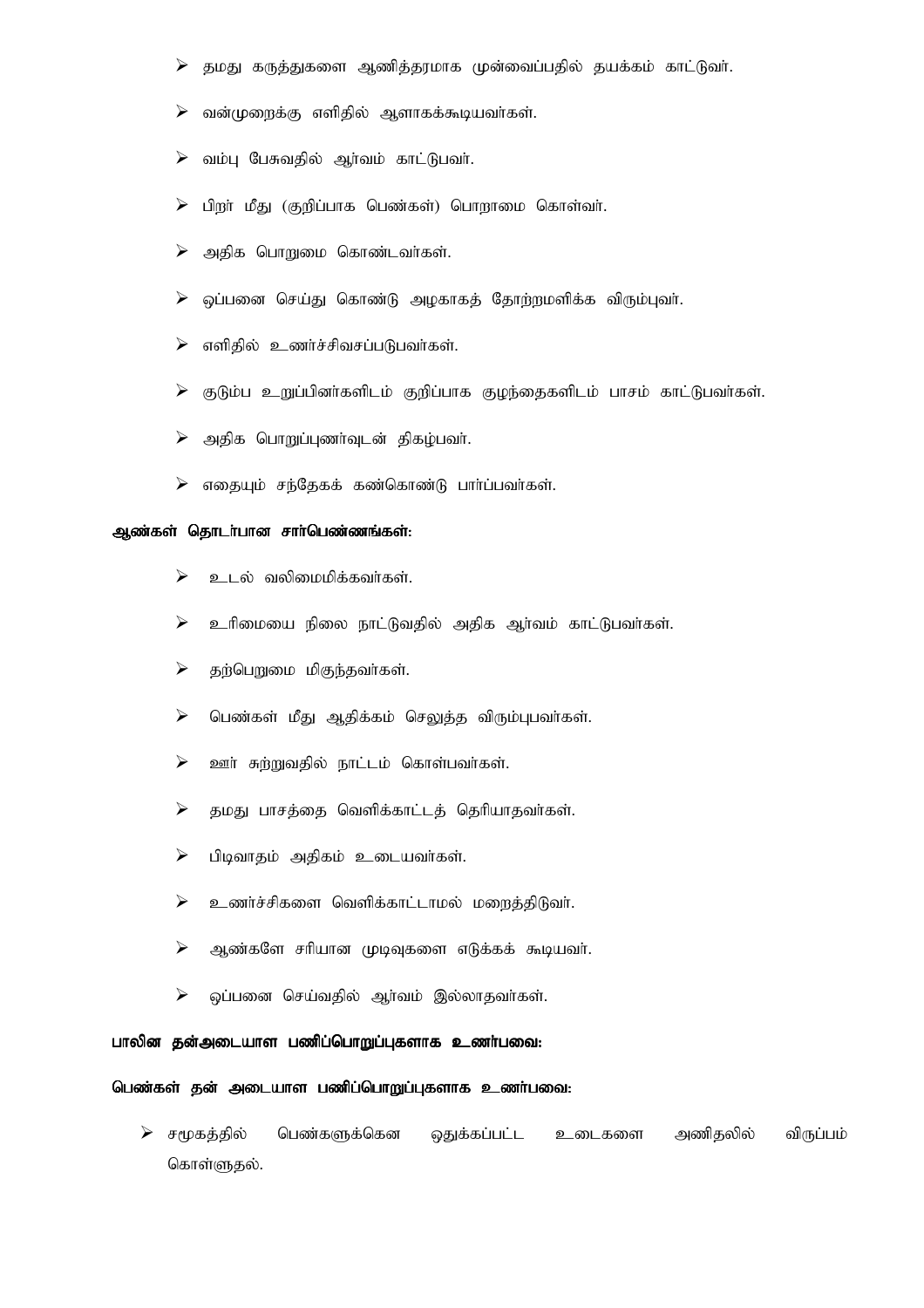- குடும்ப நிர்வாகத்தை மேற்கொள்வதில் ஆர்வம்.  $\blacktriangleright$
- குடும்ப பணிகளை (உணவு தயாரித்தல், வீட்பை சுத்தப் படுத்துதல், உடைகளை துவைத்தல் போன்றவை) மேற்கொள்வதில் ஈடுபாடு காட்டுதல்.
- $\triangleright$  தன்பாலினத்தவரோடு நெருங்கிப் பழகவும், விளையாடவும், பொழுதுபோக்கவும் விரும்புதல்.
- ஆண்கள்பால் கவர்ச்சி கொள்ள மற்றும் தகுந்த ஆண்மகனை கணவனாக்கிக் ஆசைப்படுதல்.
- $\blacktriangleright$ பிள்ளைகளைப் பெற்று வளர்த்திடும் பொறுப்பேற்றல்.
- குடும்பம் மற்றும் குல மரபுகளை பின்பற்றுவதில் உறுதியுடன் இருத்தல்.  $\blacktriangleright$
- மையப்படுத்தியே குடும்பத்திற்கு முன்னுரிமையளித்து, தொழிற்சார் ➤ அதனை தனது வேலைகள் மற்றும் இதர பணிகளை அமைத்துக் கொள்ளல்.
- ≻ குழந்தைகளுக்கு பாடம் சொல்லிக் கொடுத்தல், மற்றும் நற்பண்புகளை மறைமுகமாக போதித்தல்.
- சமயச்சடங்குகளில் ஈடுபாடு காட்டுதல் மற்றும் அவற்றிற்கான ஏற்பாடுகளை செய்தல்.  $\blacktriangleright$
- $\triangleright$  குடும்பத்தினரின் உடல்நலம் பேணுதல்.

# ஆண்கள் தன் அடையாள பணிப்பொறுப்புகளாக உணர்பவை:

- $\triangleright$  தொழில் கற்றுத் தேர்ச்சியடைவதிலும், வாழ்க்கைத் தொழில் ஒன்றை மேற்கொண்டு குடும்ப வருமானத்தைப் பெருக்குவதிலும் ஈடுபாடு காட்டுதல்.
- $\triangleright$  குடும்ப உறுப்பினர்களை பாதுகாத்தல் தன் கடமை என உணர்தல்.
- தன் பாலினத்தவரோடு நெருங்கிப் பழகவும், விளையாட்டுத் தோழா்களாகவும் கொள்ள ஆவல் கொள்ளுகல்.
- $\triangleright$  பெண்களுக்கு கவர்ச்சியாகத் தோன்றுதல். விரும்பும் பெண்ணை மனைவியாக்கிக் கொள்ள விருப்பப்படுதல்.
- உடல்பலம் கேவைப்படும் வீட்டுப் பணிகளை மட்டும் மேற்கொள்ள முன்வருகல்.  $\blacktriangleright$
- குணிவமிக்க/ சாகச செயல்களில் ஈடுபடுகல், வெளிப்பா விளையாட்டுகளில் ஈடுபடுகல்.
- ≻ தனது அதிகாரத்தை பிறரிடம் குறிப்பாக பெண்களிடம் நிலைநிறுத்த முயற்சித்தல்.

# உடலைப் பற்றியும் நமது சுயத்தைப் பற்றியுமான நேர்மறையான கருத்துகள்: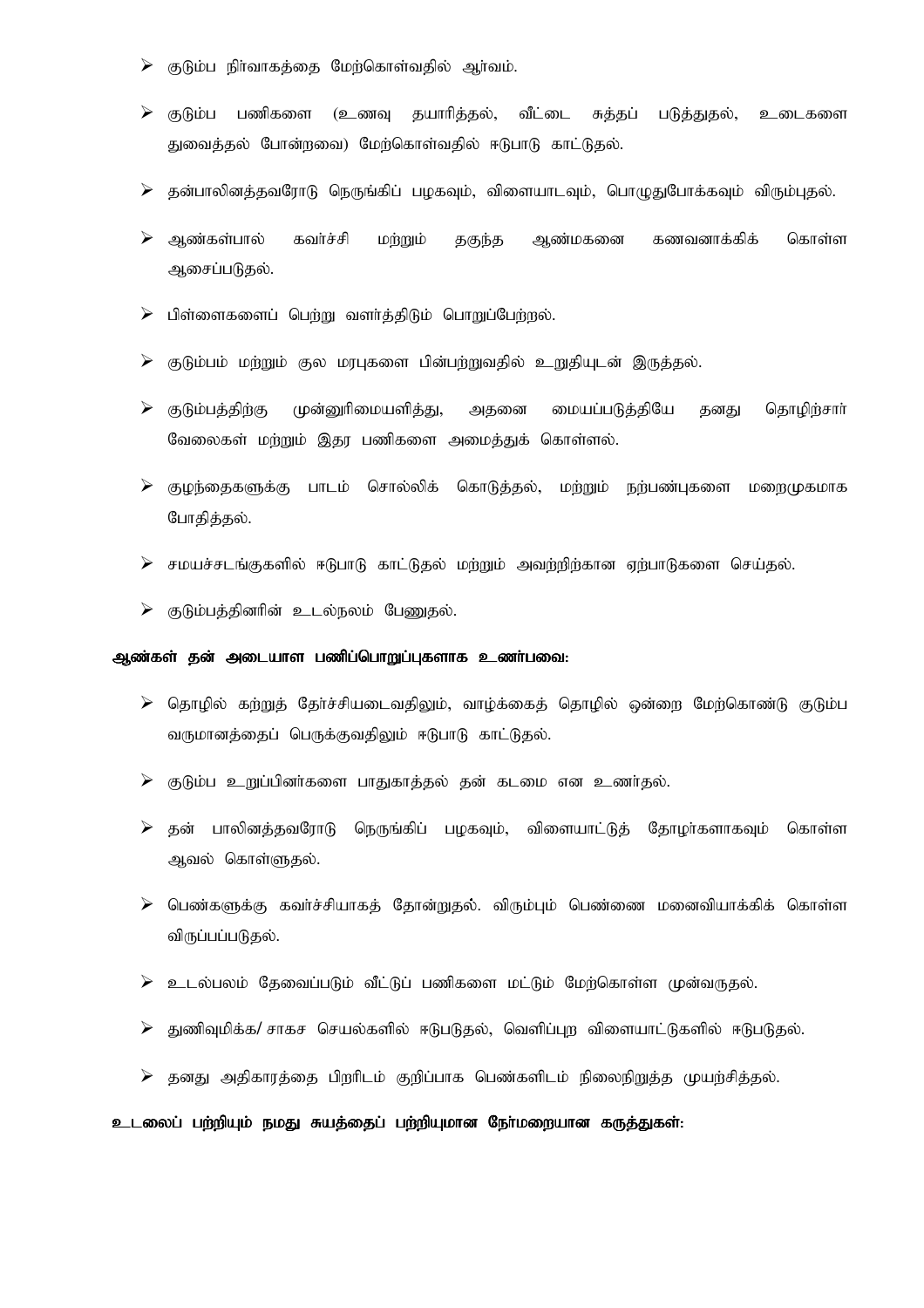உடலைப் பர்ரிய எண்ணமும் நமது சுயத்தைப் பர்றிய நமகு நமகு எண்ணமும் நேர்மறையாக இருக்க வேண்டும். உடலைப் பற்றிய நேர்மறையான எண்ணம் என்பது உடல் மற்றும் தோற்றம் பற்றிய எண்ணமும் நம்முள் ஏற்படும் போது மனமகிழ்ச்சியைத் நமது குறிக்கிறது. நாம் எல்லோரும் நமது உடல், மனம் மற்றும் சுயம் பற்றிய தரவேண்டும் என்பதை இருக்கிறோம். இதுபோல் எண்ணக்குடன் மட்டுமல்ல, நம்மைப்பர்ரிய இது பிறாகு  $Q$ (Ҧ எண்ணத்தையும் அறிந்து கொள்ள விரும்புகிறோம். எந்த ஒரு தனிநபர் தனது உடலையும் தனது தோற்றத்தையும் பற்றி நல்ல உணர்வுடன் இருக்கிறாரோ அவரிடம் அவரது உடலமைப்பு பற்றிய நேர்மளையான எண்ணம் இருக்கிறது என்று கருகலாம். பல நேரங்களில் மனிகர்கள் பல தங்களைப் பற்றிய நோ்மறையான கருத்தைக் கொண்டிருக்கின்றனா். பிறா தன்னைப் பற்றியும் தனது உடலமைப்பு பற்றியும் எப்படி நினைத்தாலும் சிலா் கன்னைப் பற்றி உயர்வாகவும் நேர்மறையாகவும் கருதுவர். இது உளவியல்படி சரியான தற்கருத்தாகவும் மனநலக்கிற்கு ஏற்றதாகவும் இருக்கிறது. நோ்மறையான உடலமைப்பு பற்றிய கருத்தை பின்வருவன ுமலம் மேம்படுத்தலாம்:

- ஆரோக்கியமும் புறத்தோற்றமும் வெவ்வேறானவை என்று உணர்தல்.
- நமது குடும்பத்தின் நல்ல விஷயங்களையும் பாரம்பரியத்தையும் நாம் கொண்டிருப்பதாக கருதுதல்.
- நம்மைச் சும்மி நல்ல நேர்மளையான பர்மிய உடலமைப்ப எண்ணங்கள் உடையவர்களுடன் இருத்தல்.
- நம்முடைய உடலை மரியாதையுடனும் அன்புடனும் நாமே நடத்துதல்.
- பற்றிய நம்மைப் பிறரது கருத்துகளின் உண்மையை உணர்ந்து நமது புறத்தோற்றத்தை முடிந்த அளவு சரிசெய்து கொள்ளுதல்.

# சுயம் பர்ரிய நேர்மளையான கருக்கு:

சுயத்தைப் பற்றிய உணர்வு என்பதை சுயஉருவாக்கம், தன்னடையாளம், சுயகண்ணோட்டம் அமைப்பு என்று குறிப்பிடலாம். சுயம் என்பது நான் யார்? என்ற கேள்விக்கு அல்லது சுய விடையளிப்பதாக இருக்கிறது. சுயகருத்து அல்லது தற்கருத்து அல்லது நமது சுயம் பற்றிய நமது கருத்து என்ற அடிப்படையில் உருவாக்கப்படும் மனக்கட்டமைப்பாகும். இந்த கட்டமைப்பு நமது சுயமரியாதையுடன் புரிந்து சுயஅறிவு இடைவினை மற்றும் சமுதாயம் சார்ந்த சுயம் போன்றவைகளை அமைக்கிறது. இது நமது கடந்த கால சுயம், நிகழ்கால மற்றும் எதிா் கால சுயத்தை உள்ளடக்கியதாகும். இவ்வகையாக உருவாக்கப்பட்ட சுயத்தை பற்றி நோ்மறையான எண்ணங்கள் இருக்க வேண்டும். எடுத்துக்காட்டாக நமக்கு சுயமரியாதை இருக்கிறது, நம்மால் பிறருக்கும் நமக்கும் நன்மை இருக்கிறது, மற்றும் நம்மால் இதைச் செய்ய முடியும் என்று நமது சுயம் பற்றிய நேர்மறையான கருத்தாகும். மக்கள் ஊடகங்களில் கருகவுகை சாகன பிரதிபலிக்கப்படும் ஒருவரது உடலமைப்பைப் பற்றியும் ஒருவரது சுயத்தைப் பற்றியும் பொதுவான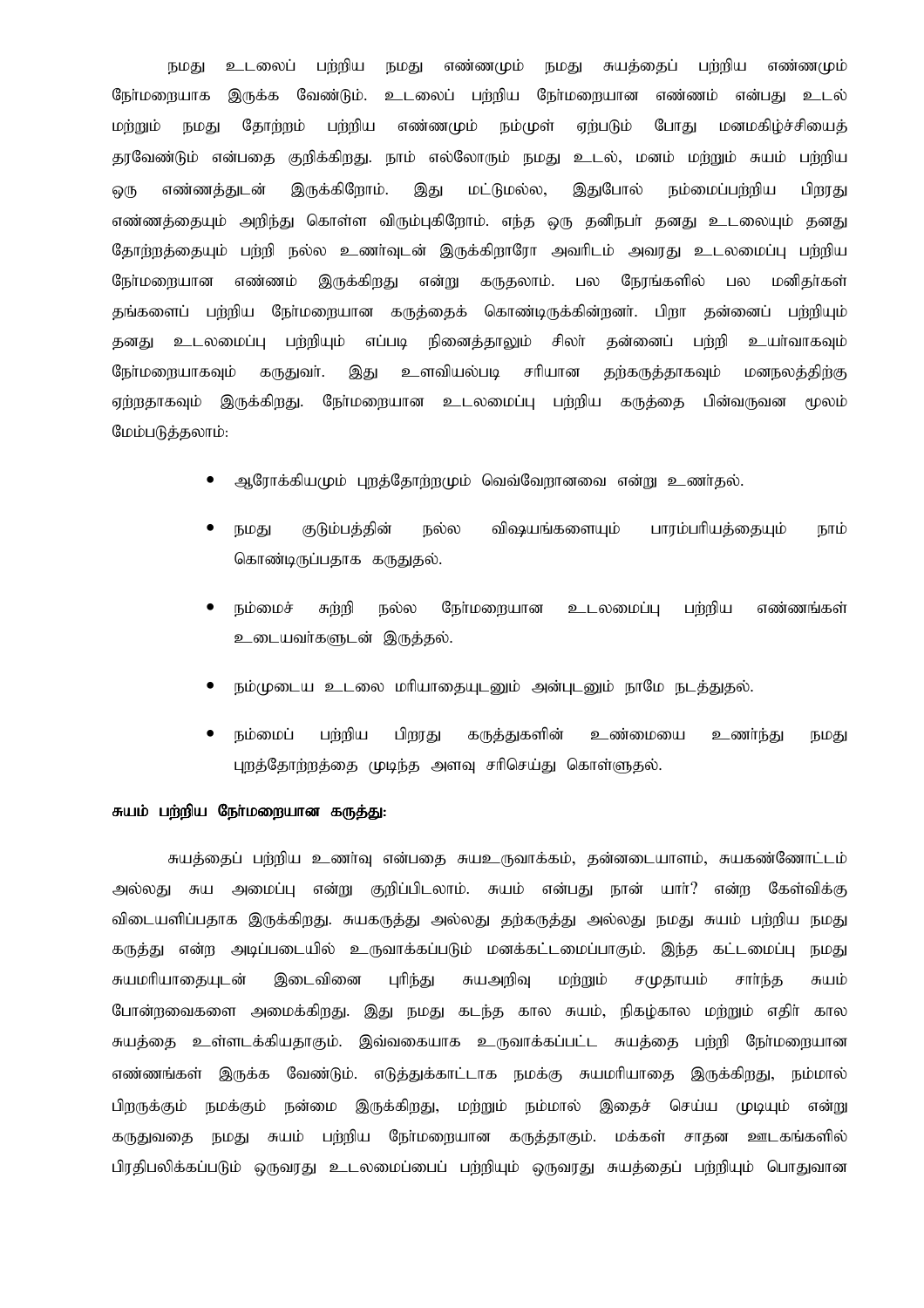ஆண்கள் நேர்மளையாக இருக்க வேண்டும். பொதுவாக ஊடகங்களில் மற்றும் கருத்துகள் பெண்களின் உடலமைப்புகளைப் பற்றிய நேர்மறையான நல்ல கருத்துக்களை வெளிப்படுத்தி ஒரு நோ்மறையான உருவமைப்பை ஒவ்வொருவரும் உணருமாறு செய்தல் அவசியமாகும். மேலும் கலாச்சார வேறுபாடும் சுயம் பர்றிய கருத்தில் வேறுபாட்டை உருவாக்குகிறது. சமூகத்தில் பெண்கள் இணைந்த கூட்டு சுயத்தை பெற விரும்புகின்றனர். ஒருவருடன் ஒருவா் ஆண்களும் தங்களது சுயத்தில் பிறருடன் இணைந்த கூட்டான சுயத்தையே விரும்புகின்றனர்.

# மக்கள்சாதன ஊடகங்களில் சமூகப்பாலினம்:

சித்தரிக்கப்படுகிறது. மக்கள்சாகன ஊடகங்களில் சமூகப்பாலினம் பல்வேறு வகையாக கொலைக்காட்சி நிகழ்ச்சிகள், கார்ட்டூன்கள், கிரைப்படங்கள் புத்தகங்கள், மர்றும் விளம்பரப்படங்கள், செய்திகளில் சமூகப்பாலினம் பற்றிய கருத்துகள் ஒவ்வொரு நாளும் நம்மீது காக்கக்கை எற்படுக்கிக் கொண்டிருக்கிறது. இவைகளால் சமூகப்பாலினம் பற்றிய கண்ணோட்டம் பொகுமக்களிடையே உருவாக்கப்படுகின்றன. பின்வருமாறு மக்கள்சாகன ஊடகங்களில் சமூகப்பாலினக்கை விவரிக்கலாம்.

## புத்தகங்கள் மற்றும் மாத — வார இதழ்களில் சமூகப்பாலினம்:

அமெரிக்காவின் புத்தகங்கள் மற்றும் பருவ இதழ்களின் மீது நடந்த ஆய்வில், கடந்த 30 ஆண்டுகளாக சமூகப்பாலினத்தைப் பற்றிய கருத்து எவ்வாறு மாறுதல் அடைந்துள்ளது என்பதை ஆரம்ப காலத்தில் அமெரிக்காவின் எழுத்தாளர்களின் படைப்புகளில் பெண்கள் தெரிவிக்கிறது. குடும்பத்தை பராமரிப்பவர்கள், குழந்தையைப் பெற்றுத் தருபவர்கள் மற்றும் உணவைத் கயாரிப்பவர்கள் என்கின்ற பொகுவான கருத்தும் ஆண்கள் உடல் வலிமை மிக்கவர்கள். வெளியில்சென்று பொருளீட்டுபவா்கள் என்கின்ற கருத்தையும் கொண்டிருந்தது. குடும்பத்திற்காக எமுத்தாளர்களின் படைப்புகள் நிலையில் மார்றம் ஏர்பட்டு பெண்களுக்கம் ஆனால் இந்த ஆண்களுக்கும் உள்ள உயிரியல் சார்ந்த உடல்ரீதியான வேறுபாடுகளைத் தவிர மற்றவைகளில் இருவருக்கும் சமூகப்பாலின சமத்துவத்தை உணர்த்தும் விதமாக அமைந்துள்ளது. மேலும் வார மற்றும் மாத இதழ்களில் பெண்களின் உடல் உறுப்புகளை காட்சிப்படுத்துவதும் செய்தி மூலம் விளம்பரப்படுத்தும் வியாபார உத்திகளும் கடைபிடிக்கப்படுகின்றன. இதனால், பெண்களையும் கருதும் ஆண்களையும் மனிகர்களாகக் கருதாமல் வியாபாரப் பொருளாகக் மனப்போக்கு உருவாகியுள்ளது. பெரும்பாலான ஆண்கள் பெண்களை பாலுணர்ச்சியைத் தூண்டும் பொருளாகப் பார்க்கும் மனவக்கிரம் ஏற்படுத்தப்பட்டுள்ளது. இதுபோல், தற்போதுள்ள புத்தகங்களில் வியாபார உக்கியாக ஆண்கள் மர்றும் பெண்களிடையே கலாச்சாரம், பாலுணர்வு அல்லது சமூகப்பாலினத்தில் வேறுபாடுகளை உருவாக்கும் சூழ்ச்சிகள் நடைபெற்றுவருகிறது.

# தொலைக்காட்சி நிகழ்ச்சிகளில் சமூகப்பாலினம்:

தொலைக்காட்சிகளிலும் கடந்க 20 வருடங்களாக சமூகப்பாலினம் சாா்ந்த காட்சிகளில் பெரும்மாற்றம் ஏற்பட்டுள்ளது. இக்காட்சிகளில் திருமணம், பெற்றோராதல் மற்றும் வீட்டுப் பராமரிப்பு போன்றவைகள் ஆண்களைவிட பெண்களுக்கு அதிக முக்கியத்துவம் வாய்ந்ததாக காட்டப்பட்டது.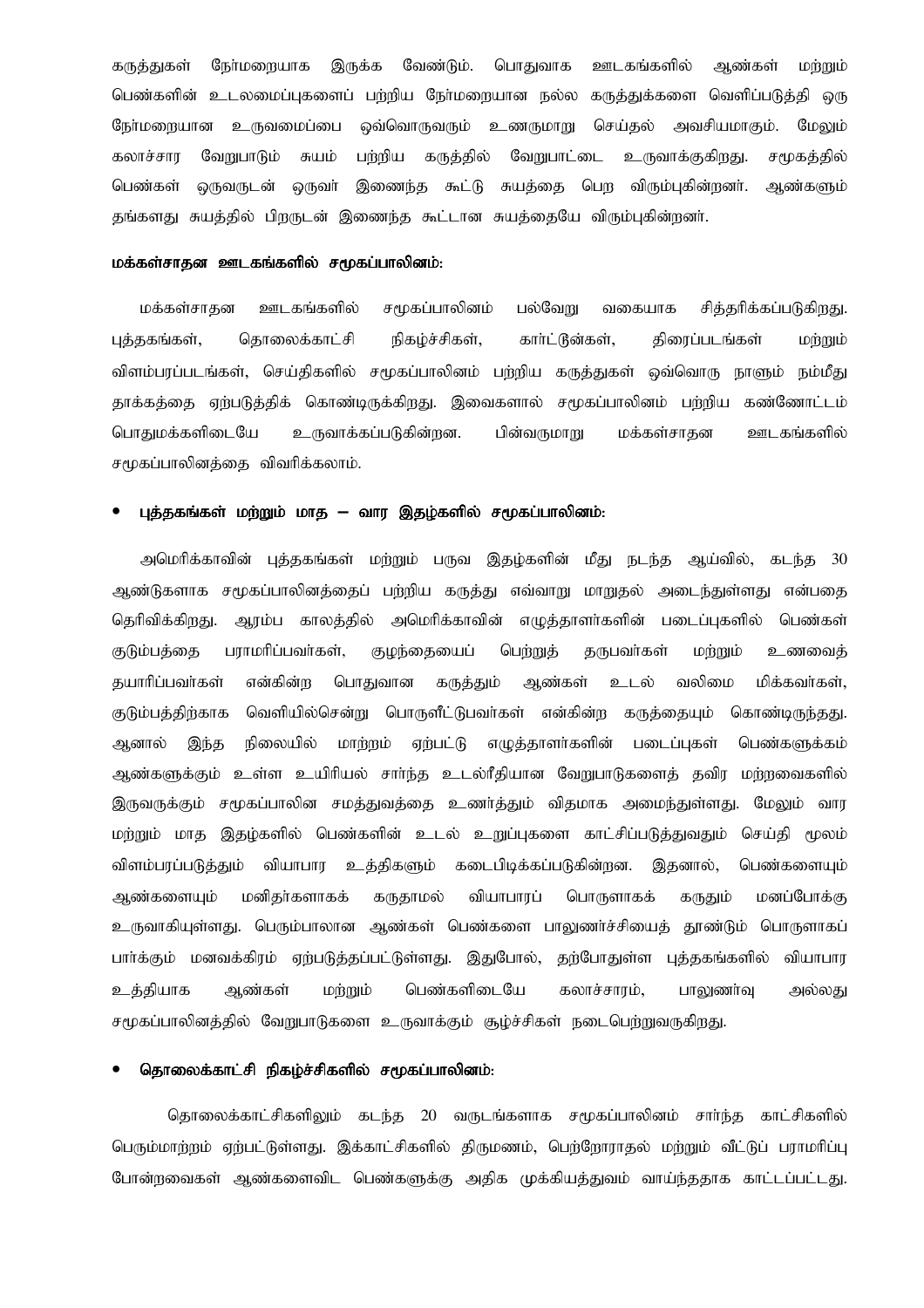கொலைக்காட்சி நிகம்ச்சிகளின் மீகு நடத்தப்பட்ட ஆய்வின்படி சுமார் 15 ஆண்டுகளுக்கு முன்புவரை 74% தொலைக்காட்சி நிகழ்ச்சிகளில் பெண்கள் திருமணம், காதல் மற்றும் குடும்பம் சாா்ந்த நிகழ்வுகளில் அதிகம் காட்சிப்படுத்தப்பட்டனா் என்று கூறுகிறது. இதுபோன்ற நிகழ்வுகளில் ஆண்கள் 18% போ் ஈடுபட்டனா் என்றும் தெரிவிக்கிறது. கடந்த 10 ஆண்டுகளில் அமெரிக்காவின் தொலைக்காட்சிகளில் பெண்களை தனித்துவமாக ஆண்களைப் போல் சுதந்திரமாக இருப்பதைப் போன்று சித்தரிக்கின்றனர். மேலும் வெற்றிகரமாக வியாபாரம் மற்றும் தொழிலதிபர்களாக ஆணுக்கு நிகராக விளங்கும் பெண்களையும் காட்சிப்படுத்துகின்றனர். தற்காலத்தில் எற்பட்டுள்ள நுகர்வோர் கலாச்சாரம் காரணமாக தொலைக்காட்சிகளில் அதிகமாக விளம்பாங்களிலும், நிகழ்ச்சிகளி<u>லு</u>ம் பெண்களை பாலுணர்ச்சியைத் தூண்டும் பொருளாகவும் ஆண்களின் கண்ணோட்டத்தில் பெண்கள் எப்படி இருக்க வேண்டும் என்று திட்டமிட்டு நிகழ்ச்சிகளை அமைத்தும் பொருட்களை சந்தைப்படுத்துகின்றனர்.

#### காா்ட்டூன்களில் சமூகப்பாலினம்

காா்ட்டூன் படங்களில் பெண்கன்மையை வலிமைமிக்ககாக காட்டப்படுகிறது என்றாலும், ஆண் கட்டுப்பாட்டில் தான் கதையமைப்பு இருப்பதுபோல் சித்தரிக்கப்படுகிறது. பாத்திரத்தின் இந்த காட்சிகளில் வலிமைமிக்க ஆண்கள், மாகிரியான கார்ட்டூன் ஆண்கள், பலவீனமான மென்மையான பெண்கள் மற்றும் நவீன முற்போக்கு பெண்கள் ஆகிய நான்கு பாக்கிரங்களே அமைக்கப்படுகிறது. இந்த காா்ட்டூன் காட்சிகளின் கதையமைப்பில் முக்கிய கதாப்பாத்திரங்கள் அனைத்தும் ஆண்களாகவே இருப்பதைக் காணலாம். சில காா்ட்டூன்களில் பெண்களும் வீரம்மிக்க முக்கிய கதாப்பாத்திரங்களில் காட்சியாக அமைக்கப்பட்டுள்ளதைக் காணலாம். இவ்வகை வீரம்மிக்க பெண்களின் பாத்திரங்களும் ஆண்களுக்கு துணைபுரியும் வகையில் அமைக்கப்பட்டு சுதந்திரமில்லாமல் இருப்பதையும் காணலாம். இதுபோல் குடும்ப வேலைகளையும் குழந்தைகளைப் பராமரிக்கும் ஆண்களின் பாத்திரங்கள் எதுவும் இல்லை என்றும் ஆண்தன்மை பிரதிபலிக்கும் வலிமை மற்றும் சுதந்திரமாக முடிவெடுக்கும் திறன்களை உடைய பெண்களின் பாத்திரங்கள் காா்ட்டூன்களில் உள்ளன ஆய்வுகள் தெரிவிக்கின்றன. என்றும் மேலும் அந்த ஆய்வின்படி ஆண்களையும் பெரும்பாலான பாத்திரப் படைப்புகள் பெண்களையும் கார்ட்டுன் சமூக வார்ப்புகளாகவும் காண்பிக்கின்றன. ஆண்களின் பாத்திரங்கள் பெண்களின் பாத்திரங்களைவிட அதிக முக்கியத்துவம் வாய்ந்ததாகக் காண்பிக்கப்படுகின்றது. ஆனால் சமீபகாலங்களில் காா்ட்டூன்களில் மேலை நாடுகளில் நிறைய மாற்றங்கள் ஏற்பட்டுள்ளன. இவைகள் சமூகப்பாலின சமத்துவத்தை நோக்கி ஓரளவு முன்னேற்றம் அடைந்து கொண்டிருக்கின்றன.

# திரைப்படங்களில் சமூகப்பாலினம்

ஆரம்ப காலத்தில் திரைப்படங்களின் தாக்கம் தொலைக்காட்சிகளை விட மிக அதிகமாக இருந்த காலத்தில் ஆண்களின் கதாப்பாத்திரங்களில் ஆண்கள் மட்டுமே புத்திசாலிகளாகவும், கன்னிறைவு உடையவர்களாகவும் மற்றும் வீரம், விவேகம் உடையவர்களாகவும் முக்கிய கதாபாத்திரமாக சித்தரிக்கப்பட்டது. இப்படங்களில் பெண்களின் காண்பிக்கப்பட்டு கதாபாத்திரங்கள் ஆணுக்கு உதவிபுரிந்து அவரை விரும்புபவா் போலவும் காட்சிகள் இடம்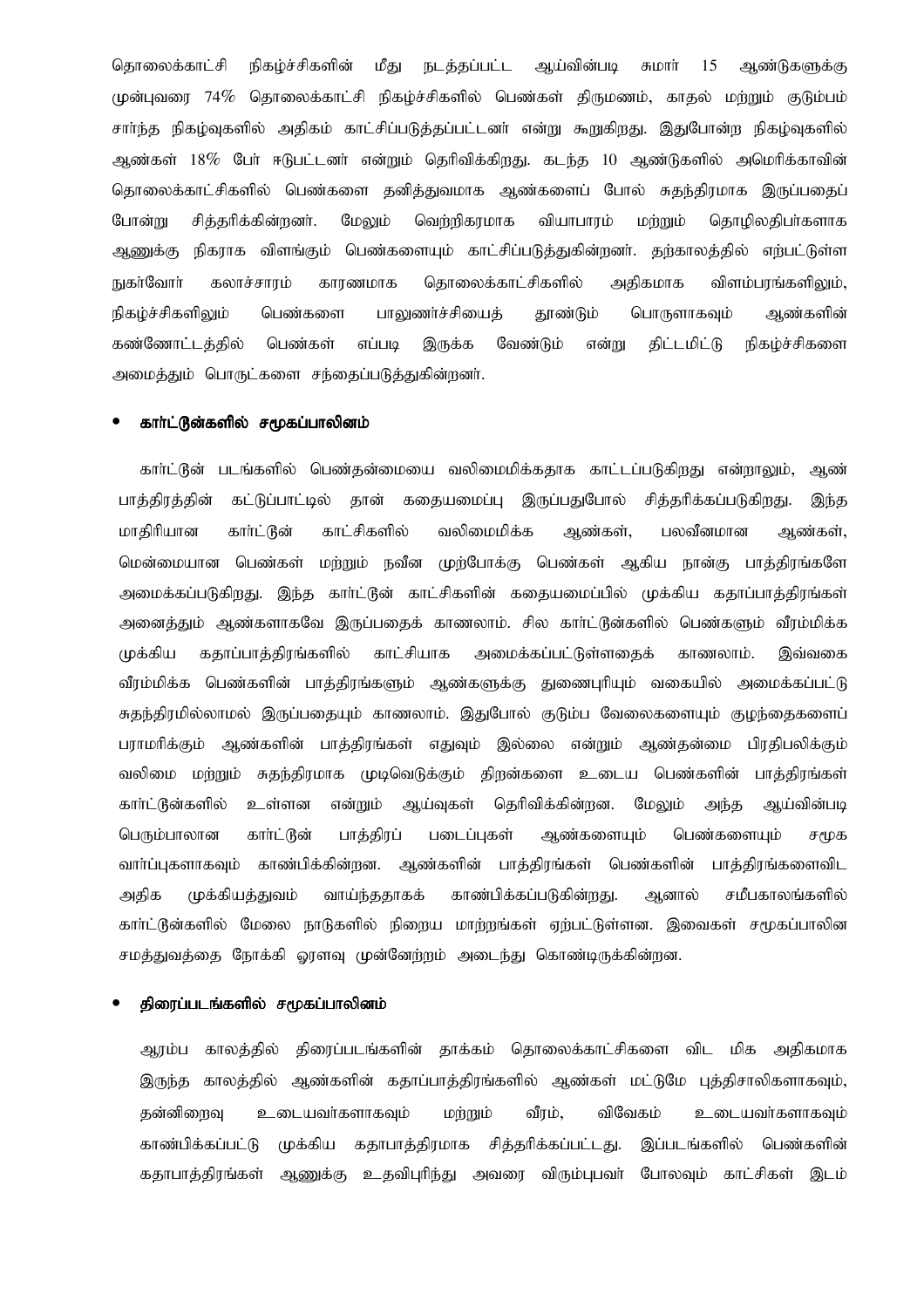பெற்றிருந்தன. ஒரு சில படங்களில் பெண்களின் கதாபாக்கிரம் முக்கிய ககையம்சக்துடன் படைக்கப்பட்டிருந்தாலும் அப்பெண்கள் ஆண்களை சார்ந்து இருக்கும் நிலைமையும் முடிவெடுக்கும் திறன் இல்லாமலும் காட்சிப்படுத்தப்பட்டது. இடைக்காலத்தில் தொலைக்காட்சியின் அதிக தாக்கத்திற்கு முன் எடுக்கப்பட்ட திரைப்படங்களிலும் ஆண்களின் பாத்திரங்கள் முடிவெடுக்கும் திறன் உடையவர், வலியுறுத்தி பேசுபவர், தன்னம்பிக்கை உள்ளவா் மற்றும் ஆதிக்கம் செலுத்துபவராகவும், பெண்கள் எவ்வளவுதான் அறிவு கூர்மையுடையவராக இருந்தாலும் வீரமில்லாமலும் அடிக்கடி அச்சப்படும் தன்மையைக் காட்சிப்படுத்தப்பட்டிருக்கிறது. கொண்டவராக இருந்து ஆண்களை சார்ந்து இருக்குமாறும் பெரும்பாலான சமீபகாலக்கில் திரைப்படங்கள் பெண்களின் உடலுக்கும் அவர்களகு கவர்ச்சிக்கும் அதிக இடமளித்து பெண்களை காட்சிப்பொருளாக மாற்றியமைத்துள்ள ஆபாச பாடல்கள் நிறைந்த கிரைப்படங்கள் வெளிவந்து கொண்டிருக்கின்றன. மேலும் ஆண் கதாபாத்திரங்கள் வன்முறையும், விரும்பாத செயல்களை செய்பவராகவும், கதாநாயகர்களின் துணிவும், நியாயமான செயல்பாடும் கொண்டதாக திரைப்படங்கள் அமைக்கப்பட்டுள்ளன. ஒரு சில கதாபாத்திரங்கள் செயல் துடிப்பு மிக்க வீரத்துடன் செயல்படும் காவல்துறை அதிகாரிகள் கிரைப்படங்களை போன்ற ககையம்சம் உடைய கொண்டவைகளாக இருக்கின்றன. மேற்கண்டவாறு கிரைப்படங்களில் சமூகப்பாலினம் காண்பிக்கப்படுகிறது.

#### விளம்பரப்படங்களில் சமூகப்பாலினம்

விளம்பரப்படங்கள் பெரும்பாலும் பெண்களின் அமகுணர்ச்சியை மையமாகக் கொண்டு வியாபார நோக்கத்துடன் எடுக்கப்படுகின்றன. பெரும்பாலான விளம்பரப்படங்களில் பெண்கள் பாரம்பரியமான சமூக வார்ப்புகளாகவே காட்சிப்படுத்தப்படுகின்றனர். தங்களது விளம்பரக்காட்சிகளில் நடத்தப்பட்ட ஆய்வின்படி காட்சிகளில் தோன்றும் ஆண்கள் பெண்களின் வார்க்கைகளிலும் உடல் மொமிகளிலும் சமூகப்பாலின வார்ப்பகள் அகிகமாக பிரதிபலிப்பதாகக் கண்டறியப்பட்டுள்ளது. இக்காட்சிகளில் பெரும்பாலானவைகளில் பெண்களை முகன்மை காட்சிகளில் காட்சிப்படுக்கப்பட்டும் பாலணர்ச்சி காண்டும் அகன் இணைப்பாக அவர்களை வீட்டுப்பாாமரிப்பில் ஈடுபடுக்குவகு போல் காண்பிக்கு சமூக வார்ப்பகளாகவம் காட்டப்படுகிறது. இகனால் பெண்கள் என்றால் அமகுடனும் கவர்ச்சியுடனும் குடும்பக்கை பராமரிப்பவராகவும் இருக்க வேண்டும் என்று வலியுறுக்கப்படுவகாக ஆய்வுகள் தெரிவிக்கின்றன. விளம்பரப்படங்களிலும் எல்லா பெண்கள் ஆதிக்கம் செலுத்தப்படுபவராக காட்டாமல், பலவீனமாகவும் ஆண்களை எல்லாவர்றுக்கும் சார்ந்து இருக்குமாறும் காட்டப்படுகிறது. இதுபோல் ஒரு பொருளை சந்தைப்படுத்தும் விளம்பரக்காட்சிகளை நோக்கும் போது அப்பொருளை விளம்பரப்படுத்துவது போலவம் பெண்கள் ஆண் அவைகளை பயன்படுத்துவது போலவும் காட்சிகள் அமைந்துள்ளதைக் காணலாம்.

மேற்கண்டவாறு விளம்பரக்காட்சிகள் வியாபார நோக்கமாக இருப்பதால் பெண்கள் சமூக வார்ப்புகளாகவும் பாலுணர்ச்சியைத் தூண்டுபவராகவும் காண்பிக்கப்படுவதோடு ஆண்கள் ஆதிக்கம் செலுத்துபவர்களாகவும் காண்பிக்கப்படுகிறது.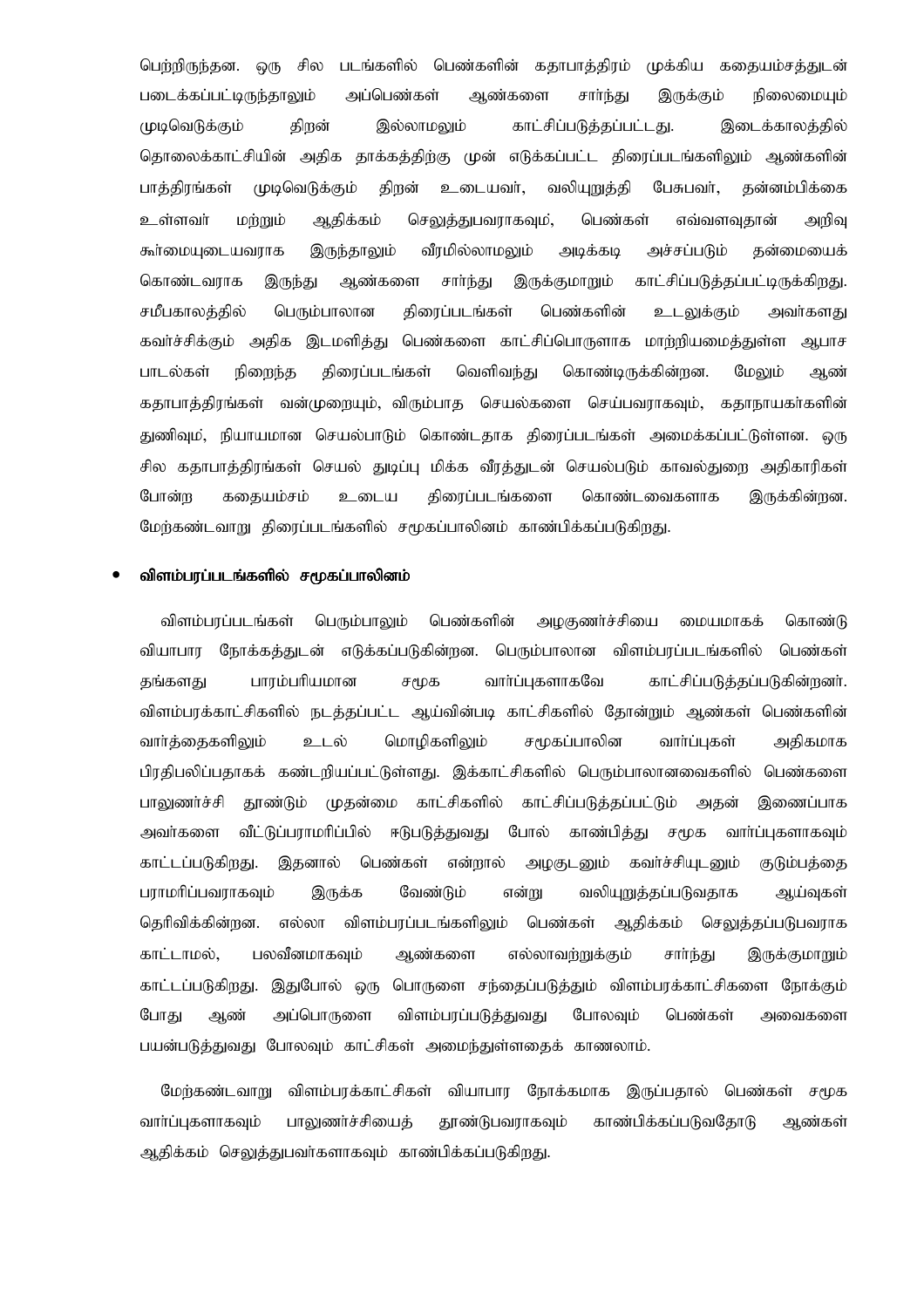# சமூகப்பாலின சமத்துவமும் மொழிப்பயன்பாடும்:

மொழி இலக்கியங்களில் சமூகப்பாலின சமத்துவத்தை மேம்படுத்தும் முகமாக ஆண் -பெண் இருவருக்கும் நடுநிலையான பாலினத்தை குறிக்கும் பொதுவான சொற்களை மக்கள்சாதன ஊடகங்களின் எழுத்துக்களிலும், பேச்சுக்களிலும் பயன்படுத்துகின்றனா். இதனால் சமூகப்பாலினக்கில் ஒருகலைபட்சமில்லாக பாரபட்சமின்றி பொதுவான சொர்கள் அன்றாட வசனங்களிலும் மற்றும் பேச்சுக்களிலும் கொலைக்காட்சி புத்தகங்கள், செய்தித்தாள்களிலும் பயன்பாட்டுக்கு வந்துள்ளன. பதவிகளை குறிக்கும் சொர்களில் சமூகப்பாலின சமக்துவமின்மை ஆங்கில மொழியில் காணப்பட்டன. இவைகளை பின்வருமாறு மாற்றி அமைத்து சமூகப்பாலின சமத்துவத்தை நிலை நாட்டுகின்றனர்.

| வ.எண் | ஆண்பாலினம் சாா்புடையது           | சமூகப்பாலின சமத்துவமுடைய                |  |  |  |
|-------|----------------------------------|-----------------------------------------|--|--|--|
|       |                                  | சொற்கள்                                 |  |  |  |
| 1.    | தலைவன்                           | தலைவர்                                  |  |  |  |
| 2.    | மனிதன்                           | மக்கள்                                  |  |  |  |
|       | மனித இனம்                        | மனித இனம்                               |  |  |  |
| 3.    | மனிதனின் சாதனை                   | இனச்<br>மக்கள்<br>/மனிக<br>சாகனை        |  |  |  |
|       |                                  | சாகனை                                   |  |  |  |
| 4.    | ஆசிரியர் தனது கருத்தை சரி என்பது | ஆசிரியா்/<br>ஆசிரியை<br>தனது<br>கருத்தை |  |  |  |
|       |                                  | சரி என்பது                              |  |  |  |
| 5.    | கண்காணிப்பவன்,<br>போலீஸ்காரன்,   | கண்காணிப்பாளர்,<br>போலீஸ்அதிகாரி,       |  |  |  |
|       | தபால்காரன்                       | தபால் எடுத்துச்செல்பவர்                 |  |  |  |

மேற்கண்டவாறு சமூகப்பாலின சமத்துவத்தை எழுத்துக்களிலும் பேச்சுக்களிலும் கொண்டுவரலாம்.

சமூகப்பாலின சமத்துவமின்மையைக் கொண்டுவரும் வார்த்தைகளை மாற்றி சமூகப்பாலின பாரபட்சமின்றி அமைக்கும் போது மொழியில் தெளிவான தகவல் தெரிவிப்புகள் இருக்க வேண்டும். சில இடங்களில் சமூகப்பாலினத்திற்கு இணையான சொற்களை பயன்படுத்தும் போது இலக்கணப்பிழை வந்தாலும் கருத்தில் கொள்ளாமல் அமைக்கப்படுகிறது. பின்வரும் ஆங்கில சொற்றொடா் இதை உணர்த்துகிறது.

# எடுக்குக்காட்டு:

| சமூகப்பாலின சமத்துவமின்மை உள்ளது |       |                       | சமூகப்பாலின சமத்துவம் இருக்கிறது. |        |
|----------------------------------|-------|-----------------------|-----------------------------------|--------|
|                                  |       |                       |                                   |        |
| ஒவ்வொருவரும்                     | அவனது | நிலையை   ஒவ்வொருவரும் | அவர்களது                          | நிலையை |
| உணரவேண்டும்                      |       | உணரவேண்டும்           |                                   |        |

மேர்கண்டவாறு சமூகப்பாலினத்தில் சமத்துவமுள்ள வார்த்தைகளை அமைக்கும் போகு கருத்துத் தெளிவு ஏற்படுமாறு அமைக்க வேண்டும். ஏனெனில் நமது சமூகம் ஆணாதிக்கம் மிக்க என்பதால் பல்வேறு வார்க்கைகள் சமூகப்பாலின சமக்துவமின்றி காணப்படுகிறது. சமூகம் கலாச்சாரத்தை பிரதிபலிப்பதால் ஆண்சார்ந்த வார்த்தைகளை பொதுப்பாலினமாக இவைகள் மாற்றும் போகு கருத்துத் தெளிவு அதிகப்படும் வார்த்தைகளை அமைக்கல் வேண்டும். 'வலிமை' பொருளில் பெரும்பாலான வார்த்தைகள் எடுத்துக்காட்டாக ஆண் என்றால் என்ற